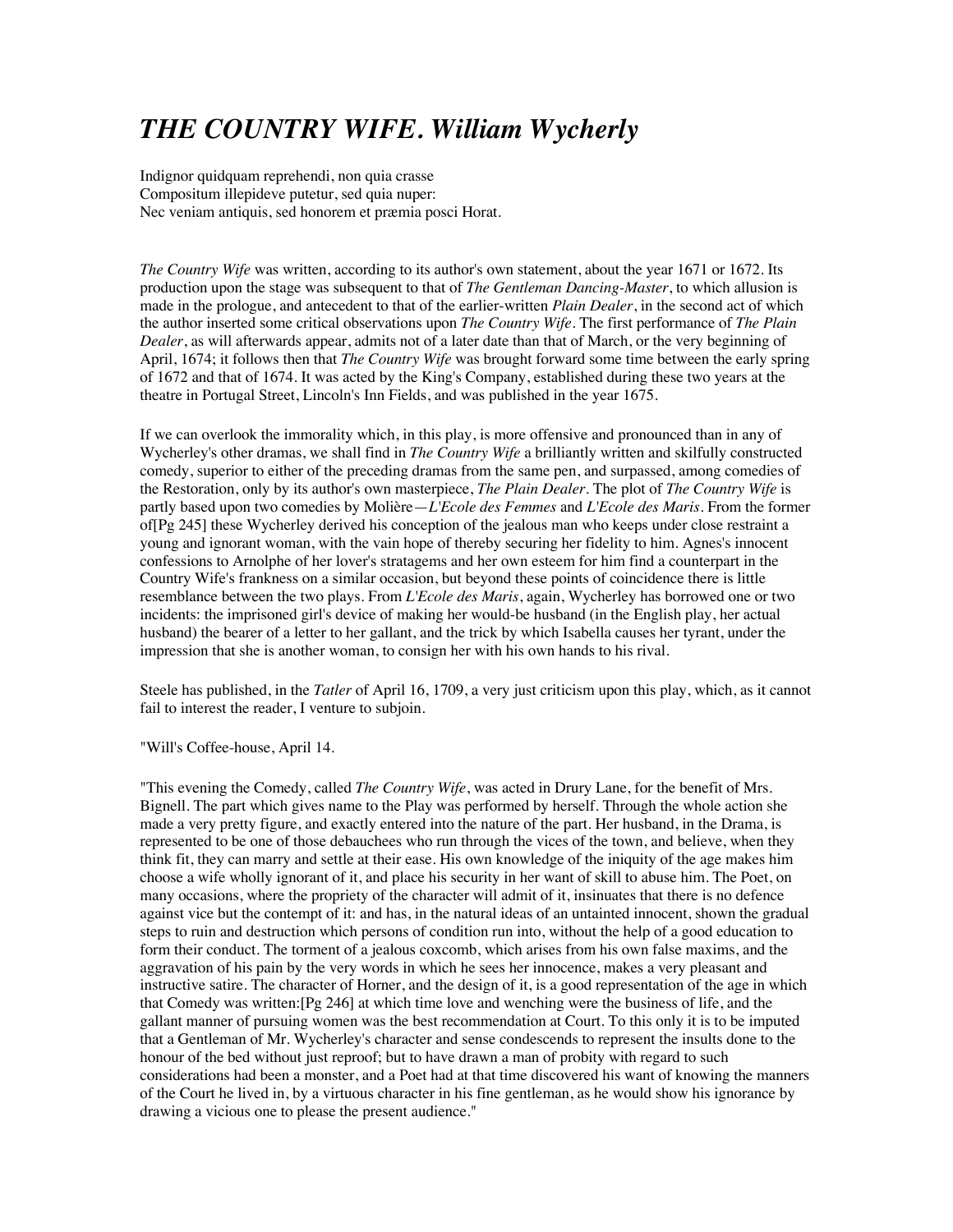[Pg 247]

# **PROLOGUE**

## **SPOKEN BY MR. HART.[70]**

Poets, like cudgelled bullies, never do At first or second blow submit to you; But will provoke you still, and ne'er have done, Till you are weary first with laying on. The late so baffled scribbler of this day, Though he stands trembling, bids me boldly say, What we before most plays are used to do, For poets out of fear first draw on you; In a fierce prologue the still pit defy, And, ere you speak, like Castril<sup>[71]</sup> give the lie. But though our Bayes's battles oft I've fought, And with bruised knuckles their dear conquests bought; Nay, never yet feared odds upon the stage, In prologue dare not hector with the age; But would take quarter from your saving hands, Though Bayes within all yielding countermands, Says, you confederate wits no quarter give, Therefore his play shan't ask your leave to live. Well, let the vain rash fop, by huffing so, Think to obtain the better terms of you; But we, the actors, humbly will submit, Now, and at any time, to a full pit; Nay, often we anticipate your rage, And murder poets for you on our stage: We set no guards upon our tiring-room, But when with dying colours there you come, We patiently, you see, give up to you Our poets, virgins, nay, our matrons too.

[Pg 248]

*DRAMATIS PERSONÆ.* Mr. Horner.

Mr. Harcourt.

Mr. Dorilant.

Mr. Pinchwife.

Mr. Sparkish.

Sir Jasper Fidget.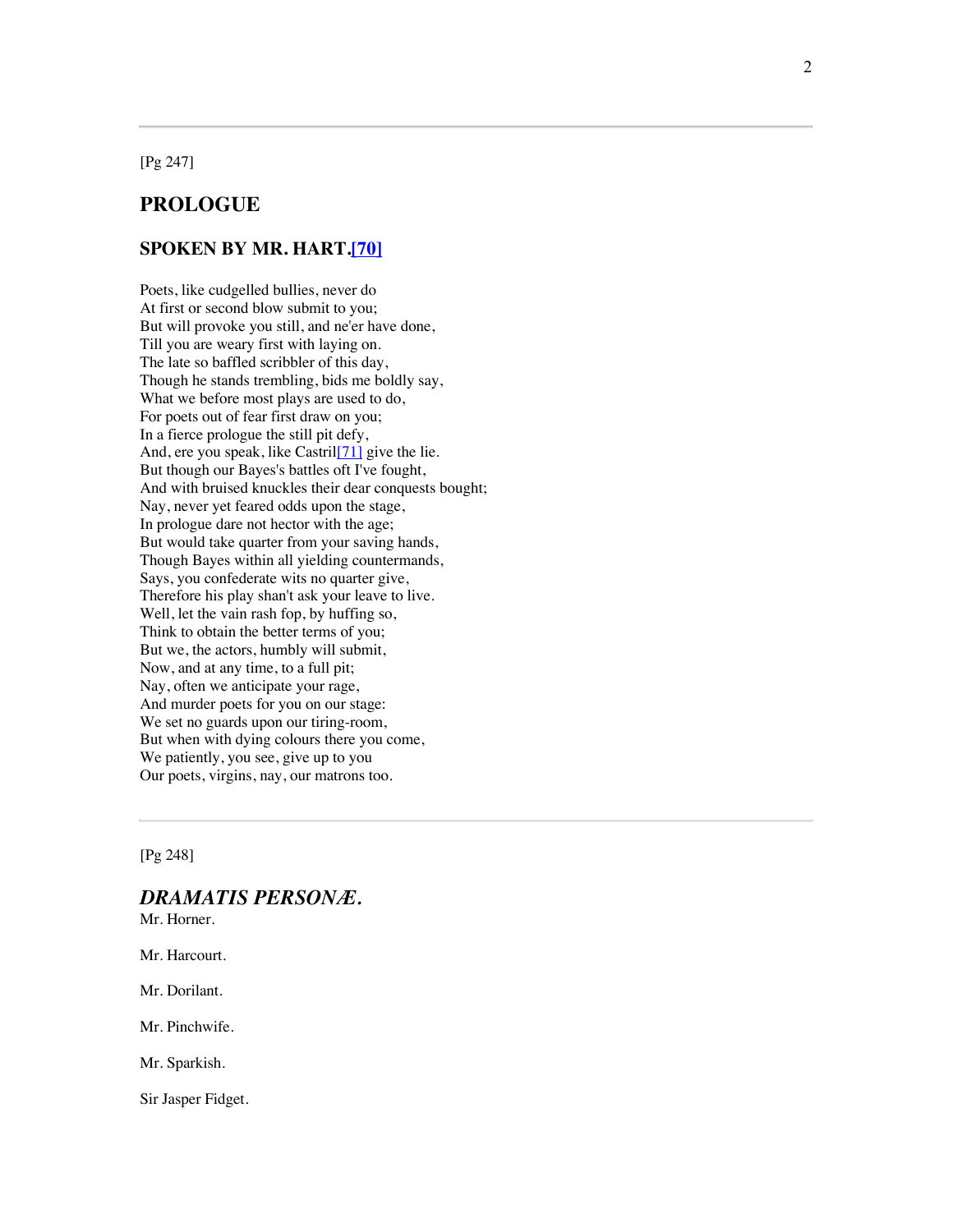A Boy.

A Quack.

Waiters, Servants, and Attendants.

Mrs. Margery Pinchwife.

Alithea, Sister of Pinchwife.

Lady Fidget.

Mrs. Dainty Fidget, Sister of Sir Jasper.

Mrs. Squeamish.

Old Lady Squeamish.

Lucy, Alithea's Maid.

SCENE—London.

# *THE COUNTRY WIFE.*

## **ACT THE FIRST.**

#### **SCENE I.—Horner's** *Lodging.*

*Enter* Horner, *and* Quack *following him at a distance.*

*Horn.* [*Aside.*] A quack is as fit for a pimp, as a midwife for a bawd; they are still but in their way, both helpers of nature.—[*Aloud.*] Well, my dear doctor, hast thou done what I desired?

*Quack.* I have undone you for ever with the women, and reported you throughout the whole town as bad as an eunuch, with as much trouble as if I had made you one in earnest.

*Horn.* But have you told all the midwives you know, the orange wenches at the playhouses, the city husbands, and old fumbling keepers of this end of the town? for they'll be the readiest to report it.

*Quack.* I have told all the chambermaids, waiting-women, tire-women, and old women of my acquaintance; nay, and whispered it as a secret to 'em, and to the whisperers of Whitehall; so that you need not doubt 'twill spread, and you will be as odious to the handsome young women, as—

*Horn.* As the small-pox. Well—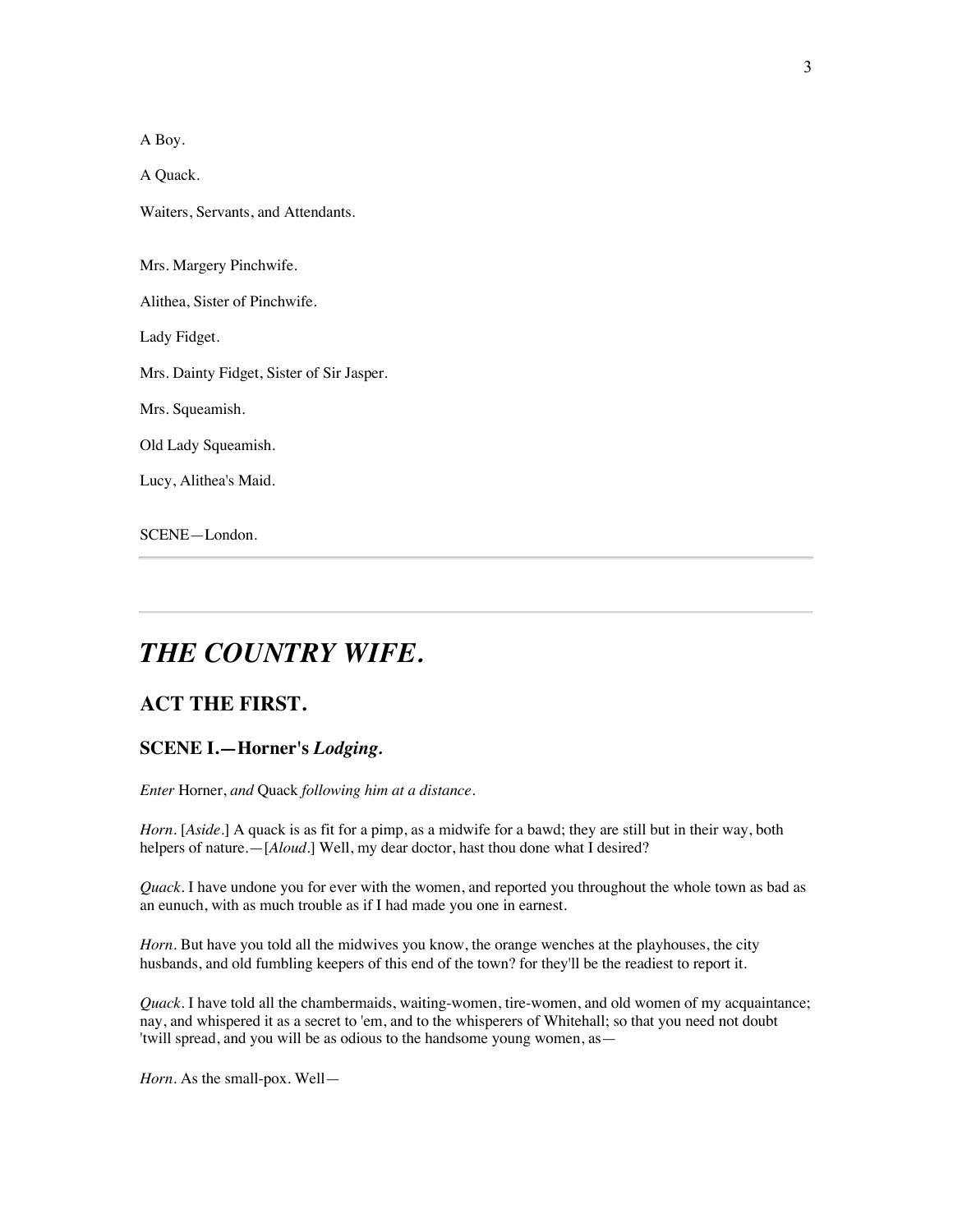[Pg 250]

*Quack.* And to the married women of this end of the town, as—

*Horn.* As the great one; nay, as their own husbands.

*Quack.* And to the city dames, as aniseed Robin, of filthy and contemptible memory; and they will frighten their children with your name, especially their females.

*Horn.* And cry, Horner's coming to carry you away. I am only afraid 'twill not be believed. You told 'em it was by an English-French disaster, and an English-French chirurgeon, who has given me at once not only a cure, but an antidote for the future against that damned malady, and that worse distemper, love, and all other women's evils?

*Quack.* Your late journey into France has made it the more credible, and your being here a fortnight before you appeared in public, looks as if you apprehended the shame, which I wonder you do not. Well, I have been hired by young gallants to belie 'em t'other way; but you are the first would be thought a man unfit for women.

*Horn.* Dear Mr. Doctor, let vain rogues be contented only to be thought abler men than they are, generally 'tis all the pleasure they have; but mine lies another way.

*Quack.* You take, methinks, a very preposterous way to it, and as ridiculous as if we operators in physic should put forth bills to disparage our medicaments, with hopes to gain customers.

*Horn*. Doctor, there are quacks in love as well as physic, who get but the fewer and worse patients for their boasting; a good name is seldom got by giving it one's self; and women, no more than honour, are compassed by bragging. Come, come, Doctor, the wisest lawyer never discovers the merits of his cause till the trial; the wealthiest man conceals his riches, and the cunning gamester his play. Shy husbands and keepers, like old rooks, are not to be cheated but by a new unpractised trick: false friendship will pass now no more than false dice upon 'em; no, not in the city.

[Pg 251]

*Enter* Boy.

*Boy.* There are two ladies and a gentleman coming up. [*Exit.*

*Horn.* A pox! some unbelieving sisters of my former acquaintance, who, I am afraid, expect their sense should be satisfied of the falsity of the report. No—this formal fool and women!

*Enter* Sir Jasper Fidget, Lady Fidget, *and* Mrs. Dainty Fidget.

*Quack.* His wife and sister.

*Sir Jasp.* My coach breaking just now before your door, sir, I look upon as an occasional reprimand to me, sir, for not kissing your hands, sir, since your coming out of France, sir; and so my disaster, sir, has been my good fortune, sir; and this is my wife and sister, sir.

*Horn.* What then, sir?

*Sir Jasp.* My lady, and sister, sir.—Wife, this is Master Horner.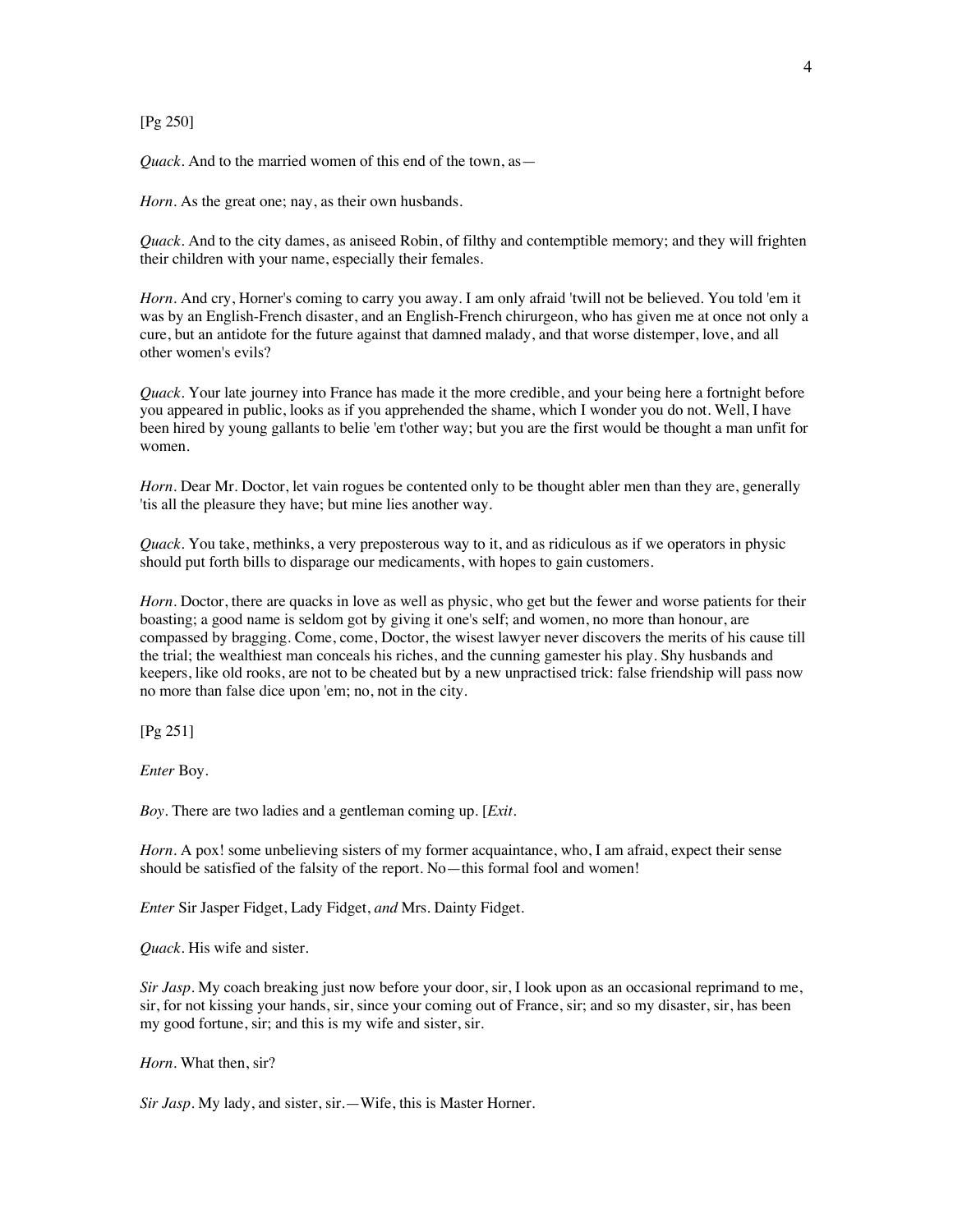*Lady Fid.* Master Horner, husband!

*Sir Jasp.* My lady, my Lady Fidget, sir.

*Horn.* So, sir.

*Sir Jasp.* Won't you be acquainted with her, sir?—[*Aside.*] So, the report is true, I find, by his coldness or aversion to the sex; but I'll play the wag with him.—[*Aloud.*] Pray salute my wife, my lady, sir.

*Horn.* I will kiss no man's wife, sir, for him, sir; I have taken my eternal leave, sir, of the sex already, sir.

*Sir Jasp.* [*Aside.*] Ha! ha! ha! I'll plague him yet.—[*Aloud.*] Not know my wife, sir?

*Horn*. I do know your wife, sir; she's a woman, sir, and consequently a monster, sir, a greater monster than a husband, sir.

*Sir Jasp.* A husband! how, sir?

*Horn.* So, sir; but I make no more cuckolds, sir. [*Makes horns.*

[Pg 252]

*Sir Jasp.* Ha! ha! ha! Mercury! Mercury!

*Lady Fid.* Pray, Sir Jasper, let us be gone from this rude fellow.

*Mrs. Dain.* Who, by his breeding, would think he had ever been in France?

Lady Fid. Foh! he's but too much a French fellow, such as hate women of quality and virtue for their love to their husbands. Sir Jasper, a woman is hated by 'em as much for loving her husband as for loving their money. But pray let's be gone.

*Horn*. You do well, madam; for I have nothing that you came for. I have brought over not so much as a bawdy picture, no new postures, nor the second part of the *Ecole des Filles*; nor—

*Quack.* Hold, for shame, sir! what d'ye mean? you'll ruin yourself for ever with the sex—[*Apart to* Horner.

*Sir Jasp.* Ha! ha! ha! he hates women perfectly, I find.

*Mrs. Dain.* What pity 'tis he should!

*Lady Fid.* Ay, he's a base fellow for't. But affectation makes not a woman more odious to them than virtue.

*Horn.* Because your virtue is your greatest affectation, madam.

*Lady Fid.* How, you saucy fellow! would you wrong my honour?

*Horn.* If I could.

*Lady Fid.* How d'ye mean, sir?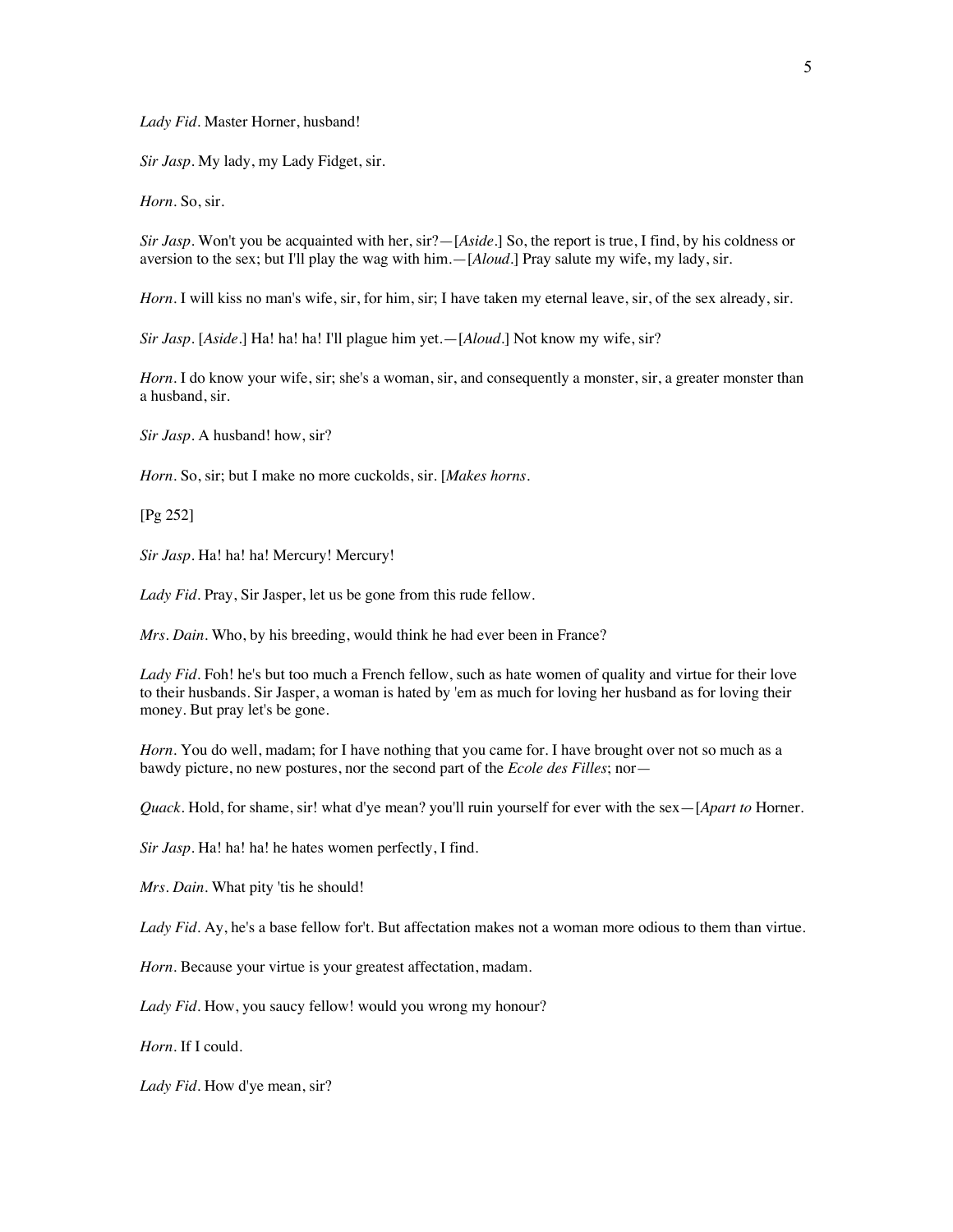*Sir Jasp.* Ha! ha! ha! no, he can't wrong your ladyship's honour, upon my honour. He, poor man—hark you in your ear—a mere eunuch. [*Whispers.*

Lady Fid. O filthy French beast! foh! foh! why do we stay? let's be gone: I can't endure the sight of him.

*Sir Jasp.* Stay but till the chairs come; they'll be here presently.

*Lady Fid.* No, no.

*Sir Jasp.* Nor can I stay longer. 'Tis, let me see, a quarter and half quarter of a minute past eleven. The[Pg 253] council will be sat; I must away. Business must be preferred always before love and ceremony with the wise, Mr. Horner.

*Horn.* And the impotent, Sir Jasper.

*Sir Jasp.* Ay, ay, the impotent, Master Horner; hah! hah! hah!

*Lady Fid.* What, leave us with a filthy man alone in his lodgings?

*Sir Jasp.* He's an innocent man now, you know. Pray stay, I'll hasten the chairs to you.—Mr. Horner, your servant; I should be glad to see you at my house. Pray come and dine with me, and play at cards with my wife after dinner; you are fit for women at that game yet, ha! ha!—[*Aside*.] Tis as much a husband's prudence to provide innocent diversion for a wife as to hinder her unlawful pleasures; and he had better employ her than let her employ herself.—[*Aloud.*] Farewell.

*Horn.* Your servant, Sir Jasper. [*Exit* Sir Jasper.

*Lady Fid.* I will not stay with him, foh!—

*Horn*. Nay, madam, I beseech you stay, if it be but to see I can be as civil to ladies yet as they would desire.

Lady Fid. No, no, foh! you cannot be civil to ladies.

*Mrs. Dain.* You as civil as ladies would desire?

*Lady Fid.* No, no, no, foh! foh! foh! [*Exeunt* Lady Fidget *and* Mrs. Dainty Fidget.

*Quack.* Now, I think, I, or you yourself, rather, have done your business with the women.

*Horn*. Thou art an ass. Don't you see already, upon the report, and my carriage, this grave man of business leaves his wife in my lodgings, invites me to his house and wife, who before would not be acquainted with me out of jealousy?

*Quack*. Nay, by this means you may be the more acquainted with the husbands, but the less with the wives.

*Horn*. Let me alone; if I can but abuse the husbands, I'll soon disabuse the wives. Stay—I'll reckon you up  $[Pg 254]$  the advantages I am like to have by my stratagem. First, I shall be rid of all my old acquaintances, the most insatiable sort of duns, that invade our lodgings in a morning; and next to the pleasure of making a new mistress is that of being rid of an old one, and of all old debts. Love, when it comes to be so, is paid the most unwillingly.

*Quack.* Well, you may be so rid of your old acquaintances; but how will you get any new ones?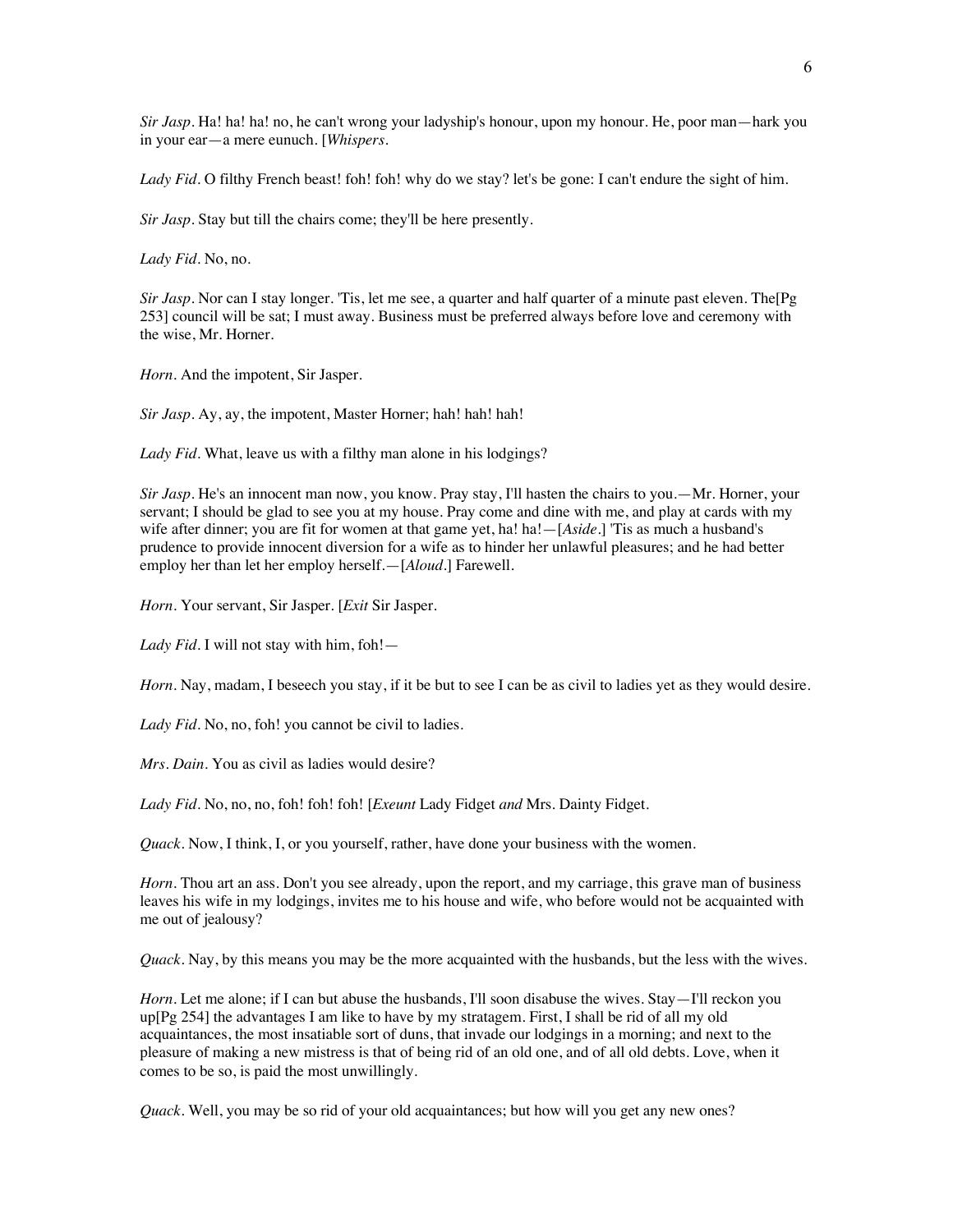*Horn*. Doctor, thou wilt never make a good chemist, thou art so incredulous and impatient. Ask but all the young fellows of the town if they do not lose more time, like huntsmen, in starting the game, than in running it down. One knows not where to find 'em; who will or will not. Women of quality are so civil, you can hardly distinguish love from good breeding, and a man is often mistaken: but now I can be sure she that shows an aversion to me loves the sport, as those women that are gone, whom I warrant to be right. And then the next thing is, your women of honour, as you call 'em, are only chary of their reputations, not their persons; and 'tis scandal they would avoid, not men. Now may I have, by the reputation of an eunuch, the privileges of one, and be seen in a lady's chamber in a morning as early as her husband; kiss virgins before their parents or lovers; and may be, in short, the *passe-partout* of the town. Now, doctor.

*Quack.* Nay, now you shall be the doctor; and your process is so new that we do not know but it may succeed.

*Horn.* Not so new neither; *probatum est*, doctor.

*Quack.* Well, I wish you luck, and many patients, whilst I go to mine. [*Exit.*

*Enter* Harcourt *and* Dorilant.

*Har.* Come, your appearance at the play yesterday, has, I hope, hardened you for the future against the women's[Pg 255] contempt, and the men's raillery; and now you'll abroad as you were wont.

*Horn.* Did I not bear it bravely?

*Dor.* With a most theatrical impudence, nay, more than the orange-wenches show there, or a drunken vizard-mask, or a great-bellied actress; nay, or the most impudent of creatures, an ill poet; or what is yet more impudent, a second-hand critic.

*Horn.* But what say the ladies? have they no pity?

*Har.* What ladies? The vizard-masks, you know, never pity a man when all's gone, though in their service.

*Dor.* And for the women in the boxes, you'd never pity them when 'twas in your power.

*Har.* They say 'tis pity but all that deal with common women should be served so.

*Dor.* Nay, I dare swear they won't admit you to play at cards with them, go to plays with 'em, or do the little duties which other shadows of men are wont to do for 'em.

*Horn.* What do you call shadows of men?

*Dor.* Half-men.

*Horn.* What, boys?

*Dor.* Ay, your old boys, old *beaux garçons*, who, like superannuated stallions, are suffered to run, feed, and whinny with the mares as long as they live, though they can do nothing else.

*Horn*. Well, a pox on love and wenching! Women serve but to keep a man from better company. Though I can't enjoy them, I shall you the more. Good fellowship and friendship are lasting, rational, and manly pleasures.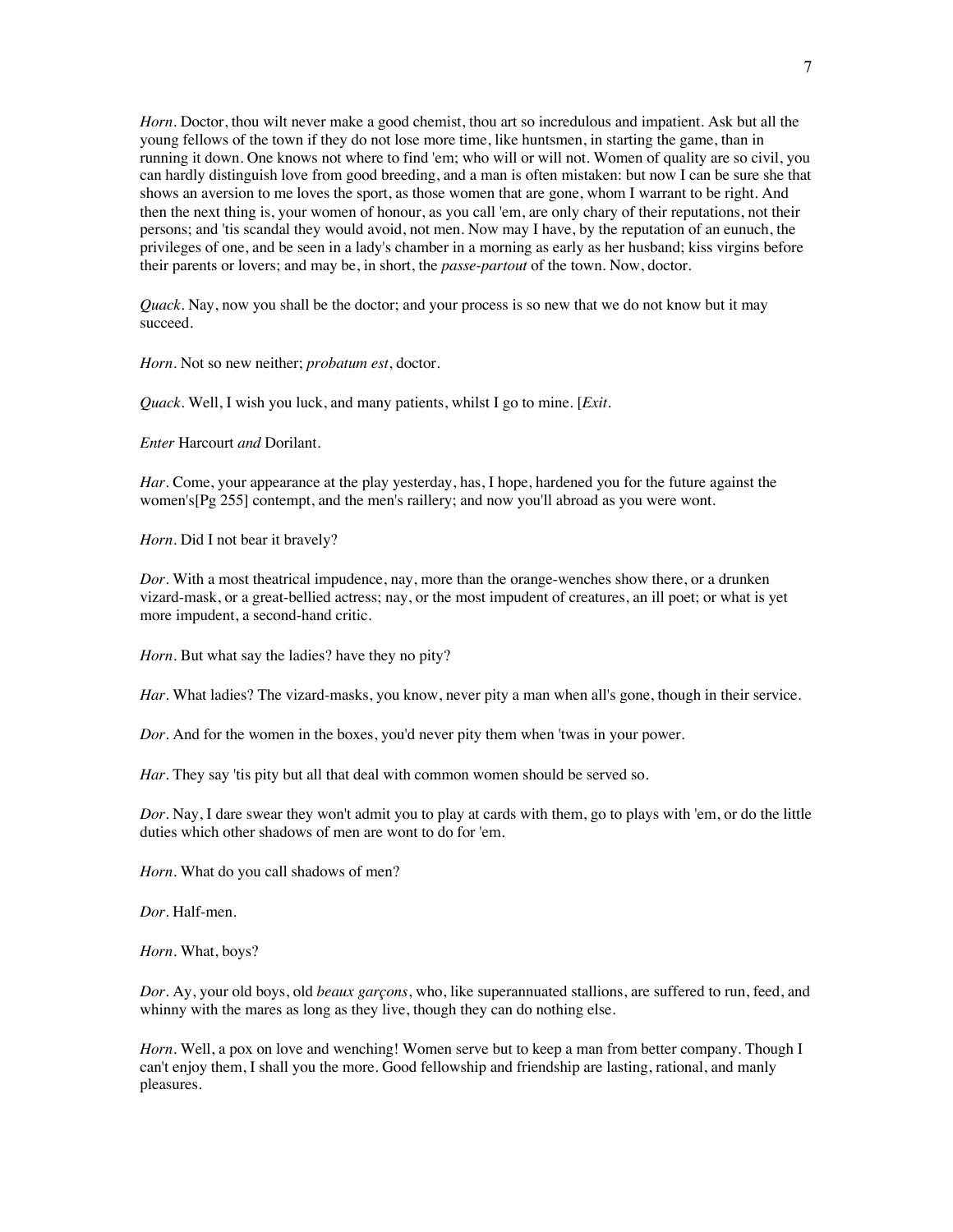*Har*. For all that, give me some of those pleasures you call effeminate too; they help to relish one another.

*Horn.* They disturb one another.

*Har.* No, mistresses are like books. If you pore upon them too much, they doze you, and make you unfit for company; but if used discreetly, you are the fitter for conversation by 'em.

[Pg 256]

*Dor.* A mistress should be like a little country retreat near the town; not to dwell in constantly, but only for a night and away, to taste the town the better when a man returns.

*Horn*. I tell you, 'tis as hard to be a good fellow, a good friend, and a lover of women, as 'tis to be a good fellow, a good friend, and a lover of money. You cannot follow both, then choose your side. Wine gives you liberty, love takes it away.

*Dor.* Gad, he's in the right on't.

*Horn*. Wine gives you joy; love, grief and tortures, besides surgeons. Wine makes us witty; love, only sots. Wine makes us sleep; love breaks it.

*Dor.* By the world he has reason, Harcourt.

*Horn.* Wine makes—

*Dor.* Ay, wine makes us—makes us princes; love makes us beggars, poor rogues, egad—and wine—

*Horn.* So, there's one converted.—No, no, love and wine, oil and vinegar.

*Har.* I grant it; love will still be uppermost.

*Horn*. Come, for my part, I will have only those glorious manly pleasures of being very drunk and very slovenly.

*Enter* Boy.

*Boy.* Mr. Sparkish is below, sir. [*Exit.*

*Har.* What, my dear friend! a rogue that is fond of me only, I think, for abusing him.

*Dor.* No, he can no more think the men laugh at him than that women jilt him; his opinion of himself is so good.

*Horn*. Well, there's another pleasure by drinking I thought not of, —I shall lose his acquaintance, because he cannot drink: and you know 'tis a very hard thing to be rid of him; for he's one of those nauseous offerers at wit, who, like the worst fiddlers, run themselves into all companies.

[Pg 257]

*Har.* One that, by being in the company of men of sense, would pass for one.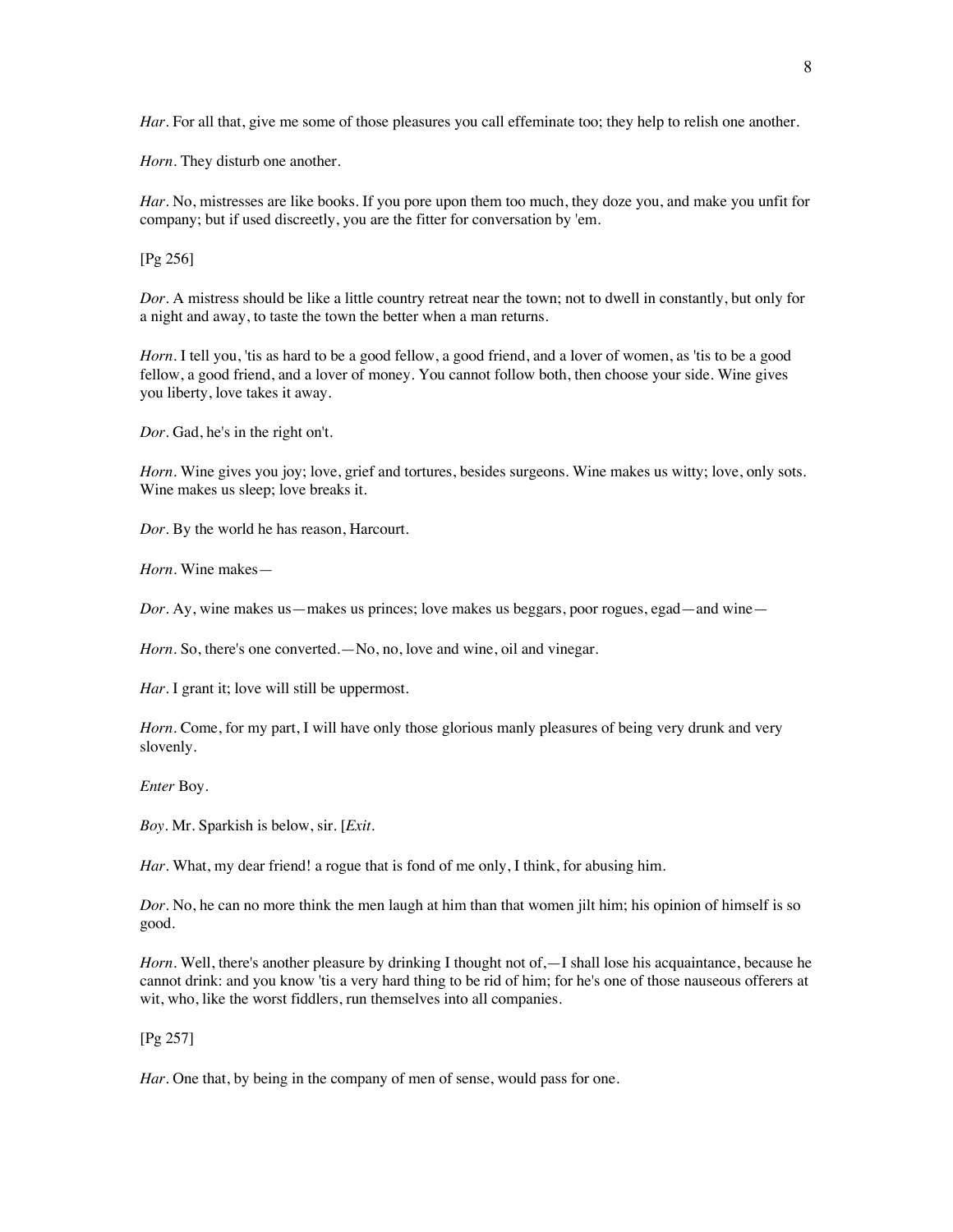*Horn*. And may so to the short-sighted world; as a false jewel amongst true ones is not discerned at a distance. His company is as troublesome to us as a cuckold's when you have a mind to his wife's.

*Har.* No, the rogue will not let us enjoy one another, but ravishes our conversation; though he signifies no more to't than Sir Martin Mar-all's<sup>[72]</sup> gaping, and awkward thrumming upon the lute, does to his man's voice and music.

*Dor.* And to pass for a wit in town shows himself a fool every night to us, that are guilty of the plot.

*Horn*. Such wits as he are, to a company of reasonable men, like rooks to the gamesters; who only fill a room at the table, but are so far from contributing to the play, that they only serve to spoil the fancy of those that do.

*Dor.* Nay, they are used like rooks too, snubbed, checked, and abused; yet the rogues will hang on.

*Horn*. A pox on 'em, and all that force nature, and would be still what she forbids 'em! Affectation is her greatest monster.

*Har.* Most men are the contraries to that they would seem. Your bully, you see, is a coward with a long sword; the little humbly-fawning physician, with his ebony cane, is he that destroys men.

*Dor.* The usurer, a poor rogue, possessed of mouldy bonds and mortgages; and we they call spendthrifts, are only wealthy, who lay out his money upon daily new purchases of pleasure.

*Horn.* Ay, your arrantest cheat is your trustee or executor; your jealous man, the greatest cuckold; your[Pg] 258] churchman the greatest atheist; and your noisy pert rogue of a wit, the greatest fop, dullest ass, and worst company, as you shall see; for here he comes.

*Enter* Sparkish.

*Spark.* How is't, sparks? how is't? Well, faith, Harry, I must rally thee a little, ha! ha! ha! upon the report in town of thee, ha! ha! ha! I can't hold i'faith; shall I speak?

*Horn.* Yes; but you'll be so bitter then.

*Spark.* Honest Dick and Frank here shall answer for me; I will not be extreme bitter, by the universe.

*Har.* We will be bound in a ten thousand pound bond, he shall not be bitter at all.

*Dor.* Nor sharp, nor sweet.

*Horn.* What, not downright insipid?

*Spark.* Nay then, since you are so brisk, and provoke me, take what follows. You must know, I was discoursing and rallying with some ladies yesterday, and they happened to talk of the fine new signs in town—

*Horn.* Very fine ladies, I believe.

*Spark.* Said I, I know where the best new sign is.—Where? says one of the ladies.—In Covent-Garden, I replied.—Said another, In what street?—In Russel-street, answered I.—Lord, says another, I'm sure there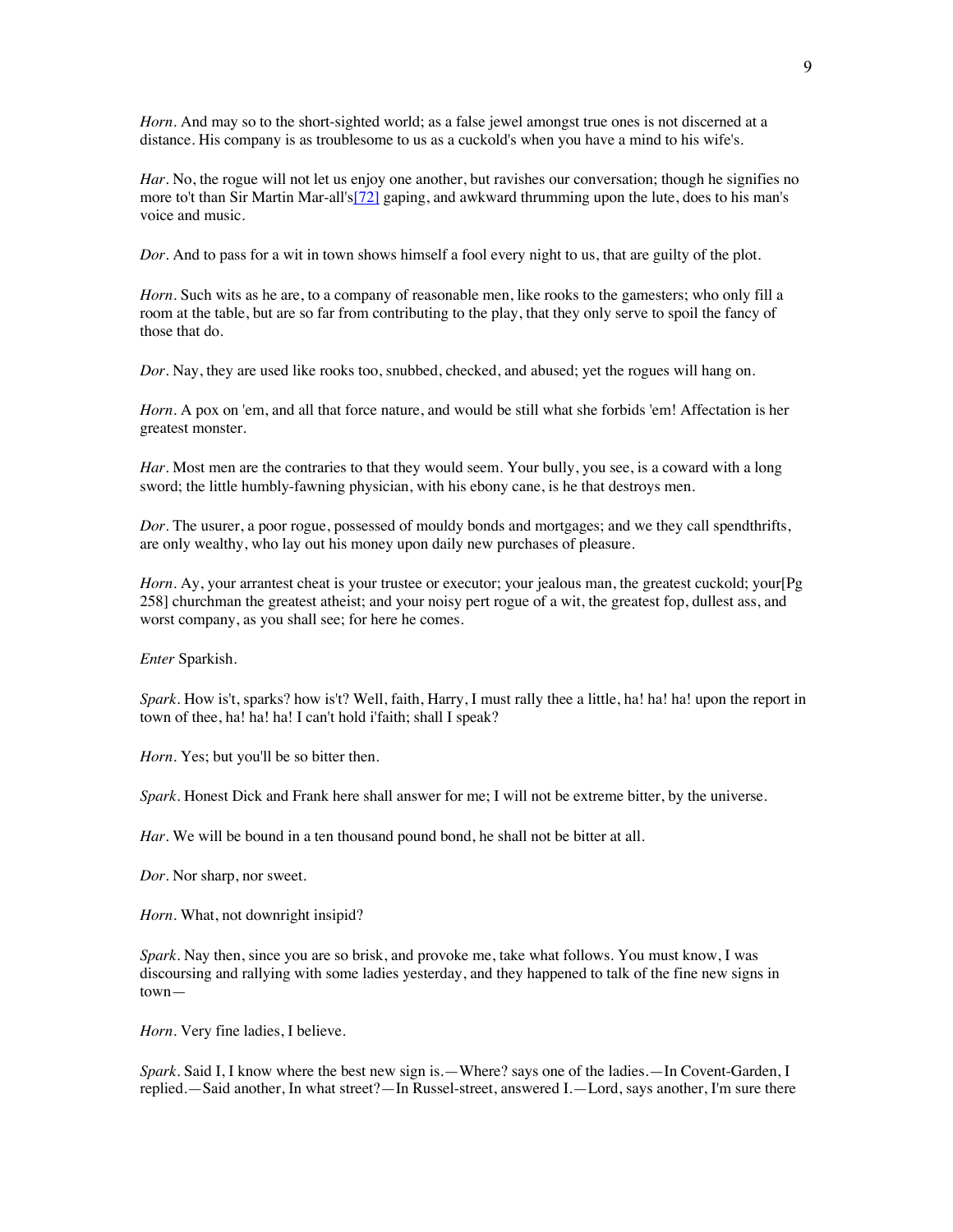was never a fine new sign there yesterday.—Yes, but there was, said I again; and it came out of France, and has been there a fortnight.

*Dor.* A pox! I can hear no more, prithee.

*Horn.* No, hear him out; let him tune his crowd a while.

*Har.* The worst music, the greatest preparation.

*Spark.* Nay, faith, I'll make you laugh.—It cannot be, says a third lady.—Yes, yes, quoth I again.—Says a fourth lady—

*Horn.* Look to't, we'll have no more ladies.

*Spark.* No—then mark, mark, now. Said I to the[Pg 259] fourth, Did you never see Mr. Horner? he lodges in Russel-street, and he's a sign of a man, you know, since he came out of France; ha! ha! ha!

*Horn.* But the devil take me if thine be the sign of a jest.

*Spark.* With that they all fell a-laughing, till they bepissed themselves. What, but it does not move you, methinks? Well, I see one had as good go to law without a witness, as break a jest without a laugher on one's side.—Come, come, sparks, but where do we dine? I have left at Whitehall an earl, to dine with you.

*Dor.* Why, I thought thou hadst loved a man with a title, better than a suit with a French trimming to't.

*Har.* Go to him again.

*Spark.* No, sir, a wit to me is the greatest title in the world.

*Horn*. But go dine with your earl, sir; he may be exception. We are your friends, and will not take it ill to be left, I do assure you.

*Har.* Nay, faith, he shall go to him.

*Spark.* Nay, pray, gentlemen.

*Dor.* We'll thrust you out, if you won't; what, disappoint anybody for us?

*Spark.* Nay, dear gentlemen, hear me.

*Horn.* No, no, sir, by no means; pray go, sir.

*Spark.* Why, dear rogues—

*Dor.* No, no. [*They all thrust him out of the room.*

*All.* Ha! ha! ha!

*Re-enter* Sparkish.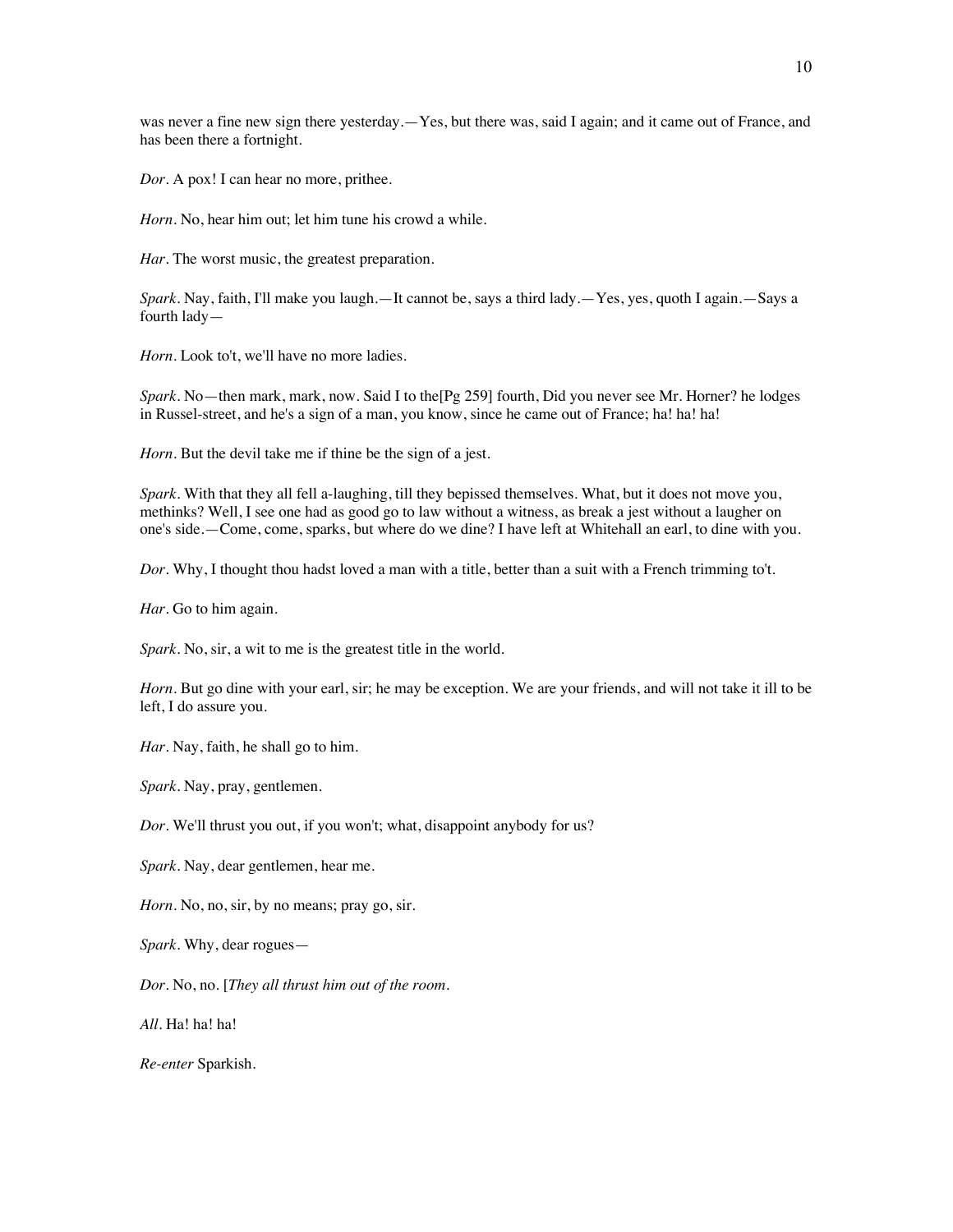*Spark.* But, sparks, pray hear me. What, d'ye think I'll eat then with gay shallow fops and silent coxcombs? I think wit as necessary at dinner, as a glass of good wine; and that's the reason I never have any stomach when I eat alone.—Come, but where do we dine?

*Horn.* Even where you will.

*Spark.* At Chateline's?

[Pg 260]

*Dor.* Yes, if you will.

*Spark.* Or at the Cock?[73]

*Dor.* Yes, if you please.

*Spark.* Or at the Dog and Partridge?

*Horn.* Ay, if you have a mind to't; for we shall dine at neither.

*Spark.* Pshaw! with your fooling we shall lose the new play; and I would no more miss seeing a new play the first day, than I would miss sitting in the wit's row. Therefore I'll go fetch my mistress, and away. [*Exit.*

*Enter* Pinchwife.

*Horn.* Who have we here? Pinchwife?

*Pinch.* Gentlemen, your humble servant.

*Horn.* Well, Jack, by thy long absence from the town, the grumness of thy countenance, and the slovenliness of thy habit, I should give thee joy, should I not, of marriage?

*Pinch.* [*Aside.*] Death! does he know I'm married too? I thought to have concealed it from him at least.— [*Aloud.*] My long stay in the country will excuse my dress; and I have a suit of law that brings me up to town, that puts me out of humour. Besides, I must give Sparkish to-morrow five thousand pounds to lie with my sister.

*Horn*. Nay, you country gentlemen, rather than not purchase, will buy anything; and he is a cracked title, if we may quibble. Well, but am I to give thee joy? I heard thou wert married.

*Pinch.* What then?

Horn. Why, the next thing that is to be heard, is, thou'rt a cuckold.

[Pg 261]

*Pinch.* Insupportable name! [*Aside.*

*Horn*. But I did not expect marriage from such a whoremaster as you; one that knew the town so much, and women so well.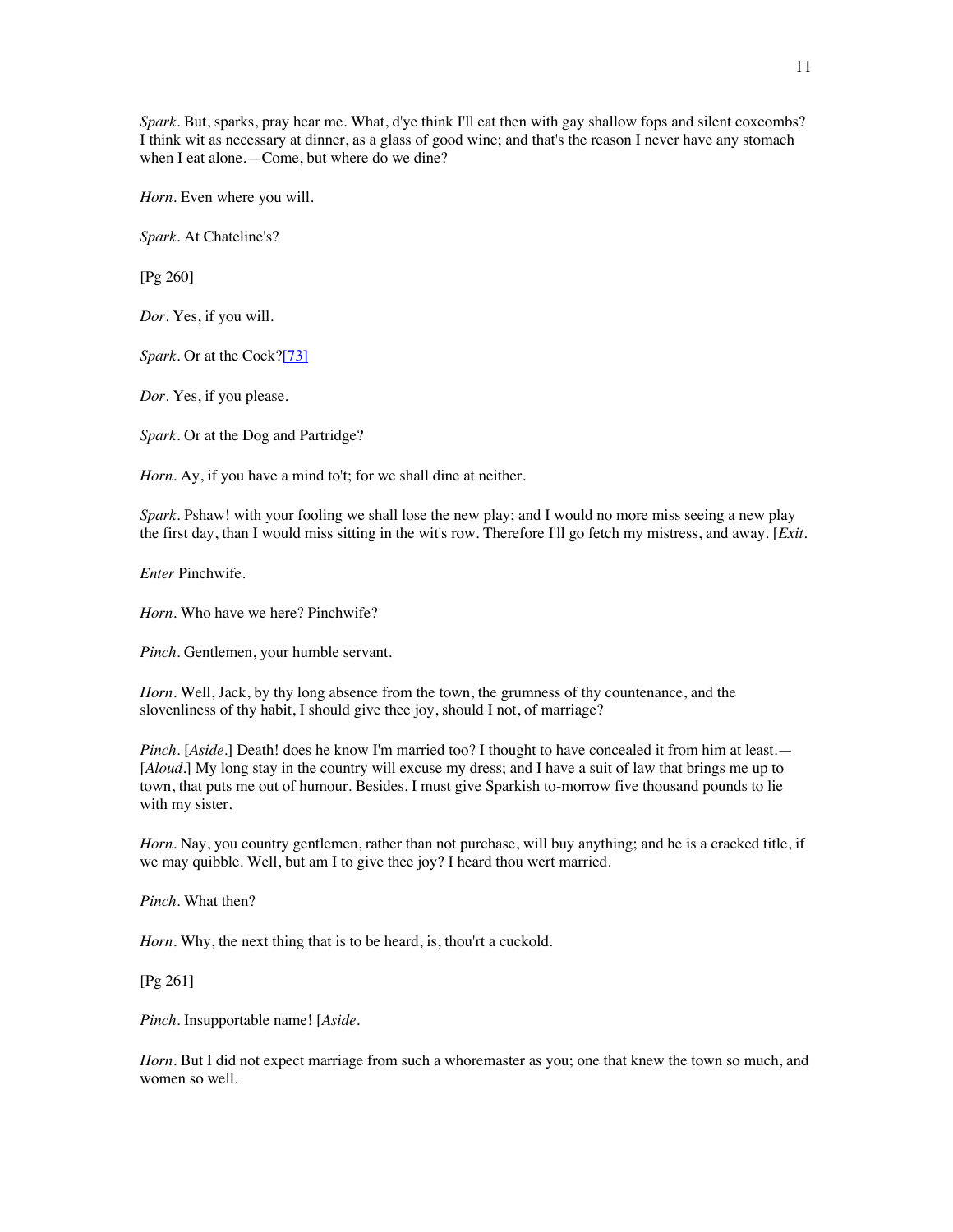*Pinch.* Why, I have married no London wife.

*Horn*. Pshaw! that's all one. That grave circumspection in marrying a country wife, is like refusing a deceitful pampered Smithfield jade, to go and be cheated by a friend in the country.

*Pinch.* [*Aside.*] A pox on him and his simile!—[*Aloud.*] At least we are a little surer of the breed there, know what her keeping has been, whether foiled or unsound.

*Horn*. Come, come, I have known a clap gotten in Wales; and there are cousins, justices' clerks, and chaplains in the country, I won't say coachmen. But she's handsome and young?

*Pinch.* [*Aside.*] I'll answer as I should do.—[*Aloud.*] No, no; she has no beauty but her youth, no attraction but her modesty: wholesome, homely, and huswifely; that's all.

*Dor.* He talks as like a grazier as he looks.

*Pinch.* She's too awkward, ill-favoured, and silly to bring to town.

*Har.* Then methinks you should bring her to be taught breeding.

*Pinch*. To be taught! no, sir, I thank you. Good wives and private soldiers should be ignorant—I'll keep her from your instructions, I warrant you.

*Har.* The rogue is as jealous as if his wife were not ignorant. [*Aside.*

*Horn*. Why, if she be ill-favoured, there will be less danger here for you than by leaving her in the country. We have such variety of dainties that we are seldom hungry.

*Dor.* But they have always coarse, constant, swingeing stomachs in the country.

*Har.* Foul feeders indeed!

[Pg 262]

*Dor.* And your hospitality is great there.

*Har.* Open house; every man's welcome.

*Pinch.* So, so, gentlemen.

*Horn*. But prithee, why shouldst thou marry her? If she be ugly, ill-bred, and silly, she must be rich then.

*Pinch*. As rich as if she brought me twenty thousand pound out of this town; for she'll be as sure not to spend her moderate portion, as a London baggage would be to spend hers, let it be what it would: so 'tis all one. Then, because she's ugly, she's the likelier to be my own; and being ill-bred, she'll hate conversation; and since silly and innocent, will not know the difference betwixt a man of one-and-twenty and one of forty.

*Horn.* Nine—to my knowledge. But if she be silly, she'll expect as much from a man of forty-nine, as from him of one-and-twenty. But methinks wit is more necessary than beauty; and I think no young woman ugly that has it, and no handsome woman agreeable without it.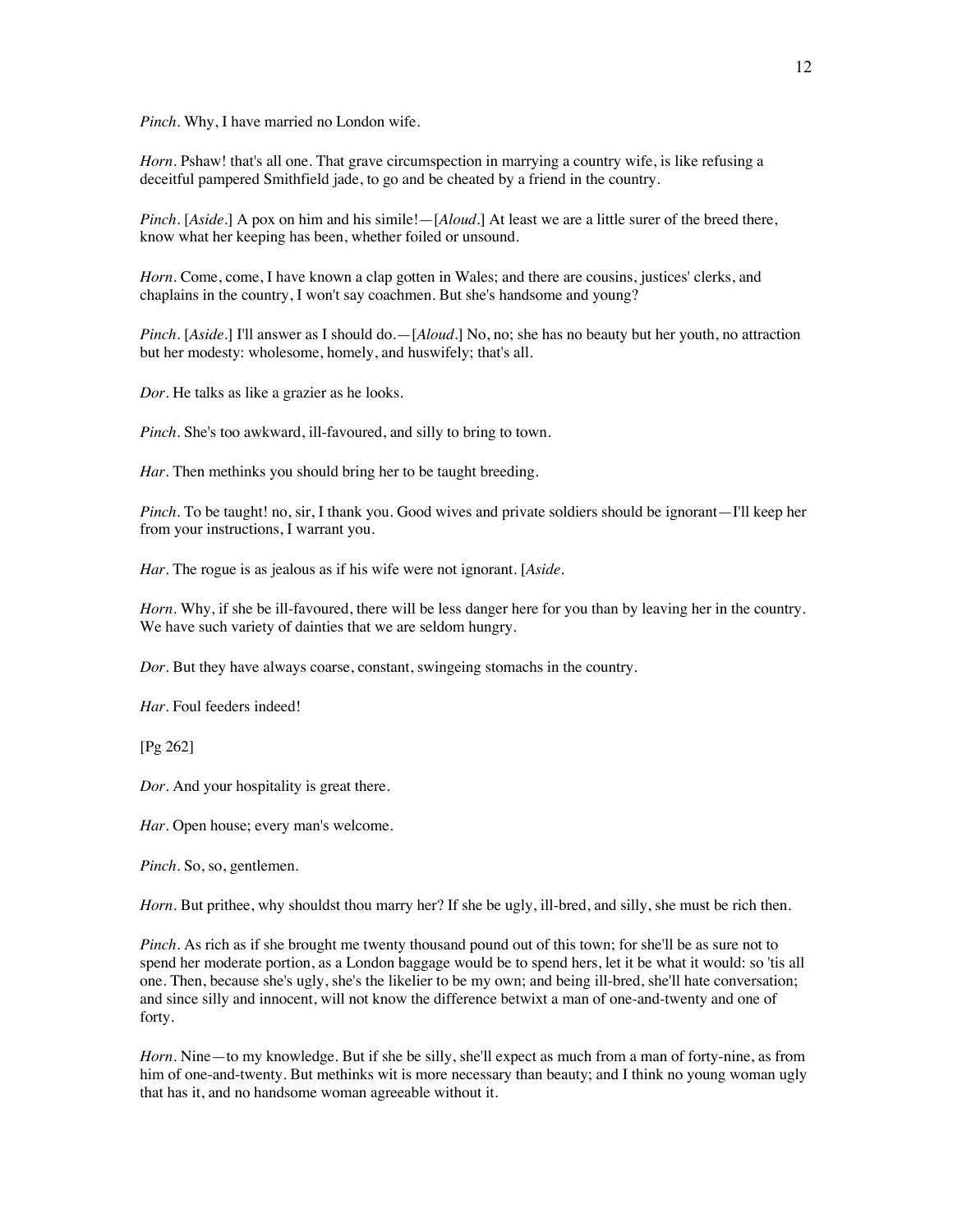*Pinch*. Tis my maxim, he's a fool that marries; but he's a greater that does not marry a fool. What is wit in a wife good for, but to make a man a cuckold?

*Horn.* Yes, to keep it from his knowledge.

*Pinch.* A fool cannot contrive to make her husband a cuckold.

*Horn*. No; but she'll club with a man that can: and what is worse, if she cannot make her husband a cuckold, she'll make him jealous, and pass for one: and then 'tis all one.

*Pinch.* Well, well, I'll take care for one. My wife shall make me no cuckold, though she had your help, Mr. Horner. I understand the town, sir.

*Dor.* His help! [*Aside.*

*Har.* He's come newly to town, it seems, and has not heard how things are with him. [*Aside.*

*Horn.* But tell me, has marriage cured thee of whoring, which it seldom does?

*Har.* 'Tis more than age can do.

[Pg 263]

*Horn.* No, the word is, I'll marry and live honest: but a marriage vow is like a penitent gamester's oath, and entering into bonds and penalties to stint himself to such a particular small sum at play for the future, which makes him but the more eager; and not being able to hold out, loses his money again, and his forfeit to boot.

*Dor.* Ay, ay, a gamester will be a gamester whilst his money lasts, and a whoremaster whilst his vigour.

*Har.* Nay, I have known 'em, when they are broke, and can lose no more, keep a fumbling with the box in their hands to fool with only, and hinder other gamesters.

*Dor.* That had wherewithal to make lusty stakes.

*Pinch*. Well, gentlemen, you may laugh at me; but you shall never lie with my wife: I know the town.

*Horn*. But prithee, was not the way you were in better? is not keeping better than marriage?

*Pinch.* A pox on't! the jades would jilt me, I could never keep a whore to myself.

*Horn*. So, then you only married to keep a whore to yourself. Well, but let me tell you, women, as you say, are like soldiers, made constant and loyal by good pay, rather than by oaths and covenants. Therefore I'd advise my friends to keep rather than marry, since too I find, by your example, it does not serve one's turn; for I saw you yesterday in the eighteenpenny place with a pretty country-wench.

*Pinch*. How the devil! did he see my wife then? I sat there that she might not be seen. But she shall never go to a play again. [*Aside.*

*Horn.* What! dost thou blush, at nine-and-forty, for having been seen with a wench?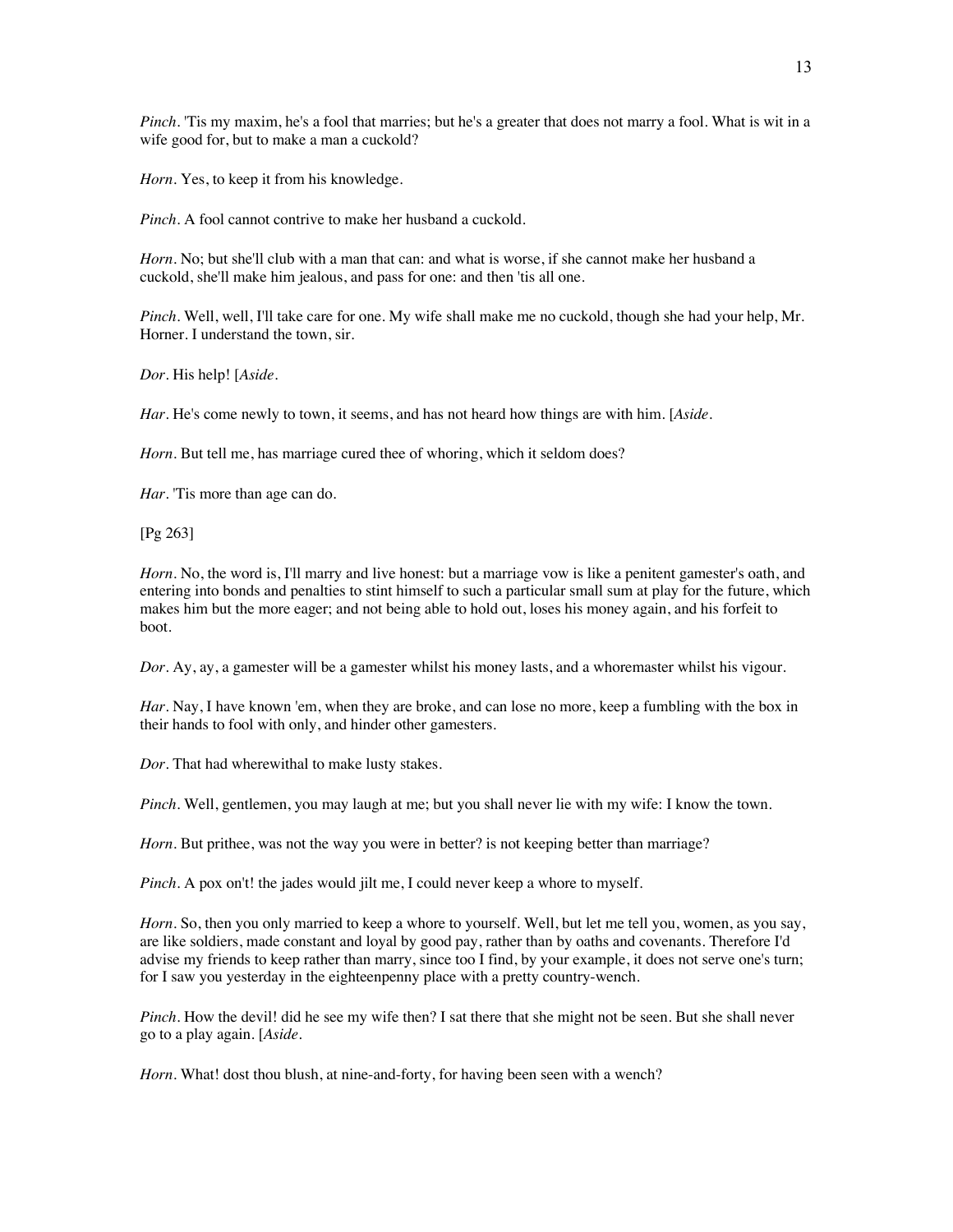*Dor.* No, faith, I warrant 'twas his wife, which he seated there out of sight; for he's a cunning rogue, and understands the town.

*Har.* He blushes. Then 'twas his wife; for men are now more ashamed to be seen with them in public than with a wench.

[Pg 264]

*Pinch.* Hell and damnation! I'm undone, since Horner has seen her, and they know 'twas she. [*Aside.*

*Horn*. But prithee, was it thy wife? She was exceeding pretty: I was in love with her at that distance.

*Pinch.* You are like never to be nearer to her. Your servant, gentlemen. [*Offers to go.*

*Horn.* Nay, prithee stay.

*Pinch*. I cannot: I will not.

*Horn.* Come, you shall dine with us.

*Pinch.* I have dined already.

*Horn*. Come, I know thou hast not: I'll treat thee, dear rogue; thou sha't spend none of thy Hampshire money to-day.

*Pinch.* Treat me! So, he uses me already like his cuckold. [*Aside.*

*Horn.* Nay, you shall not go.

*Pinch.* I must; I have business at home. [*Exit.*

*Har.* To beat his wife. He's as jealous of her, as a Cheapside husband of a Covent-garden wife.

*Horn.* Why, 'tis as hard to find an old whoremaster without jealousy and the gout, as a young one without fear, or the pox:—

As gout in age from pox in youth proceeds, So wenching past, then jealousy succeeds; The worst disease that love and wenching breeds.

[*Exeunt.*

## **ACT THE SECOND.**

#### **SCENE I** *.—A Room in* **Pinchwife's** *House.*

Mrs. Margery Pinchwife *and* Alithea. Pinchwife *peeping behind at the door.*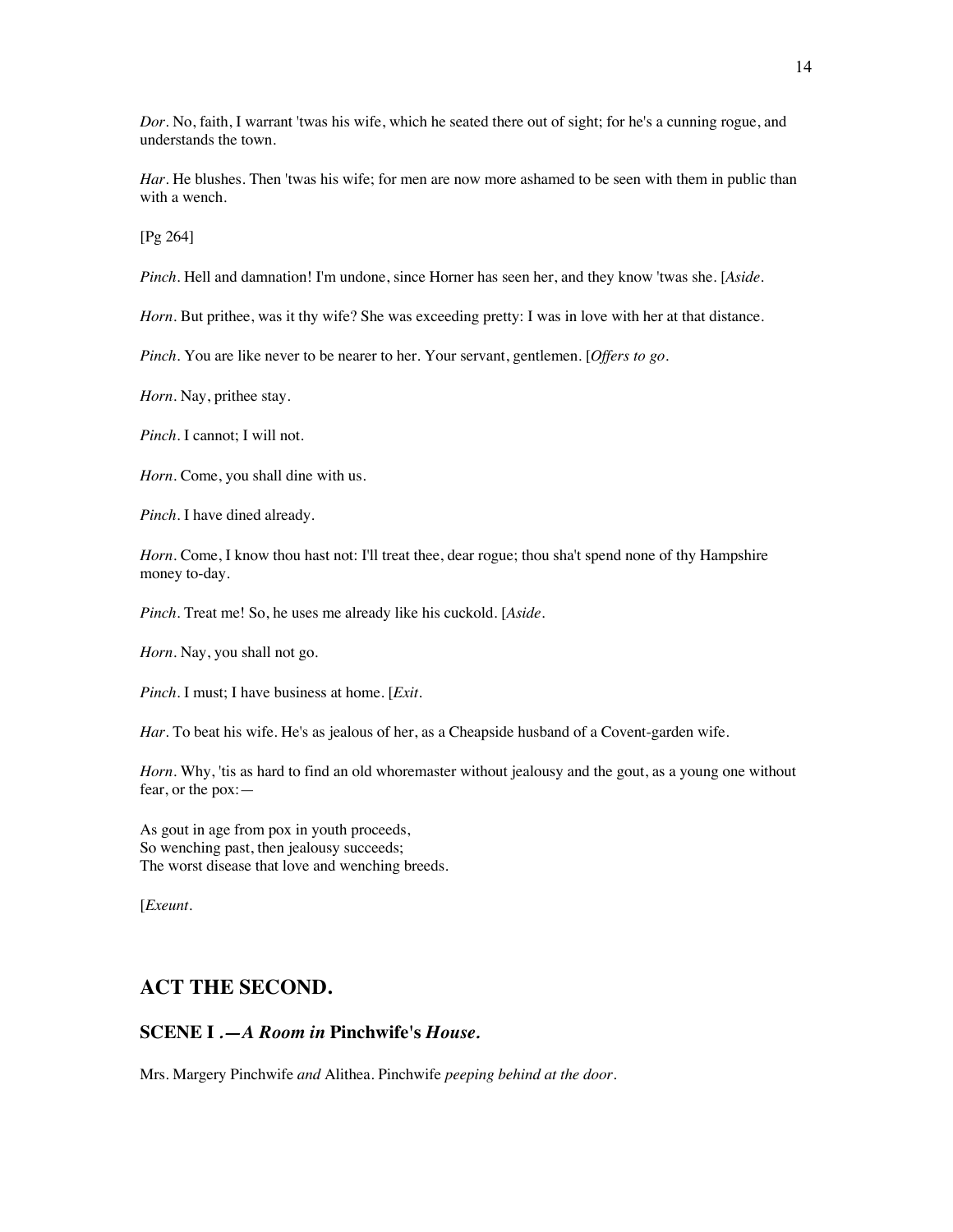*Mrs. Pinch.* Pray, sister, where are the best fields and woods to walk in, in London?

*Alith.* [*Aside.*] A pretty question!—[*Aloud.*] Why, sister, Mulberry-garden and St. James's park; and, for close walks, the New Exchange.[74]

*Mrs. Pinch.* Pray, sister, tell me why my husband looks so grum here in town, and keeps me up so close, and will not let me go a-walking, nor let me wear my best gown yesterday.

*Alith.* O, he's jealous, sister.

*Mrs. Pinch.* Jealous! what's that?

*Alith.* He's afraid you should love another man.

*Mrs. Pinch.* How should he be afraid of my loving another man, when he will not let me see any but himself?

*Alith.* Did he not carry you yesterday to a play?

*Mrs. Pinch.* Ay; but we sat amongst ugly people. He would not let me come near the gentry, who sat under us, so that I could not see 'em. He told me, none but naughty women sat there, whom they toused and moused. But I would have ventured, for all that.

[Pg 266]

*Alith.* But how did you like the play?

*Mrs. Pinch.* Indeed I was weary of the play; but I liked hugeously the actors. They are the goodliest, properest men, sister!

*Alith.* O, but you must not like the actors, sister.

*Mrs. Pinch.* Ay, how should I help it, sister? Pray, sister, when my husband comes in, will you ask leave for me to go a-walking?

*Alith.* A-walking! ha! ha! Lord, a country-gentlewoman's pleasure is the drudgery of a footpost; and she requires as much airing as her husband's horses.—[*Aside.*] But here comes your husband: I'll ask, though I'm sure he'll not grant it.

*Mrs. Pinch.* He says he won't let me go abroad for fear of catching the pox.

*Alith.* Fy! the small-pox you should say.

*Enter* Pinchwife.

*Mrs. Pinch.* O my dear, dear bud, welcome home! Why dost thou look so fropish? who has nangered thee?

*Pinch.* You're a fool. [Mrs. Pinchwife *goes aside, and cries.*

*Alith.* Faith, so she is, for crying for no fault, poor tender creature!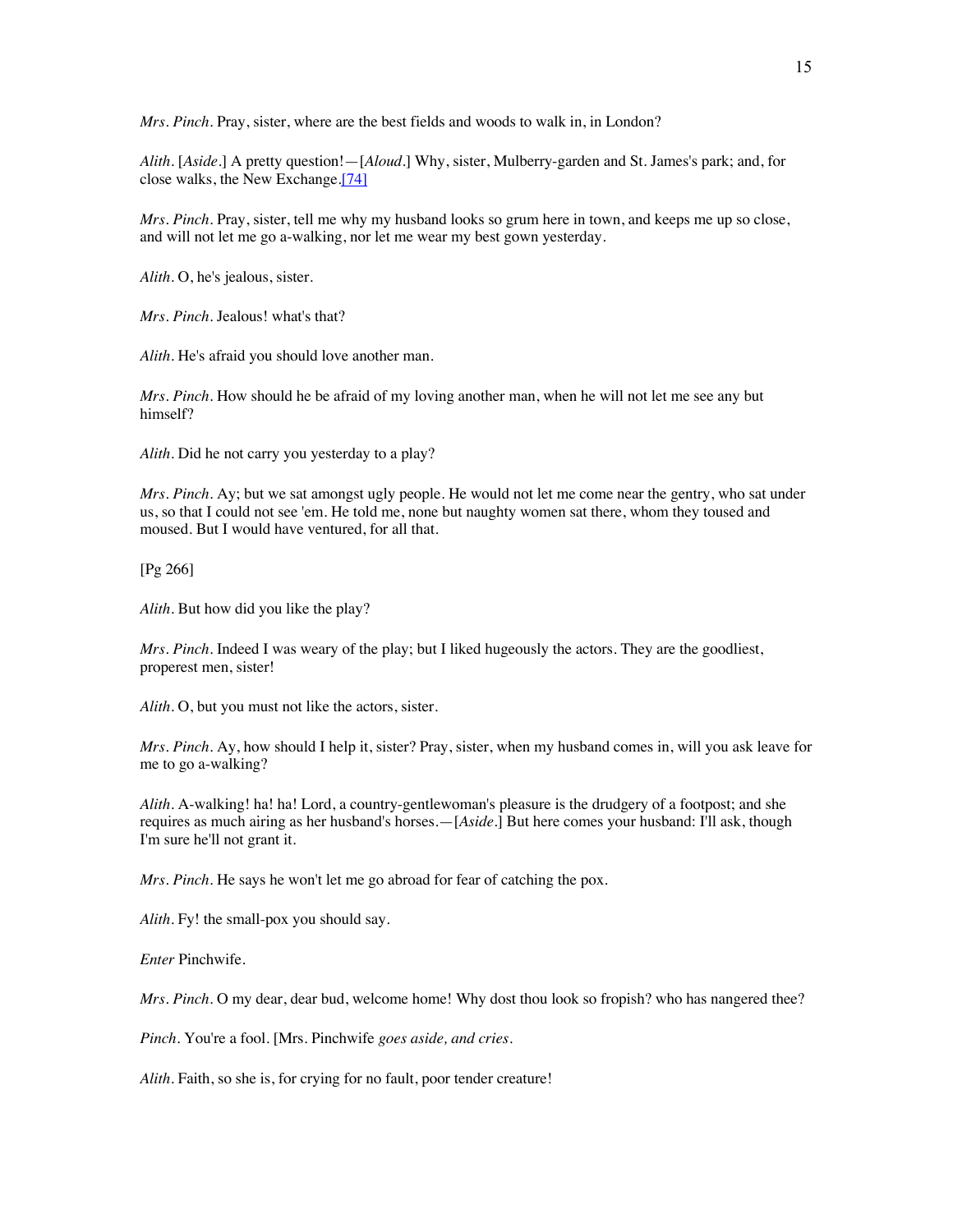*Pinch.* What, you would have her as impudent as yourself, as arrant a jilflirt, a gadder, a magpie; and to say all, a mere notorious town-woman?

*Alith.* Brother, you are my only censurer; and the honour of your family will sooner suffer in your wife there than in me, though I take the innocent liberty of the town.

*Pinch.* Hark you, mistress, do not talk so before my wife.—The innocent liberty of the town!

*Alith.* Why, pray, who boasts of any intrigue with me? what lampoon has made my name notorious? what ill women frequent my lodgings? I keep no company with any women of scandalous reputations.

[Pg 267]

*Pinch.* No, you keep the men of scandalous reputations company.

*Alith.* Where? would you not have me civil? answer 'em in a box at the plays, in the drawing-room at Whitehall, in St James'-park, Mulberry-garden, or—

*Pinch.* Hold, hold! Do not teach my wife where the men are to be found: I believe she's the worse for your town-documents already. I bid you keep her in ignorance, as I do.

*Mrs. Pinch.* Indeed, be not angry with her, bud, she will tell me nothing of the town, though I ask her a thousand times a day.

*Pinch*. Then you are very inquisitive to know, I find?

*Mrs. Pinch.* Not I indeed, dear; I hate London. Our place-house in the country is worth a thousand of't: would I were there again!

*Pinch.* So you shall, I warrant. But were you not talking of plays and players when I came in?—[*To* Alithea.] You are her encourager in such discourses.

*Mrs. Pinch.* No, indeed, dear; she chid me just now for liking the playermen.

*Pinch.* [*Aside.*] Nay, if she be so innocent as to own to me her liking them, there is no hurt in't.—[*Aloud.*] Come, my poor rogue, but thou likest none better than me?

*Mrs. Pinch.* Yes, indeed, but I do. The playermen are finer folks.

*Pinch.* But you love none better than me?

*Mrs. Pinch.* You are my own dear bud, and I know you. I hate a stranger.

*Pinch*. Ay, my dear, you must love me only; and not be like the naughty town-women, who only hate their husbands, and love every man else; love plays, visits, fine coaches, fine clothes, fiddles, balls, treats, and so lead a wicked town-life.

[Pg 268]

*Mrs. Pinch.* Nay, if to enjoy all these things be a town-life, London is not so bad a place, dear.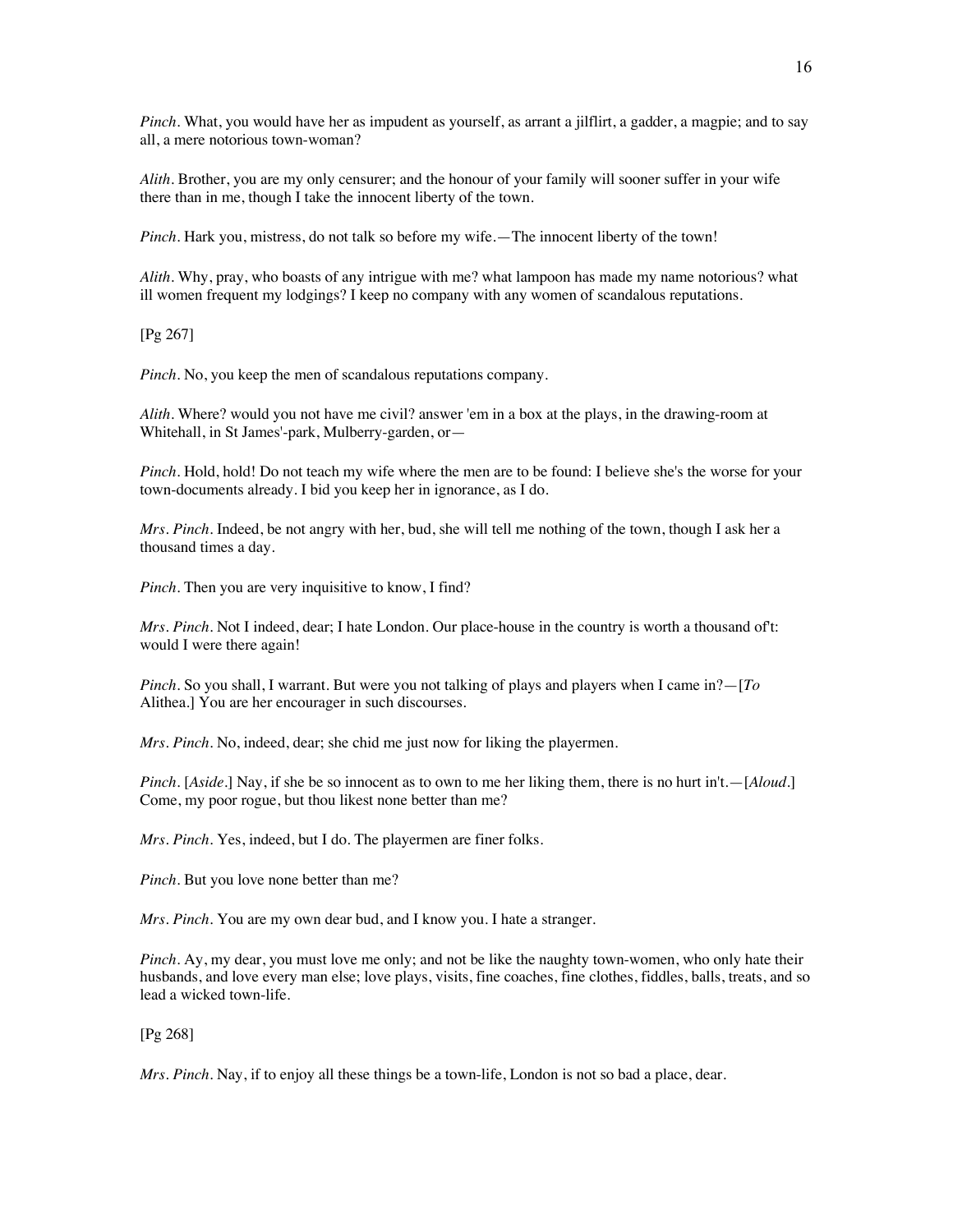*Pinch.* How! if you love me, you must hate London.

*Alith*. The fool has forbid me discovering to her the pleasures of the town, and he is now setting her agog upon them himself. [*Aside.*

*Mrs. Pinch.* But, husband, do the town-women love the playermen too?

*Pinch.* Yes, I warrant you.

*Mrs. Pinch.* Ay, I warrant you.

*Pinch.* Why, you do not, I hope?

*Mrs. Pinch.* No, no, bud. But why have we no playermen in the country?

*Pinch.* Ha!—Mrs. Minx, ask me no more to go to a play.

*Mrs. Pinch.* Nay, why, love? I did not care for going: but when you forbid me, you make me, as 'twere, desire it.

*Alith.* So 'twill be in other things, I warrant. [*Aside.*

*Mrs. Pinch.* Pray let me go to a play, dear.

*Pinch.* Hold your peace, I wo' not.

*Mrs. Pinch.* Why, love?

*Pinch.* Why, I'll tell you.

*Alith.* Nay, if he tell her, she'll give him more cause to forbid her that place. [*Aside.*

*Mrs. Pinch.* Pray why, dear?

*Pinch.* First, you like the actors; and the gallants may like you.

*Mrs. Pinch.* What, a homely country girl! No, bud, nobody will like me.

*Pinch.* I tell you yes, they may.

*Mrs. Pinch.* No, no, you jest—I won't believe you: I will go.

*Pinch*. I tell you then, that one of the lewdest fellows in town, who saw you there, told me he was in love with you.

*Mrs. Pinch.* Indeed! who, who, pray who was't?

[Pg 269]

*Pinch.* I've gone too far, and slipped before I was aware; how overjoyed she is! [*Aside.*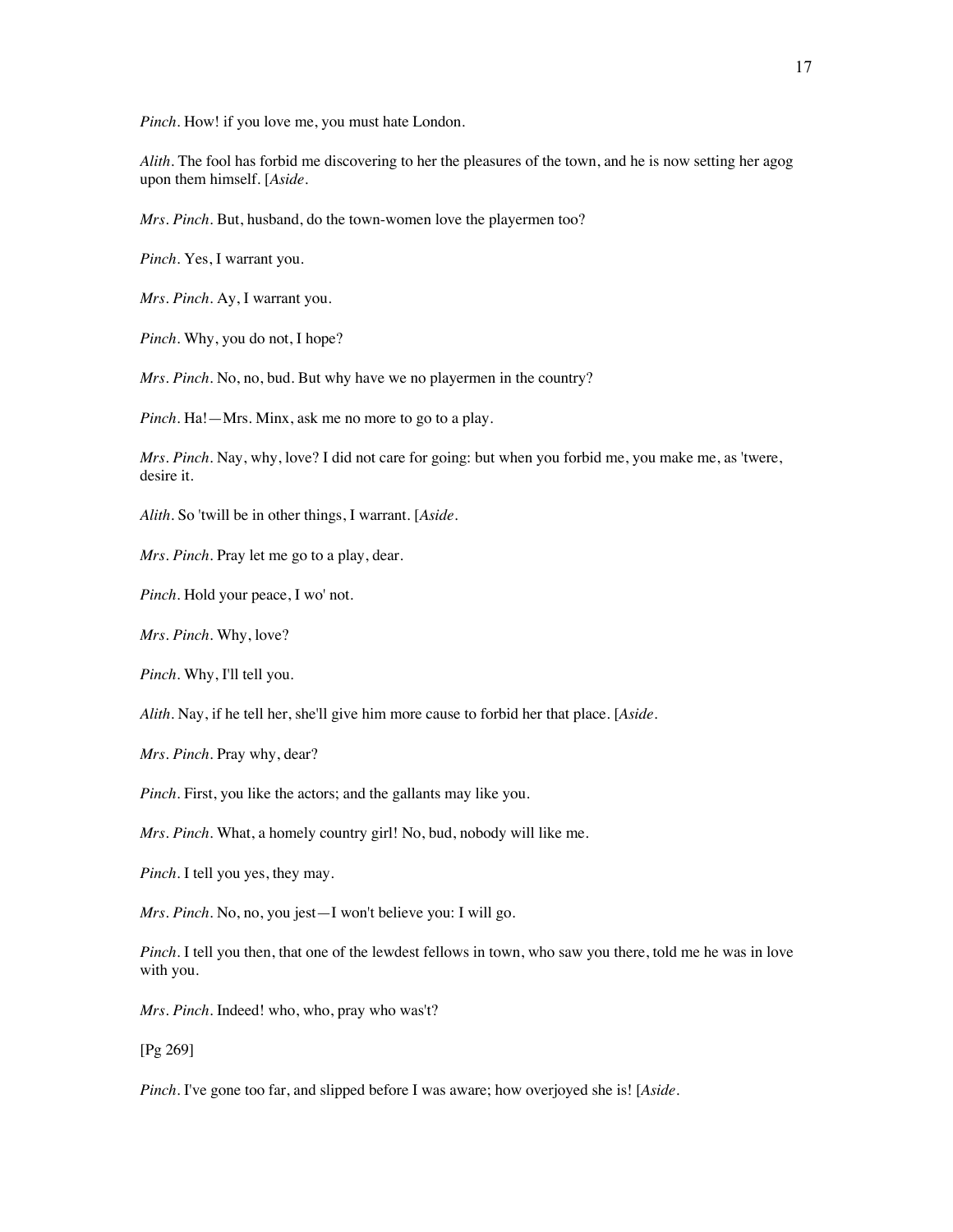*Mrs. Pinch.* Was it any Hampshire gallant, any of our neighbours? I promise you, I am beholden to him.

*Pinch.* I promise you, you lie; for he would but ruin you, as he has done hundreds. He has no other love for women but that; such as he look upon women, like basilisks, but to destroy 'em.

*Mrs. Pinch* Ay, but if he loves me, why should he ruin me? answer me to that. Methinks he should not, I would do him no harm.

*Alith.* Ha! ha! ha!

*Pinch*. 'Tis very well; but I'll keep him from doing you any harm, or me either. But here comes company; get you in, get you in.

*Mrs. Pinch.* But, pray, husband, is he a pretty gentleman that loves me?

*Pinch.* In, baggage, in. [*Thrusts her in, and shuts the door.*

*Enter* Sparkish *and* Harcourt.

What, all the lewd libertines of the town brought to my lodging by this easy coxcomb! 'sdeath, I'll not suffer it.

*Spark.* Here, Harcourt, do you approve my choice?—[*To* Alithea.] Dear little rogue, I told you I'd bring you acquainted with all my friends, the wits and—[Harcourt *salutes her.*

*Pinch*. Ay, they shall know her, as well as you yourself will, I warrant you.

*Spark.* This is one of those, my pretty rogue, that are to dance at your wedding to-morrow; and him you must bid welcome ever, to what you and I have.

*Pinch.* Monstrous! [*Aside.*

*Spark.* Harcourt, how dost thou like her, faith? Nay, dear, do not look down; I should hate to have a wife of mine out of countenance at anything.

*Pinch.* Wonderful! [*Aside.*

[Pg 270]

*Spark.* Tell me, I say, Harcourt, how dost thou like her? Thou hast stared upon her enough, to resolve me.

*Har.* So infinitely well, that I could wish I had a mistress too, that might differ from her in nothing but her love and engagement to you.

*Alith.* Sir, Master Sparkish has often told me that his acquaintance were all wits and raillieurs, and now I find it.

*Spark.* No, by the universe, madam, he does not rally now; you may believe him. I do assure you, he is the honestest, worthiest, true-hearted gentlemen—a man of such perfect honour, he would say nothing to a lady he does not mean.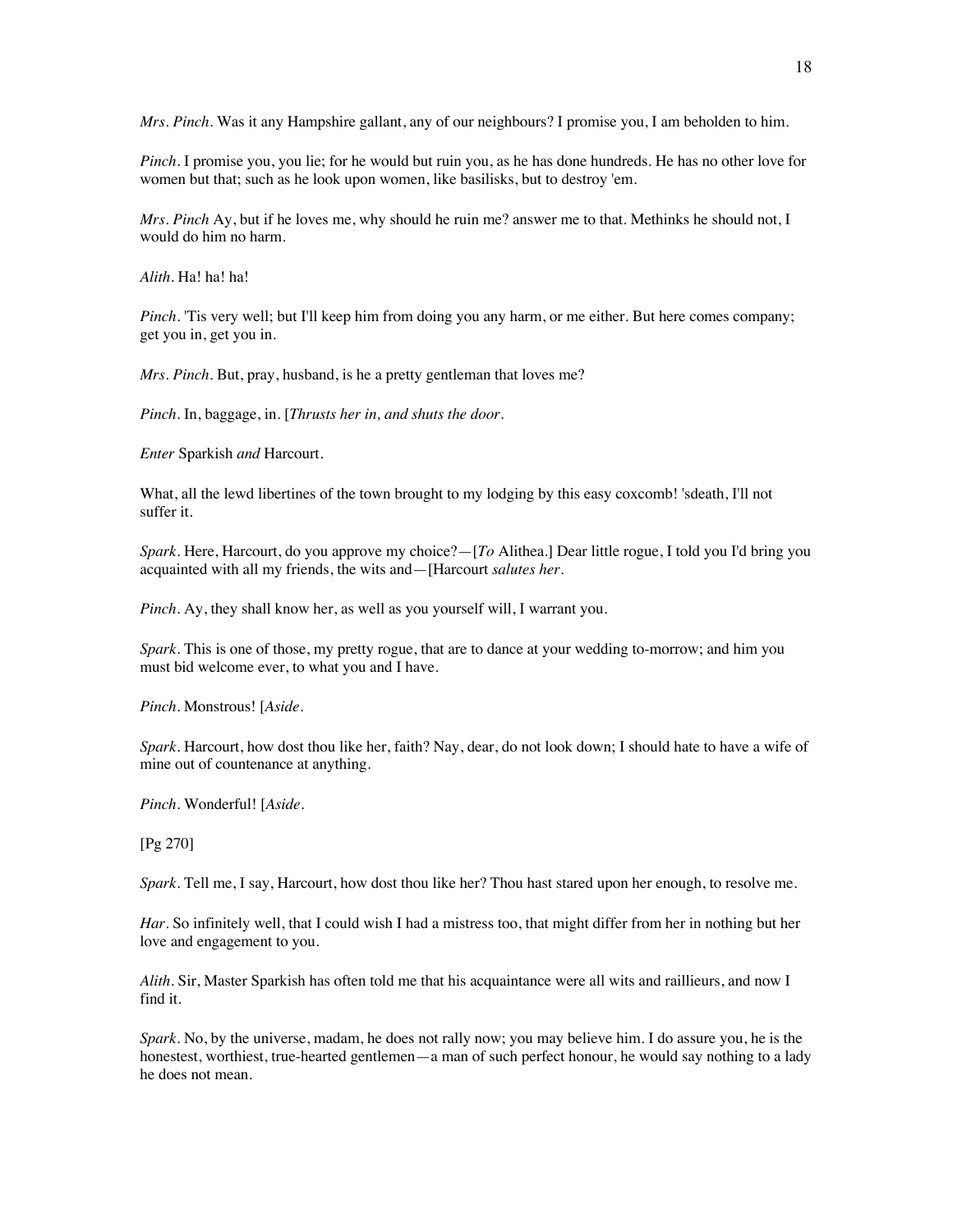*Pinch.* Praising another man to his mistress! [*Aside.*

*Har.* Sir, you are so beyond expectation obliging, that—

*Spark.* Nay, egad, I am sure you do admire her extremely; I see't in your eyes.—He does admire you, madam.—By the world, don't you?

*Har.* Yes, above the world, or the most glorious part of it, her whole sex: and till now I never thought I should have envied you, or any man about to marry, but you have the best excuse for marriage I ever knew.

*Alith.* Nay, now, sir, I'm satisfied you are of the society of the wits and raillieurs, since you cannot spare your friend, even when he is but too civil to you; but the surest sign is, since you are an enemy to marriage,—for that I hear you hate as much as business or bad wine.

*Har.* Truly, madam, I was never an enemy to marriage till now, because marriage was never an enemy to me before.

*Alith.* But why, sir, is marriage an enemy to you now? because it robs you of your friend here? for you look upon a friend married, as one gone into a monastery, that is, dead to the world.

[Pg 271]

*Har*. 'Tis indeed, because you marry him; I see, madam, you can guess my meaning. I do confess heartily and openly, I wish it were in my power to break the match; by Heavens I would.

*Spark.* Poor Frank!

*Alith.* Would you be so unkind to me?

*Har.* No, no, 'tis not because I would be unkind to you.

*Spark.* Poor Frank! no gad, 'tis only his kindness to me.

*Pinch.* Great kindness to you indeed! Insensible fop, let a man make love to his wife to his face! [*Aside.*

*Spark.* Come, dear Frank, for all my wife there, that shall be, thou shalt enjoy me sometimes, dear rogue. By my honour, we men of wit condole for our deceased brother in marriage, as much as for one dead in earnest: I think that was prettily said of me, ha, Harcourt?—But come, Frank, be not melancholy for me.

*Har.* No, I assure you, I am not melancholy for you.

*Spark.* Prithee, Frank, dost think my wife that shall be there, a fine person?

*Har.* I could gaze upon her till I became as blind as you are.

*Spark.* How as I am? how?

*Har.* Because you are a lover, and true lovers are blind, stock blind.

*Spark.* True, true; but by the world she has wit too, as well as beauty: go, go with her into a corner, and try if she has wit; talk to her anything, she's bashful before me.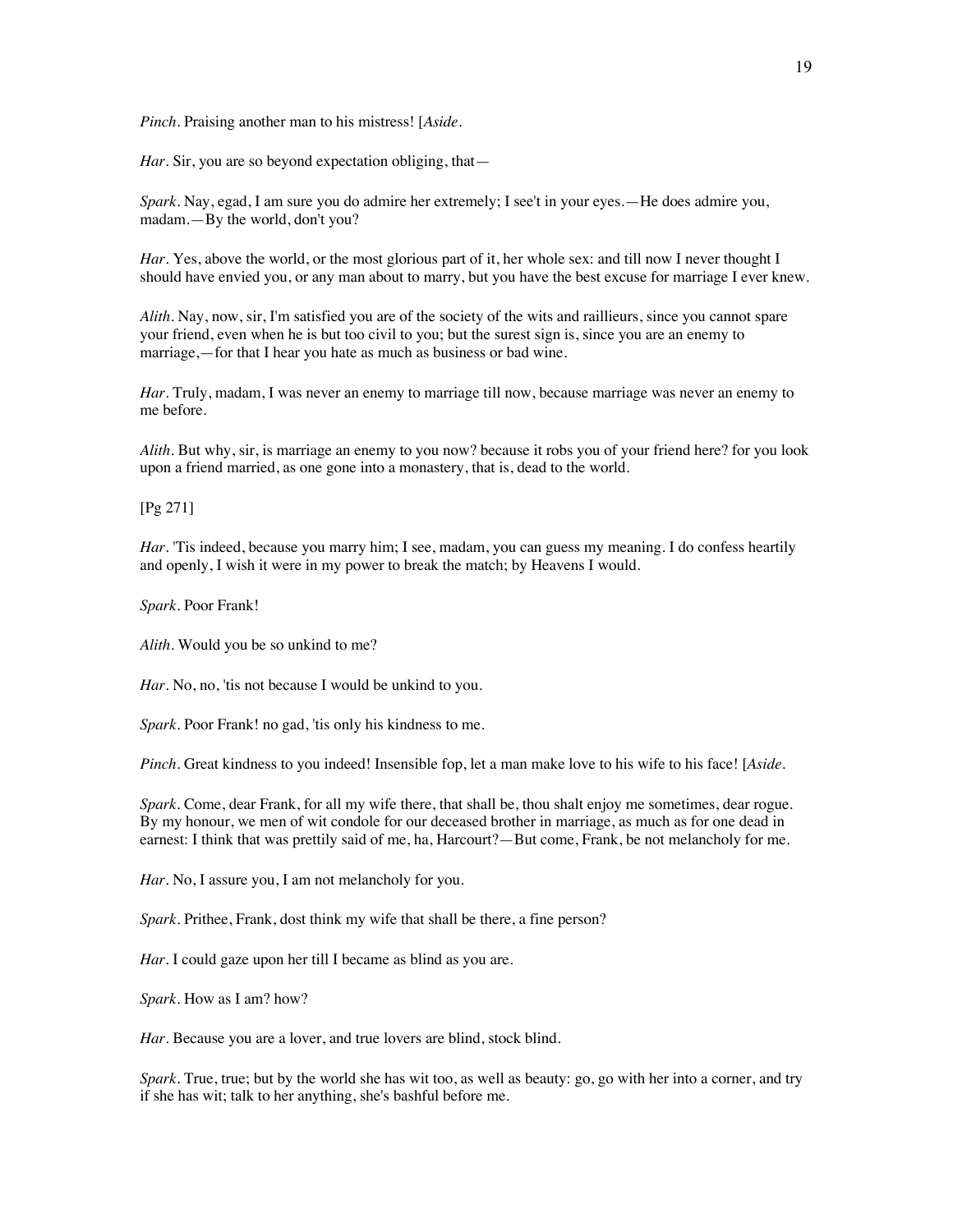*Har.* Indeed if a woman wants wit in a corner, she has it nowhere.

*Alith.* Sir, you dispose of me a little before your time—[*Aside to* Sparkish.

*Spark.* Nay, nay, madam, let me have an earnest of your obedience, or—go, go, madam—[Harcourt *courts* Alithea *aside.*

[Pg 272]

*Pinch*. How, sir! if you are not concerned for the honour of a wife, I am for that of a sister; he shall not debauch her. Be a pander to your own wife! bring men to her! let 'em make love before your face! thrust 'em into a corner together, then leave 'em in private! is this your town wit and conduct?

*Spark.* Ha! ha! ha! a silly wise rogue would make one laugh more than a stark fool, ha! ha! I shall burst. Nay, you shall not disturb 'em; I'll vex thee, by the world. [*Struggles with* Pinchwife *to keep him from* Harcourt *and* Alithea.

*Alith.* The writings are drawn, sir, settlements made; 'tis too late, sir, and past all revocation.

*Har.* Then so is my death.

*Alith.* I would not be unjust to him.

*Har.* Then why to me so?

*Alith.* I have no obligation to you.

*Har.* My love.

*Alith.* I had his before.

*Har.* You never had it; he wants, you see, jealousy, the only infallible sign of it.

*Alith*. Love proceeds from esteem; he cannot distrust my virtue: besides, he loves me, or he would not marry me.

*Har.* Marrying you is no more sign of his love than bribing your woman, that he may marry you, is a sign of his generosity. Marriage is rather a sign of interest than love; and he that marries a fortune covets a mistress, not loves her. But if you take marriage for a sign of love, take it from me immediately.

*Alith.* No, now you have put a scruple in my head; but in short, sir, to end our dispute, I must marry him, my reputation would suffer in the world else.

*Har.* No; if you do marry him, with your pardon, madam, your reputation suffers in the world, and you would be thought in necessity for a cloak.

*Alith.* Nay, now you are rude, sir.—Mr. Sparkish,[Pg 273] pray come hither, your friend here is very troublesome, and very loving.

*Har.* Hold! hold!—[*Aside to* Alithea.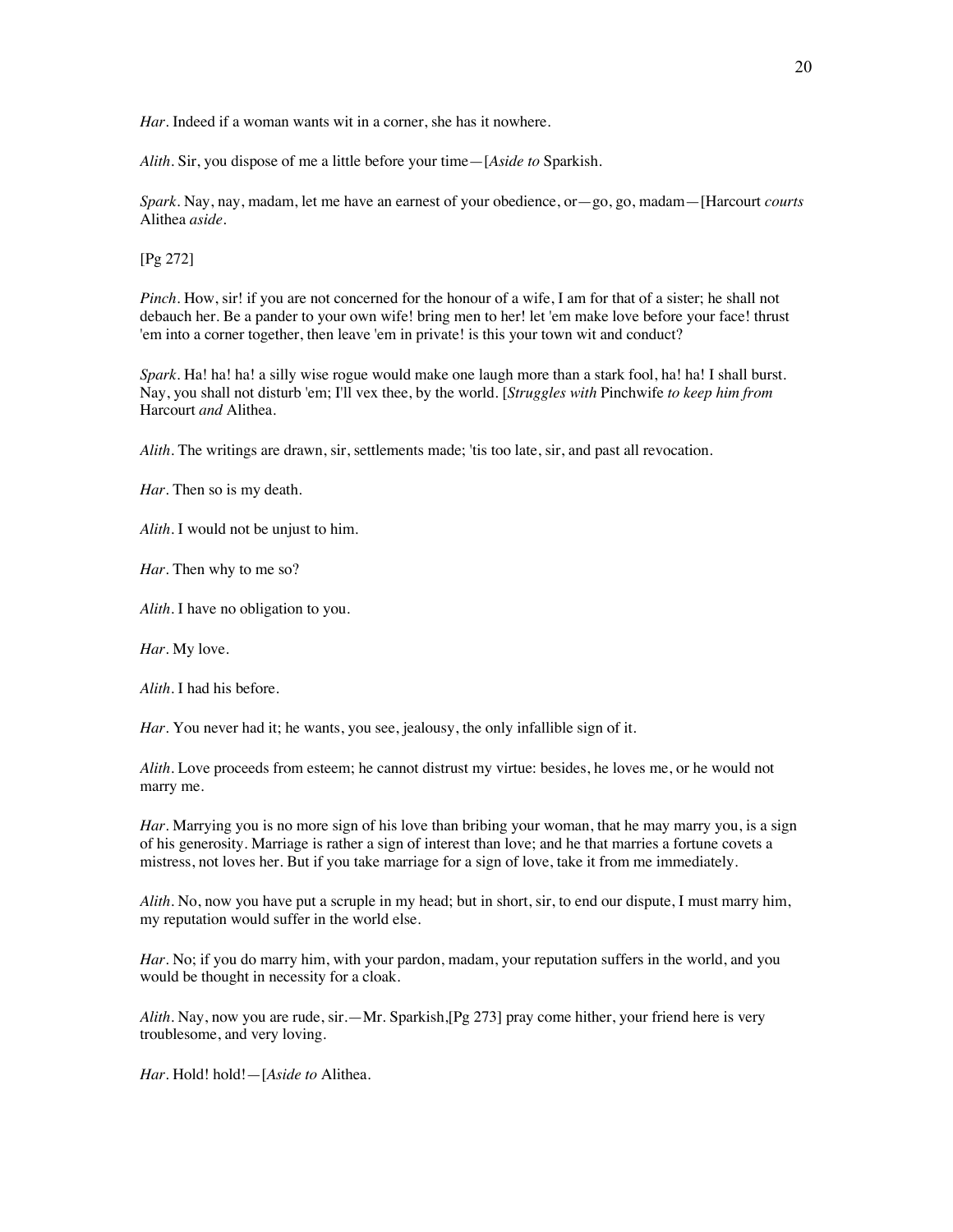*Pinch.* D'ye hear that?

*Spark.* Why, d'ye think I'll seem to be jealous, like a country bumpkin?

*Pinch.* No, rather be a cuckold, like a credulous cit.

*Har.* Madam, you would not have been so little generous as to have told him.

*Alith.* Yes, since you could be so little generous as to wrong him.

*Har*. Wrong him! no man can do't, he's beneath an injury: a bubble, a coward, a senseless idiot, a wretch so contemptible to all the world but you, that—

*Alith.* Hold, do not rail at him, for since he is like to be my husband, I am resolved to like him: nay, I think I am obliged to tell him you are not his friend.—Master Sparkish, Master Sparkish!

*Spark.* What, what?—[*To* Harcourt.] Now, dear rogue, has not she wit?

*Har.* Not so much as I thought, and hoped she had. [*Speaks surlily.*

*Alith.* Mr. Sparkish, do you bring people to rail at you?

*Har.* Madam—

*Spark.* How! no; but if he does rail at me, 'tis but in jest, I warrant: what we wits do for one another, and never take any notice of it.

*Alith.* He spoke so scurrilously of you, I had no patience to hear him; besides, he has been making love to me.

*Har.* True, damned tell-tale woman! [*Aside.*

*Spark.* Pshaw! to show his parts—we wits rail and make love often, but to show our parts: as we have no affections, so we have no malice, we—

*Alith.* He said you were a wretch below an injury—

*Spark.* Pshaw!

*Har.* Damned, senseless, impudent, virtuous jade![Pg 274] Well, since she won't let me have her, she'll do as good, she'll make me hate her. [*Aside.*

*Alith.* A common bubble—

*Spark.* Pshaw!

*Alith.* A coward—

*Spark.* Pshaw, pshaw!

*Alith.* A senseless, drivelling idiot—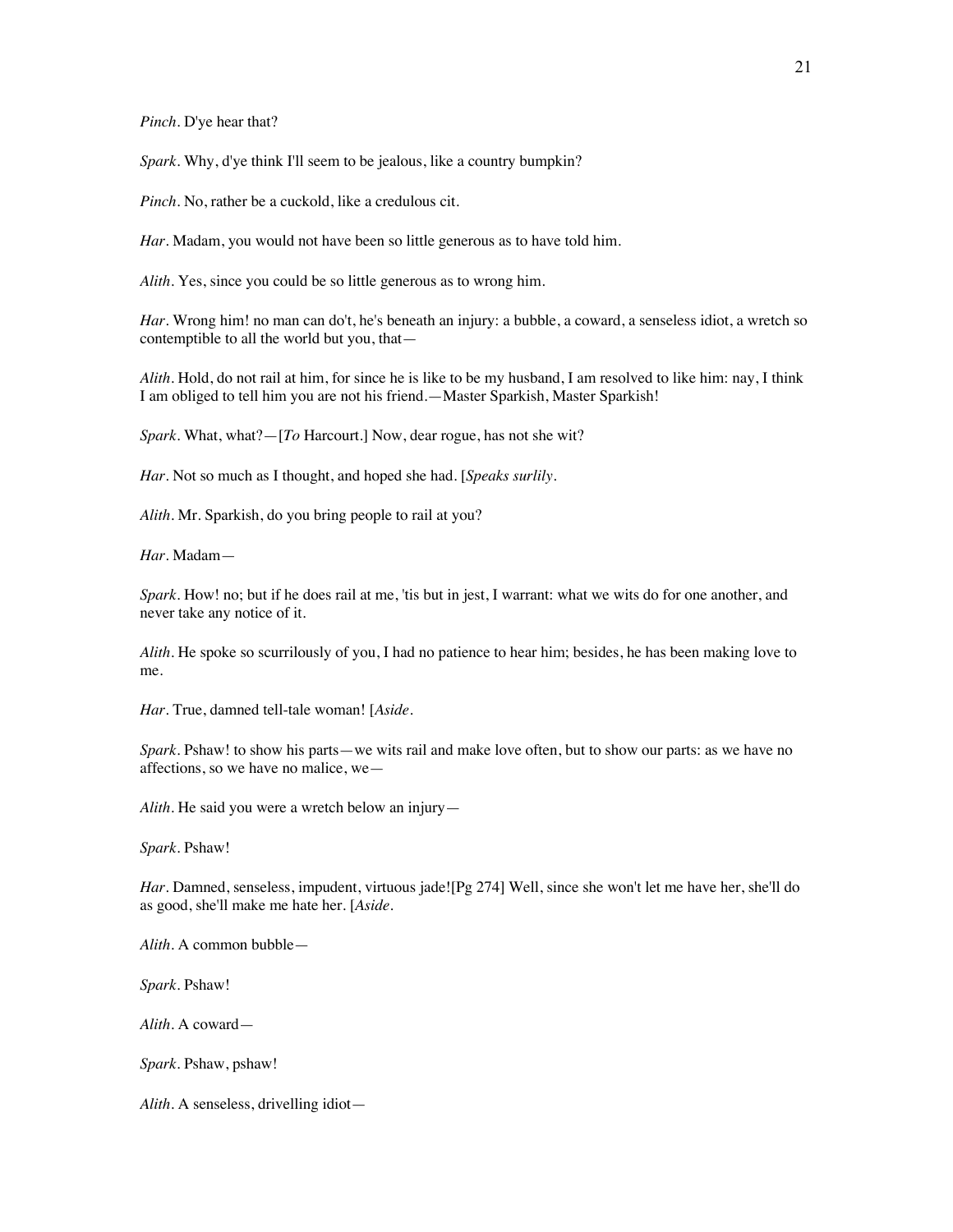*Spark.* How! did he disparage my parts? Nay, then, my honour's concerned, I can't put up that, sir, by the world—brother, help me to kill him—[*Aside*] I may draw now, since we have the odds of him:—'tis a good occasion, too, before my mistress—[*Offers to draw.*

*Alith.* Hold, hold!

*Spark.* What, what?

*Alith.* [*Aside.*] I must not let 'em kill the gentleman neither, for his kindness to me: I am so far from hating him, that I wish my gallant had his person and understanding. Nay, if my honour—

*Spark.* I'll be thy death.

*Alith.* Hold, hold! Indeed, to tell the truth, the gentleman said after all, that what he spoke was but out of friendship to you.

*Spark.* How! say, I am, I am a fool, that is, no wit, out of friendship to me?

*Alith.* Yes, to try whether I was concerned enough for you; and made love to me only to be satisfied of my virtue, for your sake.

*Har.* Kind, however. [*Aside.*

*Spark*. Nay, if it were so, my dear rogue, I ask thee pardon; but why would not you tell me so, faith?

*Har.* Because I did not think on't, faith.

*Spark.* Come, Horner does not come; Harcourt, let's be gone to the new play.—Come, madam.

*Alith.* I will not go, if you intend to leave me alone in the box, and run into the pit, as you use to do.

*Spark*. Pshaw! I'll leave Harcourt with you in the box to entertain you, and that's as good; if I sat in the [Pg] 275] box, I should be thought no judge but of trimmings.—Come away, Harcourt, lead her down. [*Exeunt* Sparkish, Harcourt, *and* Alithea.

*Pinch.* Well, go thy ways, for the flower of the true town fops, such as spend their estates before they come to 'em, and are cuckolds before they're married. But let me go look to my own freehold.—How!

*Enter* Lady Fidget, Mrs. Dainty Fidget, *and* Mrs. Squeamish.

*Lady Fid.* Your servant, sir: where is your lady? We are come to wait upon her to the new play.

*Pinch.* New play!

*Lady Fid.* And my husband will wait upon you presently.

*Pinch.* [*Aside.*] Damn your civility.—[*Aloud.*] Madam, by no means; I will not see Sir Jasper here, till I have waited upon him at home; nor shall my wife see you till she has waited upon your ladyship at your lodgings.

*Lady Fid.* Now we are here, sir?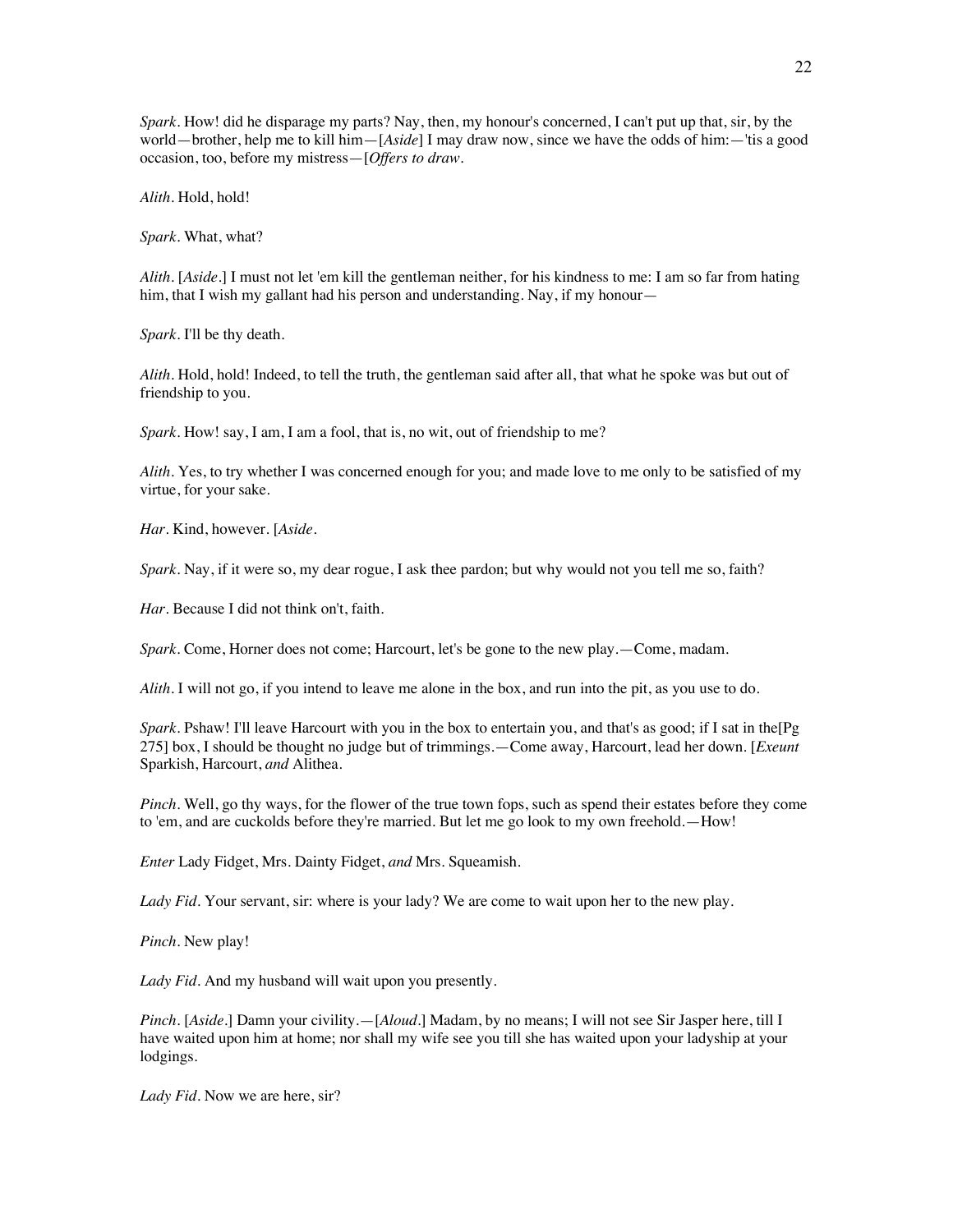*Pinch.* No, Madam.

*Mrs. Dain.* Pray, let us see her.

*Mrs. Squeam.* We will not stir till we see her.

*Pinch.* [*Aside.*] A pox on you all!—[*Goes to the door, and returns.*] She has locked the door, and is gone abroad.

*Lady Fid.* No, you have locked the door, and she's within.

*Mrs. Dain.* They told us below she was here.

*Pinch.* [*Aside.*] Will nothing do?—[*Aloud.*] Well, it must out then. To tell you the truth, ladies, which I was afraid to let you know before, lest it might endanger your lives, my wife has just now the small-pox come out upon her; do not be frightened; but pray be gone, ladies; you shall not stay here in danger of your lives; pray get you gone, ladies.

*Lady Fid.* No, no, we have all had 'em.

[Pg 276]

*Mrs. Squeam.* Alack, alack!

*Mrs. Dain.* Come, come, we must see how it goes with her; I understand the disease.

*Lady Fid.* Come!

*Pinch.* [*Aside.*] Well, there is no being too hard for women at their own weapon, lying, therefore I'll quit the field. [*Exit.*

*Mrs. Squeam.* Here's an example of jealousy!

Lady Fid. Indeed, as the world goes, I wonder there are no more jealous, since wives are so neglected.

*Mrs. Dain.* Pshaw! as the world goes, to what end should they be jealous?

Lady Fid. Foh! 'tis a nasty world.

*Mrs. Squeam.* That men of parts, great acquaintance, and quality, should take up with and spend themselves and fortunes in keeping little playhouse creatures, foh!

Lady Fid. Nay, that women of understanding, great acquaintance, and good quality, should fall a-keeping too of little creatures, foh!

*Mrs. Squeam.* Why, 'tis the men of quality's fault; they never visit women of honour and reputation as they used to do; and have not so much as common civility for ladies of our rank, but use us with the same indifferency and ill-breeding as if we were all married to 'em.

*Lady Fid.* She says true; 'tis an arrant shame women of quality should be so slighted; methinks birth—birth should go for something; I have known men admired, courted, and followed for their titles only.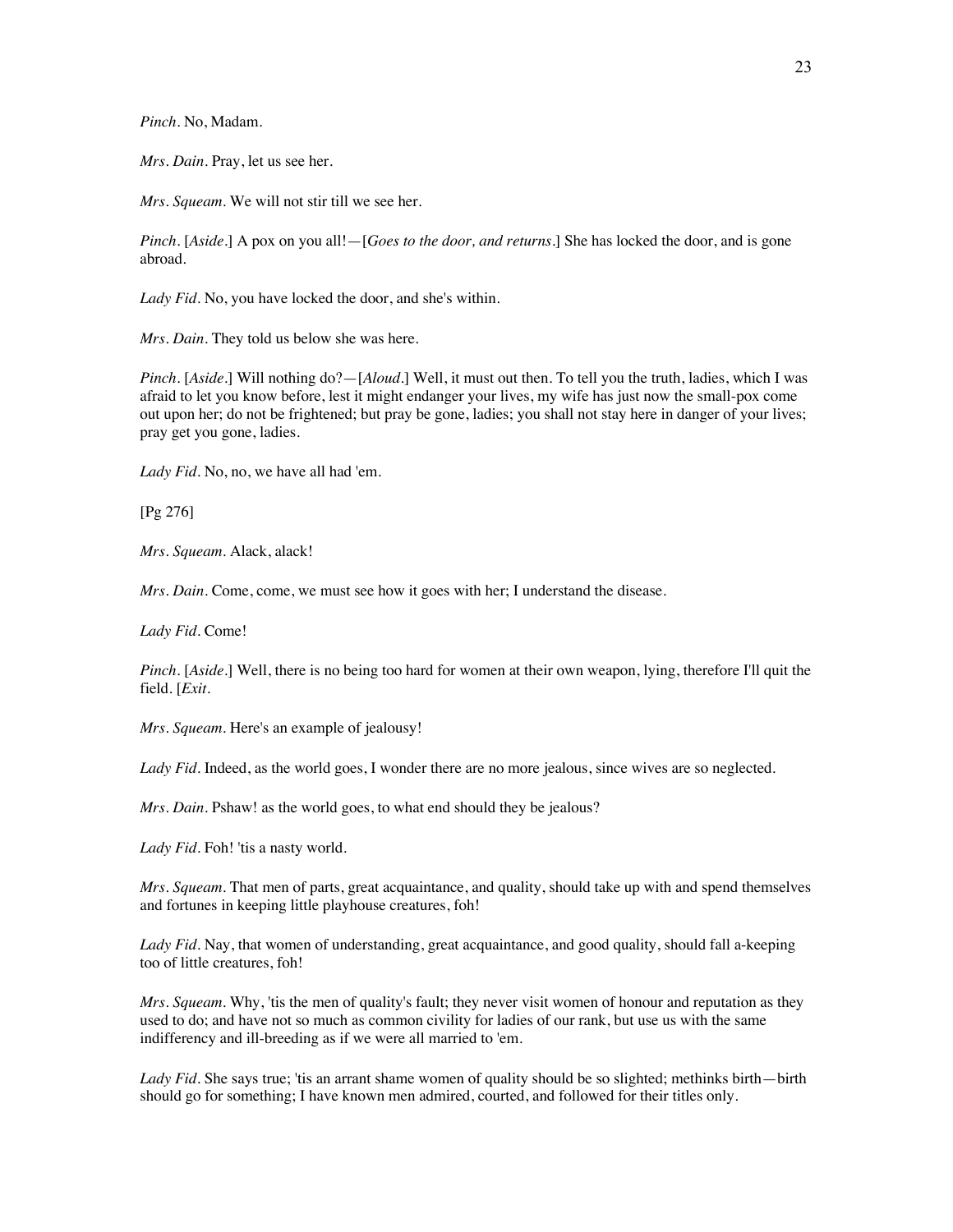*Mrs. Squeam.* Ay, one would think men of honour should not love, no more than marry, out of their own rank.

*Mrs. Dain.* Fy, fy, upon 'em! they are come to think cross breeding for themselves best, as well as for their dogs and horses.

*Lady Fid.* They are dogs and horses for't.

*Mrs. Squeam.* One would think, if not for love, for vanity a little.

[Pg 277]

*Mrs. Dain.* Nay, they do satisfy their vanity upon us sometimes; and are kind to us in their report, tell all the world they lie with us.

Lady Fid. Damned rascals, that we should be only wronged by 'em! To report a man has had a person, when he has not had a person, is the greatest wrong in the whole world that can be done to a person.

*Mrs. Squeam.* Well, 'tis an arrant shame noble persons should be so wronged and neglected.

*Lady Fid.* But still 'tis an arranter shame for a noble person to neglect her own honour, and defame her own noble person with little inconsiderable fellows, foh!

*Mrs. Dain.* I suppose the crime against our honour is the same with a man of quality as with another.

*Lady Fid.* How! no sure, the man of quality is likest one's husband, and therefore the fault should be the less.

*Mrs. Dain.* But then the pleasure should be the less.

Lady Fid. Fy, fy, fy, for shame, sister! whither shall we ramble? Be continent in your discourse, or I shall hate you.

*Mrs. Dain.* Besides, an intrigue is so much the more notorious for the man's quality.

*Mrs. Squeam.* 'Tis true that nobody takes notice of a private man, and therefore with him 'tis more secret; and the crime's the less when 'tis not known.

Lady Fid. You say true; i'faith, I think you are in the right on't: 'tis not an injury to a husband, till it be an injury to our honours; so that a woman of honour loses no honour with a private person; and to say truth—

*Mrs. Dain.* So, the little fellow is grown a private person—with her—[*Apart to* Mrs. Squeamish.

*Lady Fid.* But still my dear, dear honour—

*Enter* Sir Jasper Fidget, Horner, *and* Dorilant.

*Sir Jasp.* Ay, my dear, dear of honour, thou hast still so much honour in thy mouth—

*Horn.* That she has none elsewhere. [*Aside.*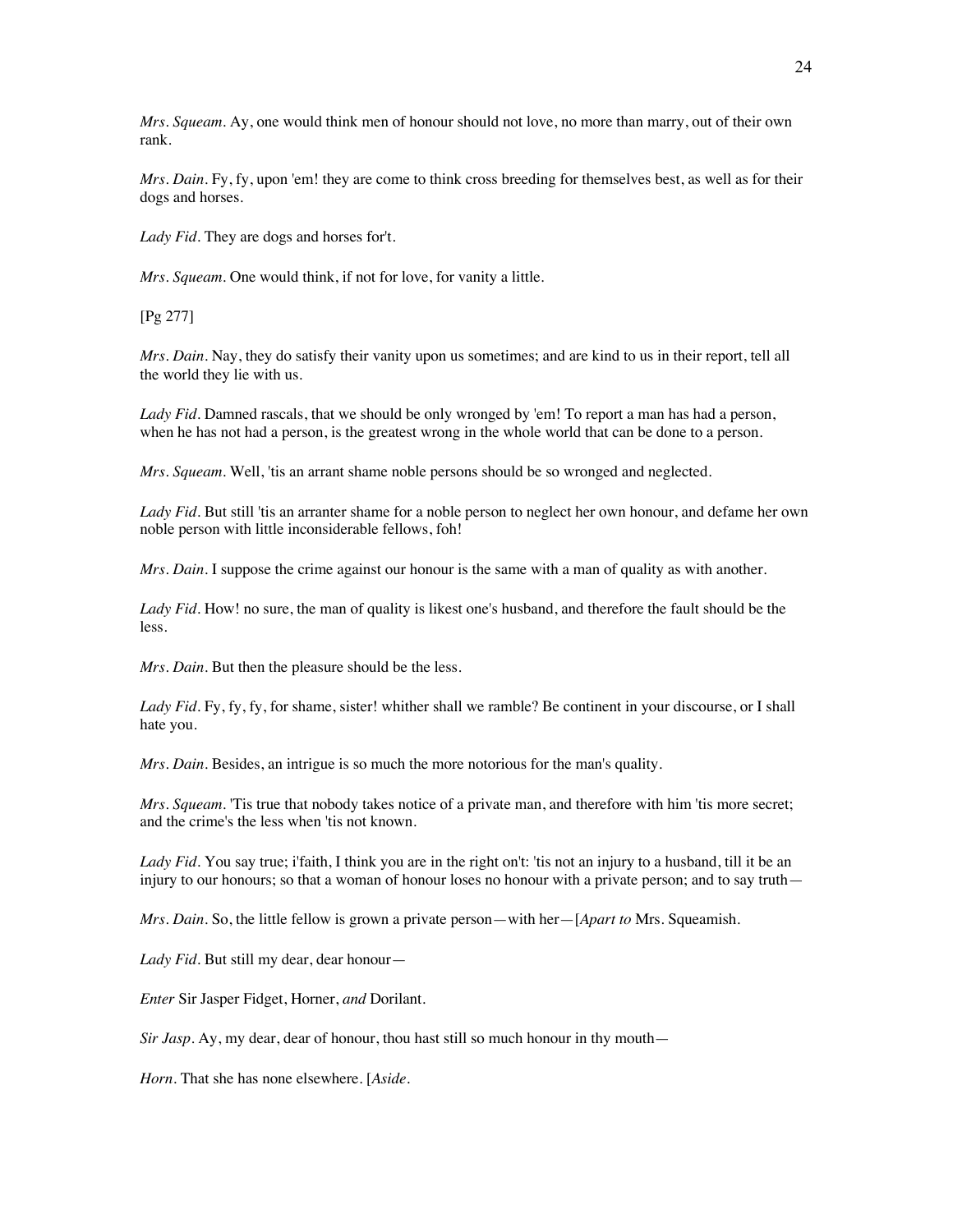[Pg 278]

*Lady Fid.* Oh, what d'ye mean to bring in these upon us?

*Mrs. Dain.* Foh! these are as bad as wits.

*Mrs. Squeam.* Foh!

*Lady Fid.* Let us leave the room.

*Sir Jasp.* Stay, stay; faith, to tell you the naked truth—

*Lady Fid.* Fy, Sir Jasper! do not use that word naked.

*Sir Jasp.* Well, well, in short I have business at Whitehall, and cannot go to the play with you, therefore would have you go—

*Lady Fid.* With those two to a play?

*Sir Jasp.* No, not with t'other, but with Mr. Horner; there can be no more scandal to go with him than with Mr. Tattle, or Master Limberham.

Lady Fid. With that nasty fellow! no-no.

*Sir Jasp.* Nay, prithee, dear, hear me. [*Whispers to* Lady Fidget.

*Horn.* Ladies—[Horner *and* Dorilant *draw near* Mrs. Squeamish *and* Mrs. Dainty Fidget.

*Mrs. Dain.* Stand off.

*Mrs. Squeam.* Do not approach us.

*Mrs. Dain.* You herd with the wits, you are obscenity all over.

*Mrs. Squeam.* And I would as soon look upon a picture of Adam and Eve, without fig-leaves, as any of you, if I could help it; therefore keep off, and do not make us sick.

*Dor.* What a devil are these?

*Horn*. Why, these are pretenders to honour, as critics to wit, only by censuring others; and as every raw, peevish, out-of-humoured, affected, dull, tea-drinking, arithmetical fop, sets up for a wit by railing at men of sense, so these for honour, by railing at the court, and ladies of as great honour as quality.

[Pg 279]

*Sir Jasp.* Come, Mr. Horner, I must desire you to go with these ladies to the play, sir.

*Horn.* I, sir?

*Sir Jasp.* Ay, ay, come, sir.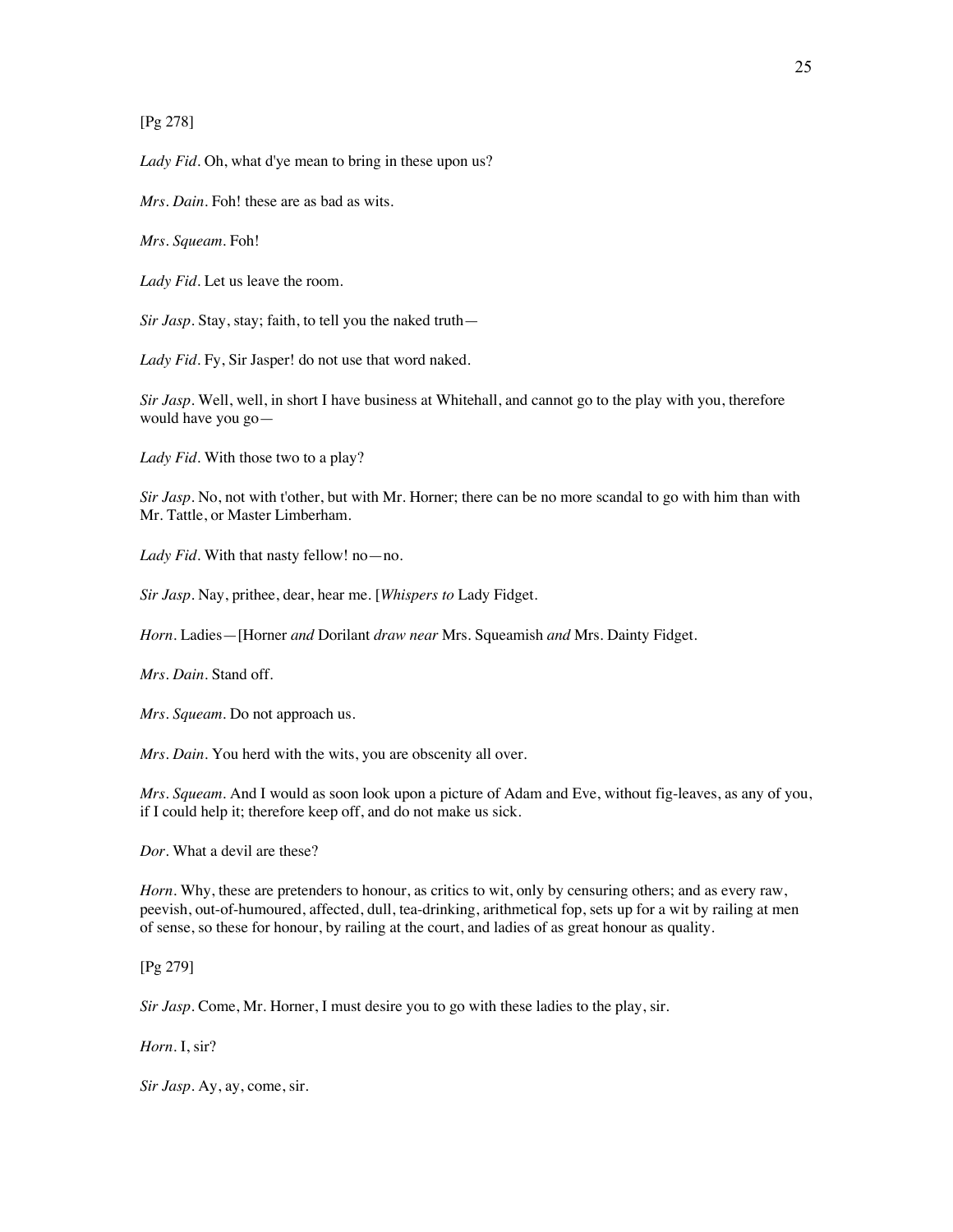*Horn.* I must beg your pardon, sir, and theirs; I will not be seen in women's company in public again for the world.

*Sir Jasp.* Ha, ha, strange aversion!

*Mrs. Squeam.* No, he's for women's company in private.

*Sir Jasp.* He—poor man—he—ha! ha! ha!

*Mrs. Dain.* 'Tis a greater shame amongst lewd fellows to be seen in virtuous women's company, than for the women to be seen with them.

*Horn*. Indeed, madam, the time was I only hated virtuous women, but now I hate the other too; I beg your pardon, ladies.

*Lady Fid.* You are very obliging, sir, because we would not be troubled with you.

*Sir Jasp.* In sober sadness, he shall go.

*Dor.* Nay, if he wo' not, I am ready to wait upon the ladies, and I think I am the fitter man.

*Sir Jasp.* You sir! no, I thank you for that. Master Horner is a privileged man amongst the virtuous ladies, 'twill be a great while before you are so; he! he! he! he's my wife's gallant; he! he! he! No, pray withdraw, sir, for as I take it, the virtuous ladies have no business with you.

*Dor.* And I am sure he can have none with them. 'Tis strange a man can't come amongst virtuous women now, but upon the same terms as men are admitted into the Great Turk's seraglio. But heavens keep me from being an ombre player with 'em!—But where is Pinchwife? [*Exit.*

*Sir Jasp.* Come, come, man; what, avoid the sweet society of womankind? that sweet, soft, gentle, tame, noble creature, woman, made for man's companion—

[Pg 280]

*Horn*. So is that soft, gentle, tame, and more noble creature a spaniel, and has all their tricks; can fawn, lie down, suffer beating, and fawn the more; barks at your friends when they come to see you, makes your bed hard, gives you fleas, and the mange sometimes. And all the difference is, the spaniel's the more faithful animal, and fawns but upon one master.

*Sir Jasp.* He! he! he!

*Mrs. Squeam.* O the rude beast!

*Mrs. Dain.* Insolent brute!

*Lady Fid.* Brute! stinking, mortified, rotten French wether, to dare—

*Sir Jasp.* Hold, an't please your ladyship.—For shame, Master Horner! your mother was a woman— [*Aside.*] Now shall I never reconcile 'em.—[*Aside to* Lady Fidget.] Hark you, madam, take my advice in your anger. You know you often want one to make up your drolling pack of ombre players, and you may cheat him easily; for he's an ill gamester, and consequently loves play. Besides, you know you have but two old civil gentlemen (with stinking breaths too) to wait upon you abroad; take in the third into your service.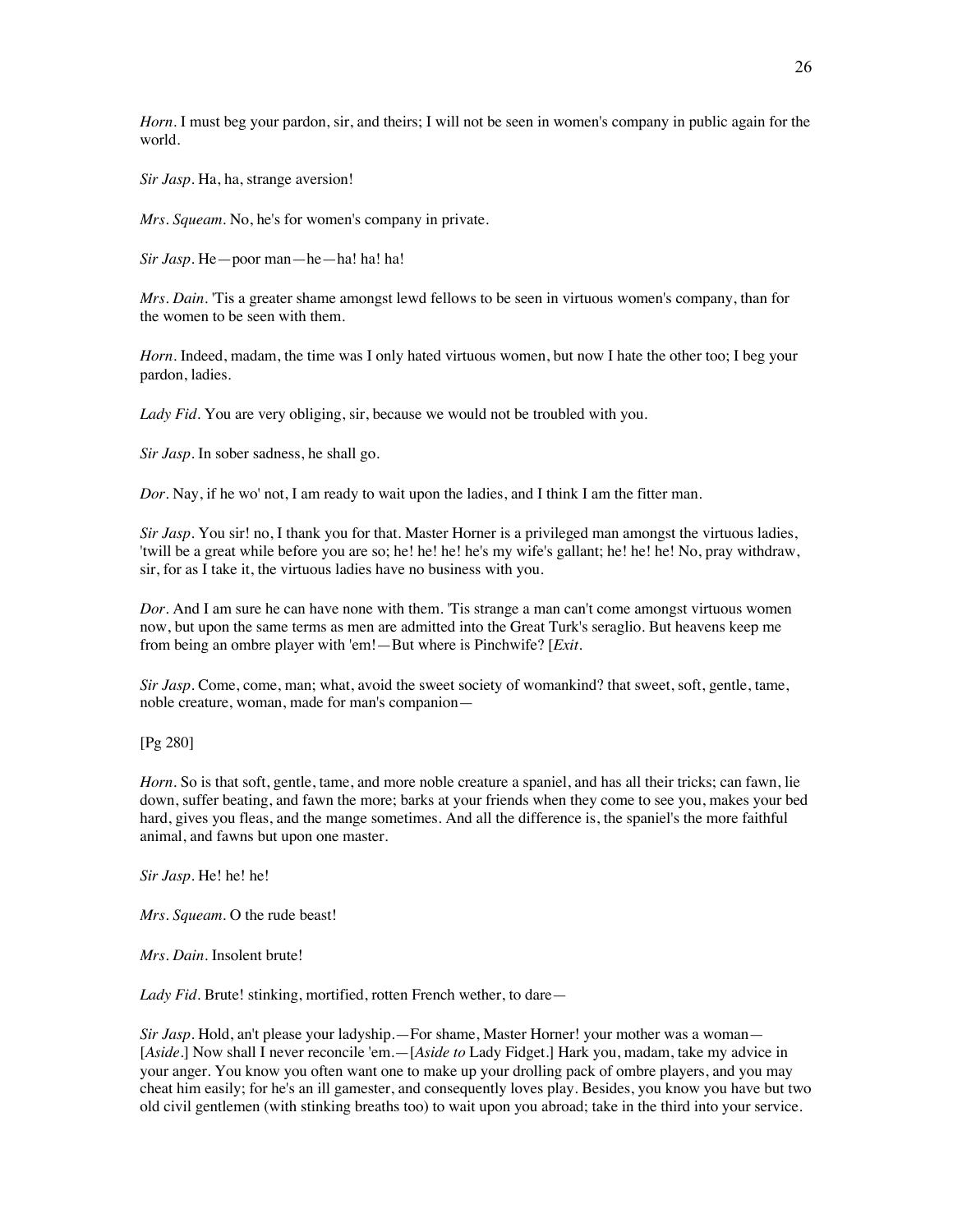The other are but crazy; and a lady should have a supernumerary gentleman-usher as a supernumerary coach-horse, lest sometimes you should be forced to stay at home.

*Lady Fid.* But are you sure he loves play, and has money?

*Sir Jasp.* He loves play as much as you, and has money as much as I.

*Lady Fid.* Then I am contented to make him pay for his scurrility. Money makes up in a measure all other wants in men.—Those whom we cannot make hold for gallants, we make fine. [*Aside.*

*Sir Jasp.* [*Aside.*] So, so; now to mollify, wheedle him.—[*Aside to* Horner.] Master Horner, will you never keep civil company? methinks 'tis time now, since you are only fit for them. Come, come, man, you must[Pg 281] e'en fall to visiting our wives, eating at our tables, drinking tea with our virtuous relations after dinner, dealing cards to 'em, reading plays and gazettes to 'em, picking fleas out of their smocks for 'em, collecting receipts, new songs, women, pages, and footmen for 'em.

*Horn.* I hope they'll afford me better employment, sir.

*Sir Jasp.* He! he! he! 'tis fit you know your work before you come into your place. And since you are unprovided of a lady to flatter, and a good house to eat at, pray frequent mine, and call my wife mistress, and she shall call you gallant, according to the custom.

*Horn.* Who, I?

*Sir Jasp.* Faith, thou sha't for my sake; come, for my sake only.

*Horn.* For your sake—

*Sir Jasp.* Come, come, here's a gamester for you; let him be a little familiar sometimes; nay, what if a little rude? Gamesters may be rude with ladies, you know.

*Lady Fid.* Yes; losing gamesters have a privilege with women.

*Horn*. I always thought the contrary, that the winning gamester had most privilege with women; for when you have lost your money to a man, you'll lose anything you have, all you have, they say, and he may use you as he pleases.

*Sir Jasp.* He! he! he! well, win or lose, you shall have your liberty with her.

Lady Fid. As he behaves himself; and for your sake I'll give him admittance and freedom.

*Horn.* All sorts of freedom, madam?

*Sir Jasp.* Ay, ay, ay, all sorts of freedom thou canst take. And so go to her, begin thy new employment; wheedle her, jest with her, and be better acquainted one with another.

*Horn.* [*Aside.*] I think I know her already; therefore may venture with her my secret for hers. [Horner *and* Lady Fidget *whisper.*

[Pg 282]

*Sir Jasp.* Sister cuz, I have provided an innocent playfellow for you there.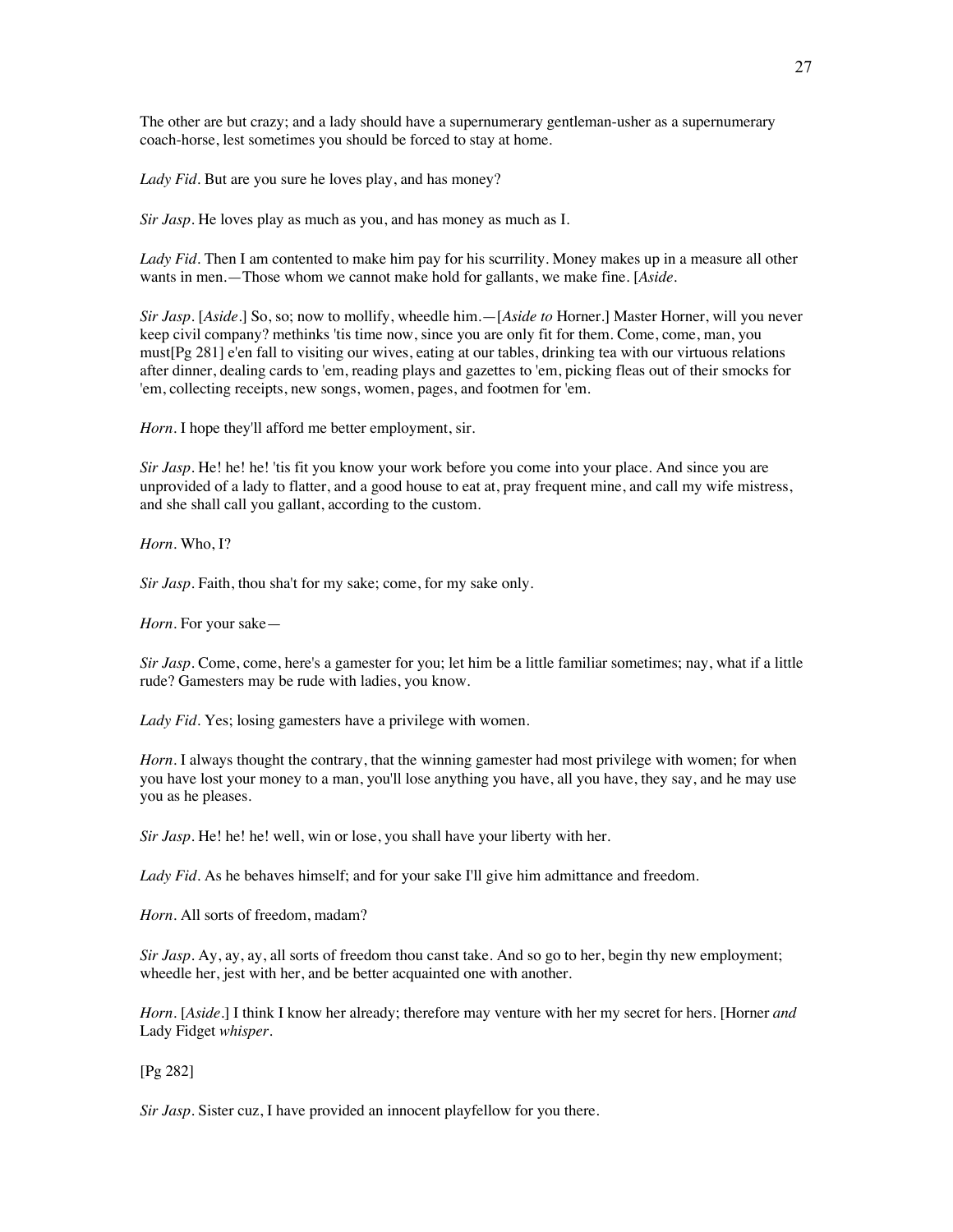*Mrs. Dain.* Who, he?

*Mrs. Squeam.* There's a playfellow, indeed!

*Sir Jasp.* Yes sure.—What, he is good enough to play at cards, blindman's-buff, or the fool with, sometimes!

*Mrs. Squeam.* Foh! we'll have no such playfellows.

*Mrs. Dain.* No, sir; you shan't choose playfellows for us, we thank you.

*Sir Jasp.* Nay, pray hear me. [*Whispering to them.*

Lady Fid. But, poor gentleman, could you be so generous, so truly a man of honour, as for the sakes of us women of honour, to cause yourself to be reported no man? No man! and to suffer yourself the greatest shame that could fall upon a man, that none might fall upon us women by your conversation? but, indeed, sir, as perfectly, perfectly the same man as before your going into France, sir? as perfectly, perfectly, sir?

*Horn.* As perfectly, perfectly, madam. Nay, I scorn you should take my word; I desire to be tried only, madam.

Lady Fid. Well, that's spoken again like a man of honour: all men of honour desire to come to the test. But, indeed, generally you men report such things of yourselves, one does not know how or whom to believe; and it is come to that pass, we dare not take your words no more than your tailor's, without some staid servant of yours be bound with you. But I have so strong a faith in your honour, dear, dear, noble sir, that I'd forfeit mine for yours, at any time, dear sir.

Horn. No, madam, you should not need to forfeit it for me; I have given you security already to save you harmless, my late reputation being so well known in the world, madam.

*Lady Fid.* But if upon any future falling-out, or upon a suspicion of my taking the trust out of your hands, to employ some other, you yourself should betray your trust,[Pg 283] dear sir? I mean, if you'll give me leave to speak obscenely, you might tell, dear sir.

*Horn*. If I did, nobody would believe me. The reputation of impotency is as hardly recovered again in the world as that of cowardice, dear madam.

*Lady Fid.* Nay, then, as one may say, you may do your worst, dear, dear sir.

*Sir Jasp.* Come, is your ladyship reconciled to him yet? have you agreed on matters? for I must be gone to Whitehall.

*Lady Fid.* Why, indeed, Sir Jasper, Master Horner is a thousand, thousand times a better man than I thought him. Cousin Squeamish, sister Dainty, I can name him now. Truly, not long ago, you know, I thought his very name obscenity; and I would as soon have lain with him as have named him.

*Sir Jasp.* Very likely, poor madam.

*Mrs. Dain.* I believe it.

*Mrs. Squeam.* No doubt on't.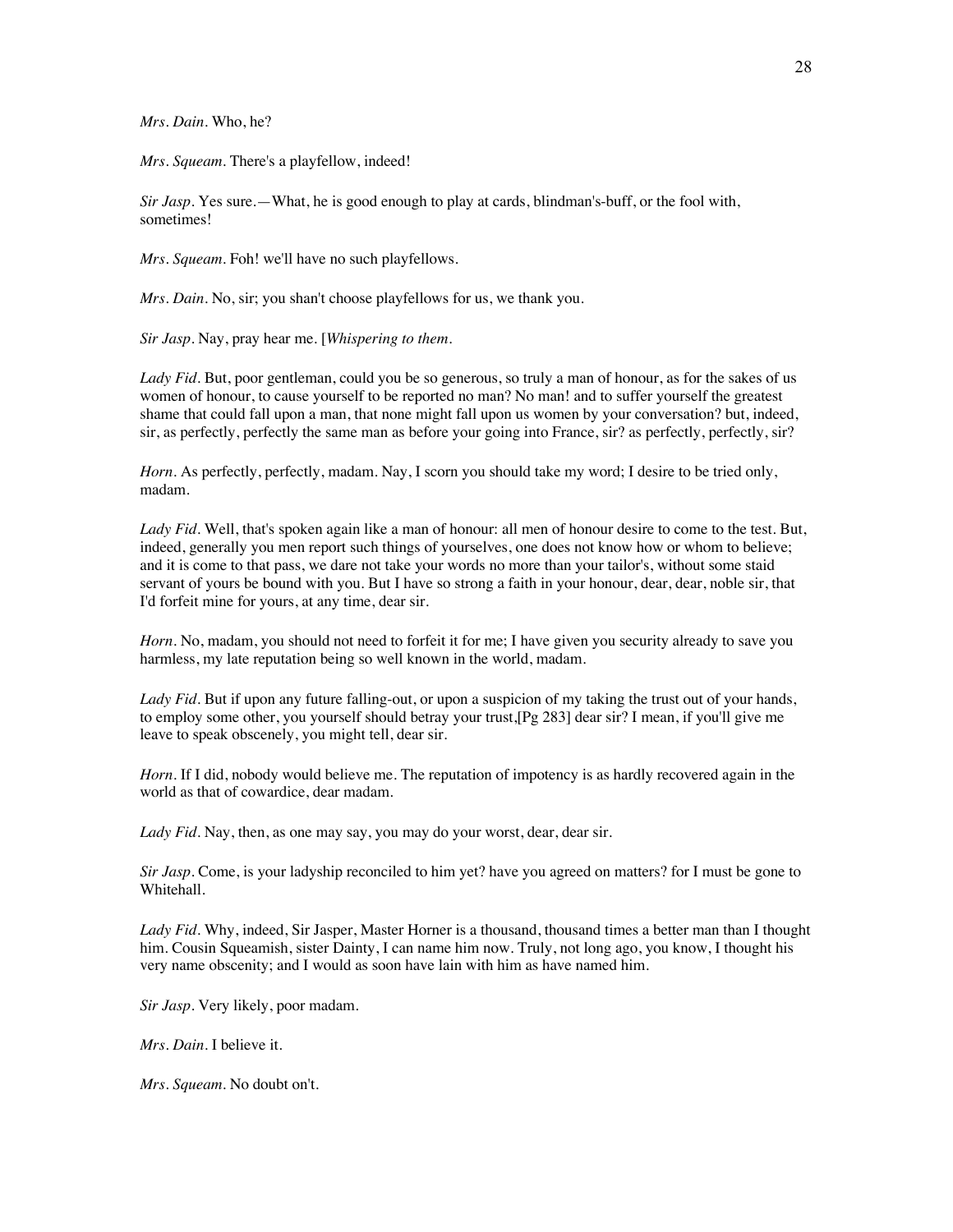*Sir Jasp.* Well, well—that your ladyship is as virtuous as any she, I know, and him all the town knows—he! he! he! therefore now you like him, get you gone to your business together, go, go to your business, I say, pleasure, whilst I go to my pleasure, business.

*Lady Fid.* Come, then, dear gallant.

*Horn.* Come away, my dearest mistress.

*Sir Jasp.* So, so; why, 'tis as I'd have it. [*Exit.*

*Horn.* And as I'd have it.

*Lady Fid.*

Who for his business from his wife will run, Takes the best care to have her business done.

[*Exeunt.*

[Pg 284]

# **ACT THE THIRD.**

#### **SCENE I.—***A Room in* **Pinchwife's** *House.*

*Enter* Alithea *and* Mrs. Pinchwife.

*Alith.* Sister, what ails you? you are grown melancholy.

*Mrs. Pinch.* Would it not make any one melancholy to see you go every day fluttering about abroad, whilst I must stay at home like a poor lonely sullen bird in a cage?

*Alith.* Ay, sister; but you came young, and just from the nest to your cage: so that I thought you liked it, and could be as cheerful in't as others that took their flight themselves early, and are hopping abroad in the open air.

*Mrs. Pinch.* Nay, I confess I was quiet enough till my husband told me what pure lives the London ladies live abroad, with their dancing, meetings, and junketings, and dressed every day in their best gowns; and I warrant you, play at nine-pins every day of the week, so they do.

*Enter* Pinchwife.

*Pinch*. Come, what's here to do? you are putting the town-pleasures in her head, and setting her a-longing.

*Alith.* Yes, after nine-pins. You suffer none to give her those longings you mean but yourself.

*Pinch.* I tell her of the vanities of the town like a confessor.

[Pg 285]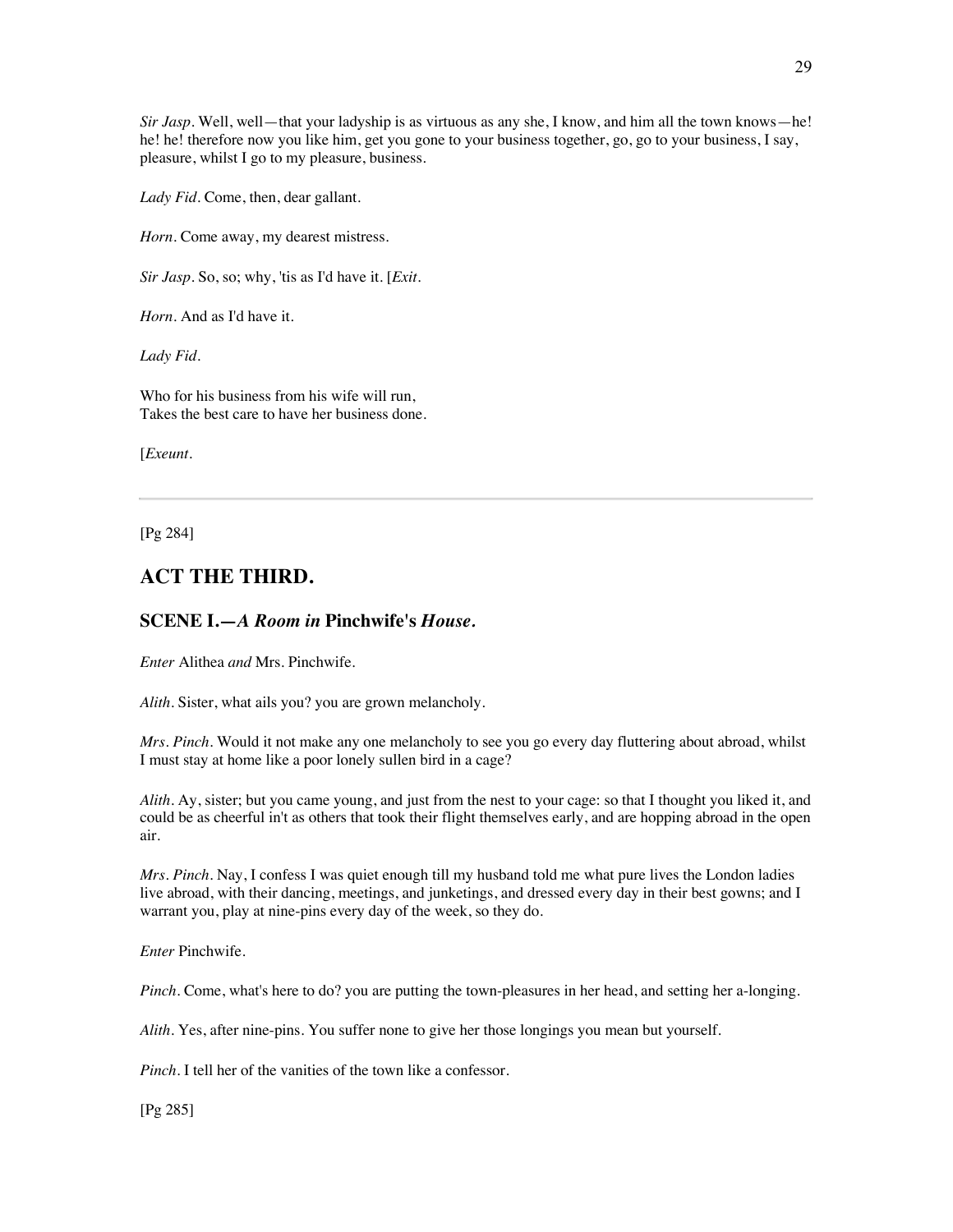*Alith.* A confessor! just such a confessor as he that, by forbidding a silly ostler to grease the horse's teeth, taught him to do't.

*Pinch.* Come, Mrs. Flippant, good precepts are lost when bad examples are still before us: the liberty you take abroad makes her hanker after it, and out of humour at home. Poor wretch! she desired not to come to London; I would bring her.

*Alith.* Very well.

*Pinch*. She has been this week in town, and never desired till this afternoon to go abroad.

*Alith.* Was she not at a play yesterday?

*Pinch*. Yes; but she ne'er asked me; I was myself the cause of her going.

*Alith.* Then if she ask you again, you are the cause of her asking, and not my example.

*Pinch.* Well, to-morrow night I shall be rid of you; and the next day, before 'tis light, she and I'll be rid of the town, and my dreadful apprehensions.—Come, be not melancholy; for thou sha't go into the country after to-morrow, dearest.

*Alith.* Great comfort!

*Mrs. Pinch.* Pish! what d'ye tell me of the country for?

*Pinch.* How's this! what, pish at the country?

*Mrs. Pinch.* Let me alone; I am not well.

*Pinch.* O, if that be all—what ails my dearest?

*Mrs. Pinch.* Truly, I don't know: but I have not been well since you told me there was a gallant at the play in love with me.

*Pinch.* Ha!—

*Alith.* That's by my example too!

*Pinch*. Nay, if you are not well, but are so concerned, because a lewd fellow chanced to lie, and say he liked you, you'll make me sick too.

*Mrs. Pinch.* Of what sickness?

*Pinch.* O, of that which is worse than the plague, jealousy.

[Pg 286]

*Mrs. Pinch.* Pish, you jeer! I'm sure there's no such disease in our receipt-book at home.

*Pinch*. No, thou never met'st with it, poor innocent.—Well, if thou cuckold me, 'twill be my own fault—for cuckolds and bastards are generally makers of their own fortune. [*Aside.*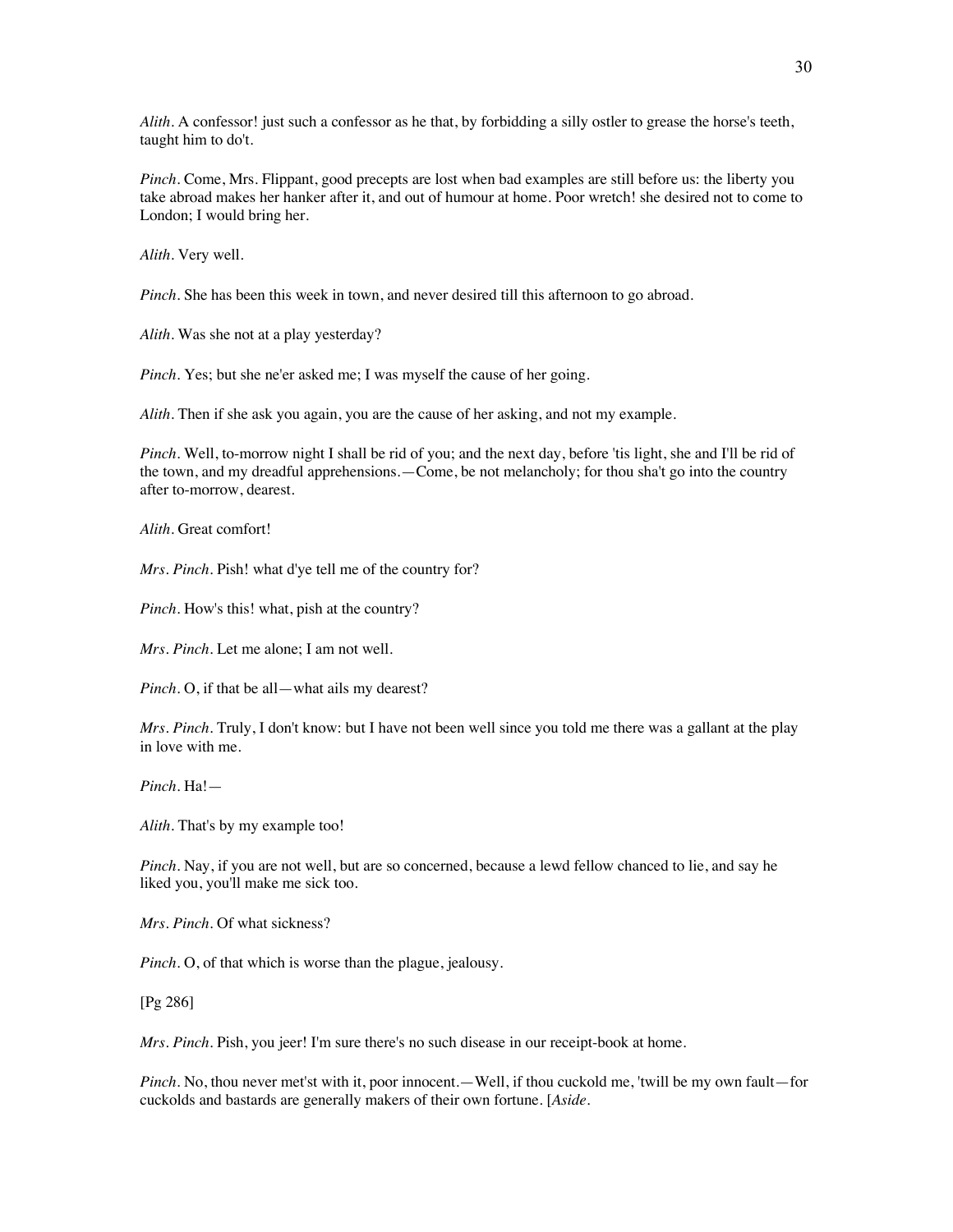*Mrs. Pinch.* Well, but pray, bud, let's go to a play to-night.

*Pinch.* 'Tis just done, she comes from it. But why are you so eager to see a play?

*Mrs. Pinch.* Faith, dear, not that I care one pin for their talk there; but I like to look upon the player-men, and would see, if I could, the gallant you say loves me: that's all, dear bud.

*Pinch.* Is that all, dear bud?

*Alith.* This proceeds from my example!

*Mrs. Pinch.* But if the play be done, let's go abroad, however, dear bud.

*Pinch.* Come have a little patience and thou shalt go into the country on Friday.

*Mrs. Pinch.* Therefore I would see first some sights to tell my neighbours of. Nay, I will go abroad, that's once.

*Alith.* I'm the cause of this desire too!

*Pinch*. But now I think on't, who, who was the cause of Horner's coming to my lodgings to-day? That was you.

*Alith.* No, you, because you would not let him see your handsome wife out of your lodging.

*Mrs. Pinch.* Why, O Lord! did the gentleman come hither to see me indeed?

*Pinch.* No, no.—You are not the cause of that damned question too, Mistress Alithea?—[*Aside.*] Well, she's in the right of it. He is in love with my wife—and comes after her—'tis so—but I'll nip his love in the bud; lest he should follow us into the country, and break his chariot-wheel near our house, on purpose for an excuse to come to't. But I think I know the town.

[Pg 287]

*Mrs. Pinch.* Come, pray, bud, let's go abroad before 'tis late; for I will go, that's flat and plain.

*Pinch.* [*Aside.*] So! the obstinacy already of the town-wife; and I must, whilst she's here, humour her like one.—[*Aloud.*] Sister, how shall we do, that she may not be seen, or known?

*Alith.* Let her put on her mask.

*Pinch*. Pshaw! a mask makes people but the more inquisitive, and is as ridiculous a disguise as a stagebeard: her shape, stature, habit will be known. And if we should meet with Horner, he would be sure to take acquaintance with us, must wish her joy, kiss her, talk to her, leer upon her, and the devil and all. No, I'll not use her to a mask, 'tis dangerous; for masks have made more cuckolds than the best faces that ever were known.

*Alith.* How will you do then?

*Mrs. Pinch.* Nay, shall we go? The Exchange will be shut, and I have a mind to see that.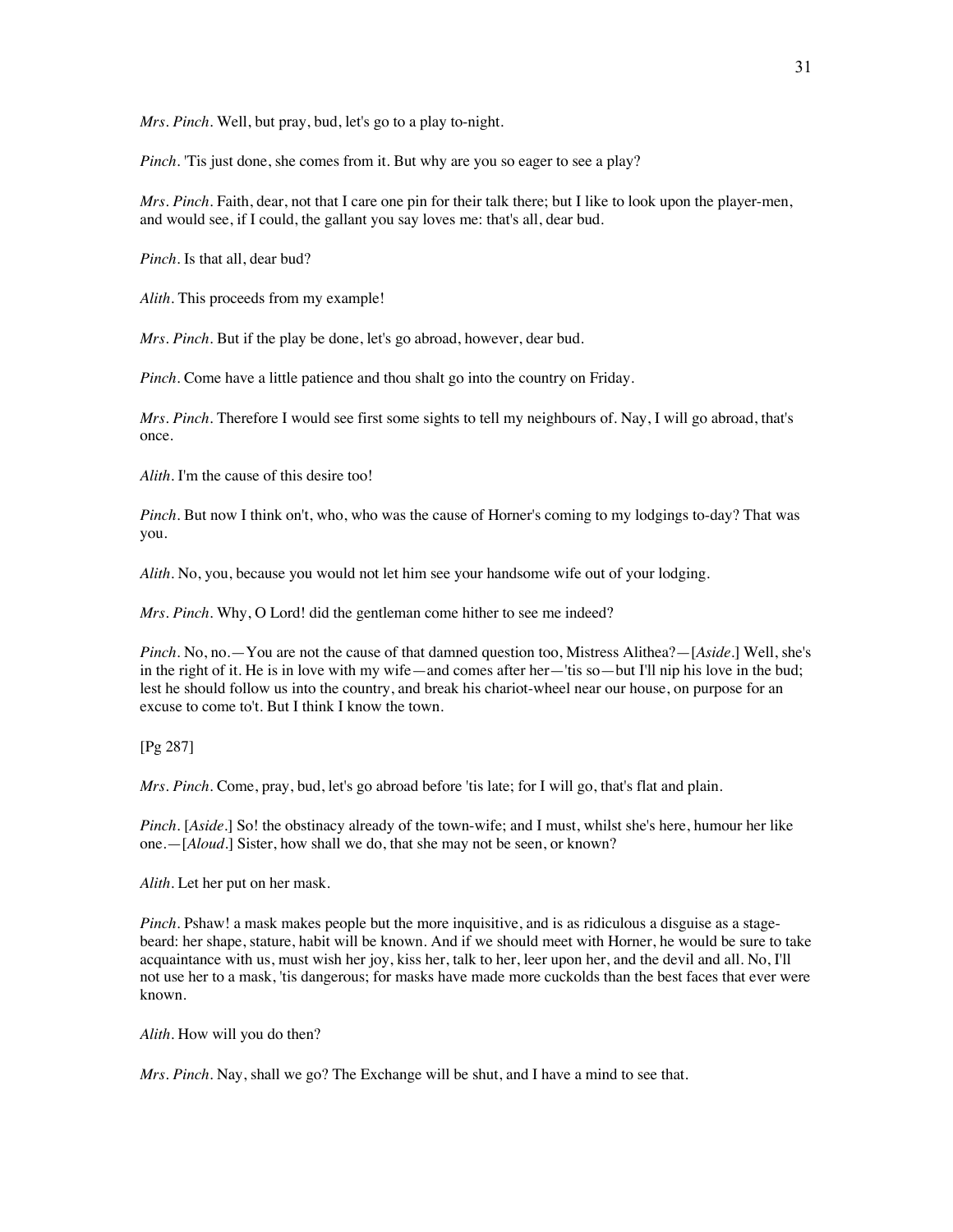*Pinch.* So—I have it—I'll dress her up in the suit we are to carry down to her brother, little Sir James; nay, I understand the town-tricks. Come, let's go dress her. A mask! no—a woman masked, like a covered dish, gives a man curiosity and appetite; when, it may be, uncovered, 'twould turn his stomach: no, no.

*Alith.* Indeed your comparison is something a greasy one: but I had a gentle gallant used to say, A beauty masked, like the sun in eclipse, gathers together more gazers than if it shined out. [*Exeunt.*

#### **SCENE II.—***The New Exchange.*

*Enter* Horner, Harcourt, *and* Dorilant.

*Dor.* Engaged to women, and not sup with us!

*Horn.* Ay, a pox on 'em all!

*Har.* You were much a more reasonable man in the[Pg 288] morning, and had as noble resolutions against 'em, as a widower of a week's liberty.

*Dor.* Did I ever think to see you keep company with women in vain?

*Horn*. In vain: no—'tis since I can't love 'em, to be revenged on 'em.

*Har.* Now your sting is gone, you looked in the box amongst all those women like a drone in the hive; all upon you, shoved and ill-used by 'em all, and thrust from one side to t'other.

*Dor.* Yet he must be buzzing amongst 'em still, like other beetle-headed liquorish drones. Avoid 'em, and hate 'em, as they hate you.

*Horn*. Because I do hate 'em, and would hate 'em yet more, I'll frequent 'em. You may see by marriage, nothing makes a man hate a woman more than her constant conversation. In short, I converse with 'em, as you do with rich fools, to laugh at 'em and use 'em ill.

*Dor.* But I would no more sup with women, unless I could lie with 'em, than sup with a rich coxcomb, unless I could cheat him.

*Horn*. Yes, I have known thee sup with a fool for his drinking; if he could set out your hand that way only, you were satisfied, and if he were a wine-swallowing mouth, 'twas enough.

*Har.* Yes, a man drinks often with a fool, as he tosses with a marker, only to keep his hand in use. But do the ladies drink?

*Horn*. Yes, sir; and I shall have the pleasure at least of laying 'em flat with a bottle, and bring as much scandal that way upon 'em as formerly t'other.

*Har.* Perhaps you may prove as weak a brother among 'em that way as t'other.

*Dor.* Foh! drinking with women is as unnatural as scolding with 'em. But 'tis a pleasure of decayed fornicators, and the basest way of quenching love.

[Pg 289]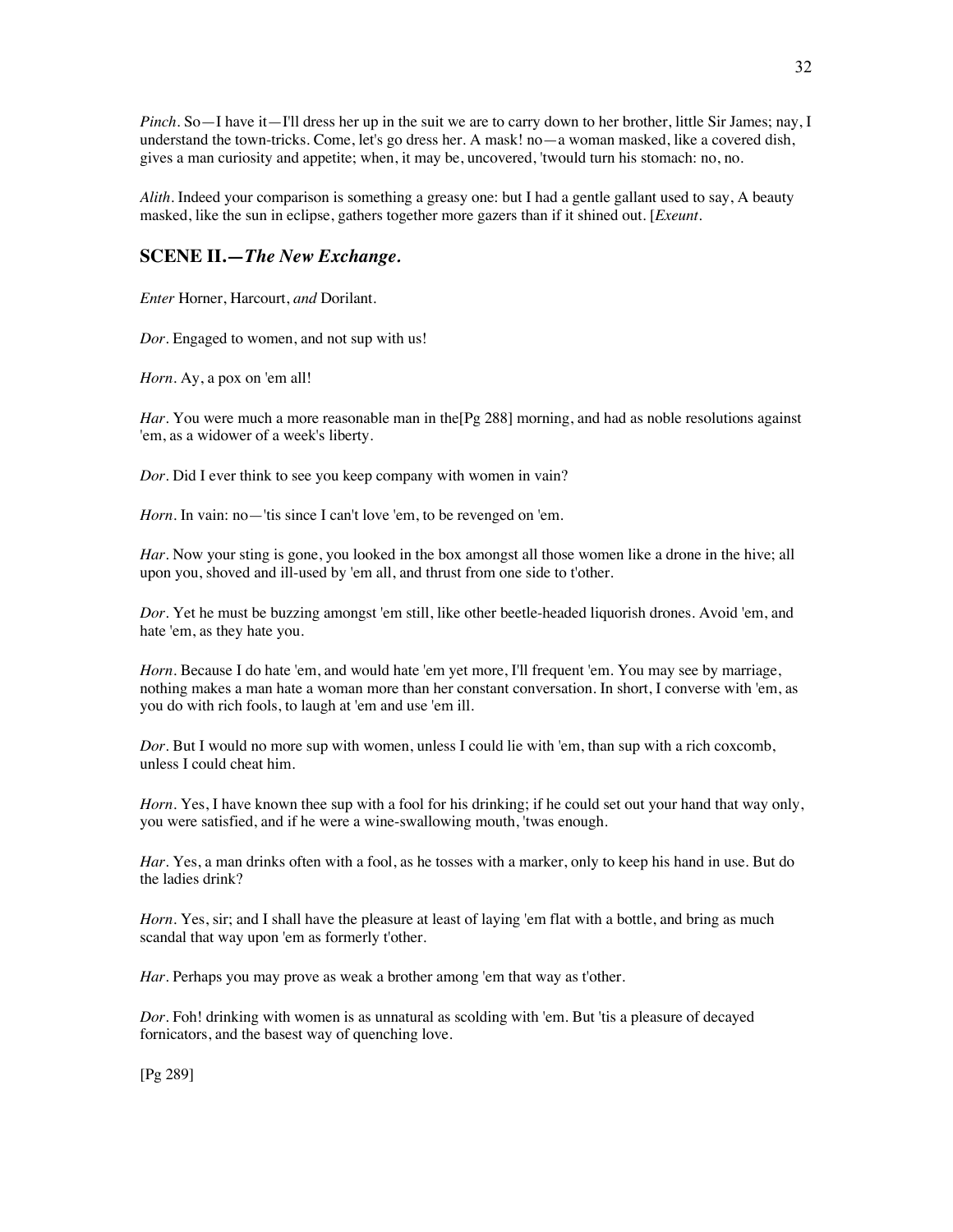*Har.* Nay, 'tis drowning love, instead of quenching it. But leave us for civil women too!

*Dor.* Ay, when he can't be the better for 'em. We hardly pardon a man that leaves his friend for a wench, and that's a pretty lawful call.

*Horn.* Faith, I would not leave you for 'em, if they would not drink.

*Dor.* Who would disappoint his company at Lewis's for a gossiping?

*Har.* Foh! Wine and women, good apart, together are as nauseous as sack and sugar. But hark you, sir, before you go, a little of your advice; an old maimed general, when unfit for action, is fittest for counsel. I have other designs upon women than eating and drinking with them; I am in love with Sparkish's mistress, whom he is to marry to-morrow: now how shall I get her?

*Enter* Sparkish, *looking about.*

*Horn.* Why, here comes one will help you to her.

*Har.* He! he, I tell you, is my rival, and will hinder my love.

*Horn.* No; a foolish rival and a jealous husband assist their rival's designs; for they are sure to make their women hate them, which is the first step to their love for another man.

*Har.* But I cannot come near his mistress but in his company.

*Horn*. Still the better for you; for fools are most easily cheated when they themselves are accessories: and he is to be bubbled of his mistress as of his money, the common mistress, by keeping him company.

*Spark.* Who is that that is to be bubbled? Faith, let me snack; I han't met with a bubble since Christmas. 'Gad, I think bubbles are like their brother woodcocks, go out with the cold weather.

*Har.* A pox! he did not hear all, I hope. [*Apart to* Horner.

[Pg 290]

*Spark.* Come, you bubbling rogues you, where do we sup?—Oh, Harcourt, my mistress tells me you have been making fierce love to her all the play long: ha! ha!—But I—

*Har.* I make love to her!

*Spark.* Nay, I forgive thee, for I think I know thee, and I know her; but I am sure I know myself.

*Har.* Did she tell you so? I see all women are like these of the Exchange; who, to enhance the prize of their commodities, report to their fond customers offers which were never made 'em.

*Horn*. Ay, women are apt to tell before the intrigue, as men after it, and so show themselves the vainer sex. But hast thou a mistress, Sparkish? 'Tis as hard for me to believe it, as that thou ever hadst a bubble, as you bragged just now.

*Spark.* O, your servant, sir: are you at your raillery, sir? But we are some of us beforehand with you to-day at the play. The wits were something bold with you, sir; did you not hear us laugh?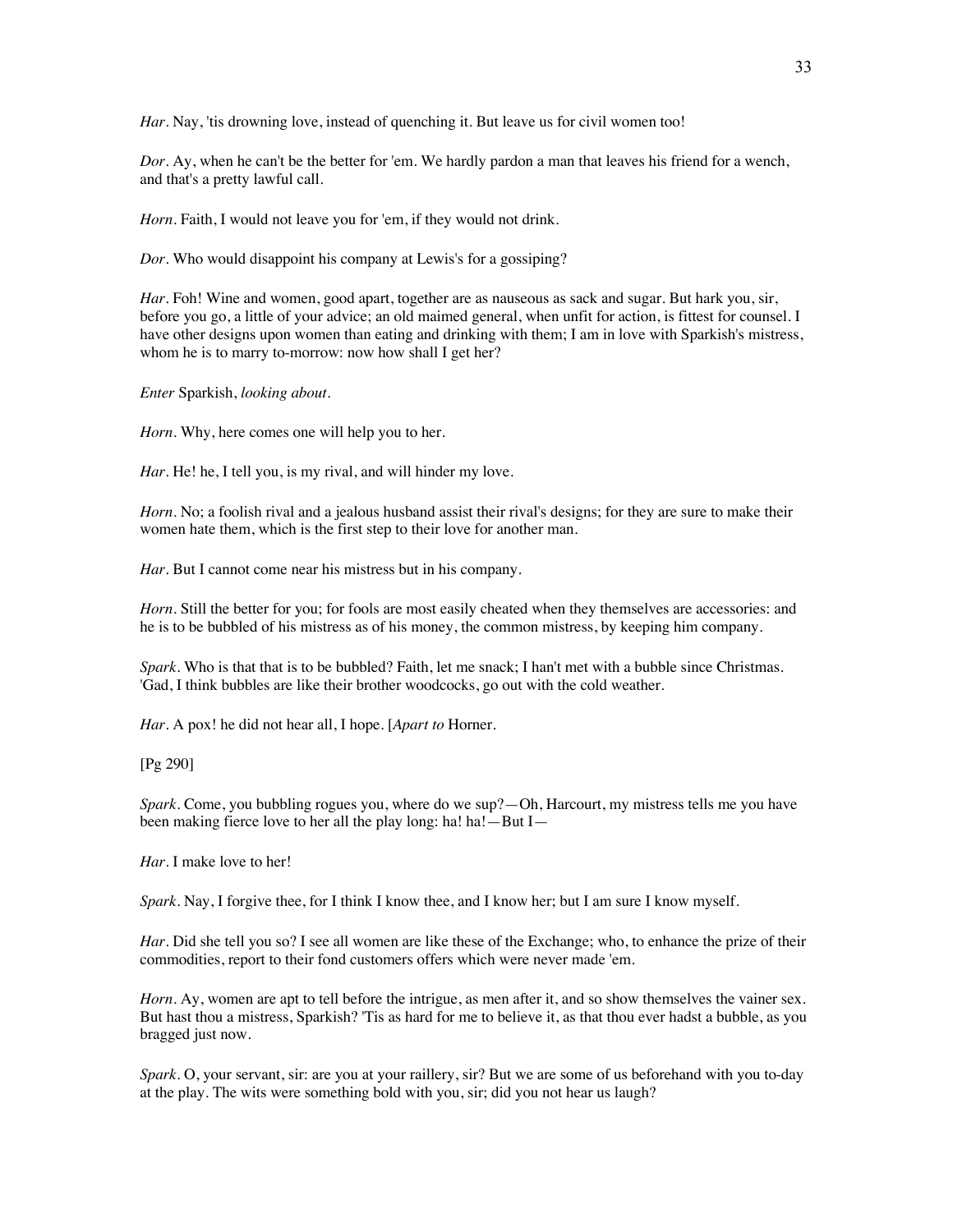*Horn*. Yes; but I thought you had gone to plays, to laugh at the poet's wit, not at your own.

*Spark.* Your servant, sir: no, I thank you. 'Gad I go to a play as to a country treat; I carry my own wine to one, and my own wit to t'other, or else I'm sure I should not be merry at either. And the reason why we are so often louder than the players, is, because we think we speak more wit, and so become the poet's rivals in his audience: for to tell you the truth, we hate the silly rogues; nay, so much, that we find fault even with their bawdy upon the stage, whilst we talk nothing else in the pit as loud.

*Horn*. But why shouldst thou hate the silly poets? Thou hast too much wit to be one; and they, like whores, are only hated by each other: and thou dost scorn writing, I'm sure.

*Spark.* Yes; I'd have you to know I scorn writing:[Pg 291] but women, women, that make men do all foolish things, make 'em write songs too. Everybody does it. 'Tis even as common with lovers, as playing with fans; and you can no more help rhyming to your Phillis, than drinking to your Phillis.

*Har.* Nay, poetry in love is no more to be avoided than jealousy.

*Dor.* But the poets damned your songs, did they?

*Spark.* Damn the poets! they have turned 'em into burlesque, as they call it. That burlesque is a hocus-pocus trick they have got, which, by the virtue of *Hictius doctius topsy turvy*, they make a wise and witty man in the world, a fool upon the stage you know not how: and 'tis therefore I hate 'em too, for I know not but it may be my own case; for they'll put a man into a play for looking asquint. Their predecessors were contented to make serving-men only their stage-fools: but these rogues must have gentlemen, with a pox to 'em, nay, knights; and, indeed, you shall hardly see a fool upon the stage but he's a knight. And to tell you the truth, they have kept me these six years from being a knight in earnest, for fear of being knighted in a play, and dubbed a fool.

*Dor.* Blame 'em not, they must follow their copy, the age.

*Har.* But why shouldst thou be afraid of being in a play, who expose yourself every day in the play-houses, and at public places?

*Horn.* 'Tis but being on the stage, instead of standing on a bench in the pit.

*Dor.* Don't you give money to painters to draw you like? and are you afraid of your pictures at length in a playhouse, where all your mistresses may see you?

*Spark.* A pox! painters don't draw the small-pox or pimples in one's face. Come, damn all your silly authors whatever, all books and booksellers, by the world; and all readers, courteous or uncourteous!

*Har.* But who comes here, Sparkish?

[Pg 292]

*Enter* Pinchwife *and* Mrs. Pinchwife *in man's clothes*, Alithea *and* Lucy.

*Spark.* Oh, hide me! There's my mistress too. [Sparkish *hides himself behind* Harcourt.

*Har.* She sees you.

*Spark.* But I will not see her. 'Tis time to go to Whitehall, and I must not fail the drawing-room.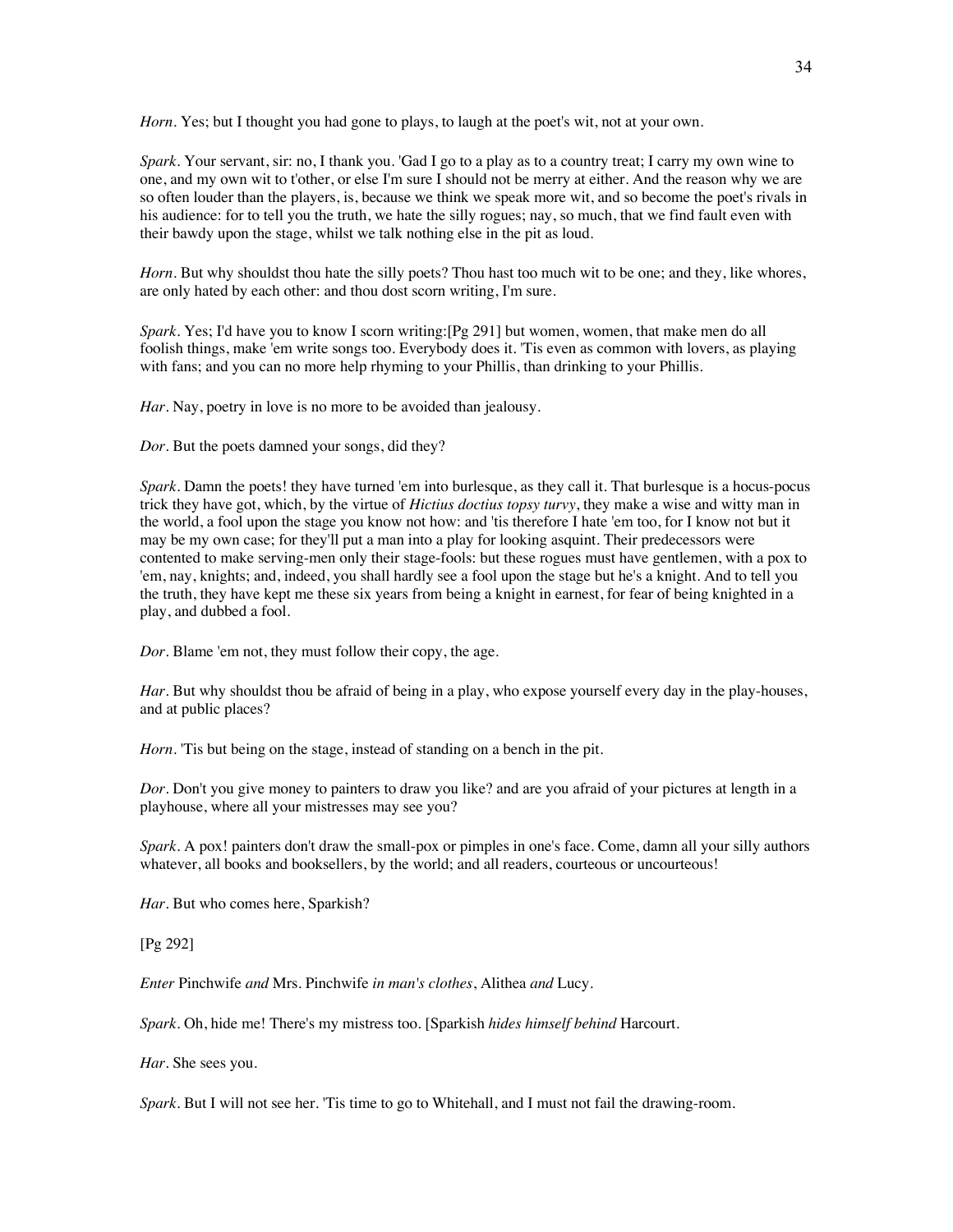*Har.* Pray, first carry me, and reconcile me to her.

*Spark.* Another time. Faith, the king will have supped.

*Har.* Not with the worse stomach for thy absence. Thou art one of those fools that think their attendance at the king's meals as necessary as his physicians, when you are more troublesome to him than his doctors or his dogs.

*Spark.* Pshaw! I know my interest, sir. Prithee hide me.

*Horn.* Your servant, Pinchwife.—What, he knows us not!

*Pinch.* Come along. [*To his* Wife *aside*.

*Mrs. Pinch.* Pray, have you any ballads? give me sixpenny worth.

*Bookseller.* We have no ballads.

*Mrs. Pinch.* Then give me "Covent Garden Drollery," and a play or two—Oh, here's "Tarugo's Wiles," and "The Slighted Maiden";[75] I'll have them.

*Pinch.* No; plays are not for your reading. Come along; will you discover yourself? [*Apart to her.* 

*Horn.* Who is that pretty youth with him, Sparkish?

[Pg 293]

*Spark.* I believe his wife's brother, because he's something like her: but I never saw her but once.

*Horn.* Extremely handsome; I have seen a face like it too. Let us follow 'em. [*Exeunt* Pinchwife, Mrs. Pinchwife, Alithea, *and* Lucy; Horner *and* Dorilant *following them.*

*Har.* Come, Sparkish, your mistress saw you, and will be angry you go not to her. Besides, I would fain be reconciled to her, which none but you can do, dear friend.

*Spark.* Well, that's a better reason, dear friend. I would not go near her now for her's or my own sake; but I can deny you nothing: for though I have known thee a great while, never go, if I do not love thee as well as a new acquaintance.

*Mar.* I am obliged to you indeed, dear friend. I would be well with her, only to be well with thee still; for these ties to wives usually dissolve all ties to friends. I would be contented she should enjoy you a-nights, but I would have you to myself a-days as I have had, dear friend.

*Spark.* And thou shalt enjoy me a-days, dear, dear friend, never stir: and I'll be divorced from her, sooner than from thee. Come along.

*Har.* [*Aside.*] So, we are hard put to't, when we make our rival our procurer; but neither she nor her brother would let me come near her now. When all's done, a rival is the best cloak to steal to a mistress under, without suspicion; and when we have once got to her as we desire, we throw him off like other cloaks. [*Exit* Sparkish, Harcourt *following him.*

*Re-enter* Pinchwife *and* Mrs. Pinchwife.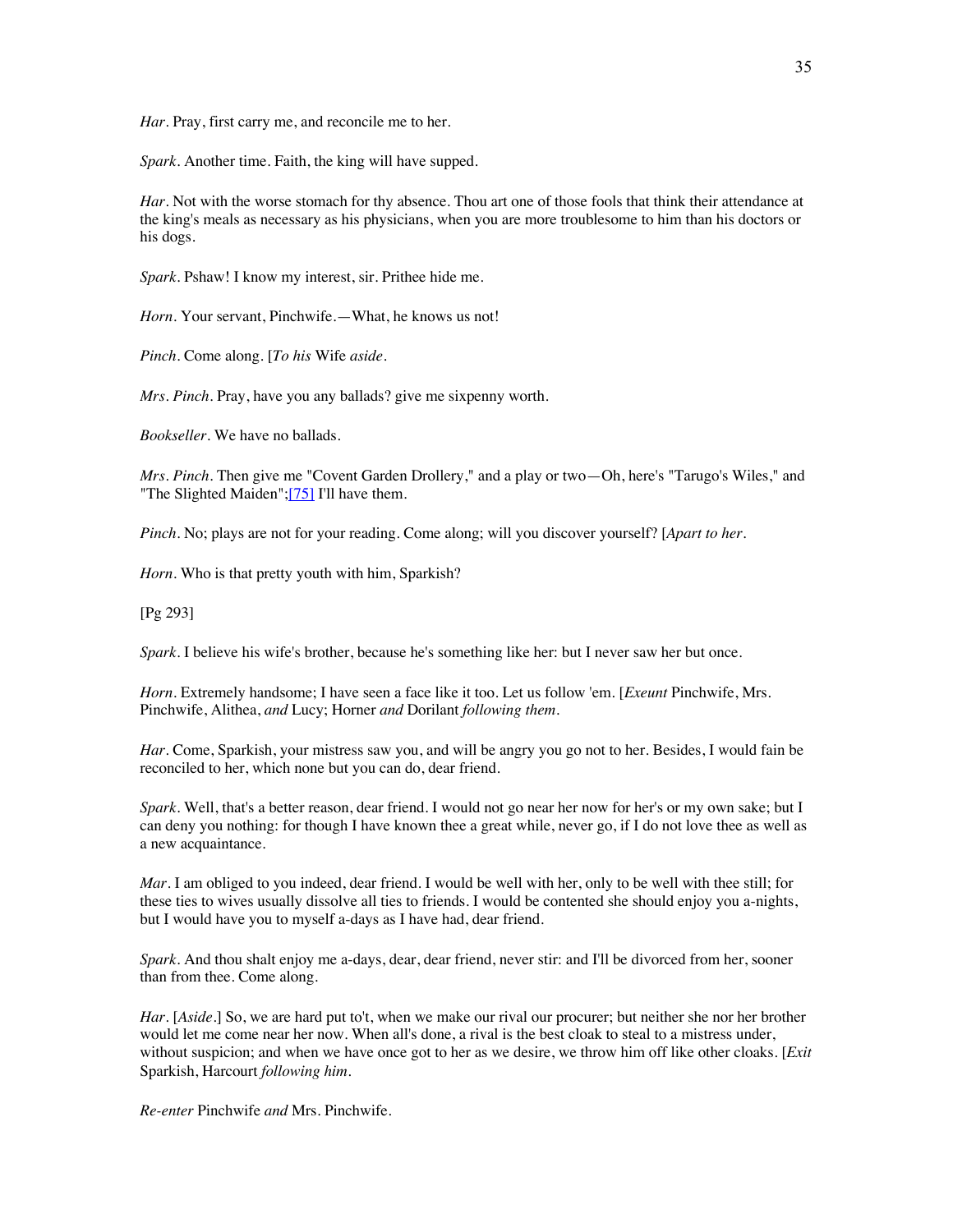*Pinch.* [*To* Alithea.] Sister, if you will not go, we must leave you.—[*Aside.*] The fool her gallant and she will muster up all the young saunterers of this place, and [Pg 294] they will leave their dear sempstresses to follow us. What a swarm of cuckolds and cuckold-makers are here!—Come, let's be gone, Mistress Margery.

*Mrs. Pinch.* Don't you believe that; I han't half my bellyfull of sights yet.

*Pinch.* Then walk this way.

*Mrs. Pinch.* Lord, what a power of brave signs are here! stay—the Bull's-Head, the Ram's-Head, and the Stag's-Head, dear—

*Pinch.* Nay, if every husband's proper sign here were visible, they would be all alike.

*Mrs. Pinch.* What d'ye mean by that, bud?

*Pinch*. Tis no matter—no matter, bud.

*Mrs Pinch.* Pray tell me: nay, I will know.

*Pinch.* They would be all Bulls, Stags, and Rams-heads. [*Exeunt* Pinchwife *and* Mrs. Pinchwife.

*Re-enter* Sparkish, Harcourt, Alithea, *and* Lucy, *at the other side.*

*Spark.* Come, dear madam, for my sake you shall be reconciled to him.

*Alith.* For your sake I hate him.

*Har.* That's something too cruel, madam, to hate me for his sake.

*Spark.* Ay indeed, madam, too, too cruel to me, to hate my friend for my sake.

*Alith.* I hate him because he is your enemy; and you ought to hate him too, for making love to me, if you love me.

*Spark.* That's a good one! I hate a man for loving you! If he did love you, 'tis but what he can't help; and 'tis your fault, not his, if he admires you. I hate a man for being of my opinion! I'll n'er do't, by the world.

*Alith.* Is it for your honour, or mine, to suffer a man to make love to me, who am to marry you to-morrow?

*Spark*. Is it for your honour, or mine, to have me jealous? That he makes love to you, is a sign you are [Pg] 295] handsome; and that I am not jealous, is a sign you are virtuous. That I think is for your honour.

Alith. But 'tis your honour too I am concerned for.

*Har.* But why, dearest madam, will you be more concerned for his honour than he is himself? Let his honour alone, for my sake and his. He! he has no honour—

*Spark.* How's that?

*Har.* But what my dear friend can guard himself.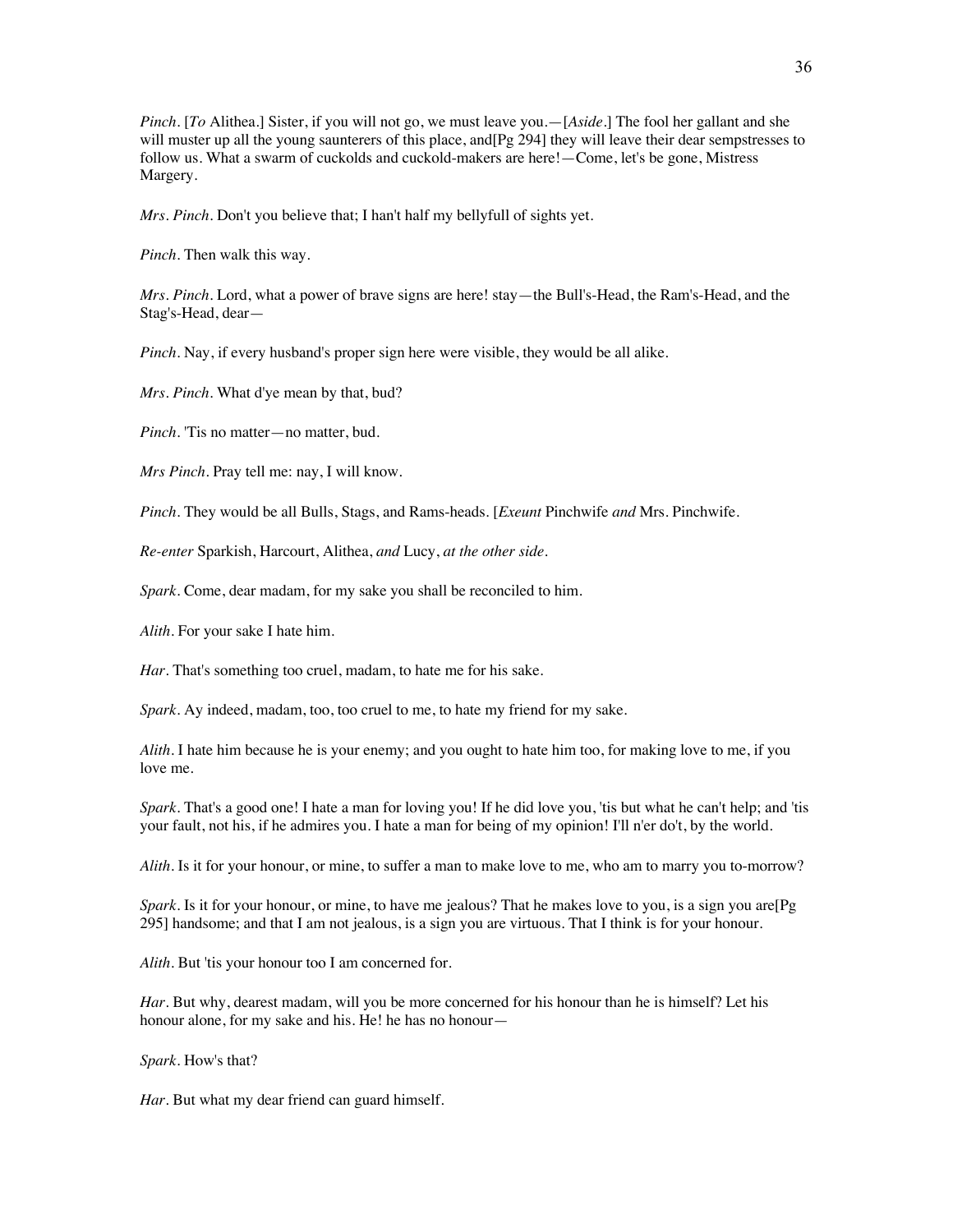*Spark.* O ho—that's right again.

*Har.* Your care of his honour argues his neglect of it, which is no honour to my dear friend here. Therefore once more, let his honour go which way it will, dear madam.

*Spark.* Ay, ay; were it for my honour to marry a woman whose virtue I suspected, and could not trust her in a friend's hands?

*Alith.* Are you not afraid to lose me?

*Har.* He afraid to lose you, madam! No, no—you may see how the most estimable and most glorious creature in the world is valued by him. Will you not see it?

*Spark.* Right, honest Frank, I have that noble value for her that I cannot be jealous of her.

*Alith.* You mistake him. He means, you care not for me, nor who has me.

*Spark.* Lord, madam, I see you are jealous! Will you wrest a poor man's meaning from his words?

*Alith.* You astonish me, sir, with your want of jealousy.

*Spark.* And you make me giddy, madam, with your jealousy and fears, and virtue and honour. 'Gad, I see virtue makes a woman as troublesome as a little reading or learning.

*Alith.* Monstrous!

*Lucy*. Well, to see what easy husbands these women of quality can meet with! a poor chambermaid can never have such ladylike luck. Besides, he's thrown away upon her. She'll make no use of her fortune, her blessing,[Pg 296] none to a gentleman, for a pure cuckold; for it requires good breeding to be a cuckold. [*Aside.*

*Alith.* I tell you then plainly, he pursues me to marry me.

*Spark.* Pshaw!

*Har.* Come, madam, you see you strive in vain to make him jealous of me. My dear friend is the kindest creature in the world to me.

*Spark.* Poor fellow!

*Har.* But his kindness only is not enough for me, without your favour, your good opinion, dear madam: 'tis that must perfect my happiness. Good gentleman, he believes all I say: would you would do so! Jealous of me! I would not wrong him nor you for the world.

*Spark.* Look you there. Hear him, hear him, and do not walk away so. [Alithea *walks carelessly to and fro.*

*Har.* I love you, madam, so—

*Spark.* How's that? Nay, now you begin to go too far indeed.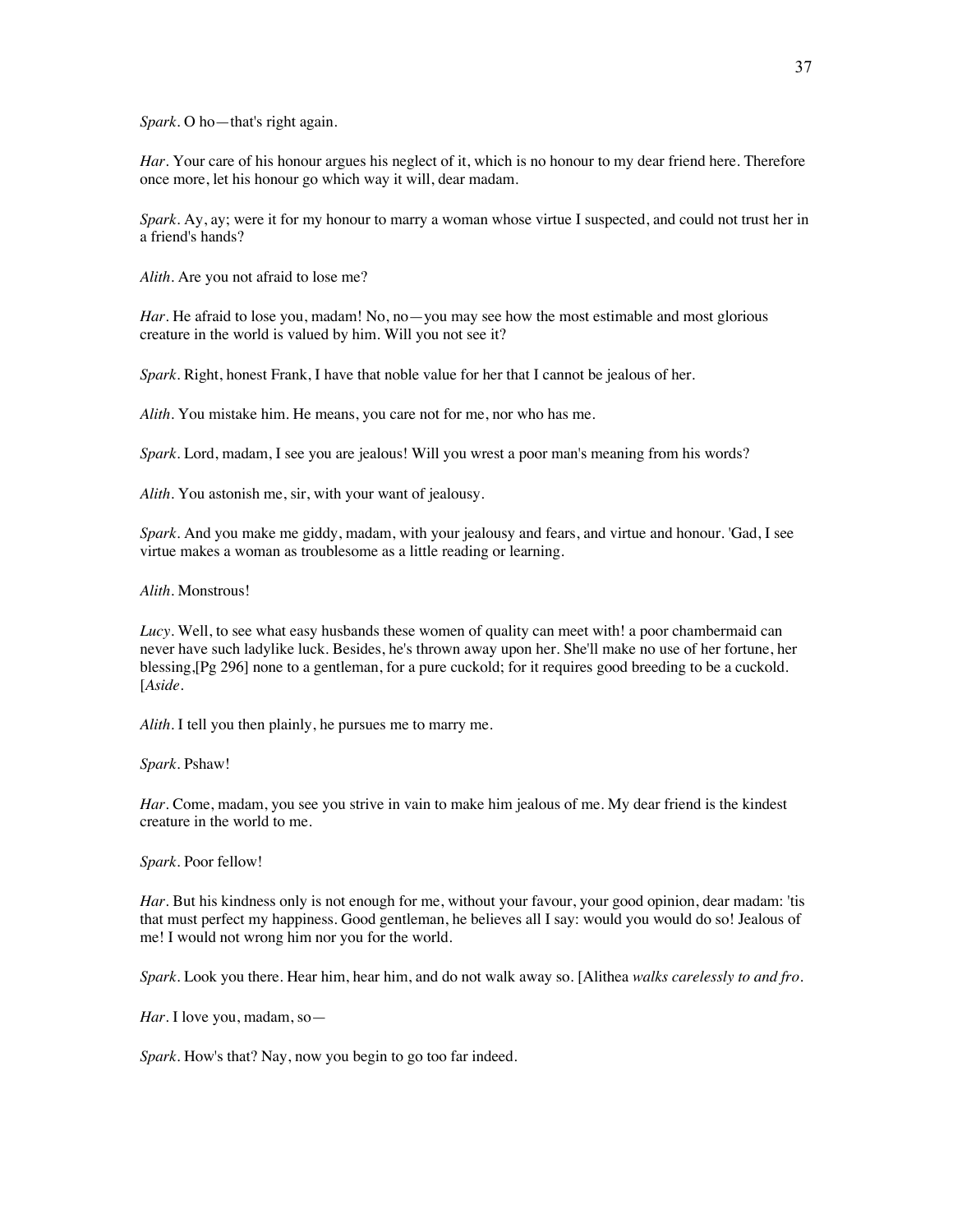*Har.* So much, I confess, I say, I love you, that I would not have you miserable, and cast yourself away upon so unworthy and inconsiderable a thing as what you see here. [*Clapping his hand on his breast, points at* Sparkish.

*Spark.* No, faith, I believe thou wouldst not: now his meaning is plain; but I knew before thou wouldst not wrong me, nor her.

*Har.* No, no, Heavens forbid the glory of her sex should fall so low, as into the embraces of such a contemptible wretch, the least of mankind—my friend here—I injure him! [*Embracing* Sparkish.

*Alith.* Very well.

*Spark.* No, no, dear friend, I knew it.—Madam, you see he will rather wrong himself than me, in giving himself such names.

*Alith.* Do not you understand him yet?

*Spark.* Yes: how modestly he speaks of himself, poor fellow!

[Pg 297]

*Alith.* Methinks he speaks impudently of yourself, since—before yourself too; insomuch that I can no longer suffer his scurrilous abusiveness to you, no more than his love to me. [*Offers to go.*

*Spark.* Nay, nay, madam, pray stay—his love to you! Lord, madam, has he not spoke yet plain enough?

*Alith.* Yes, indeed, I should think so.

*Spark.* Well then, by the world, a man can't speak civilly to a woman now, but presently she says, he makes love to her. Nay, madam, you shall stay, with your pardon, since you have not yet understood him, till he has made an eclaircissement of his love to you, that is, what kind of love it is. Answer to thy catechism, friend; do you love my mistress here?

*Har.* Yes, I wish she would not doubt it.

*Spark.* But how do you love her?

*Har.* With all my soul.

*Alith.* I thank him, methinks he speaks plain enough now.

*Spark.* [*To* Alithea.] You are out still.—But with what kind of love, Harcourt?

*Har.* With the best and the truest love in the world.

*Spark.* Look you there then, that is with no matrimonial love, I'm sure.

*Alith.* How's that? do you say matrimonial love is not best?

*Spark.* 'Gad, I went too far ere I was aware. But speak for thyself, Harcourt, you said you would not wrong me nor her.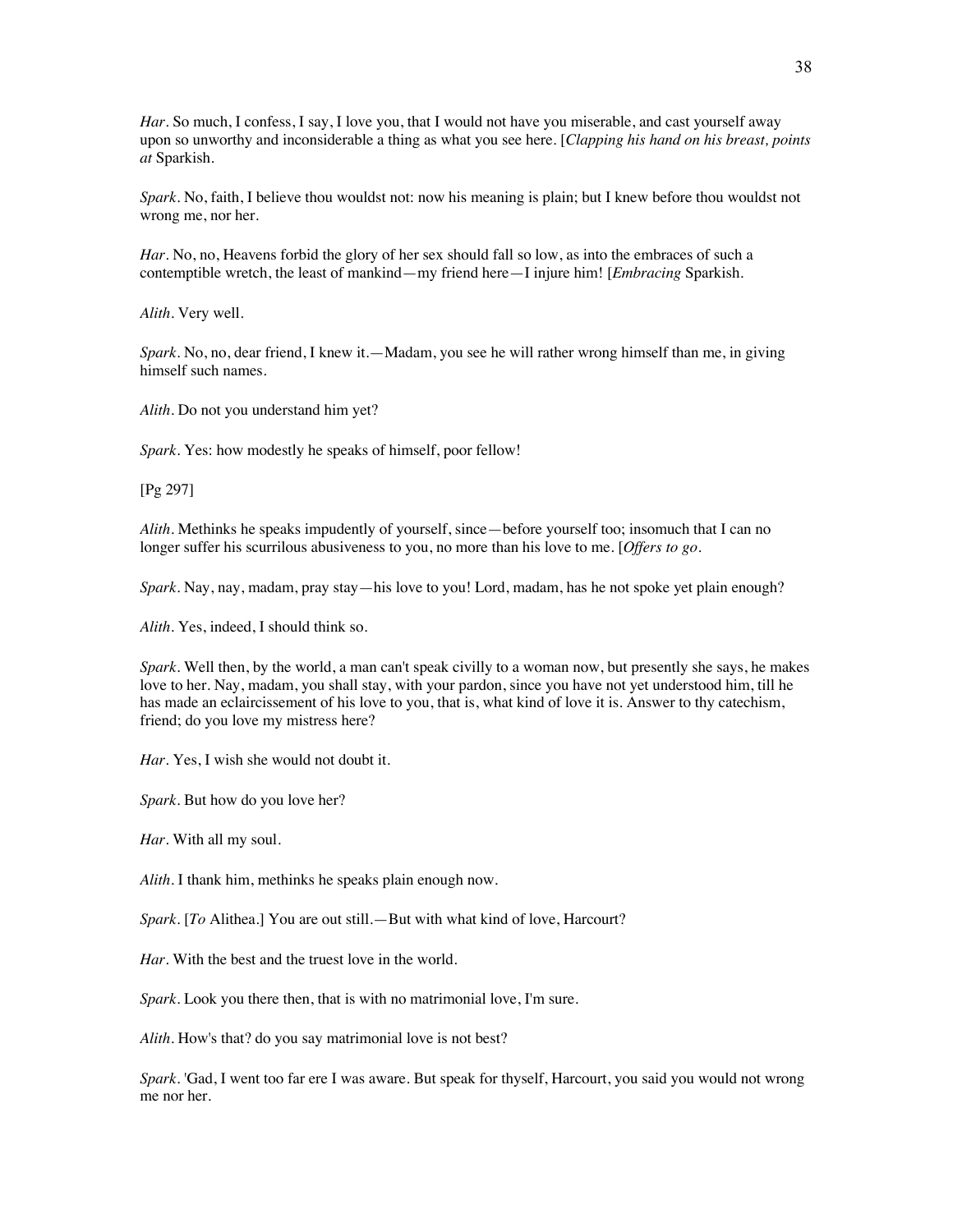*Har.* No, so, madam, e'en take him for Heaven's sake.

*Spark.* Look you there, madam.

*Har.* Who should in all justice be yours, he that loves you most. [*Claps his hand on his breast.*

*Alith.* Look you there, Mr. Sparkish, who's that?

*Spark.* Who should it be?—Go on, Harcourt.

*Har.* Who loves you more than women titles, or fortune fools. [*Points at* Sparkish.

[Pg 298]

*Spark.* Look you there, he means me still, for he points at me.

*Alith.* Ridiculous!

*Har.* Who can only match your faith and constancy in love.

*Spark.* Ay.

*Har.* Who knows, if it be possible, how to value so much beauty and virtue.

*Spark.* Ay.

*Har.* Whose love can no more be equalled in the world, than that heavenly form of yours.

*Spark.* No.

Har. Who could no more suffer a rival, than your absence, and yet could no more suspect your virtue, than his own constancy in his love to you.

*Spark.* No.

*Har.* Who, in fine, loves you better than his eyes, that first made him love you.

*Spark.* Ay—Nay, madam, faith, you shan't go till—

*Alith.* Have a care, lest you make me stay too long.

*Spark.* But till he has saluted you; that I may be assured you are friends, after his honest advice and declaration. Come, pray, madam, be friends with him.

*Re-enter* Pinchwife *and* Mrs. Pinchwife.

*Alith.* You must pardon me, sir, that I am not yet so obedient to you.

*Pinch*. What, invite your wife to kiss men? Monstrous! are you not ashamed? I will never forgive you.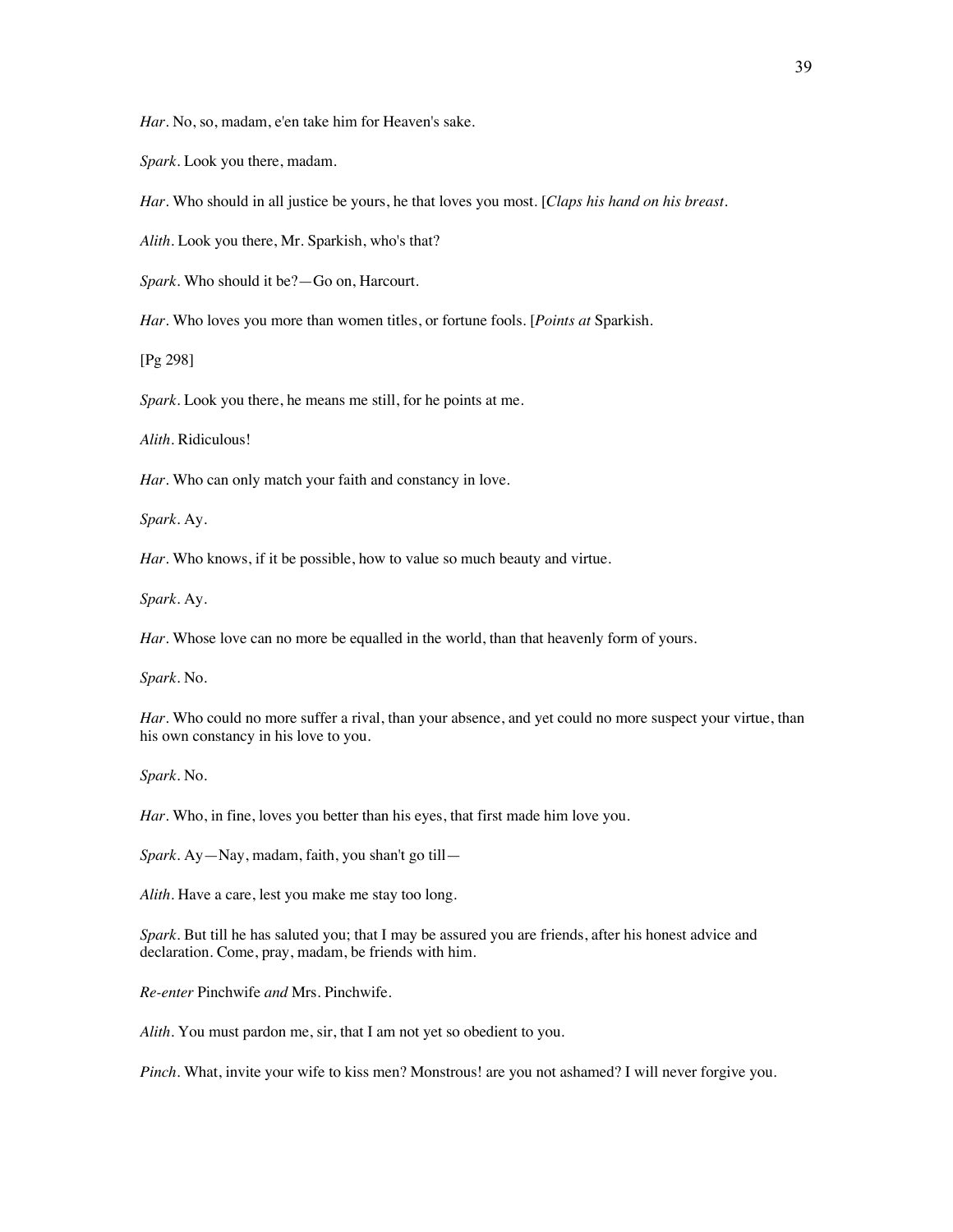*Spark.* Are you not ashamed, that I should have more confidence in the chastity of your family than you have? You must not teach me, I am a man of honour, sir, though I am frank and free; I am frank, sir—

*Pinch.* Very frank, sir, to share your wife with your friends.

*Spark.* He is an humble, menial friend, such as reconciles the differences of the marriage bed; you know man[Pg 299] and wife do not always agree; I design him for that use, therefore would have him well with my wife.

*Pinch.* A menial friend!—you will get a great many menial friends, by showing your wife as you do.

*Spark.* What then? It may be I have a pleasure in't, as I have to show fine clothes at a play-house, the first day, and count money before poor rogues.

*Pinch.* He that shows his wife or money, will be in danger of having them borrowed sometimes.

*Spark.* I love to be envied, and would not marry a wife that I alone could love; loving alone is as dull as eating alone. Is it not a frank age? and I am a frank person; and to tell you the truth, it may be, I love to have rivals in a wife, they make her seem to a man still but as a kept mistress; and so good night, for I must to Whitehall.—Madam, I hope you are now reconciled to my friend; and so I wish you a good night, madam, and sleep if you can: for to-morrow you know I must visit you early with a canonical gentleman. Good night, dear Harcourt. [*Exit.*

*Har.* Madam, I hope you will not refuse my visit to-morrow, if it should be earlier with a canonical gentleman than Mr. Sparkish's.

*Pinch*. This gentlewoman is yet under my care, therefore you must yet forbear your freedom with her, sir. [*Coming between* Alithea *and* Harcourt.

*Har.* Must, sir?

*Pinch.* Yes, sir, she is my sister.

*Har.* 'Tis well she is, sir—for I must be her servant, sir.—Madam—

*Pinch*. Come away, sister, we had been gone, if it had not been for you, and so avoided these lewd rakehells, who seem to haunt us.

*Re-enter* Horner *and* Dorilant.

*Horn.* How now, Pinchwife!

*Pinch.* Your servant.

[Pg 300]

*Horn*. What! I see a little time in the country makes a man turn wild and unsociable, and only fit to converse with his horses, dogs, and his herds.

*Pinch*. I have business, sir, and must mind it; your business is pleasure, therefore you and I must go different ways.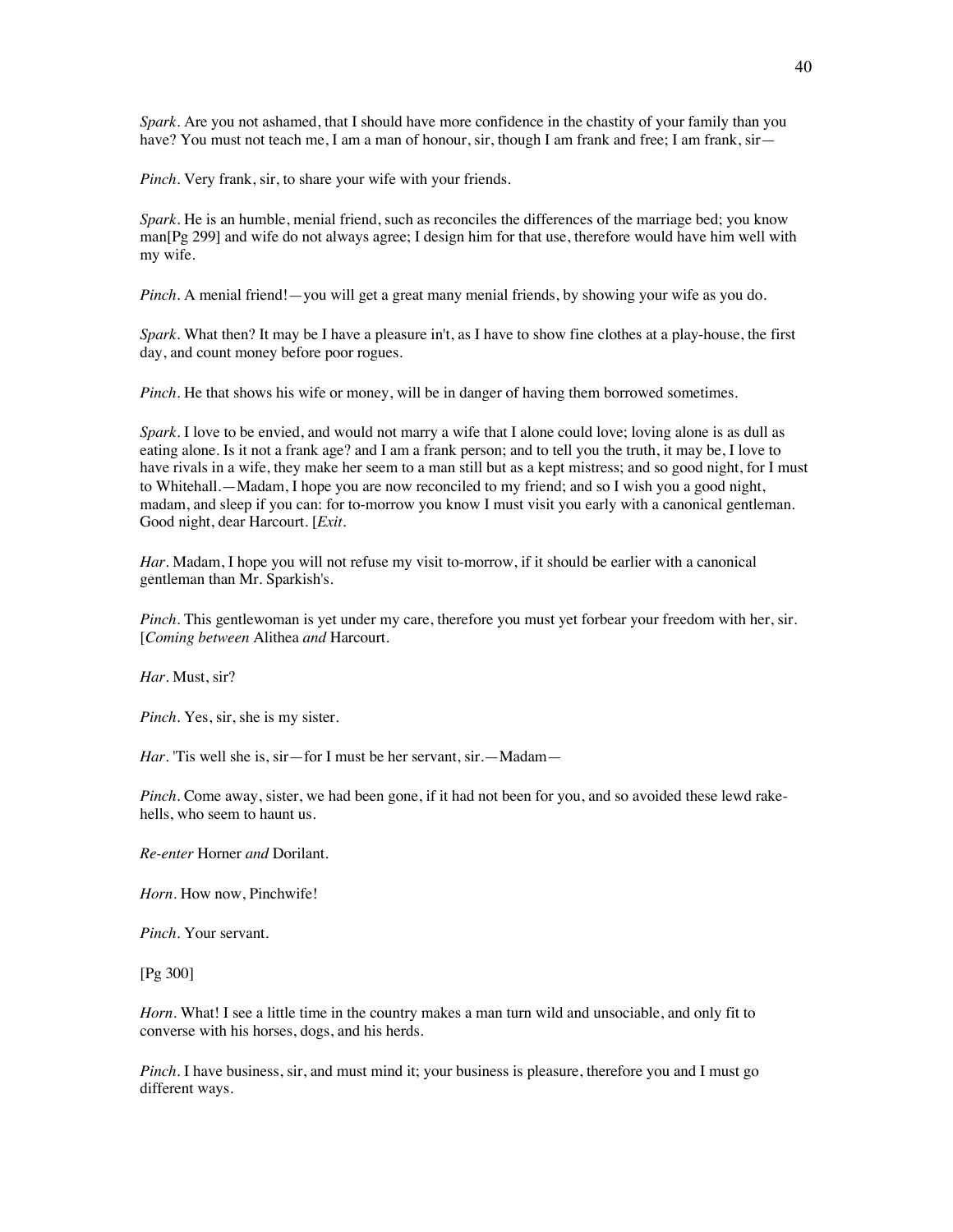*Horn.* Well, you may go on, but this pretty young gentleman—[*Takes hold of Mrs.* Pinchwife.

*Har.* The lady—

*Dor.* And the maid—

*Horn*. Shall stay with us; for I suppose their business is the same with ours, pleasure.

*Pinch.* 'Sdeath, he knows her, she carries it so sillily! yet if he does not, I should be more silly to discover it first. [*Aside.*

*Alith.* Pray, let us go, sir.

*Pinch.* Come, come—

*Horn.* [*To* Mrs. Pinchwife.] Had you not rather stay with us?—Prithee, Pinchwife, who is this pretty young gentleman?

*Pinch.* One to whom I'm a guardian.—[*Aside.*] I wish I could keep her out of your hands.

*Horn.* Who is he? I never saw anything so pretty in all my life.

*Pinch.* Pshaw! do not look upon him so much, he's a poor bashful youth, you'll put him out of countenance.—Come away, brother. [*Offers to take her away.*

*Horn.* O, your brother!

*Pinch*. Yes, my wife's brother.—Come, come, she'll stay supper for us.

*Horn*. I thought so, for he is very like her I saw you at the play with, whom I told you I was in love with.

*Mrs. Pinch.* [*Aside.*] O jeminy! is that he that was in love with me? I am glad on't, I vow, for he's a curious fine gentleman, and I love him already, too.—[*To* Pinchwife.] Is this he, bud?

*Pinch.* Come away, come away. [*To his* Wife.

[Pg 301]

*Horn.* Why, what haste are you in? why won't you let me talk with him?

*Pinch.* Because you'll debauch him; he's yet young and innocent, and I would not have him debauched for anything in the world.—[*Aside.*] How she gazes on him! the devil!

*Horn.* Harcourt, Dorilant, look you here, this is the likeness of that dowdy he told us of, his wife; did you ever see a lovelier creature? The rogue has reason to be jealous of his wife, since she is like him, for she would make all that see her in love with her.

*Har.* And, as I remember now, she is as like him here as can be.

*Dor.* She is indeed very pretty, if she be like him.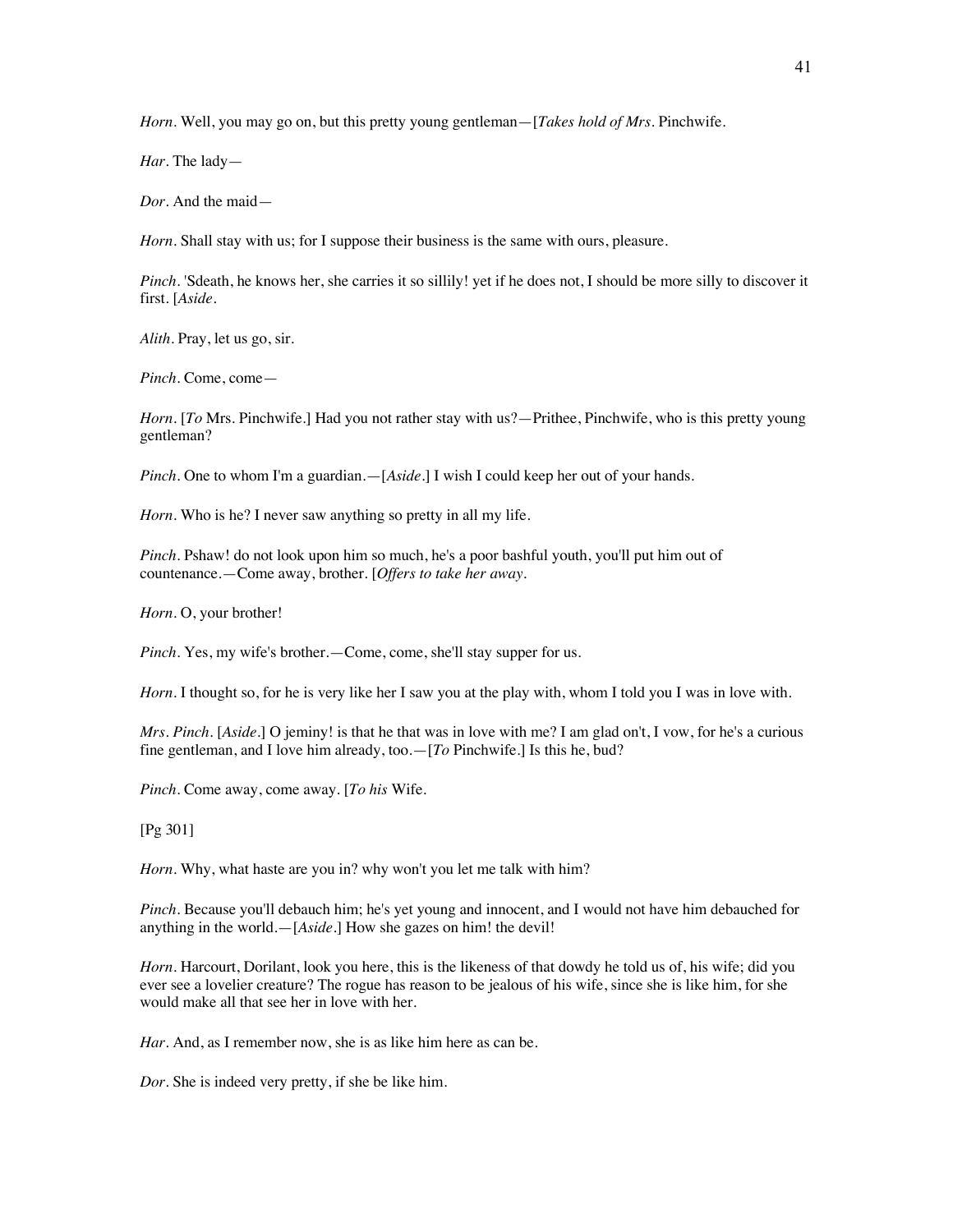*Horn*. Very pretty? a very pretty commendation!—she is a glorious creature, beautiful beyond all things I ever beheld.

*Pinch.* So, so.

*Har.* More beautiful than a poet's first mistress of imagination.

*Horn.* Or another man's last mistress of flesh and blood.

*Mrs. Pinch.* Nay, now you jeer, sir; pray don't jeer me.

*Pinch.* Come, come.—[*Aside.*] By Heavens, she'll discover herself!

*Horn.* I speak of your sister, sir.

*Pinch.* Ay, but saying she was handsome, if like him, made him blush.—[*Aside.*] I am upon a rack!

*Horn.* Methinks he is so handsome he should not be a man.

*Pinch.* [*Aside.*] O, there 'tis out! he has discovered her! I am not able to suffer any longer.—[*To his* Wife.] Come, come away, I say.

*Horn.* Nay, by your leave, sir, he shall not go yet.—[*Aside to them.*] Harcourt, Dorilant, let us torment this jealous rogue a little.

[Pg 302]

*Har. Dor.* How?

*Horn.* I'll show you.

*Pinch*. Come, pray let him go, I cannot stay fooling any longer; I tell you his sister stays supper for us.

*Horn*. Does she? Come then, we'll all go to sup with he and thee.

*Pinch.* No, now I think on't, having stayed so long for us, I warrant she's gone to bed.—[*Aside.*] I wish she and I were well out of their hands.—[*To his* Wife.] Come, I must rise early to-morrow, come.

*Horn*. Well then, if she be gone to bed, I wish her and you a good night. But pray, young gentleman, present my humble service to her.

*Mrs. Pinch.* Thank you heartily, sir.

*Pinch.* [*Aside.*] 'Sdeath, she will discover herself yet in spite of me—[*Aloud.*] He is something more civil to you, for your kindness to his sister, than I am, it seems.

*Horn.* Tell her, dear sweet little gentleman, for all your brother there, that you have revived the love I had for her at first sight in the playhouse.

*Mrs. Pinch.* But did you love her indeed, and indeed?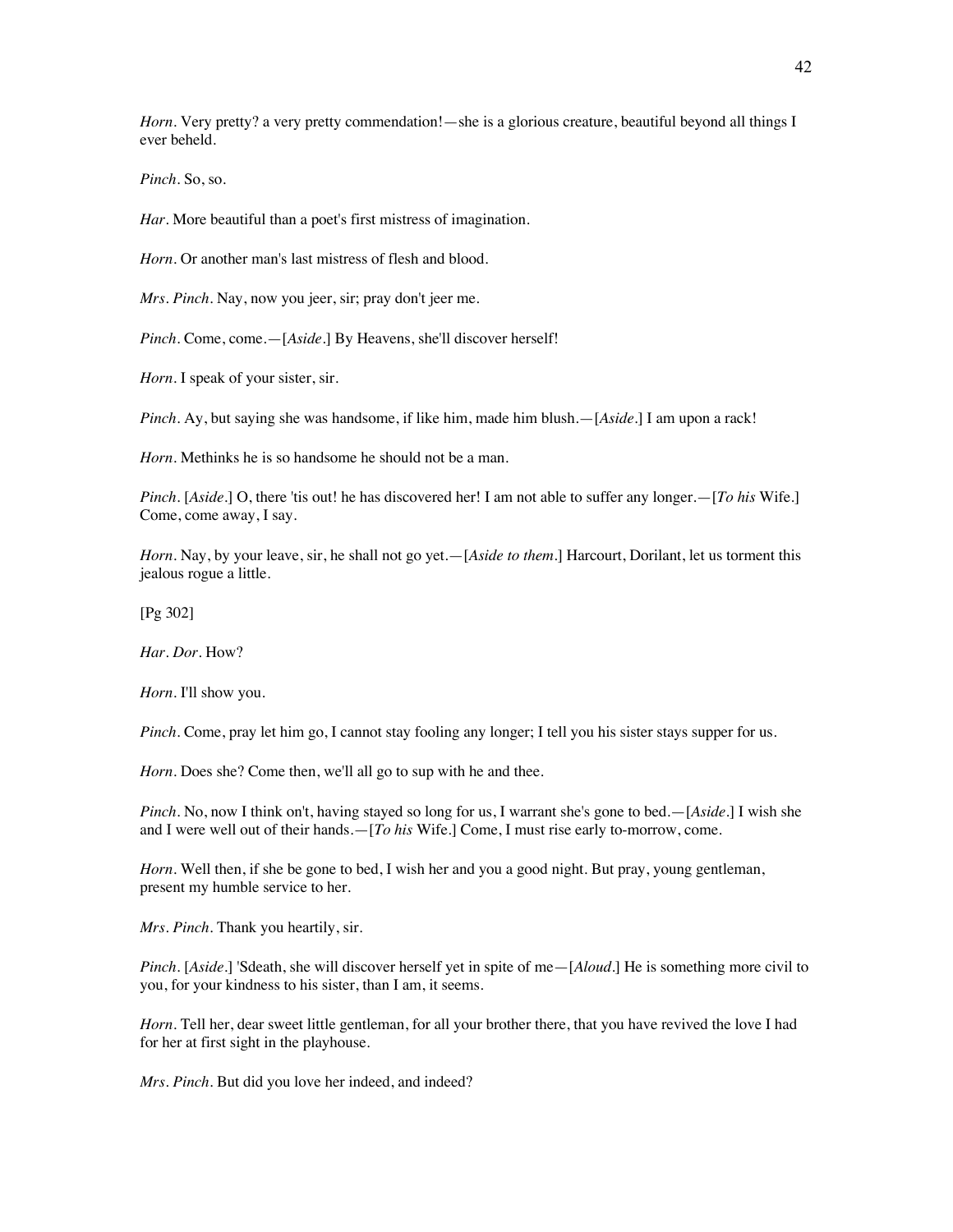*Pinch.* [*Aside.*] So, so.—[*Aloud.*] Away, I say.

*Horn.* Nay, stay.—Yes, indeed, and indeed, pray do you tell her so, and give her this kiss from me. [*Kisses her.*

*Pinch.* [*Aside.*] O Heavens! what do I suffer? Now 'tis too plain he knows her, and yet—

*Horn.* And this, and this—[*Kisses her again.*

*Mrs. Pinch.* What do you kiss me for? I am no woman.

*Pinch.* [*Aside.*] So, there, 'tis out.—[*Aloud.*] Come, I cannot, nor will stay any longer.

*Horn.* Nay, they shall send your lady a kiss too. Here, Harcourt, Dorilant, will you not? [*They kiss her.*

*Pinch.* [*Aside.*] How! do I suffer this? Was I not accusing another just now for this rascally patience, in permitting his wife to be kissed before his face? Ten[Pg 303] thousand ulcers gnaw away their lips.— [*Aloud.*] Come, come.

*Horn.* Good night, dear little gentleman; madam, good night: farewell, Pinchwife.—[*Apart to* Harcourt *and* Dorilant.] Did not I tell you I would raise his jealous gall? [*Exeunt* Horner, Harcourt *and* Dorilant.

*Pinch.* So, they are gone at last; stay, let me see first if the coach be at this door. [*Exit.*

*Re-enter* Horner, Harcourt, *and* Dorilant.

*Horn.* What, not gone yet? Will you be sure to do as I desired you, sweet sir?

*Mrs. Pinch.* Sweet sir, but what will you give me then?

*Horn.* Anything. Come away into the next walk. [*Exit, haling away* Mrs. Pinchwife.

*Alith.* Hold! hold! what d'ye do?

*Lucy.* Stay, stay, hold—

*Har.* Hold, madam, hold, let him present him—he'll come presently; nay, I will never let you go till you answer my question.

*Lucy.* For God's sake, sir, I must follow 'em. [Alithea *and* Lucy, *struggling with* Harcourt *and* Dorilant.

*Dor.* No, I have something to present you with too, you shan't follow them.

*Re-enter* Pinchwife.

*Pinch.* Where?—how—what's become of?—gone!—whither?

*Lucy.* He's only gone with the gentleman, who will give him something, an't please your worship.

*Pinch*. Something!—give him something, with a pox!—where are they?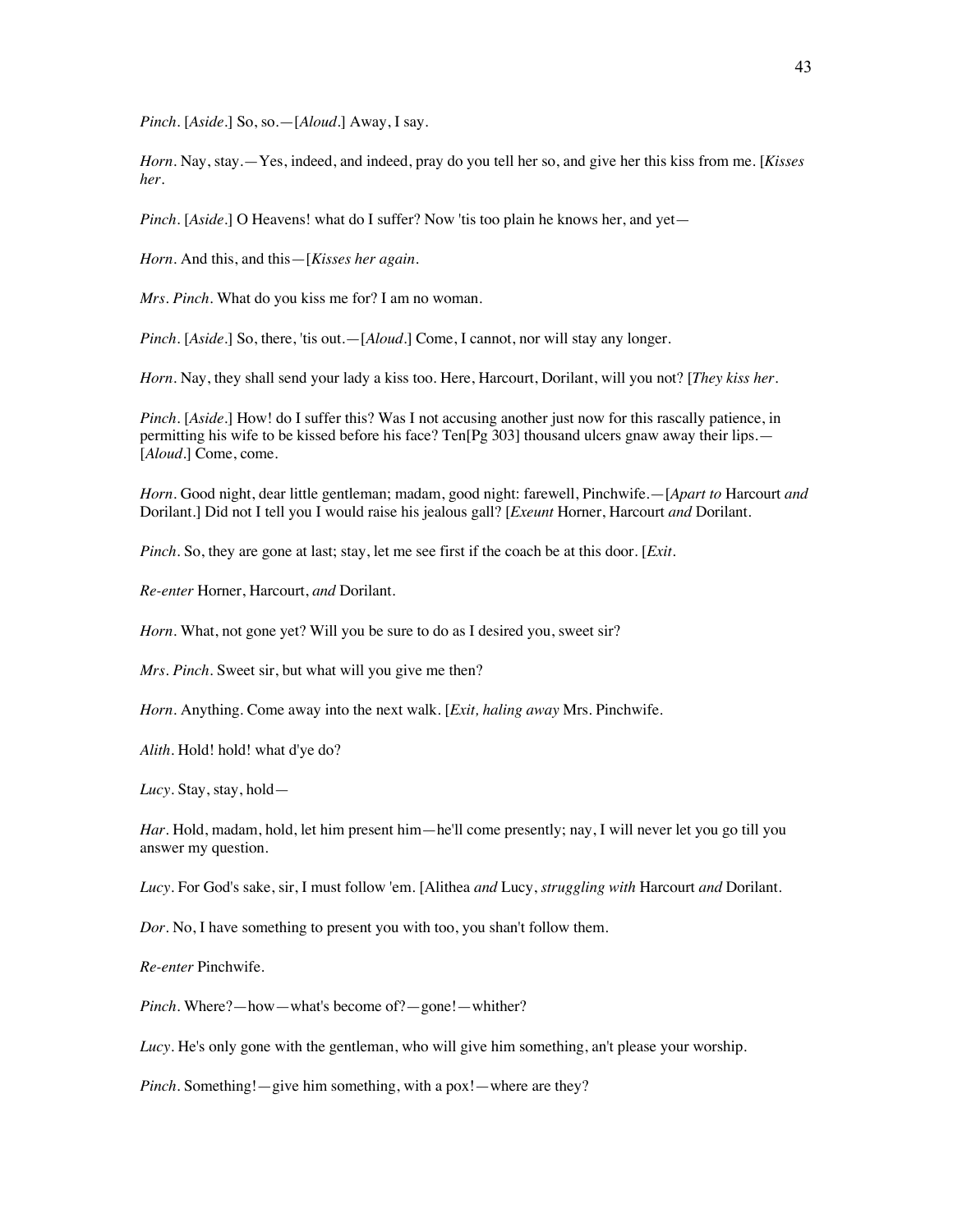*Alith.* In the next walk only, brother.

*Pinch.* Only, only! where, where? [*Exit and returns presently, then goes out again.*

[Pg 304]

*Har.* What's the matter with him? why so much concerned? But, dearest madam—

*Alith.* Pray let me go, sir; I have said and suffered enough already.

*Har.* Then you will not look upon, nor pity, my sufferings?

*Alith*. To look upon 'em, when I cannot help 'em, were cruelty, not pity; therefore, I will never see you more.

*Har.* Let me then, madam, have my privilege of a banished lover, complaining or railing, and giving you but a farewell reason why, if you cannot condescend to marry me, you should not take that wretch, my rival.

*Alith.* He only, not you, since my honour is engaged so far to him, can give me a reason why I should not marry him; but if he be true, and what I think him to me, I must be so to him. Your servant, sir.

Har. Have women only constancy when 'tis a vice, and are, like Fortune, only true to fools?

*Dor.* Thou sha't not stir, thou robust creature; you see I can deal with you, therefore you should stay the rather, and be kind. [*To* Lucy, *who struggles to get from him.*

*Re-enter* Pinchwife.

*Pinch*. Gone, gone, not to be found! quite gone! ten thousand plagues go with 'em! Which way went they?

*Alith.* But into t'other walk, brother.

*Lucy.* Their business will be done presently sure, an't please your worship; it can't be long in doing, I'm sure on't.

*Alith.* Are they not there?

*Pinch.* No, you know where they are, you infamous wretch, eternal shame of your family, which you do not dishonour enough yourself you think, but you must help her to do it too, thou legion of bawds!

*Alith.* Good brother—

[Pg 305]

*Pinch.* Damned, damned sister!

*Alith.* Look you here, she's coming.

*Re-enter* Mrs. Pinchwife *running, with her hat full of oranges and dried fruit under her arm,* Horner *following.*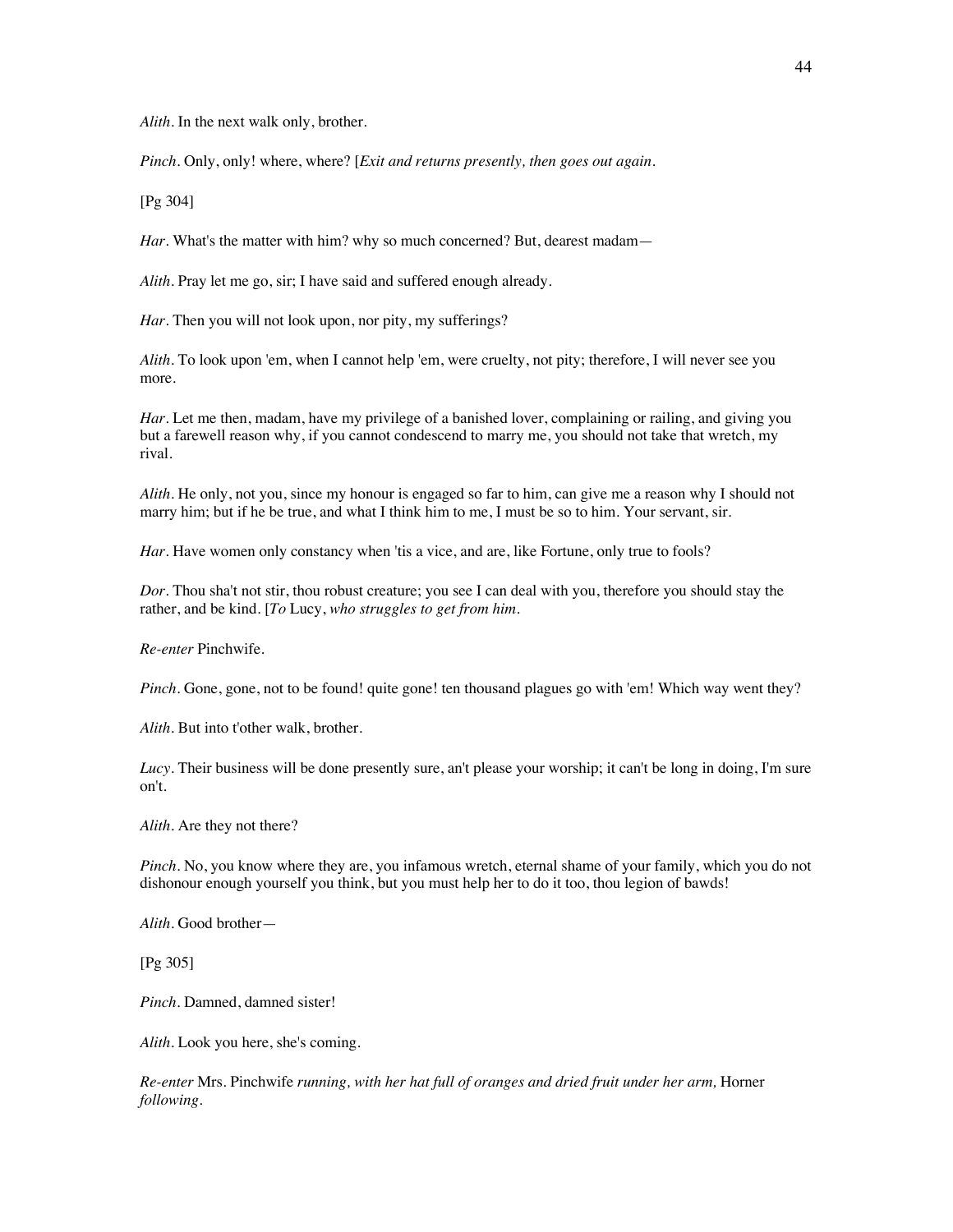*Mrs. Pinch.* O dear bud, look you here what I have got, see!

*Pinch.* And what I have got here too, which you can't see! [*Aside, rubbing his forehead.*

*Mrs. Pinch.* The fine gentleman has given me better things yet.

*Pinch.* Has he so?—[*Aside.*] Out of breath and coloured!—I must hold yet.

*Horn.* I have only given your little brother an orange, sir.

*Pinch. [To* Horner.] Thank you, sir.—[*Aside.*] You have only squeezed my orange, I suppose, and given it me again; yet I must have a city patience.—[*To his* Wife.] Come, come away.

*Mrs. Pinch.* Stay, till I have put up my fine things, bud.

*Enter* Sir Jasper Fidget.

*Sir Jasp.* O, Master Horner, come, come, the ladies stay for you; your mistress, my wife, wonders you make not more haste to her.

*Horn*. I have stayed this half hour for you here, and 'tis your fault I am not now with your wife.

*Sir Jasp.* But, pray, don't let her know so much; the truth on't is, I was advancing a certain project to his majesty about—I'll tell you.

*Horn.* No, let's go, and hear it at your house. Good night, sweet little gentleman; one kiss more, you'll remember me now, I hope. [*Kisses her.*

*Dor.* What, Sir Jasper, will you separate friends? He promised to sup with us, and if you take him to your house, you'll be in danger of our company too.

[Pg 306]

*Sir Jasp.* Alas! gentlemen, my house is not fit for you; there are none but civil women there, which are not for your turn. He, you know, can bear with the society of civil women now, ha! ha! ha! besides, he's one of my family—he's—he! he! he!

*Dor.* What is he?

*Sir Jasp.* Faith, my eunuch, since you'll have it; he! he! he! [*Exeunt* Sir Jasper Fidget *and* Horner.

*Dor.* I rather wish thou wert his or my cuckold. Harcourt, what a good cuckold is lost there for want of a man to make him one? Thee and I cannot have Horner's privilege, who can make use of it.

*Har.* Ay, to poor Horner 'tis like coming to an estate at threescore, when a man can't be the better for't.

*Pinch.* Come.

*Mrs. Pinch.* Presently, bud.

*Dor.* Come, let us go too.—[*To* Alithea.] Madam, your servant.—[*To* Lucy.] Good night, strapper.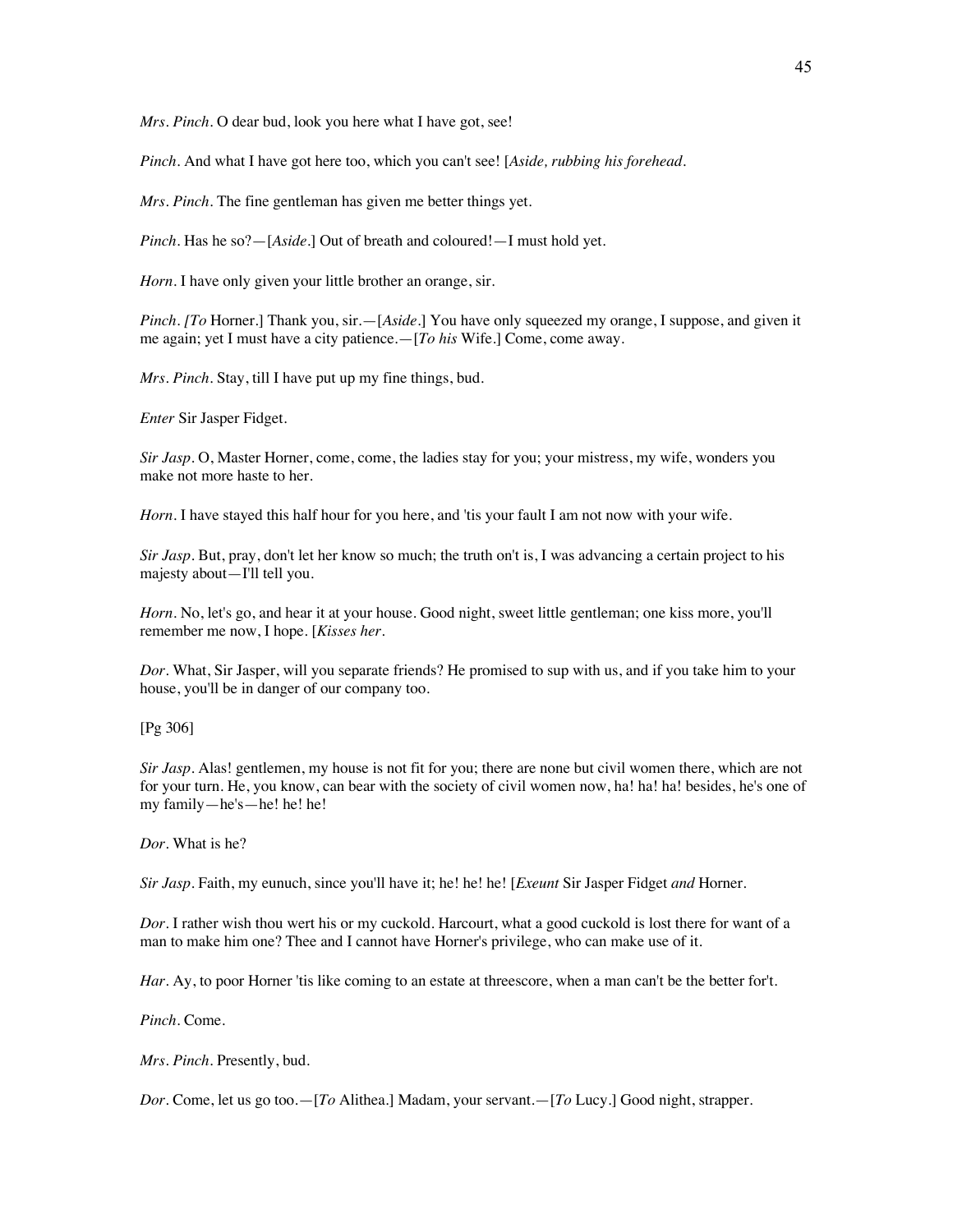*Har.* Madam, though you will not let me have a good day or night, I wish you one; but dare not name the other half of my wish.

*Alith.* Good night, sir, for ever.

*Mrs. Pinch.* I don't know where to put this here, dear bud, you shall eat it; nay, you shall have part of the fine gentleman's good things, or treat, as you call it, when we come home.

*Pinch.* Indeed, I deserve it, since I furnished the best part of it. [*Strikes away the orange.*

The gallant treats presents, and gives the ball; But 'tis the absent cuckold pays for all.

[*Exeunt.*

[Pg 307]

# **ACT THE FOURTH.**

# **SCENE I.—Pinchwife's** *House in the morning.*

*Enter* Alithea *dressed in new clothes, and* Lucy.

*Lucy.* Well—madam, now have I dressed you, and set you out with so many ornaments, and spent upon you ounces of essence and pulvillio;[76] and all this for no other purpose but as people adorn and perfume a corpse for a stinking second-hand grave: such, or as bad, I think Master Sparkish's bed.

*Alith.* Hold your peace.

*Lucy.* Nay, madam, I will ask you the reason why you would banish poor Master Harcourt for ever from your sight; how could you be so hard-hearted?

*Alith.* 'Twas because I was not hard-hearted.

*Lucy.* No, no; 'twas stark love and kindness, I warrant.

*Alith.* It was so; I would see him no more because I love him.

*Lucy.* Hey day, a very pretty reason!

*Alith.* You do not understand me.

*Lucy.* I wish you may yourself.

*Alith.* I was engaged to marry, you see, another man, whom my justice will not suffer me to deceive or injure.

[Pg 308]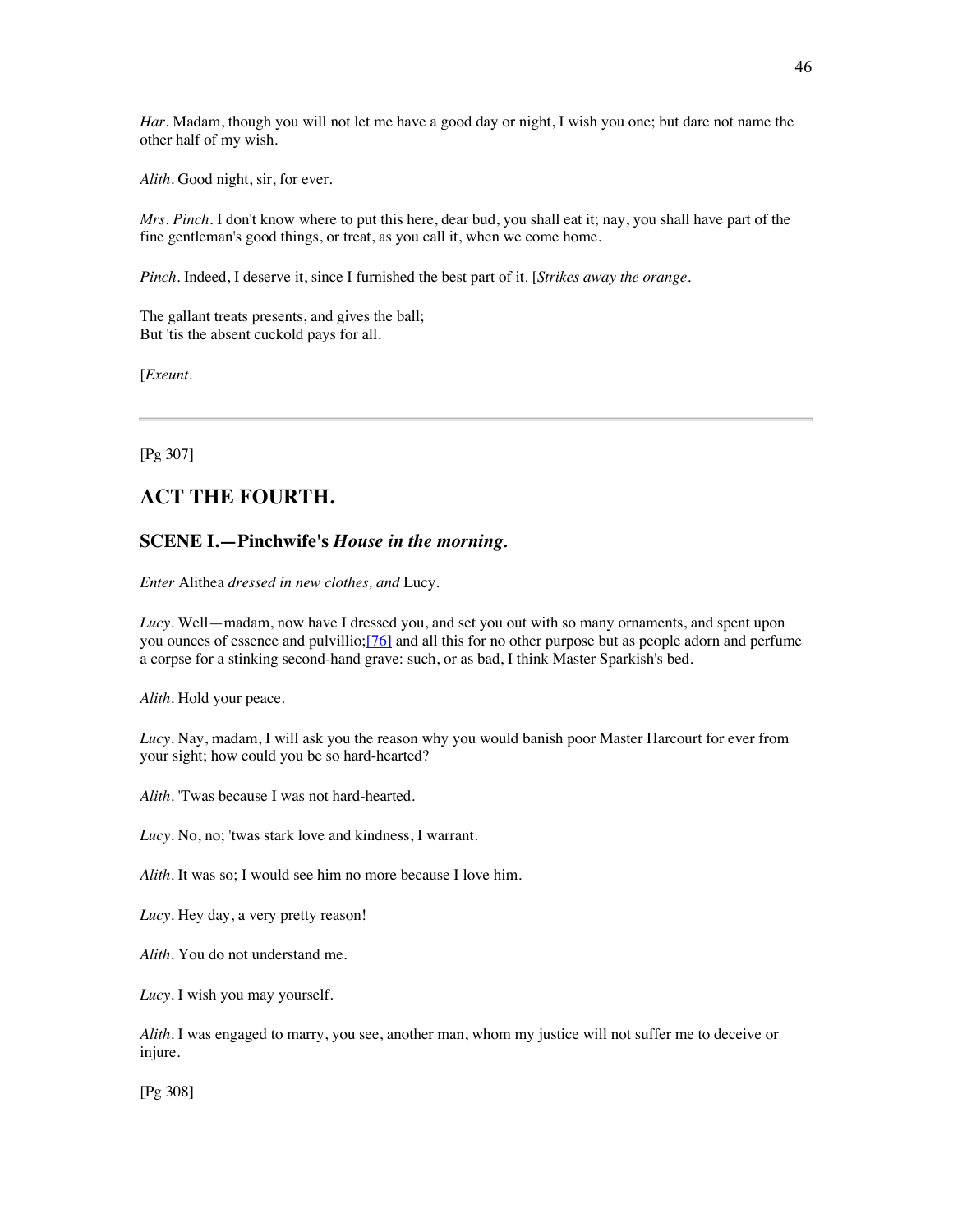*Lucy*. Can there be a greater cheat or wrong done to a man than to give him your person without your heart? I should make a conscience of it.

*Alith.* I'll retrieve it for him after I am married a while.

*Lucy.* The woman that marries to love better, will be as much mistaken as the wencher that marries to live better. No, madam, marrying to increase love is like gaming to become rich; alas! you only lose what little stock you had before.

*Alith.* I find by your rhetoric you have been bribed to betray me.

*Lucy.* Only by his merit, that has bribed your heart, you see, against your word and rigid honour. But what a devil is this honour! 'tis sure a disease in the head, like the megrim or falling-sickness, that always hurries people away to do themselves mischief. Men lose their lives by it; women, what's dearer to 'em, their love, the life of life.

*Alith.* Come, pray talk you no more of honour, nor Master Harcourt; I wish the other would come to secure my fidelity to him and his right in me.

*Lucy.* You will marry him then?

*Alith.* Certainly, I have given him already my word, and will my hand too, to make it good, when he comes.

*Lucy*. Well, I wish I may never stick pin more, if he be not an arrant natural, to t'other fine gentleman.

*Alith.* I own he wants the wit of Harcourt, which I will dispense withal for another want he has, which is want of jealousy, which men of wit seldom want.

*Lucy.* Lord, madam, what should you do with a fool to your husband? You intend to be honest, don't you? then that husbandly virtue, credulity, is thrown away upon you.

*Alith.* He only that could suspect my virtue should have cause to do it; 'tis Sparkish's confidence in my truth that obliges me to be so faithful to him.

[Pg 309]

*Lucy.* You are not sure his opinion may last.

*Alith.* I am satisfied, 'tis impossible for him to be jealous after the proofs I have had of him. Jealousy in a husband—Heaven defend me from it! it begets a thousand plagues to a poor woman, the loss of her honour, her quiet, and her—

*Lucy.* And her pleasure.

*Alith.* What d'ye mean, impertinent?

*Lucy.* Liberty is a great pleasure, madam.

*Alith.* I say, loss of her honour, her quiet, nay, her life sometimes; and what's as bad almost, the loss of this town; that is, she is sent into the country, which is the last ill-usage of a husband to a wife, I think.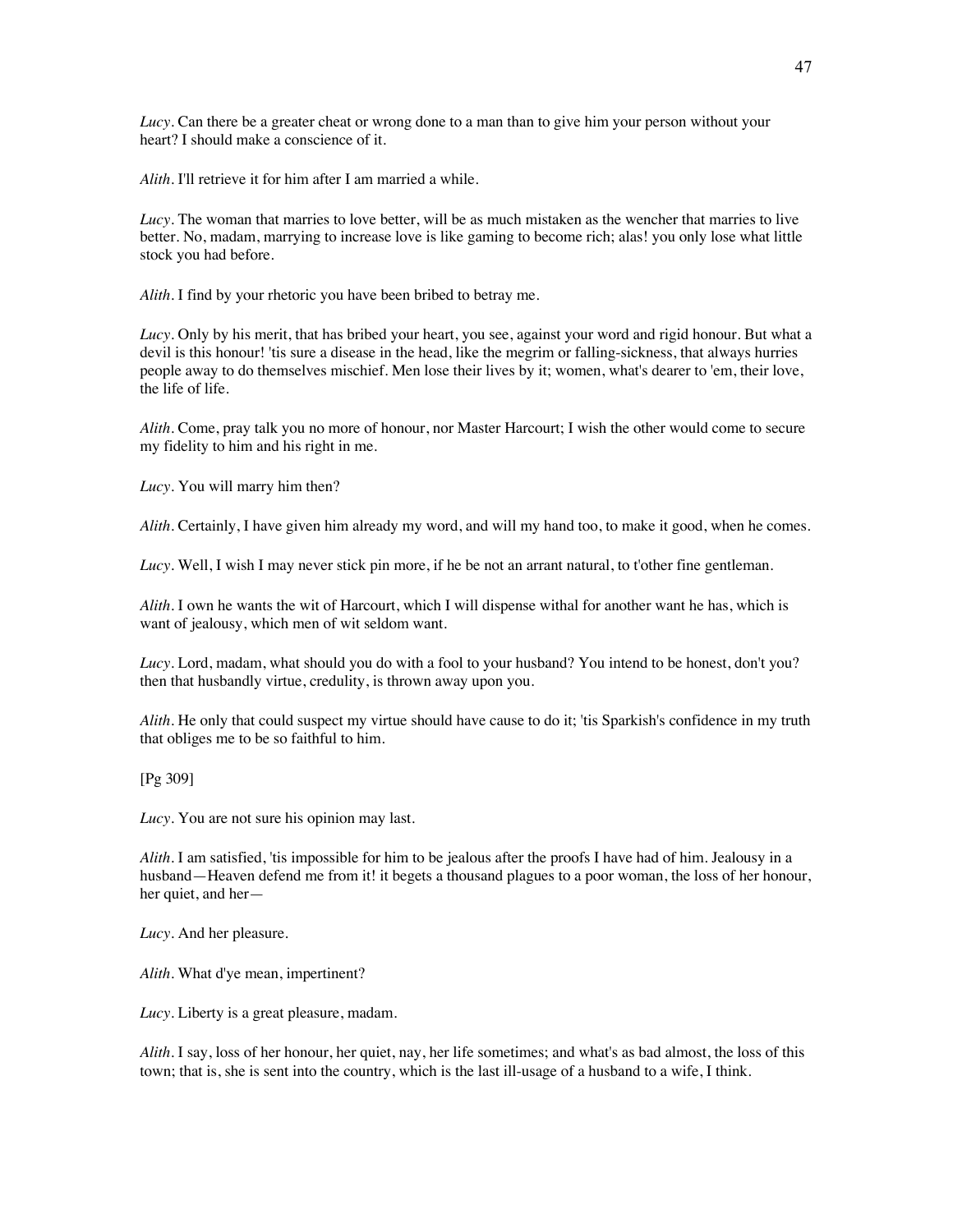*Lucy.* [*Aside.*] O, does the wind lie there?—[*Aloud.*] Then of necessity, madam, you think a man must carry his wife into the country, if he be wise. The country is as terrible, I find, to our young English ladies, as a monastery to those abroad; and on my virginity, I think they would rather marry a London jailer, than a high sheriff of a county, since neither can stir from his employment. Formerly women of wit married fools for a great estate, a fine seat, or the like; but now 'tis for a pretty seat only in Lincoln's-Inn-Fields, St. James's-Fields, or the Pall-Mall.

*Enter* Sparkish, *and* Harcourt, *dressed like a* Parson.

*Spark.* Madam, your humble servant, a happy day to you, and to us all.

*Har.* Amen.

*Alith.* Who have we here?

*Spark.* My chaplain, faith—O madam, poor Harcourt remembers his humble service to you; and, in obedience to your last commands, refrains coming into your sight.

*Alith.* Is not that he?

*Spark.* No, fy, no; but to show that he ne'er intended to hinder our match, has sent his brother here to join our hands. When I get me a wife, I must get her a chaplain,[Pg 310] according to the custom; that is his brother, and my chaplain.

*Alith.* His brother!

*Lucy.* And your chaplain, to preach in your pulpit then—[*Aside.*

*Alith.* His brother!

*Spark.* Nay, I knew you would not believe it.—I told you, sir, she would take you for your brother Frank.

*Alith.* Believe it!

*Lucy.* His brother! ha! ha! he! he has a trick left still, it seems. [*Aside.*

*Spark.* Come, my dearest, pray let us go to church before the canonical hour is past.

*Alith.* For shame, you are abused still.

*Spark.* By the world, 'tis strange now you are so incredulous.

*Alith.* 'Tis strange you are so credulous.

*Spark.* Dearest of my life, hear me. I tell you this is Ned Harcourt of Cambridge, by the world; you see he has a sneaking college look. 'Tis true he's something like his brother Frank; and they differ from each other no more than in their age, for they were twins.

*Lucy.* Ha! ha! ha!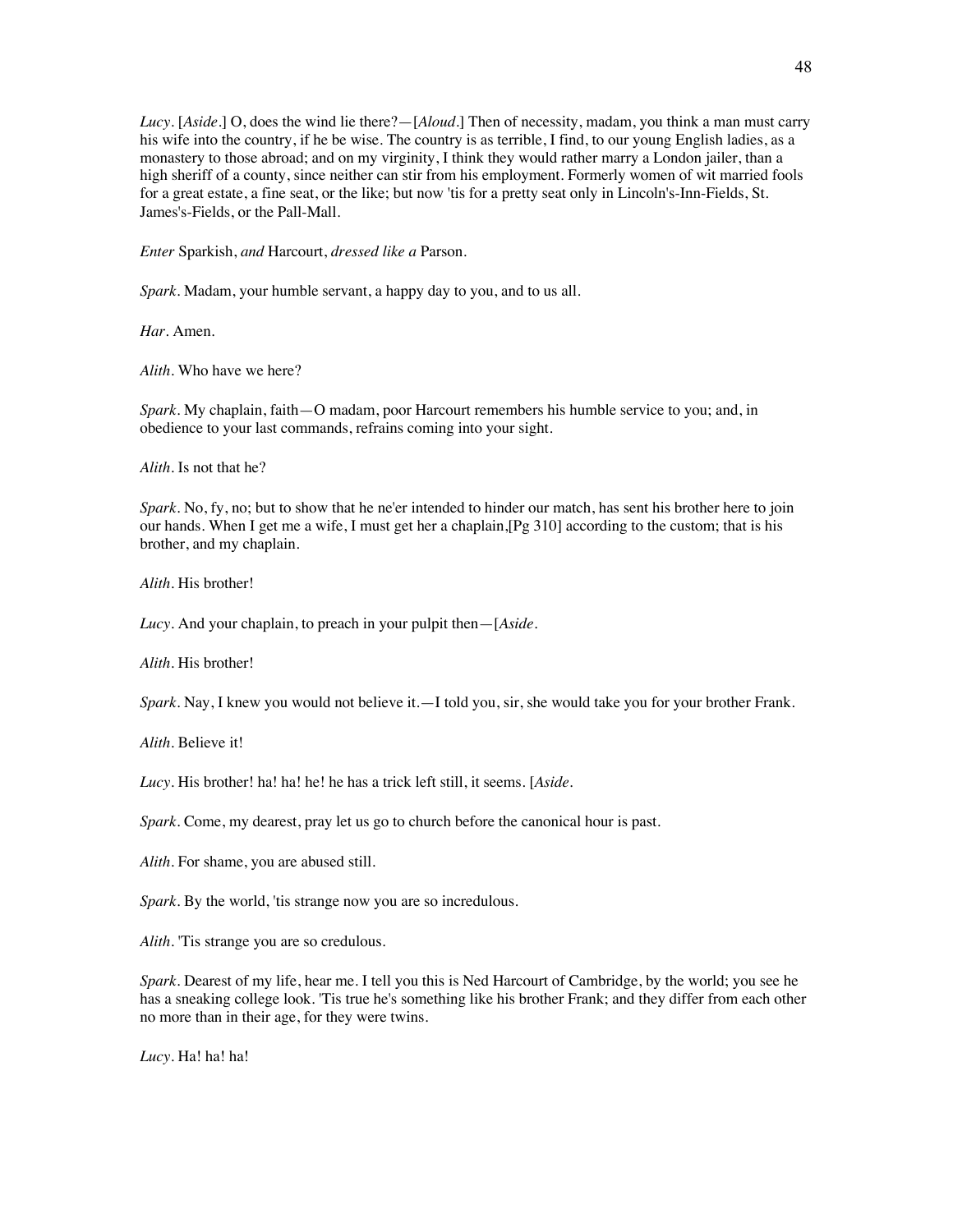*Alith.* Your servant, sir; I cannot be so deceived, though you are. But come, let's hear, how do you know what you affirm so confidently?

*Spark.* Why, I'll tell you all. Frank Harcourt coming to me this morning to wish me joy, and present his service to you, I asked him if he could help me to a parson. Whereupon he told me, he had a brother in town who was in orders; and he went straight away, and sent him, you see there, to me.

*Alith.* Yes, Frank goes and puts on a black coat, then tells you he is Ned; that's all you have for't.

*Spark.* Pshaw! pshaw! I tell you, by the same token, the midwife put her garter about Frank's neck, to know 'em asunder, they were so like.

[Pg 311]

*Alith.* Frank tells you this too?

*Spark.* Ay, and Ned there too: nay, they are both in a story.

*Alith.* So, so; very foolish.

*Spark.* Lord, if you won't believe one, you had best try him by your chambermaid there; for chambermaids must needs know chaplains from other men, they are so used to 'em.

*Lucy.* Let's see: nay, I'll be sworn he has the canonical smirk, and the filthy clammy palm of a chaplain.

*Alith.* Well, most reverend doctor, pray let us make an end of this fooling.

*Har.* With all my soul, divine heavenly creature, when you please.

*Alith.* He speaks like a chaplain indeed.

*Spark.* Why, was there not soul, divine, heavenly, in what he said?

*Alith.* Once more, most impertinent black coat, cease your persecution, and let us have a conclusion of this ridiculous love.

*Har.* I had forgot, I must suit my style to my coat, or I wear it in vain. [*Aside.*

*Alith.* I have no more patience left; let us make once an end of this troublesome love, I say.

*Har.* So be it, seraphic lady, when your honour shall think it meet and convenient so to do.

*Spark.* 'Gad I'm sure none but a chaplain could speak so, I think.

*Alith.* Let me tell you, sir, this dull trick will not serve your turn; though you delay our marriage, you shall not hinder it.

*Har.* Far be it from me, munificent patroness, to delay your marriage; I desire nothing more than to marry you presently, which I might do, if you yourself would; for my noble, good-natured, and thrice generous patron here would not hinder it.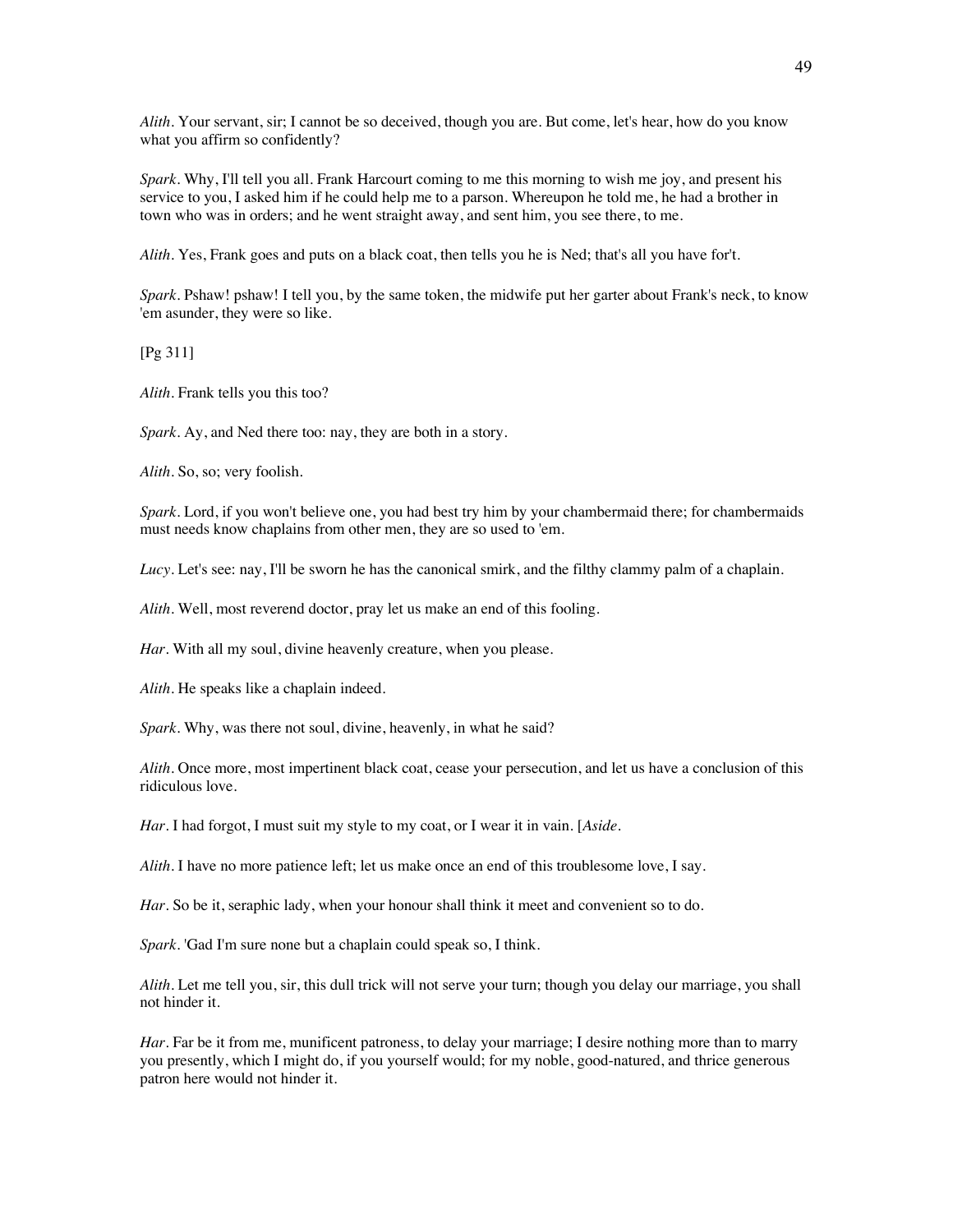*Spark.* No, poor man, not I, faith.

[Pg 312]

*Har.* And now, madam, let me tell you plainly nobody else shall marry you; by Heavens! I'll die first, for I'm sure I should die after it.

*Lucy*. How his love has made him forget his function, as I have seen it in real parsons!

*Alith.* That was spoken like a chaplain too? now you understand him, I hope.

*Spark.* Poor man, he takes it heinously to be refused; I can't blame him, 'tis putting an indignity upon him, not to be suffered; but you'll pardon me, madam, it shan't be; he shall marry us; come away, pray madam.

Lucy. Ha! ha! he! more ado! 'tis late.

*Alith.* Invincible stupidity! I tell you, he would marry me as your rival, not as your chaplain.

*Spark.* Come, come, madam. [*Pulling her away.*

*Lucy.* I pray, madam, do not refuse this reverend divine the honour and satisfaction of marrying you; for I dare say, he has set his heart upon't, good doctor.

*Alith.* What can you hope or design by this?

*Har.* I could answer her, a reprieve for a day only, often revokes a hasty doom. At worst, if she will not take mercy on me, and let me marry her, I have at least the lover's second pleasure, hindering my rival's enjoyment, though but for a time. [*Aside*.

*Spark.* Come, madam, 'tis e'en twelve o'clock, and my mother charged me never to be married out of the canonical hours. Come, come; Lord, here's such a deal of modesty, I warrant, the first day.

*Lucy.* Yes, an't please your worship, married women show all their modesty the first day, because married men show all their love the first day. [*Exeunt.*

[Pg 313]

### **SCENE II.—***A Bedchamber in* **Pinchwife's** *House.*

Pinchwife *and* Mrs. Pinchwife *discovered.*

*Pinch.* Come, tell me, I say.

*Mrs. Pinch.* Lord! han't I told it a hundred times over?

*Pinch.* [*Aside.*] I would try, if in the repetition of the ungrateful tale, I could find her altering it in the least circumstance; for if her story be false, she is so too.—[*Aloud.*] Come, how was't, baggage?

*Mrs. Pinch.* Lord, what pleasure you take to hear it sure!

*Pinch*. No, you take more in telling it I find; but speak, how was't?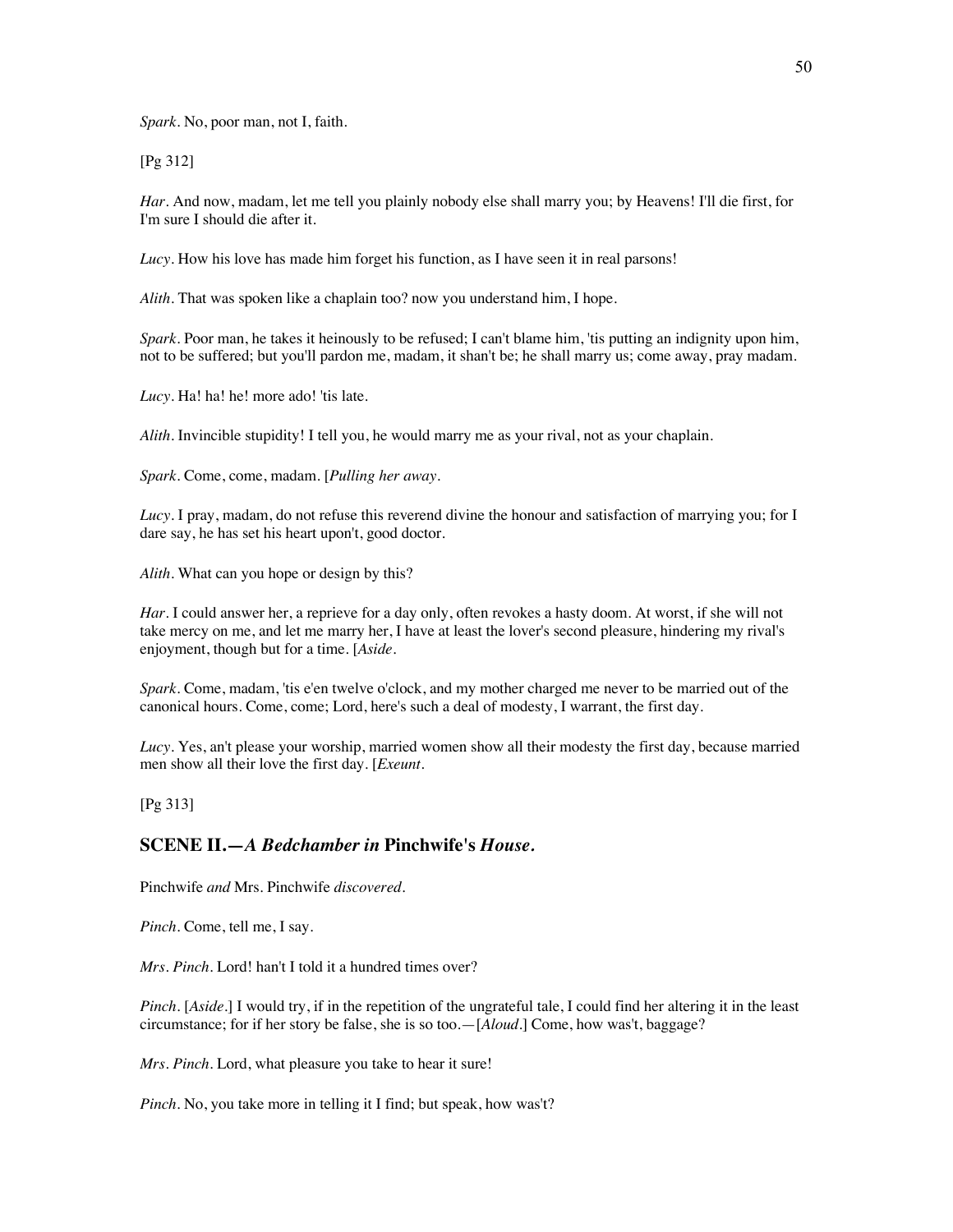*Mrs. Pinch.* He carried me up into the house next to the Exchange.

*Pinch.* So, and you two were only in the room!

*Mrs. Pinch.* Yes, for he sent away a youth that was there, for some dried fruit, and China oranges.

*Pinch.* Did he so? Damn him for it—and for—

*Mrs. Pinch.* But presently came up the gentlewoman of the house.

*Pinch*. O, 'twas well she did; but what did he do whilst the fruit came?

*Mrs. Pinch.* He kissed me a hundred times, and told me he fancied he kissed my fine sister, meaning me, you know, whom he said he loved with all his soul, and bid me be sure to tell her so, and to desire her to be at her window, by eleven of the clock this morning, and he would walk under it at that time.

*Pinch.* And he was as good as his word, very punctual; a pox reward him for't. [*Aside.*

*Mrs. Pinch.* Well, and he said if you were not within, he would come up to her, meaning me, you know, bud, still.

*Pinch.* [*Aside.*] So—he knew her certainly; but for[Pg 314] this confession, I am obliged to her simplicity.—[*Aloud.*] But what, you stood very still when he kissed you?

*Mrs. Pinch.* Yes, I warrant you; would you have had me discovered myself?

*Pinch.* But you told me he did some beastliness to you, as you call it; what was't?

*Mrs. Pinch.* Why, he put—

*Pinch.* What?

*Mrs. Pinch.* Why, he put the tip of his tongue between my lips, and so mousled me—and I said, I'd bite it.

*Pinch.* An eternal canker seize it, for a dog!

*Mrs. Pinch*. Nay, you need not be so angry with him neither, for to say truth, he has the sweetest breath I ever knew.

*Pinch*. The devil! you were satisfied with it then, and would do it again?

*Mrs. Pinch.* Not unless he should force me.

*Pinch.* Force you, changeling! I tell you, no woman can be forced.

*Mrs. Pinch.* Yes, but she may sure, by such a one as he, for he's a proper, goodly, strong man; 'tis hard, let me tell you, to resist him.

*Pinch.* [*Aside.*] So, 'tis plain she loves him, yet she has not love enough to make her conceal it from me; but the sight of him will increase her aversion for me and love for him; and that love instruct her how to deceive me and satisfy him, all idiot as she is. Love! 'twas he gave women first their craft, their art of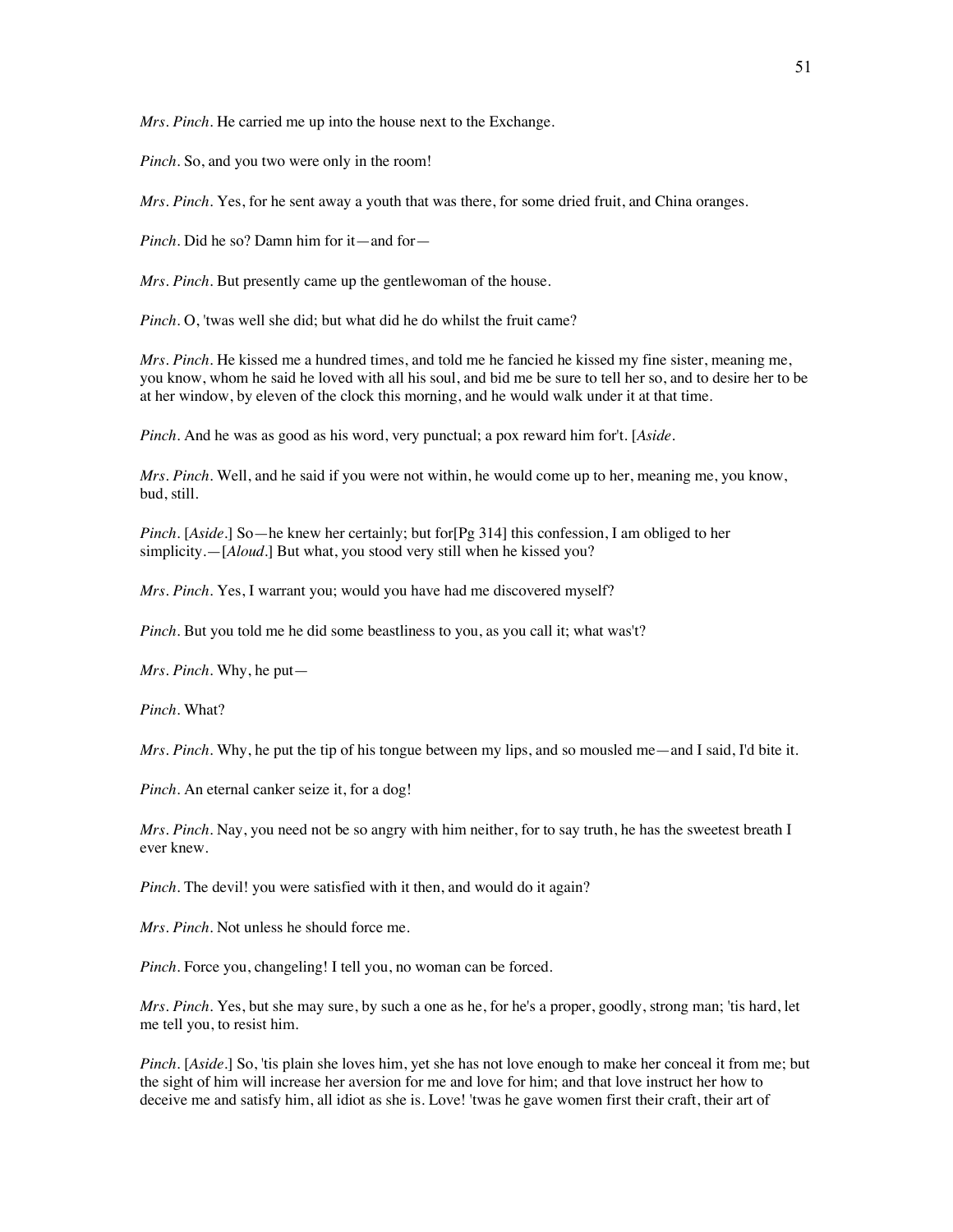deluding. Out of Nature's hands they came plain, open, silly, and fit for slaves, as she and Heaven intended 'em; but damned Love—well—I must strangle that little monster whilst I can deal with him.—[*Aloud.*] Go fetch pen, ink, and paper out of the next room.

*Mrs. Pinch.* Yes, bud. [*Exit.*

*Pinch*. Why should women have more invention in love than men? It can only be, because they have more[Pg 315] desires, more soliciting passions, more lust, and more of the devil.

*Re-enter* Mrs. Pinchwife.

Come, minx, sit down and write.

*Mrs. Pinch.* Ay, dear bud, but I can't do't very well.

*Pinch.* I wish you could not at all.

*Mrs. Pinch.* But what should I write for?

*Pinch.* I'll have you write a letter to your lover.

*Mrs. Pinch.* O Lord, to the fine gentleman a letter!

*Pinch.* Yes, to the fine gentleman.

*Mrs. Pinch.* Lord, you do but jeer: sure you jest.

*Pinch.* I am not so merry: come, write as I bid you.

*Mrs. Pinch.* What, do you think I am a fool?

*Pinch.* [*Aside.*] She's afraid I would not dictate any love to him, therefore she's unwilling.—[*Aloud.*] But you had best begin.

*Mrs. Pinch.* Indeed, and indeed, but I won't, so I won't.

*Pinch.* Why?

*Mrs. Pinch.* Because he's in town; you may send for him if you will.

*Pinch.* Very well, you would have him brought to you; is it come to this? I say, take the pen and write, or you'll provoke me.

*Mrs. Pinch.* Lord, what d'ye make a fool of me for? Don't I know that letters are never writ but from the country to London, and from London into the country? Now he's in town, and I am in town too; therefore I can't write to him, you know.

*Pinch.* [*Aside.*] So, I am glad it is no worse; she is innocent enough yet.—[*Aloud.*] Yes, you may, when your husband bids you, write letters to people that are in town.

*Mrs. Pinch.* O, may I so? then I'm satisfied.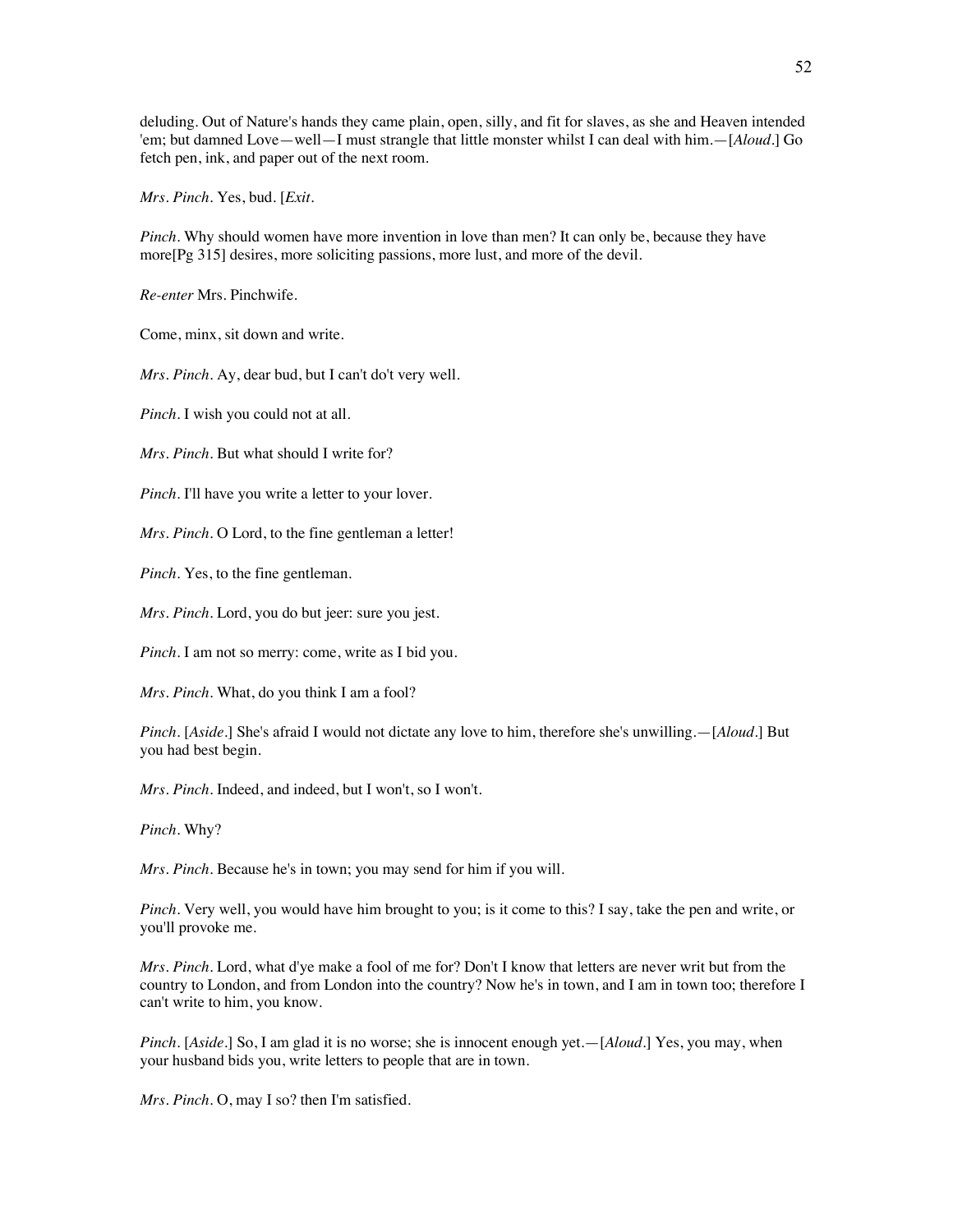*Pinch.* Come, begin:—"Sir"—[*Dictates.*

[Pg 316]

*Mrs. Pinch.* Shan't I say, "Dear Sir?"—You know one says always something more than bare "sir."

*Pinch*. Write as I bid you, or I will write whore with this penknife in your face.

*Mrs. Pinch.* Nay, good bud—"Sir"—[*Writes.*

*Pinch.* "Though I suffered last night your nauseous, loathed kisses and embraces"—Write!

*Mrs. Pinch* Nay, why should I say so? You know I told you he had a sweet breath.

*Pinch.* Write!

*Mrs. Pinch.* Let me but put out "loathed."

*Pinch.* Write, I say!

*Mrs. Pinch.* Well then. [*Writes.*

*Pinch.* Let's see, what have you writ?—[*Takes the paper and reads.*] "Though I suffered last night your kisses and embraces"—Thou impudent creature! where is "nauseous" and "loathed?"

*Mrs. Pinch.* I can't abide to write such filthy words.

*Pinch*. Once more write as I'd have you, and question it not, or I will spoil thy writing with this. I will stab out those eyes that cause my mischief. [*Holds up the penknife.*

*Mrs. Pinch.* O Lord! I will.

*Pinch.* So—so—let's see now.—[*Reads.*] "Though I suffered last night your nauseous, loathed kisses and embraces"—go on—"yet I would not have you presume that you shall ever repeat them"—so—[*She writes.*

*Mrs. Pinch.* I have writ it.

*Pinch.* On, then—"I then concealed myself from your knowledge, to avoid your insolencies."—[*She writes.*

*Mrs. Pinch.* So—

*Pinch.* "The same reason, now I am out of your hands—" [*She writes.*

*Mrs. Pinch.* So—

*Pinch.* "Makes me own to you my unfortunate, though innocent frolic, of being in man's clothes"—[*She writes.*

*Mrs. Pinch.* So—

[Pg 317]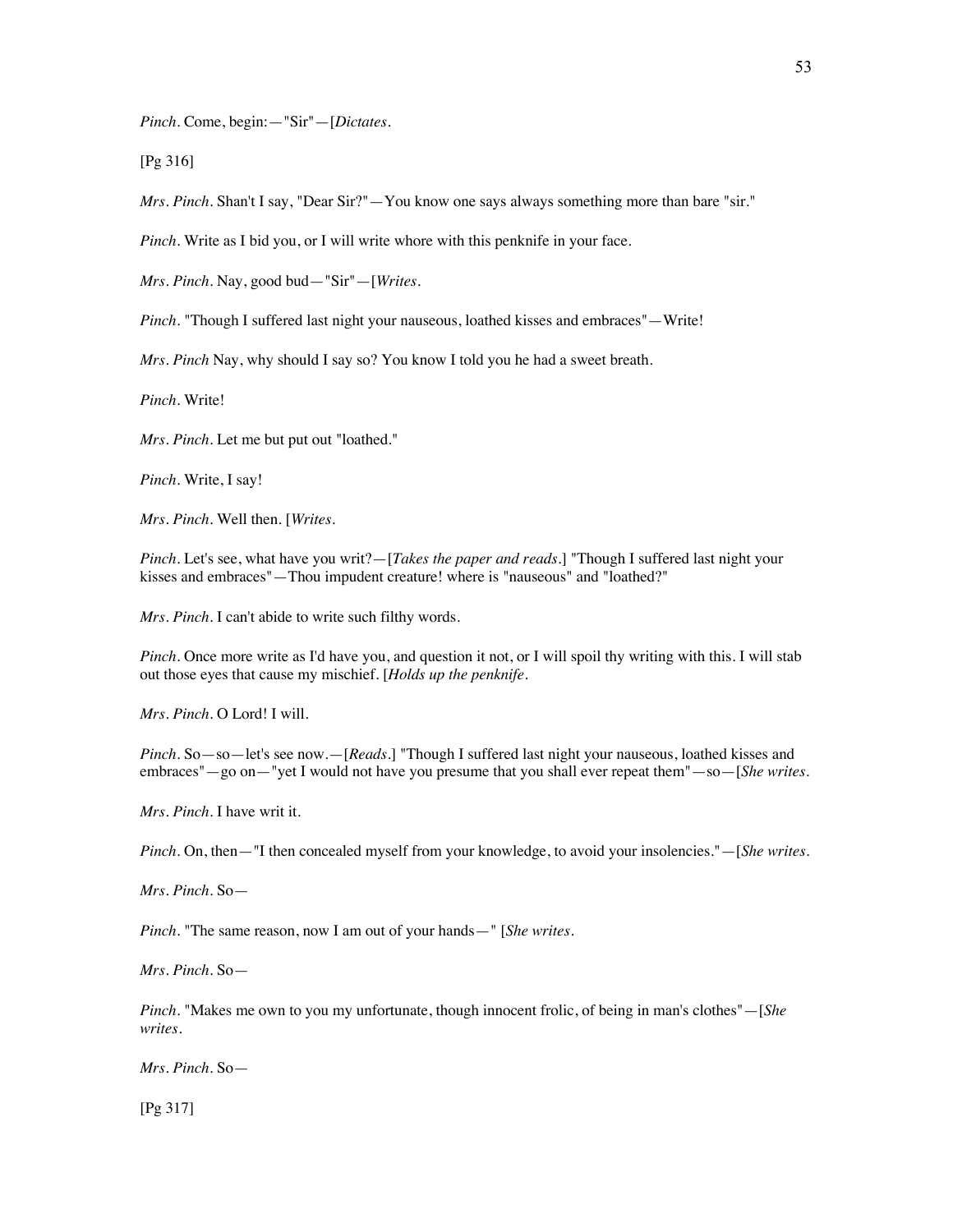*Pinch.* "That you may for evermore cease to pursue her, who hates and detests you"—[*She writes on.*

*Mrs. Pinch.* So—heigh! [*Sighs.*

*Pinch.* What, do you sigh?—"detests you—as much as she loves her husband and her honour—"

*Mrs. Pinch.* I vow, husband, he'll ne'er believe I should write such a letter.

*Pinch.* What, he'd expect a kinder from you? Come, now your name only.

*Mrs. Pinch.* What, shan't I say "Your most faithful humble servant till death?"

*Pinch.* No, tormenting fiend!—[*Aside.*] Her style, I find, would be very soft.—[*Aloud.*] Come, wrap it up now whilst I go fetch wax and a candle; and write on the backside, "For Mr. Horner." [*Exit.*

*Mrs. Pinch.* "For Mr. Horner."—So, I am glad he has told me his name. Dear Mr. Horner! but why should I send thee such a letter that will vex thee, and make thee angry with me?—Well, I will not send it.—Ay, but then my husband will kill me—for I see plainly he won't let me love Mr. Horner—but what care I for my husband?—I won't, so I won't, send poor Mr. Horner such a letter—But then my husband—but oh, what if I writ at bottom my husband made me write it?—Ay, but then my husband would see't—Can one have no shift? ah, a London woman would have had a hundred presently. Stay—what if I should write a letter, and wrap it up like this, and write upon't too? Ay, but then my husband would see't—I don't know what to do.—But yet evads I'll try, so I will—for I will not send this letter to poor Mr. Horner, come what will on't.

"Dear, sweet Mr. Horner"—[*Writes and repeats what she writes.*]—so—"my husband would have me send you a base, rude, unmannerly letter; but I won't"—so—"and would have me forbid you loving me; but I won't"—so—"and would have me say to you, I hate you, poor Mr. Horner; but I won't tell a lie for him" there—"for[Pg 318] I'm sure if you and I were in the country at cards together"—so—"I could not help treading on your toe under the table"—so—"or rubbing knees with you, and staring in your face, till you saw me"—very well—"and then looking down, and blushing for an hour together"—so—"but I must make haste before my husband comes: and now he has taught me to write letters, you shall have longer ones from me, who am, dear, dear, poor, dear Mr. Horner, your most humble friend, and servant to command till death,—Margery Pinchwife."

Stay, I must give him a hint at bottom—so—now wrap it up just like t'other—so—now write "For Mr. Horner"—But oh now, what shall I do with it? for here comes my husband.

*Re-enter* Pinchwife.

*Pinch.* [*Aside.*] I have been detained by a sparkish coxcomb, who pretended a visit to me; but I fear 'twas to my wife—[*Aloud.*] What, have you done?

*Mrs. Pinch.* Ay, ay, bud, just now.

*Pinch.* Let's see't: what d'ye tremble for? what, you would not have it go?

*Mrs. Pinch.* Here—[*Aside.*] No, I must not give him that: so I had been served if I had given him this. [*He opens and reads the first letter.*

*Pinch.* Come, where's the wax and seal?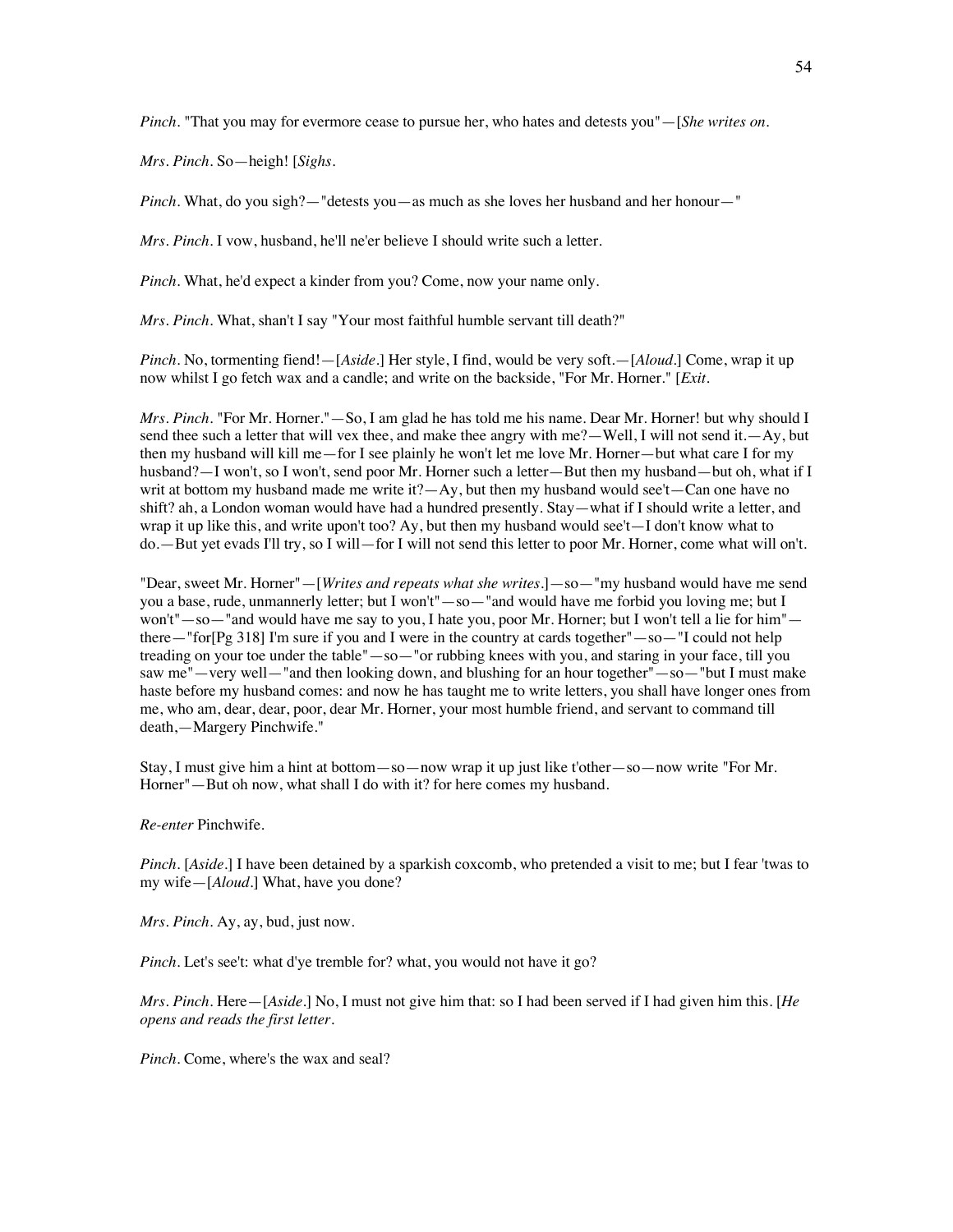*Mrs. Pinch.* [*Aside.*] Lord, what shall I do now? Nay, then I have it—[*Aloud.*] Pray let me see't. Lord, you think me so arrant a fool, I cannot seal a letter; I will do't, so I will. [*Snatches the letter from him, changes it for the other, seals it, and delivers it to him.*

*Pinch.* Nay, I believe you will learn that, and other things too, which I would not have you.

*Mrs. Pinch.* So, han't I done it curiously[77]?—[*Aside.*][Pg 319] I think I have; there's my letter going to Mr. Horner, since he'll needs have me send letters to folks.

*Pinch*. Tis very well; but I warrant, you would not have it go now?

*Mrs. Pinch.* Yes, indeed, but I would, bud, now.

*Pinch*. Well, you are a good girl then. Come, let me lock you up in your chamber, till I come back; and be sure you come not within three strides of the window when I am gone, for I have a spy in the street.—[*Exit* Mrs. Pinchwife, Pinchwife *locks the door.*] At least, 'tis fit she think so. If we do not cheat women, they'll cheat us, and fraud may be justly used with secret enemies, of which a wife is the most dangerous; and he that has a handsome one to keep, and a frontier town, must provide against treachery, rather than open force. Now I have secured all within, I'll deal with the foe without, with false intelligence. [*Holds up the letter. Exit.*

### **SCENE III.—Horner's** *Lodging*

*Enter* Horner *and* Quack.

*Quack.* Well, sir, how fadges[78] the new design? have you not the luck of all your brother projectors, to deceive only yourself at last?

*Horn*. No, good domine doctor, I deceive you, it seems, and others too; for the grave matrons, and old, rigid husbands think me as unfit for love, as they are; but their wives, sisters, and daughters know, some of 'em, better things already.

*Quack.* Already!

*Horn.* Already, I say. Last night I was drunk with half-a-dozen of your civil persons, as you call 'em, and[Pg 320] people of honour, and so was made free of their society and dressing-rooms for ever hereafter; and am already come to the privileges of sleeping upon their pallets, warming smocks, tying shoes and garters, and the like, doctor, already, already, doctor.

*Quack.* You have made good use of your time, sir.

*Horn*. I tell thee, I am now no more interruption to 'em, when they sing, or talk bawdy, than a little squab French page who speaks no English.

*Quack.* But do civil persons and women of honour drink, and sing bawdy songs?

*Horn.* O, amongst friends, amongst friends. For your bigots in honour are just like those in religion; they fear the eye of the world more than the eye of Heaven; and think there is no virtue, but railing at vice, and no sin, but giving scandal. They rail at a poor, little, kept player, and keep themselves some young, modest pulpit comedian to be privy to their sins in their closets, not to tell 'em of them in their chapels.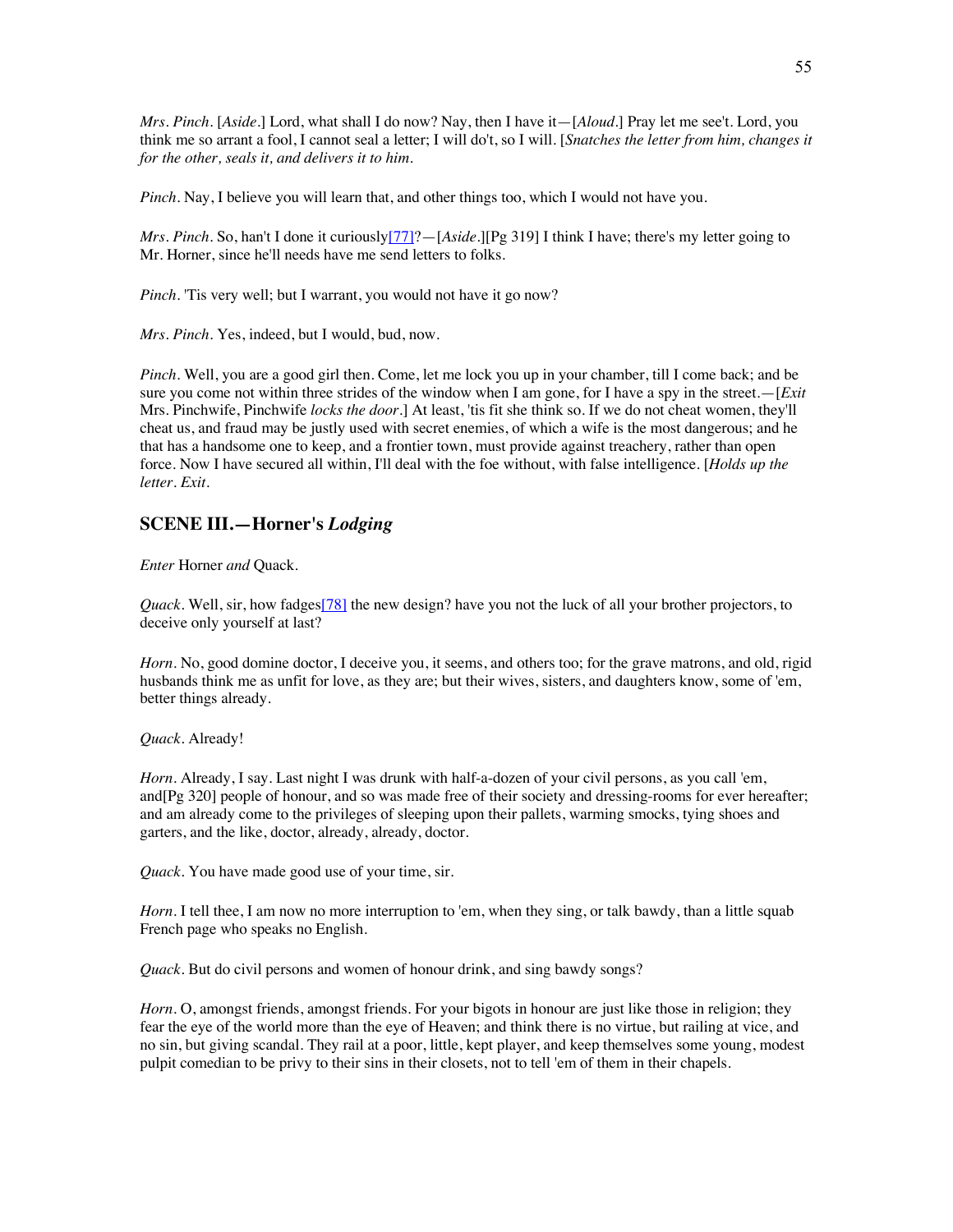*Quack.* Nay, the truth on't is, priests, amongst the women now, have quite got the better of us layconfessors, physicians.

*Horn.* And they are rather their patients; but—

*Enter* Lady Fidget, *looking about her.*

Now we talk of women of honour, here comes one. Step behind the screen there, and but observe, if I have not particular privileges with the women of reputation already, doctor, already. [Quack *retires.*

Lady Fid. Well, Horner, am not I a woman of honour? you see, I'm as good as my word.

*Horn*. And you shall see, madam, I'll not be behindhand with you in honour; and I'll be as good as my word too, if you please but to withdraw into the next room.

*Lady Fid.* But first, my dear sir, you must promise to have a care of my dear honour.

#### [Pg 321]

*Horn*. If you talk a word more of your honour, you'll make me incapable to wrong it. To talk of honour in the mysteries of love, is like talking of Heaven or the Deity, in an operation of witchcraft, just when you are employing the devil: it makes the charm impotent.

Lady Fid. Nay, fy! let us not be smutty. But you talk of mysteries and bewitching to me; I don't understand you.

*Horn*. I tell you, madam, the word money in a mistress's mouth, at such a nick of time, is not a more disheartening sound to a younger brother, than that of honour to an eager lover like myself.

*Lady Fid.* But you can't blame a lady of my reputation to be chary.

*Horn.* Chary! I have been chary of it already, by the report I have caused of myself.

Lady Fid. Ay, but if you should ever let other women know that dear secret, it would come out. Nay, you must have a great care of your conduct; for my acquaintance are so censorious, (oh, 'tis a wicked, censorious world, Mr. Horner!) I say, are so censorious, and detracting, that perhaps they'll talk to the prejudice of my honour, though you should not let them know the dear secret.

*Horn.* Nay, madam, rather than they shall prejudice your honour, I'll prejudice theirs; and, to serve you, I'll lie with 'em all, make the secret their own, and then they'll keep it. I am a Machiavel in love, madam.

*Lady Fid.* O, no sir, not that way.

*Horn.* Nay, the devil take me, if censorious women are to be silenced any other way.

*Lady Fid.* A secret is better kept, I hope, by a single person than a multitude; therefore pray do not trust any body else with it, dear, dear Mr. Horner. [*Embracing him.*

[Pg 322]

*Enter* Sir Jasper Fidget.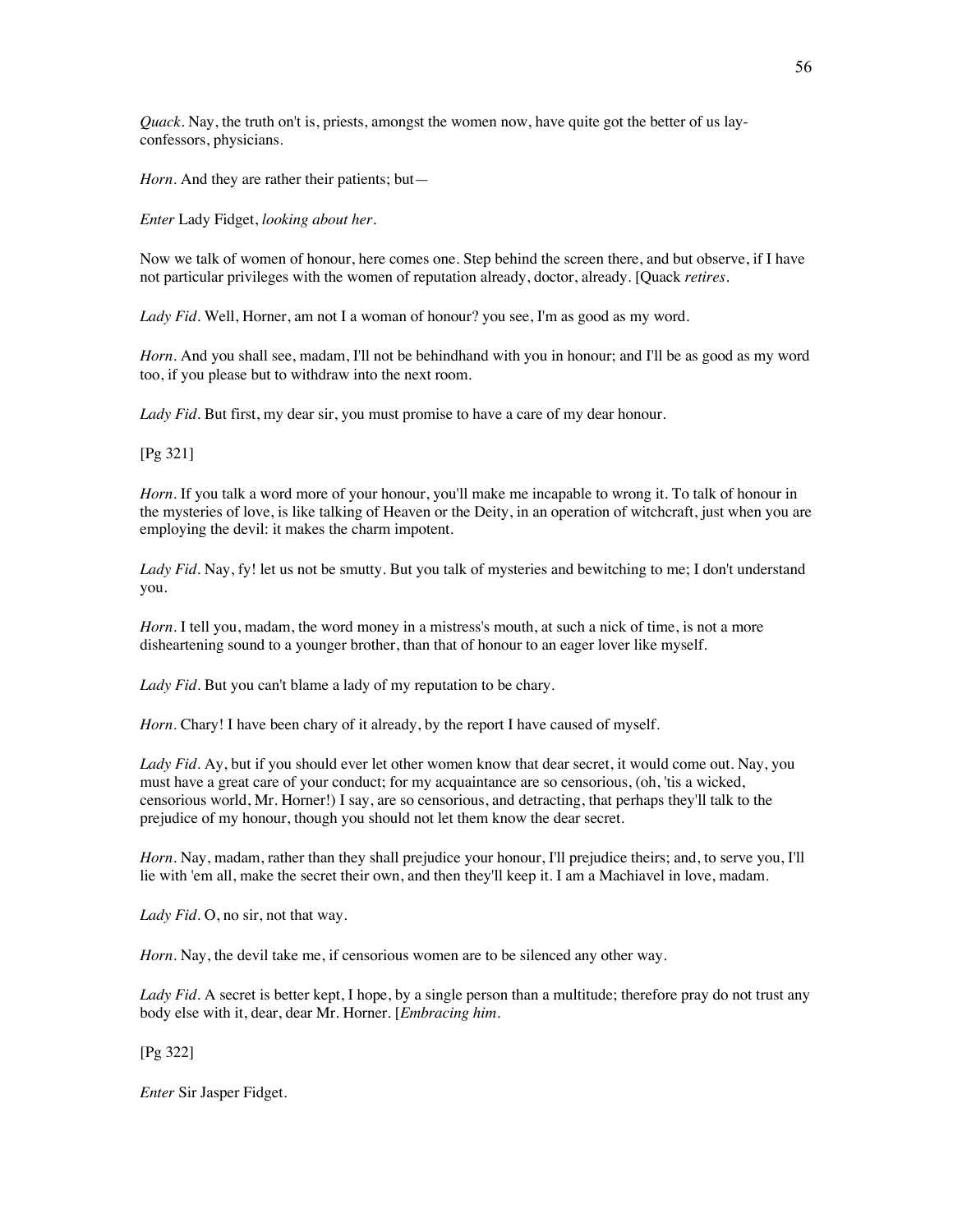#### *Sir Jasp.* How now!

*Lady Fid.* [*Aside.*] O my husband!—prevented—and what's almost as bad, found with my arms about another man—that will appear too much—what shall I say?—[*Aloud.*] Sir Jasper, come hither: I am trying if Mr. Horner were ticklish, and he's as ticklish as can be. I love to torment the confounded toad; let you and I tickle him.

*Sir Jasp.* No, your ladyship will tickle him better without me, I suppose. But is this your buying china? I thought you had been at the china-house.

*Horn.* [*Aside.*] China-house! that's my cue, I must take it.—[*Aloud.*] A pox! can't you keep your impertinent wives at home? Some men are troubled with the husbands, but I with the wives; but I'd have you to know, since I cannot be your journeyman by night, I will not be your drudge by day, to squire your wife about, and be your man of straw, or scarecrow only to pies and jays, that would be nibbling at your forbidden fruit; I shall be shortly the hackney gentleman-usher of the town.

*Sir Jasp.* [*Aside.*] He! he! he! poor fellow, he's in the right on't, faith. To squire women about for other folks is as ungrateful an employment, as to tell money for other folks.—[*Aloud.*] He! he! he! be'n't angry, Horner.

Lady Fid. No, 'tis I have more reason to be angry, who am left by you, to go abroad indecently alone; or, what is more indecent, to pin myself upon such ill-bred people of your acquaintance as this is.

*Sir Jasp.* Nay, prithee, what has he done?

*Lady Fid.* Nay, he has done nothing.

*Sir Jasp.* But what d'ye take ill, if he has done nothing?

Lady Fid. Ha! ha! ha! faith, I can't but laugh however; why, d'ye think the unmannerly toad would come[Pg] 323] down to me to the coach? I was fain to come up to fetch him, or go without him, which I was resolved not to do; for he knows china very well, and has himself very good, but will not let me see it, lest I should beg some; but I will find it out, and have what I came for yet.

*Horn.* [*Apart to* Lady Fidget, *as he follows her to the door.*] Lock the door, madam.—[*Exit* Lady Fidget, *and locks the door.*]—[*Aloud.*] So, she has got into my chamber and locked me out. Oh the impertinency of woman-kind! Well, Sir Jasper, plain-dealing is a jewel; if ever you suffer your wife to trouble me again here, she shall carry you home a pair of horns; by my lord mayor she shall; though I cannot furnish you myself, you are sure, yet I'll find a way.

*Sir Jasp.* Ha! ha! he!—[*Aside.*] At my first coming in, and finding her arms about him, tickling him it seems, I was half jealous, but now I see my folly.—[*Aloud.*] He! he! he! poor Horner.

*Horn*. Nay, though you laugh now, 'twill be my turn ere long. Oh women, more impertinent, more cunning, and more mischievous than their monkeys, and to me almost as ugly!—Now is she throwing my things about and rifling all I have; but I'll get into her the back way, and so rifle her for it.

*Sir Jasp.* Ha! ha! ha! poor angry Horner.

*Horn.* Stay here a little, I'll ferret her out to you presently, I warrant. *Exit at the other door.* [Sir Jasper *talks through the door to his* Wife, *she answers from within.*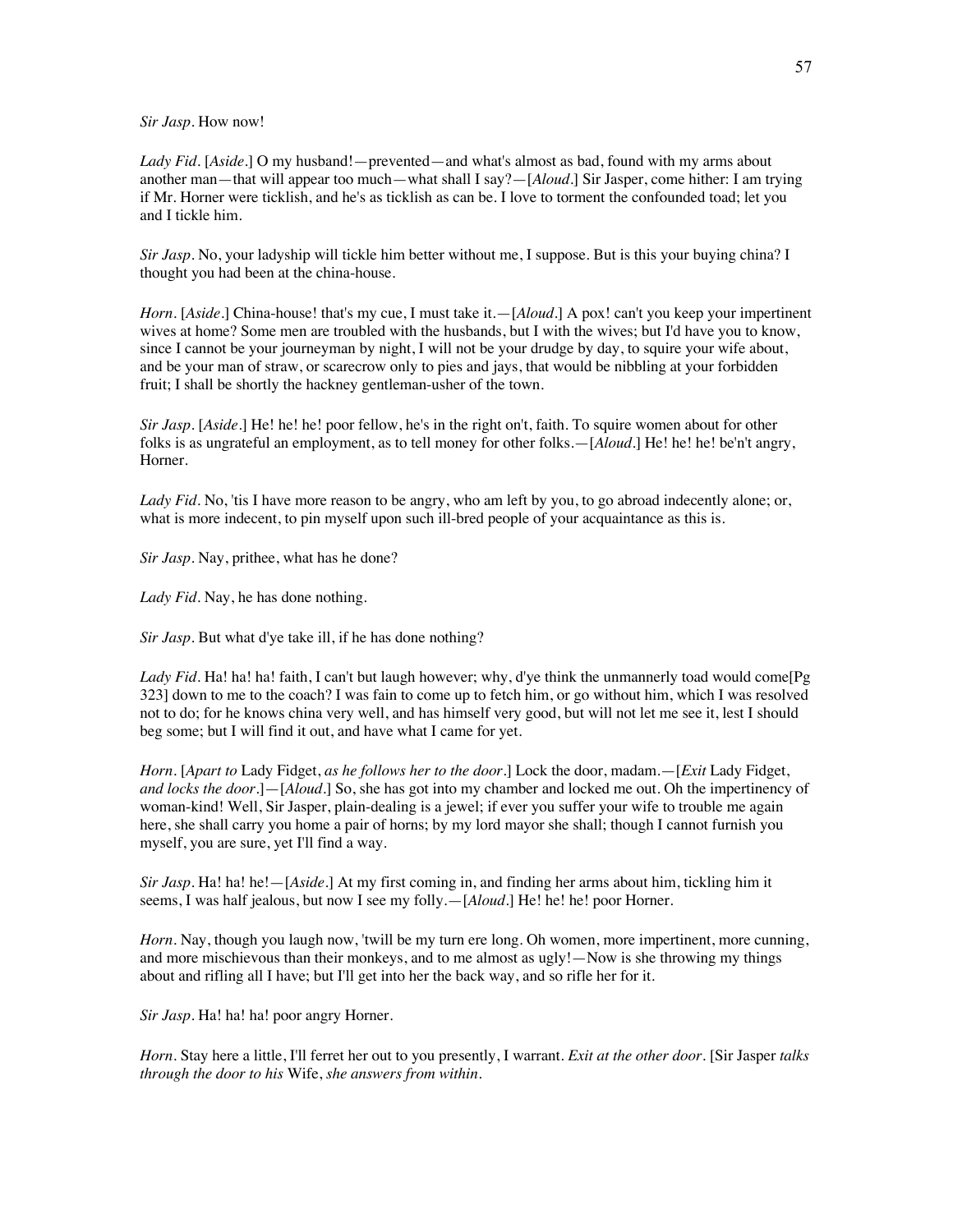*Sir Jasp.* Wife! my Lady Fidget! wife! he is coming in to you the back way.

*Lady Fid.* Let him come, and welcome, which way he will.

*Sir Jasp.* He'll catch you, and use you roughly, and be too strong for you.

*L. Fid.* Don't you trouble yourself, let him if he can.

[Pg 324]

*Quack.* [*Aside.*] This indeed I could not have believed from him, nor any but my own eyes.

*Enter* Mrs. Squeamish.

*Mrs. Squeam.* Where's this woman-hater, this toad, this ugly, greasy, dirty sloven?

*Sir Jasp.* [*Aside.*] So, the women all will have him ugly; methinks he is a comely person, but his wants make his form contemptible to 'em; and 'tis e'en as my wife said yesterday, talking of him, that a proper handsome eunuch was as ridiculous a thing as a gigantic coward.

*Mrs. Squeam.* Sir Jasper, your servant: where is the odious beast?

*Sir Jasp.* He's within in his chamber, with my wife; she's playing the wag with him.

*Mrs. Squeam.* Is she so? and he's a clownish beast, he'll give her no quarter, he'll play the wag with her again, let me tell you: come, let's go help her—What, the door's locked?

*Sir Jasp.* Ay, my wife locked it.

*Mrs. Squeam.* Did she so? let's break it open then.

*Sir Jasp.* No, no, he'll do her no hurt.

*Mrs. Squeam.* [*Aside.*] But is there no other way to get in to 'em? whither goes this? I will disturb 'em. [*Exit at another door.*

*Enter* Old Lady Squeamish.

*L. Squeam.* Where is this harlotry, this impudent baggage, this rambling tomrigg?[79] O Sir Jasper, I'm glad to see you here; did you not see my vile grandchild come in hither just now?

*Sir Jasp.* Yes.

*L. Squeam.* Ay, but where is she then? where is she? Lord, Sir Jasper, I have e'en rattled myself to pieces in pursuit of her: but can you tell what she makes here? they say below, no woman lodges here.

[Pg 325]

*Sir Jasp.* No.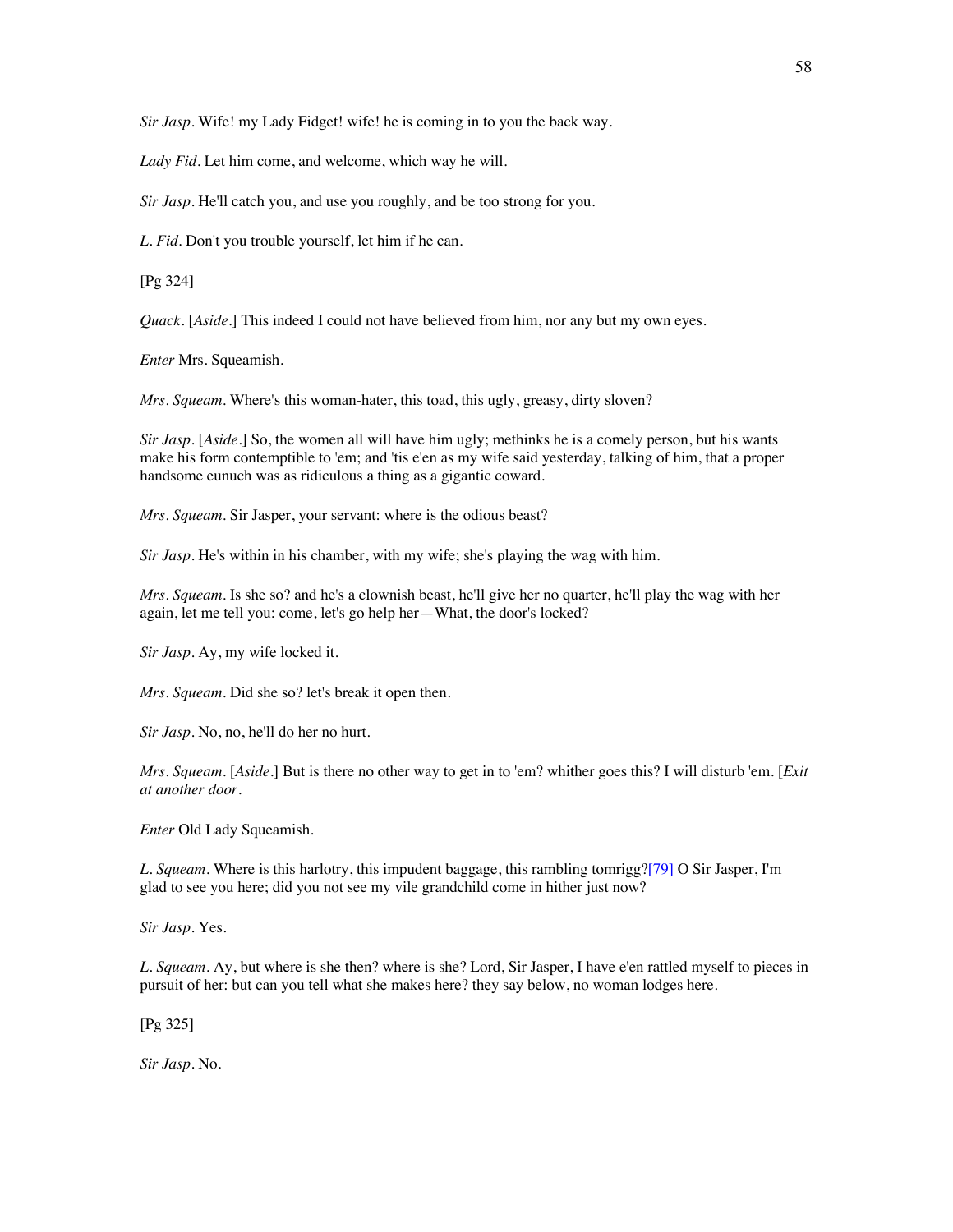*L. Squeam.* No! what does she here then? say, if it be not a woman's lodging, what makes she here? But are you sure no woman lodges here?

*Sir Jasp.* No, nor no man neither, this is Mr. Horner's lodging.

*L. Squeam.* Is it so, are you sure?

*Sir Jasp.* Yes, yes.

*L. Squeam.* So; then there's no hurt in't, I hope. But where is he?

*Sir Jasp.* He's in the next room with my wife.

*L. Squeam.* Nay, if you trust him with your wife, I may with my Biddy. They say, he's a merry harmless man now, e'en as harmless a man as ever came out of Italy with a good voice, and as pretty, harmless company for a lady, as a snake without his teeth.

*Sir Jasp.* Ay, ay, poor man.

*Re-enter* Mrs. Squeamish.

*Mrs. Squeam.* I can't find 'em.—Oh, are you here, grandmother? I followed, you must know, my Lady Fidget hither; 'tis the prettiest lodging, and I have been staring on the prettiest pictures—

*Re-enter* Lady Fidget *with a piece of china in her hand, and* Horner *following.*

*L. Fid.* And I have been toiling and moiling for the prettiest piece of china, my dear.

*Horn*. Nay, she has been too hard for me, do what I could.

*Mrs. Squeam.* Oh, lord, I'll have some china too. Good Mr. Horner, don't think to give other people china, and me none; come in with me too.

*Horn.* Upon my honour, I have none left now.

*Mrs. Squeam.* Nay, nay, I have known you deny your china before now, but you shan't put me off so. Come.

*Horn.* This lady had the last there.

[Pg 326]

*L. Fid.* Yes indeed, madam, to my certain knowledge, he has no more left.

*Mrs. Squeam.* O, but it may be he may have some you could not find.

*L. Fid.* What, d'ye think if he had had any left, I would not have had it too? for we women of quality never think we have china enough.

*Horn.* Do not take it ill, I cannot make china for you all, but I will have a roll-waggon for you too, another time.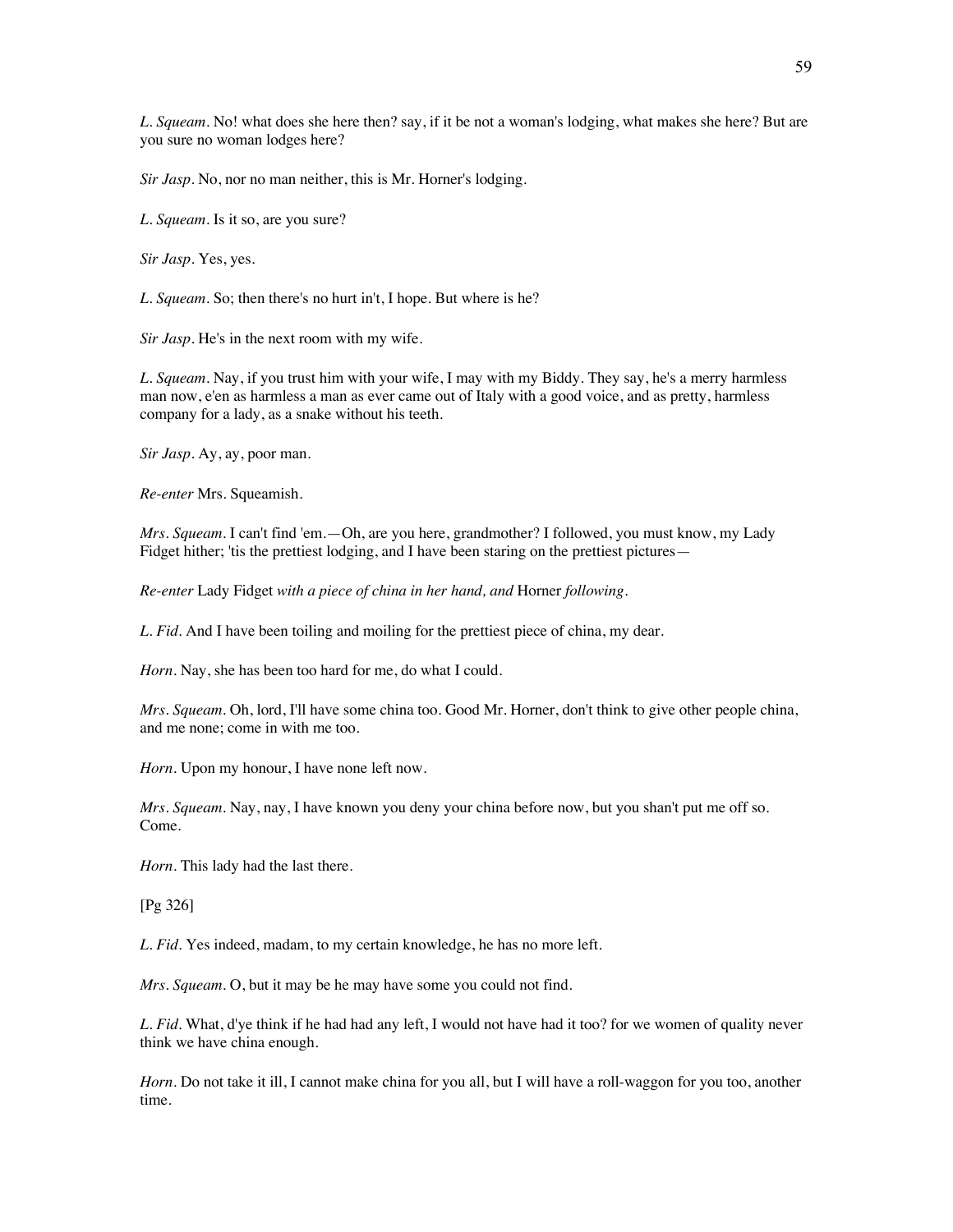*Mrs. Squeam.* Thank you, dear toad.

*L. Fid.* What do you mean by that promise? [*Aside to* Horner.

*Horn.* Alas, she has an innocent, literal understanding. [*Aside to* Lady Fidget.

*L. Squeam.* Poor Mr. Horner! he has enough to do to please you all, I see.

*Horn.* Ay, madam, you see how they use me.

*L. Squeam.* Poor gentleman, I pity you.

*Horn*. I thank you, madam: I could never find pity, but from such reverend ladies as you are; the young ones will never spare a man.

*Mrs. Squeam.* Come, come, beast, and go dine with us; for we shall want a man at ombre after dinner.

*Horn.* That's all their use of me, madam, you see.

*Mrs. Squeam.* Come, sloven, I'll lead you, to be sure of you. [*Pulls him by the cravat.*

*L. Squeam.* Alas, poor man, how she tugs him! Kiss, kiss her; that's the way to make such nice women quiet.

*Horn*. No, madam, that remedy is worse than the torment; they know I dare suffer anything rather than do it.

*L. Squeam.* Prithee kiss her, and I'll give you her picture in little, that you admired so last night; prithee do.

*Horn*. Well, nothing but that could bribe me: I love a woman only in effigy, and good painting as much as I hate them.—I'll do't, for I could adore the devil well painted. [*Kisses* Mrs. Squeamish.

[Pg 327]

*Mrs. Squeam.* Foh, you filthy toad! nay, now I've done jesting.

*L. Squeam.* Ha! ha I ha! I told you so.

*Mrs. Squeam.* Foh! a kiss of his—

*Sir Jasp.* Has no more hurt in't than one of my spaniel's.

*Mrs. Squeam.* Nor no more good neither.

*Quack.* I will now believe anything he tells me. [*Aside.*

*Enter* Pinchwife.

*L. Fid.* O lord, here's a man! Sir Jasper, my mask, my mask! I would not be seen here for the world.

*Sir Jasp.* What, not when I am with you?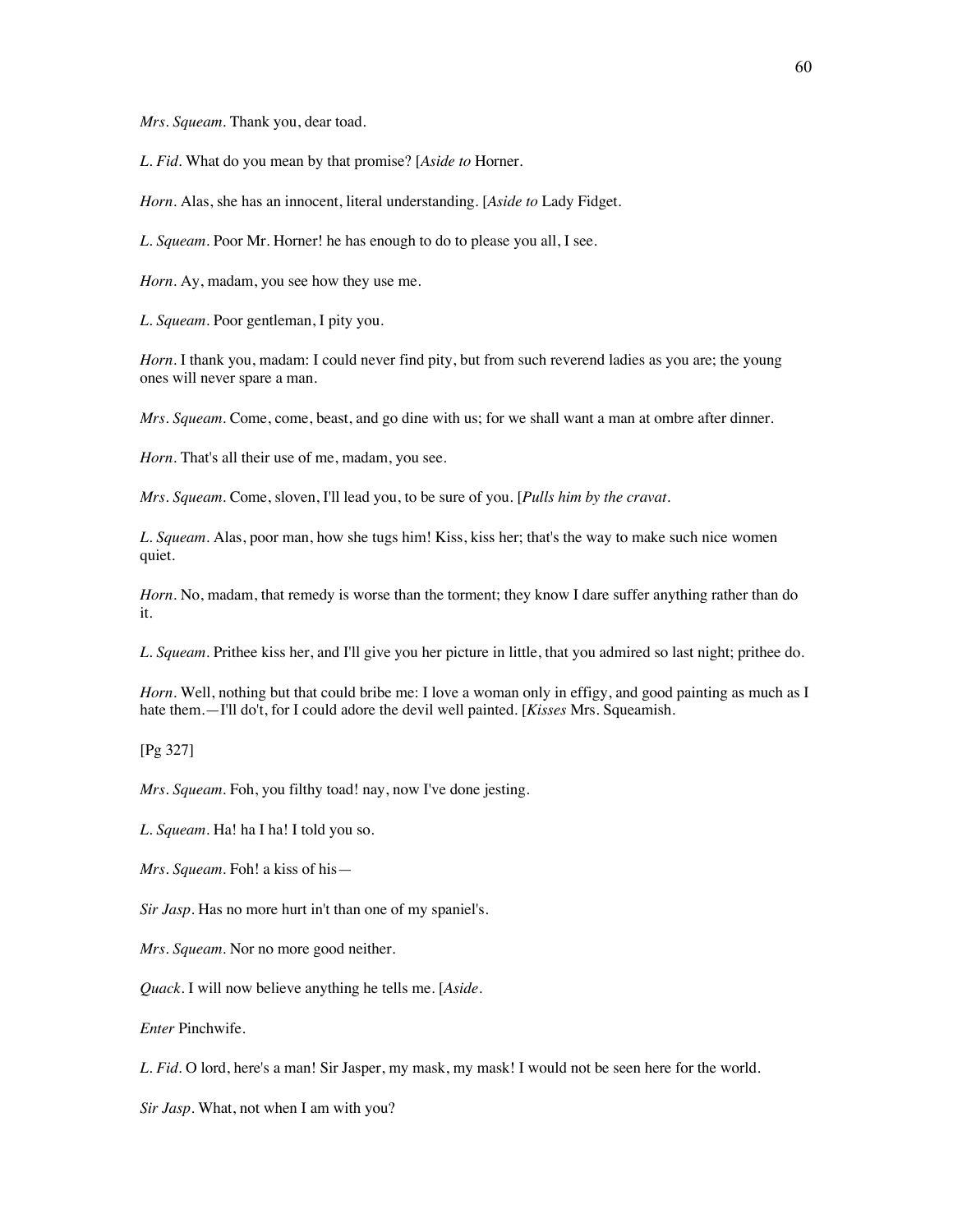*L. Fid.* No, no, my honour—let's be gone.

*Mrs. Squeam.* Oh grandmother, let's be gone; make haste, make haste, I know not how he may censure us.

*L. Fid.* Be found in the lodging of anything like a man!—Away. [*Exeunt* Sir Jasper Fidget, Lady Fidget, Old Lady Squeamish, *and* Mrs. Squeamish.

*Quack.* What's here? another cuckold? he looks like one, and none else sure have any business with him. [*Aside.*

*Horn.* Well, what brings my dear friend hither?

*Pinch.* Your impertinency.

*Horn*. My impertinency!—why, you gentlemen that have got handsome wives, think you have a privilege of saying anything to your friends, and are as brutish as if you were our creditors.

*Pinch.* No, sir, I'll ne'er trust you any way.

*Horn.* But why not, dear Jack? why diffide in me thou know'st so well?

*Pinch.* Because I do know you so well.

*Horn.* Han't I been always thy friend, honest Jack, always ready to serve thee, in love or battle, before thou wert married, and am so still?

*Pinch.* I believe so, you would be my second now, indeed.

[Pg 328]

*Horn*. Well then, dear Jack, why so unkind, so grum, so strange to me? Come, prithee kiss me, dear rogue: gad I was always, I say, and am still as much thy servant as—

*Pinch.* As I am yours, sir. What, you would send a kiss to my wife, is that it?

*Horn*. So, there 'tis—a man can't show his friendship to a married man, but presently he talks of his wife to you. Prithee, let thy wife alone, and let thee and I be all one, as we were wont. What, thou art as shy of my kindness, as a Lombard-street alderman of a courtier's civility at Locket's![80]

*Pinch.* But you are over-kind to me, as kind as if I were your cuckold already; yet I must confess you ought to be kind and civil to me, since I am so kind, so civil to you, as to bring you this: look you there, sir. [*Delivers him a letter.*

*Horn.* What is't?

*Pinch.* Only a love-letter, sir.

*Horn.* From whom?—how! this is from your wife—hum—and hum—[*Reads.*

*Pinch.* Even from my wife, sir: am I not wondrous kind and civil to you now too?—[*Aside.*] But you'll not think her so.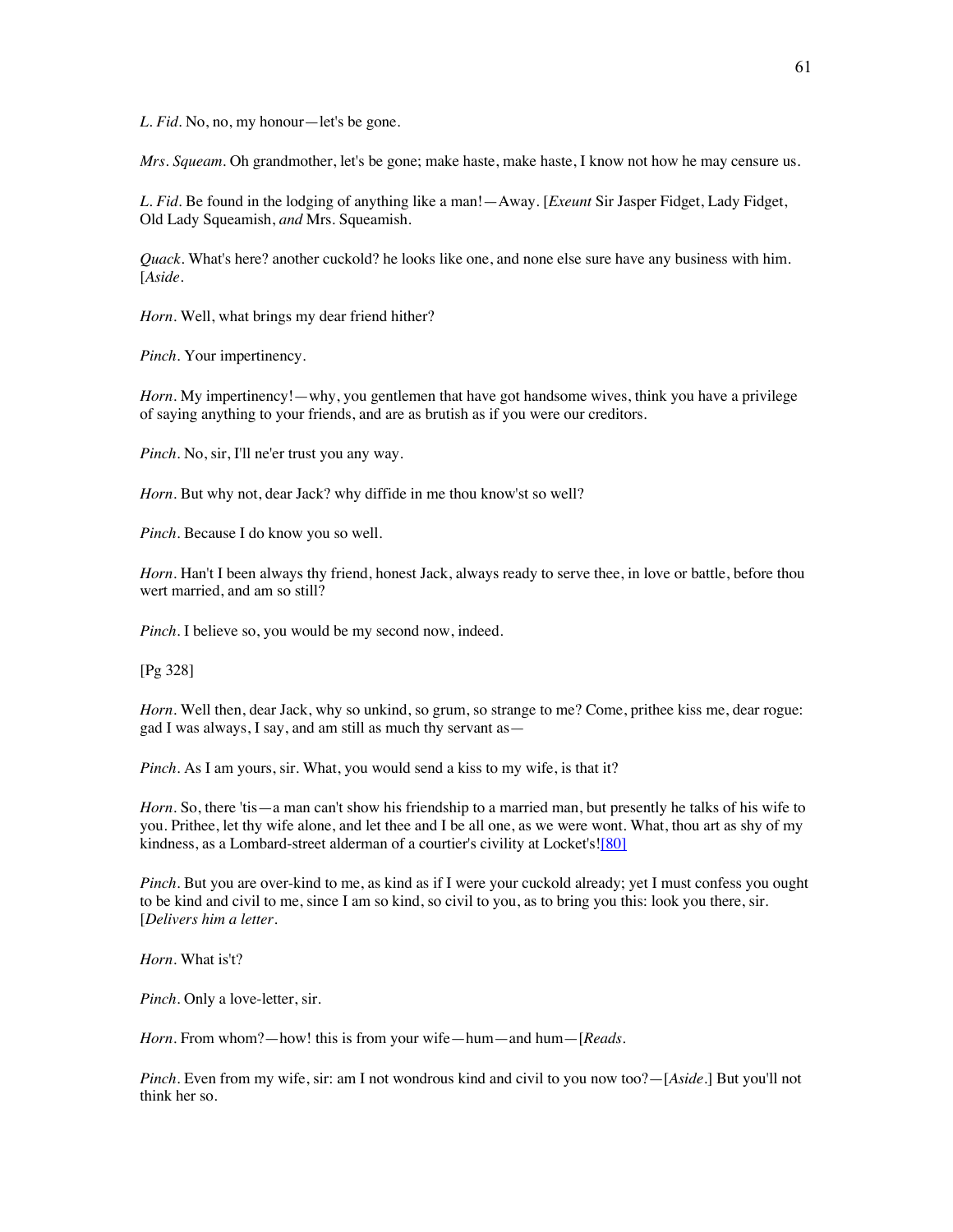*Horn.* Ha! is this a trick of his or hers? [*Aside.*

*Pinch.* The gentleman's surprised I find.—What, you expected a kinder letter?

*Horn*. No faith, not I, how could I?

*Pinch*. Yes, yes, I'm sure you did. A man so well made as you are, must needs be disappointed, if the women declare not their passion at first sight or opportunity.

*Horn.* [*Aside.*] But what should this mean? Stay, the postscript.—[*Reads aside.*] "Be sure you love me, whatsoever my husband says to the contrary, and let him not [Pg 329] see this, lest he should come home and pinch me, or kill my squirrel."—It seems he knows not what the letter contains.

*Pinch*. Come, ne'er wonder at it so much.

*Horn.* Faith, I can't help it.

*Pinch.* Now, I think I have deserved your infinite friendship and kindness, and have showed myself sufficiently an obliging kind friend and husband; am I not so, to bring a letter from my wife to her gallant?

*Horn*. Ay, the devil take me, art thou, the most obliging, kind friend and husband in the world, ha! ha!

*Pinch*. Well, you may be merry, sir; but in short I must tell you, sir, my honour will suffer no jesting.

*Horn.* What dost thou mean?

*Pinch*. Does the letter want a comment? Then, know, sir, though I have been so civil a husband, as to bring you a letter from my wife, to let you kiss and court her to my face, I will not be a cuckold, sir, I will not.

*Horn.* Thou art mad with jealousy. I never saw thy wife in my life but at the play yesterday, and I know not if it were she or no. I court her, kiss her!

*Pinch*. I will not be a cuckold, I say; there will be danger in making me a cuckold.

*Horn.* Why, wert thou not well cured of thy last clap?

*Pinch.* I wear a sword.

*Horn*. It should be taken from thee, lest thou shouldst do thyself a mischief with it; thou art mad, man.

*Pinch*. As mad as I am, and as merry as you are, I must have more reason from you ere we part. I say again, though you kissed and courted last night my wife in man's clothes, as she confesses in her letter—

*Horn.* Ha! [*Aside.*

*Pinch.* Both she and I say, you must not design it again, for you have mistaken your woman, as you have done your man.

*Horn.* [*Aside.*] O—I understand something now—[*Aloud.*] Was that thy wife! Why wouldst thou not tell[Pg 330] me 'twas she? Faith, my freedom with her was your fault, not mine.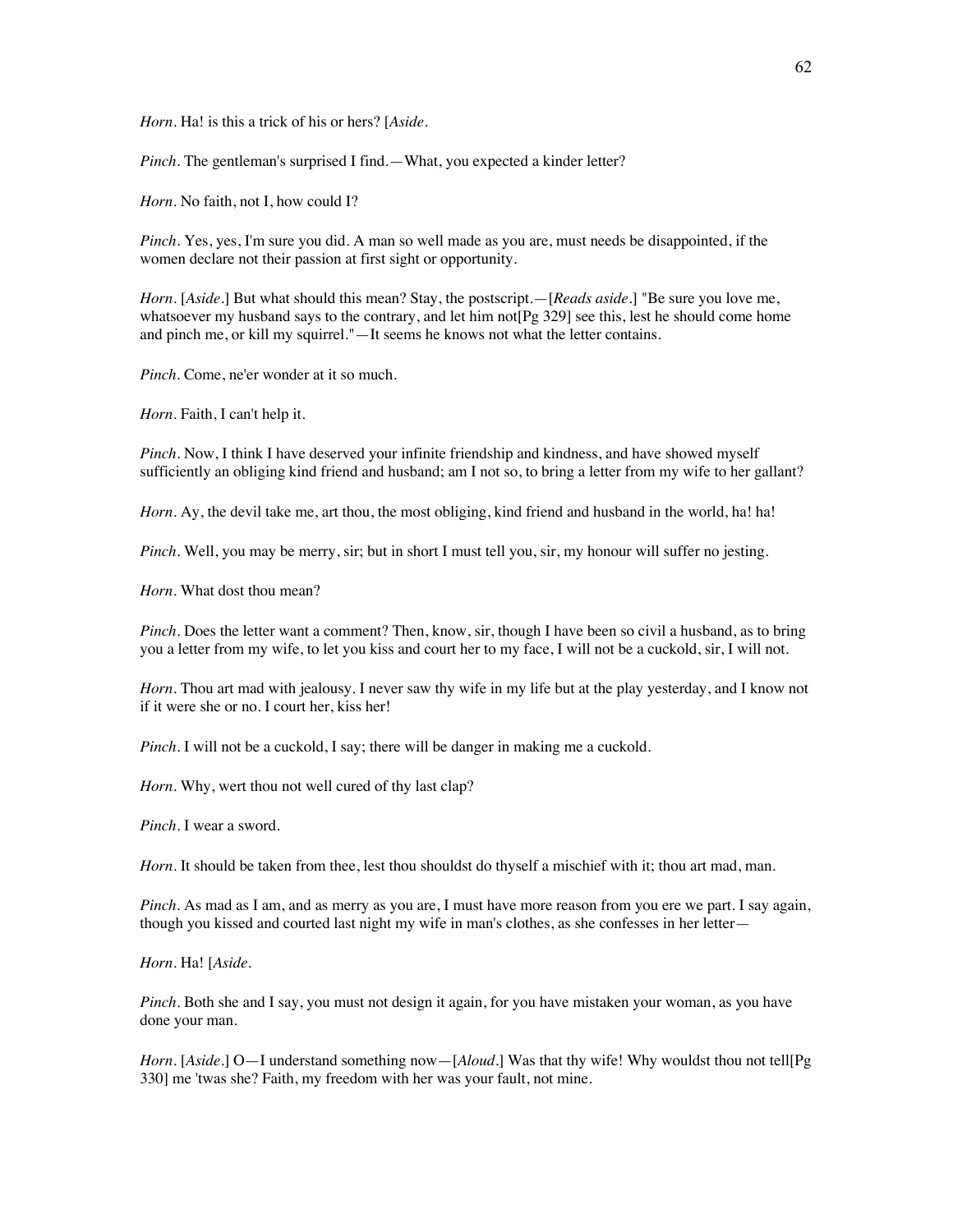*Pinch.* Faith, so 'twas. [*Aside.*

*Horn.* Fy! I'd never do't to a woman before her husband's face, sure.

*Pinch.* But I had rather you should do't to my wife before my face, than behind my back; and that you shall never do.

*Horn.* No—you will hinder me.

*Pinch.* If I would not hinder you, you see by her letter she would.

*Horn.* Well, I must e'en acquiesce then, and be contented with what she writes.

*Pinch*. I'll assure you 'twas voluntarily writ; I had no hand in't you may believe me.

*Horn.* I do believe thee, faith.

*Pinch*. And believe her too, for she's an innocent creature, has no dissembling in her: and so fare you well, sir.

*Horn*. Pray, however, present my humble service to her, and tell her, I will obey her letter to a tittle, and fulfil her desires, be what they will, or with what difficulty soever I do't; and you shall be no more jealous of me, I warrant her, and you.

*Pinch.* Well then, fare you well; and play with any man's honour but mine, kiss any man's wife but mine, and welcome. [*Exit.*

Horn. Ha! ha! ha! doctor.

*Quack.* It seems, he has not heard the report of you, or does not believe it.

Horn. Ha! ha! — now, doctor, what think you?

*Quack.* Pray let's see the letter—hum—"for—dear—love you—" [*Reads the letter.*

*Horn*. I wonder how she could contrive it! What say'st thou to't? 'tis an original.

*Quack.* So are your cuckolds too originals: for they are like no other common cuckolds, and I will henceforth[Pg 331] believe it not impossible for you to cuckold the Grand Signior amidst his guards of eunuchs, that I say.

*Horn*. And I say for the letter, 'tis the first love-letter that ever was without flames, darts, fates, destinies, lying and dissembling in't.

*Enter* Sparkish *pulling in* Pinchwife.

*Spark.* Come back, you are a pretty brother-in-law, neither go to church nor to dinner with your sister bride!

*Pinch.* My sister denies her marriage, and you see is gone away from you dissatisfied.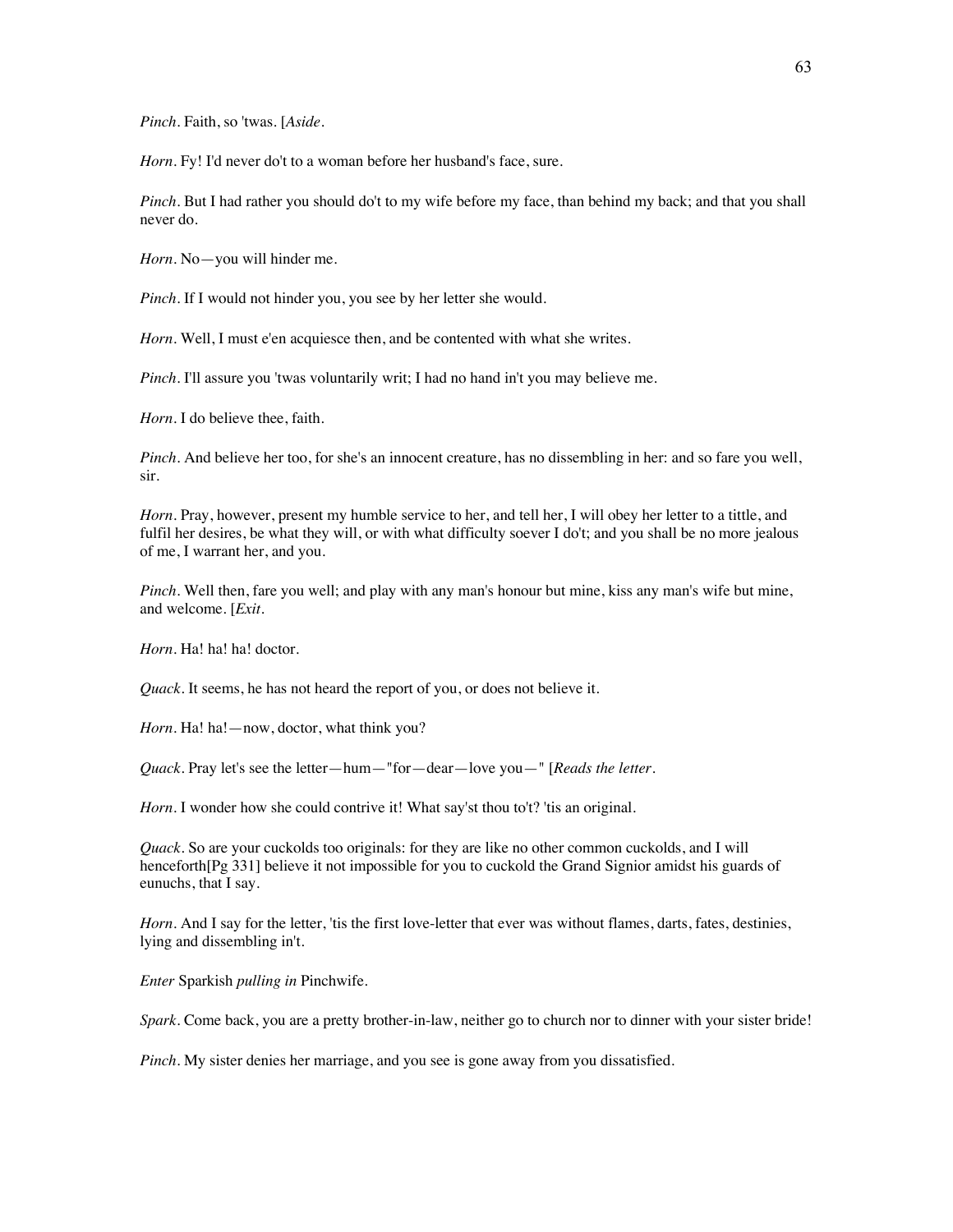*Spark.* Pshaw! upon a foolish scruple, that our parson was not in lawful orders, and did not say all the common-prayer; but 'tis her modesty only I believe. But let all women be never so modest the first day, they'll be sure to come to themselves by night, and I shall have enough of her then. In the mean time, Harry Horner, you must dine with me: I keep my wedding at my aunt's in the Piazza.[81]

*Horn.* Thy wedding! what stale maid has lived to despair of a husband, or what young one of a gallant?

*Spark.* O, your servant, sir—this gentleman's sister then,—no stale maid.

*Horn.* I'm sorry for't.

*Pinch.* How comes he so concerned for her? [*Aside.*

*Spark.* You sorry for't? why, do you know any ill by her?

*Horn*. No, I know none but by thee; 'tis for her sake,  $[Pg 332]$  not yours, and another man's sake that might have hoped, I thought.

*Spark.* Another man! another man! what is his name?

*Horn.* Nay, since 'tis past, he shall be nameless.—[*Aside.*] Poor Harcourt! I am sorry thou hast missed her.

*Pinch.* He seems to be much troubled at the match. [*Aside.*

*Spark.* Prithee, tell me—Nay, you shan't go, brother.

*Pinch.* I must of necessity, but I'll come to you to dinner. [*Exit.*

*Spark.* But, Harry, what, have I a rival in my wife already? But with all my heart, for he may be of use to me hereafter; for though my hunger is now my sauce, and I can fall on heartily without, the time will come, when a rival will be as good sauce for a married man to a wife, as an orange to veal.

*Horn*. O thou damned rogue! thou hast set my teeth on edge with thy orange.

*Spark.* Then let's to dinner—there I was with you again. Come.

*Horn.* But who dines with thee?

*Spark.* My friends and relations, my brother Pinchwife, you see, of your acquaintance.

*Horn.* And his wife?

*Spark.* No, 'gad, he'll ne'er let her come amongst us good fellows; your stingy country coxcomb keeps his wife from his friends, as he does his little firkin of ale, for his own drinking, and a gentleman can't get a smack on't; but his servants, when his back is turned, broach it at their pleasures, and dust it away, ha! ha! ha!—'Gad, I am witty, I think, considering I was married to-day, by the world; but come—

*Horn.* No, I will not dine with you, unless you can fetch her too.

*Spark.* Pshaw! what pleasure canst thou have with women now, Harry?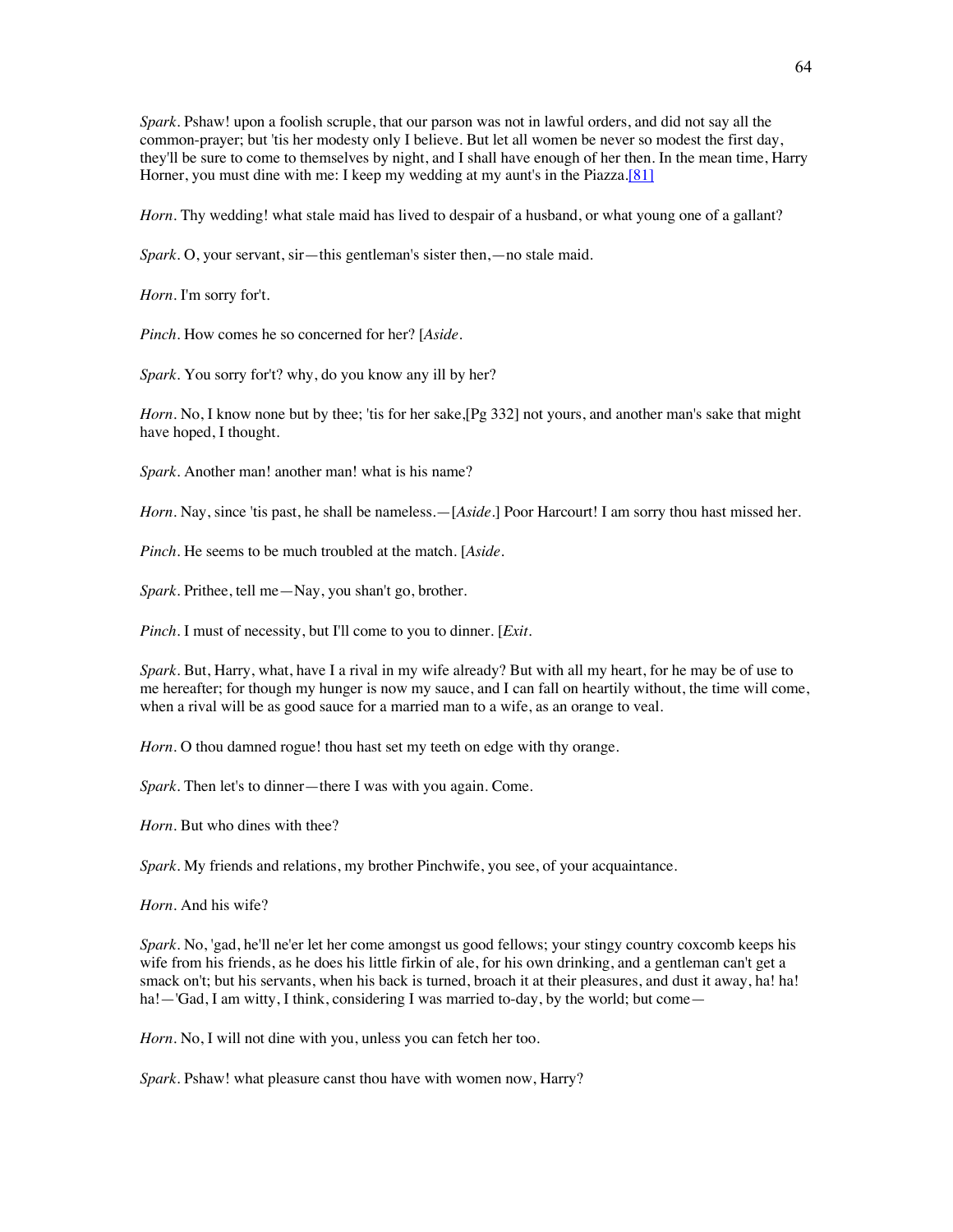[Pg 333]

*Horn*. My eyes are not gone; I love a good prospect yet, and will not dine with you unless she does too; go fetch her, therefore, but do not tell her husband 'tis for my sake.

*Spark.* Well, I'll go try what I can do; in the meantime, come away to my aunt's lodging, 'tis in the way to Pinchwife's.

*Horn.* The poor woman has called for aid, and stretched forth her hand, doctor; I cannot but help her over the pale out of the briars. [*Exeunt.*

### **SCENE IV.—***A Room in* **Pinchwife's** *House.*

Mrs. Pinchwife *alone, leaning on her elbow.—A table, pen, ink and paper.*

*Mrs. Pinch.* Well, 'tis e'en so, I have got the London disease they call love; I am sick of my husband, and for my gallant. I have heard this distemper called a fever, but methinks 'tis like an ague; for when I think of my husband, I tremble, and am in a cold sweat, and have inclinations to vomit; but when I think of my gallant, dear Mr. Horner, my hot fit comes, and I am all in a fever indeed; and, as in other fevers, my own chamber is tedious to me, and I would fain be removed to his, and then methinks I should be well. Ah, poor Mr. Horner! Well, I cannot, will not stay here; therefore I'll make an end of my letter to him, which shall be a finer letter than my last, because I have studied it like anything. Oh sick, sick! [*Takes the pen and writes.*

*Enter* Pinchwife, *who seeing her writing, steals softly behind her and looking over her shoulder, snatches the paper from her.*

*Pinch.* What, writing more letters?

[Pg 334]

*Mrs. Pinch.* O Lord, bud, why d'ye fright me so? [*She offers to run out; he stops her, and reads.*

*Pinch.* How's this? nay, you shall not stir, madam:—"Dear, dear, dear Mr. Horner"—very well—I have taught you to write letters to good purpose—but let us see't. "First, I am to beg your pardon for my boldness in writing to you, which I'd have you to know I would not have done, had not you said first you loved me so extremely, which if you do, you will never suffer me to lie in the arms of another man whom I loathe, nauseate, and detest."—Now you can write these filthy words. But what follows?—"Therefore, I hope you will speedily find some way to free me from this unfortunate match, which was never, I assure you, of my choice, but I'm afraid 'tis already too far gone; however, if you love me, as I do you, you will try what you can do; but you must help me away before to-morrow, or else, alas! I shall be for ever out of your reach, for I can defer no longer our—our—" what is to follow "our"?—speak, what—our journey into the country I suppose—Oh woman, damned woman! and Love, damned Love, their old tempter! for this is one of his miracles; in a moment he can make those blind that could see, and those see that were blind, those dumb that could speak, and those prattle who were dumb before; nay, what is more than all, make these doughbaked, senseless, indocile animals, women, too hard for us their politic lords and rulers, in a moment. But make an end of your letter, and then I'll make an end of you thus, and all my plagues together. [*Draws his sword.*

*Mrs. Pinch.* O Lord, O Lord, you are such a passionate man, bud!

*Enter* Sparkish.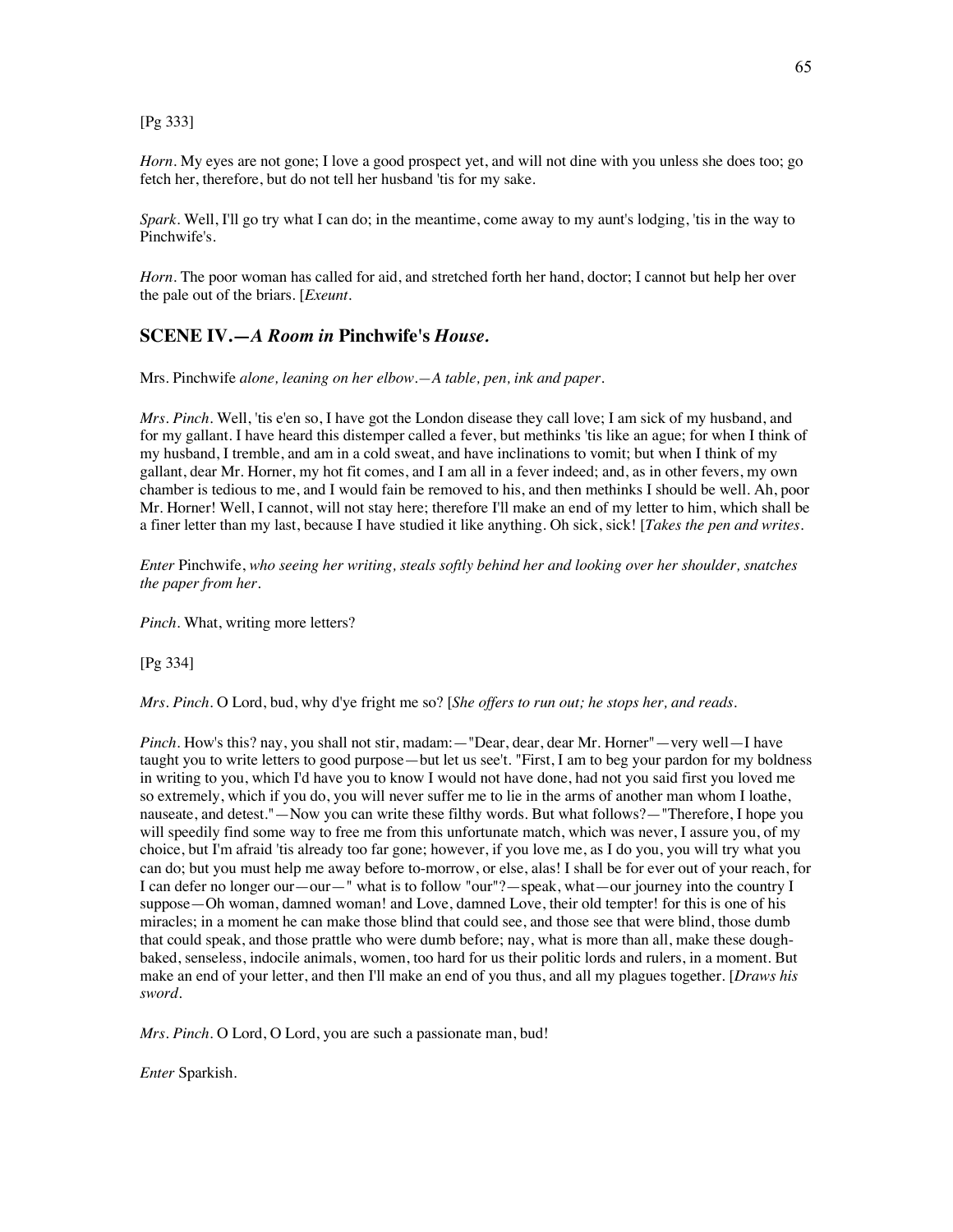*Spark.* How now, what's here to do?

*Pinch.* This fool here now!

*Spark.* What! drawn upon your wife? You should never do that, but at night in the dark, when you can't[Pg 335] hurt her. This is my sister-in-law, is it not? ay, faith, e'en our country Margery; [*Pulls aside her handkerchief*] one may know her. Come, she and you must go dine with me; dinner's ready, come. But where's my wife? is she not come home yet? where is she?

*Pinch*. Making you a cuckold; 'tis that they all do, as soon as they can.

*Spark.* What, the wedding-day? no, a wife that designs to make a cully of her husband will be sure to let him win the first stake of love, by the world. But come, they stay dinner for us: come, I'll lead down our Margery.

*Pinch.* No—sir, go, we'll follow you.

*Spark.* I will not wag without you.

*Pinch.* This coxcomb is a sensible torment to me amidst the greatest in the world. [*Aside.*

*Spark.* Come, come, Madam Margery.

*Pinch*. No; I'll lead her my way: what, would you treat your friends with mine, for want of your own wife?—[*Leads her to the other door, and locks her in and returns.*] I am contented my rage should take breath—[*Aside.*

*Spark.* I told Horner this.

*Pinch.* Come now.

*Spark.* Lord, how shy you are of your wife! but let me tell you, brother, we men of wit have amongst us a saying, that cuckolding, like the small-pox, comes with a fear; and you may keep your wife as much as you will out of danger of infection, but if her constitution incline her to't, she'll have it sooner or later, by the world, say they.

*Pinch.* [*Aside.*] What a thing is a cuckold, that every fool can make him ridiculous!—[*Aloud.*] Well, sir but let me advise you, now you are come to be concerned, because you suspect the danger, not to neglect the means to prevent it, especially when the greatest share of the malady will light upon your own head, for

Hows'e'er the kind wife's belly comes to swell, The husband breeds for her, and first is ill.

[*Exeunt.*

[Pg 336]

# **ACT THE FIFTH.**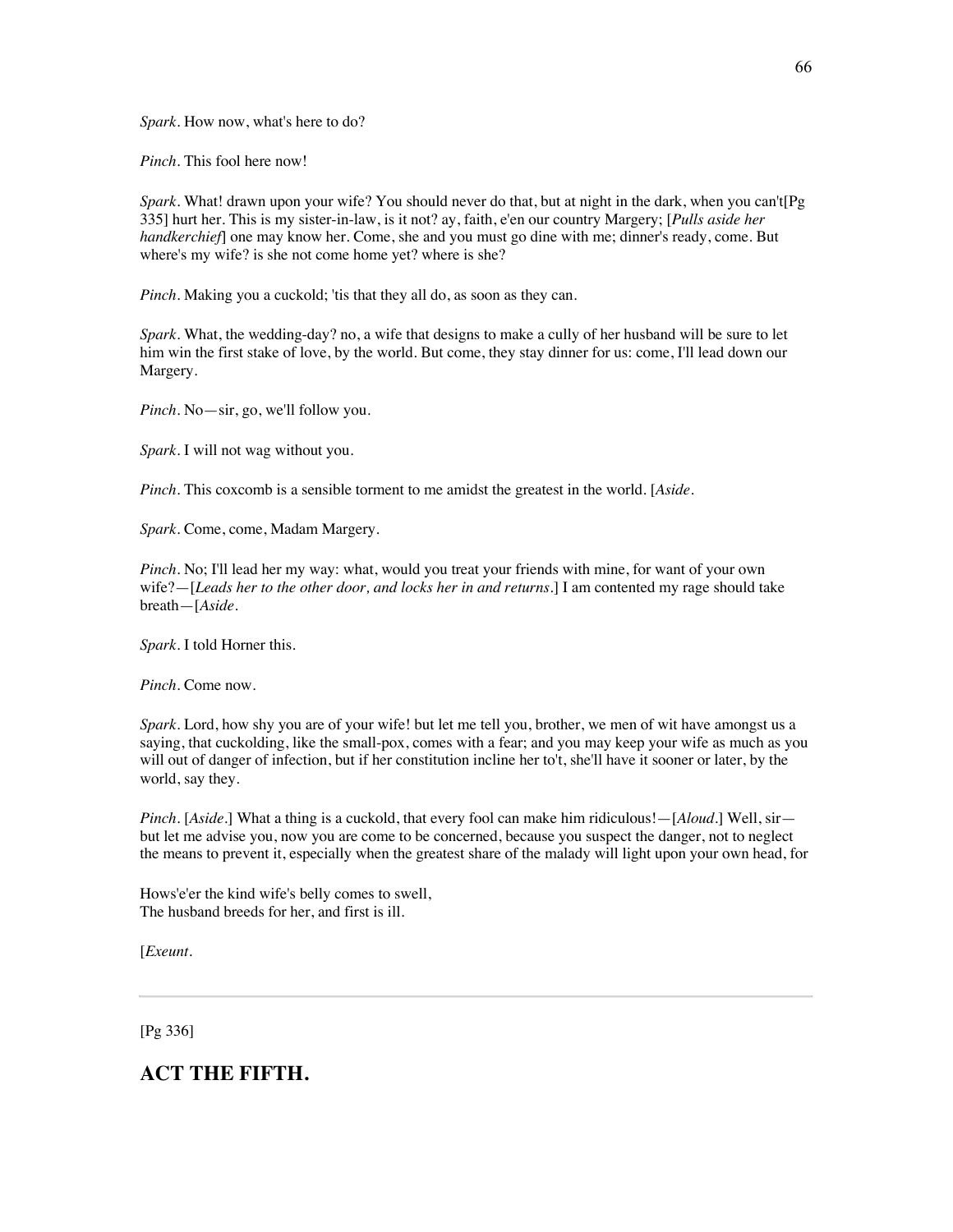# **SCENE I.—Pinchwife's** *House.*

*Enter* Pinchwife *and* Mrs. Pinchwife. *A table and candle.*

*Pinch*. Come, take the pen and make an end of the letter, just as you intended; if you are false in a tittle, I shall soon perceive it, and punish you as you deserve.—[*Lays his hand on his sword.*] Write what was to follow—let's see—"You must make haste, and help me away before to-morrow, or else I shall be for ever out of your reach, for I can defer no longer our"—What follows "our"?

*Mrs. Pinch.* Must all out, then, bud?—Look you there, then. [Mrs. Pinchwife *takes the pen and writes.*

*Pinch.* Let's see—"For I can defer no longer our—wedding—Your slighted Alithea."—What's the meaning of this? my sister's name to't? speak, unriddle.

*Mrs. Pinch.* Yes, indeed, bud.

*Pinch.* But why her name to't? speak—speak, I say.

*Mrs. Pinch.* Ay, but you'll tell her then again. If you would not tell her again—

*Pinch*. I will not: —I am stunned, my head turns round. — Speak.

*Mrs. Pinch.* Won't you tell her, indeed, and indeed?

*Pinch.* No; speak, I say.

*Mrs. Pinch.* She'll be angry with me; but I had rather she should be angry with me than you, bud;[Pg 337] and, to tell you the truth, 'twas she made me write the letter, and taught me what I should write.

*Pinch.* [*Aside.*] Ha!—I thought the style was somewhat better than her own.—[*Aloud.*] Could she come to you to teach you, since I had locked you up alone?

*Mrs. Pinch.* O, through the key-hole, bud.

*Pinch.* But why should she make you write a letter for her to him, since she can write herself?

*Mrs. Pinch.* Why, she said because—for I was unwilling to do it—

*Pinch.* Because what—because?

*Mrs. Pinch.* Because, lest Mr. Horner should be cruel, and refuse her; or be vain afterwards, and show the letter, she might disown it, the hand not being hers.

*Pinch.* [*Aside.*] How's this? Ha!—then I think I shall come to myself again.—This changeling could not invent this lie: but if she could, why should she? she might think I should soon discover it.—Stay—now I think on't too, Horner said he was sorry she had married Sparkish; and her disowning her marriage to me makes me think she has evaded it for Horner's sake: yet why should she take this course? But men in love are fools; women may well be so—[*Aloud.*] But hark you, madam, your sister went out in the morning, and I have not seen her within since.

*Mrs. Pinch.* Alack-a-day, she has been crying all day above, it seems, in a corner.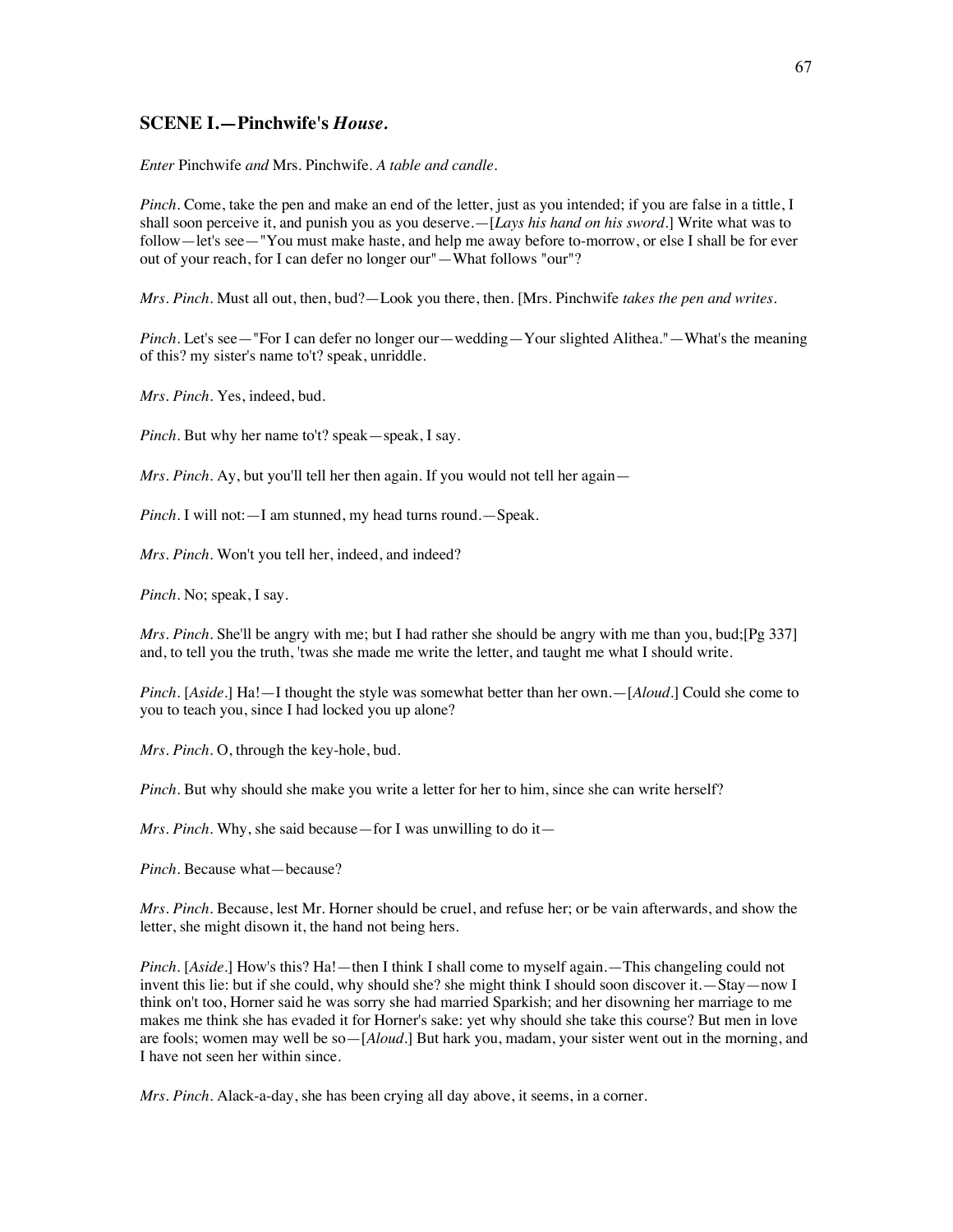*Pinch.* Where is she? let me speak with her.

*Mrs. Pinch.* [*Aside.*] O Lord, then she'll discover all!—[*Aloud.*] Pray hold, bud; what, d'ye mean to discover me? she'll know I have told you then. Pray, bud, let me talk with her first.

*Pinch.* I must speak with her, to know whether Horner ever made her any promise, and whether she be married to Sparkish or no.

*Mrs. Pinch.* Pray, dear bud, don't, till I have spoken[Pg 338] with her, and told her that I have told you all; for she'll kill me else.

*Pinch.* Go then, and bid her come out to me.

*Mrs. Pinch.* Yes, yes, bud.

*Pinch.* Let me see—[*Pausing.*

*Mrs. Pinch.* [*Aside.*] I'll go, but she is not within to come to him: I have just got time to know of Lucy her maid, who first set me on work, what lie I shall tell next; for I am e'en at my wit's end. [*Exit.*

*Pinch.* Well, I resolve it, Horner shall have her: I'd rather give him my sister than lend him my wife; and such an alliance will prevent his pretensions to my wife, sure. I'll make him of kin to her, and then he won't care for her.

*Re-enter* Mrs. Pinchwife.

*Mrs. Pinch.* O Lord, bud! I told you what anger you would make me with my sister.

*Pinch.* Won't she come hither?

*Mrs. Pinch.* No, no. Lack-a-day, she's ashamed to look you in the face: and she says, if you go in to her, she'll run away down stairs, and shamefully go herself to Mr. Horner, who has promised her marriage, she says; and she will have no other, so she won't.

*Pinch*. Did he so?—promise her marriage!—then she shall have no other. Go tell her so; and if she will come and discourse with me a little concerning the means, I will about it immediately. Go.—[*Exit* Mrs. Pinchwife.] His estate is equal to Sparkish's, and his extraction as much better than his, as his parts are; but my chief reason is, I'd rather be akin to him by the name of brother-in-law than that of cuckold.

*Re-enter* Mrs. Pinchwife.

Well, what says she now?

*Mrs. Pinch.* Why, she says, she would only have you lead her to Horner's lodging; with whom she first will discourse the matter before she talks with you, which yet[Pg 339] she cannot do; for alack, poor creature, she says she can't so much as look you in the face, therefore she'll come to you in a mask. And you must excuse her, if she make you no answer to any question of yours, till you have brought her to Mr. Horner; and if you will not chide her, nor question her, she'll come out to you immediately.

*Pinch*. Let her come: I will not speak a word to her, nor require a word from her.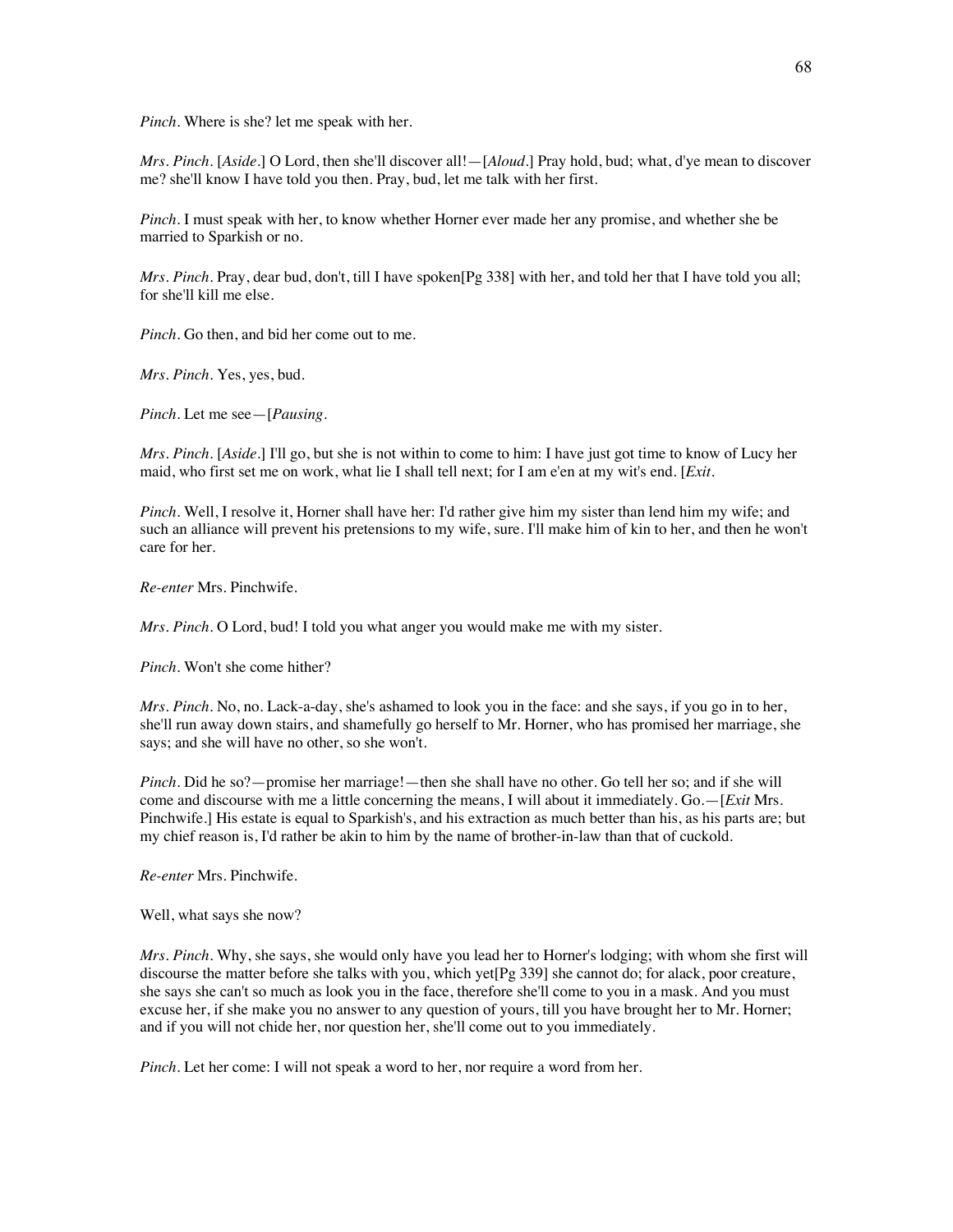*Mrs. Pinch.* Oh, I forgot: besides she says, she cannot look you in the face, though through a mask; therefore would desire you to put out the candle.

*Pinch.* I agree to all. Let her make haste.—There, 'tis out—[*Puts out the candle. Exit* Mrs. Pinchwife.] My case is something better: I'd rather fight with Horner for not lying with my sister, than for lying with my wife; and of the two, I had rather find my sister too forward than my wife. I expected no other from her free education, as she calls it, and her passion for the town. Well, wife and sister are names which make us expect love and duty, pleasure and comfort; but we find 'em plagues and torments, and are equally, though differently, troublesome to their keeper; for we have as much ado to get people to lie with our sisters as to keep 'em from lying with our wives.

*Re-enter* Mrs. Pinchwife *masked, and in hoods and scarfs, and a night-gown and petticoat of* Alithea's.

What, are you come, sister? let us go then.—But first, let me lock up my wife. Mrs. Margery, where are you?

*Mrs. Pinch.* Here, bud.

*Pinch.* Come hither, that I may lock you up: get you in.—[*Locks the door.*] Come, sister, where are you now? [Mrs. Pinchwife *gives him her hand; but when he lets her go, she steals softly on to the other side of him, and is led away by him for his* Sister, Alithea.

[Pg 340]

# **SCENE II.—Horner's** *Lodging.*

Horner *and* Quack.

*Quack.* What, all alone? not so much as one of your cuckolds here, nor one of their wives! They use to take their turns with you, as if they were to watch you.

*Horn*. Yes, it often happens that a cuckold is but his wife's spy, and is more upon family duty when he is with her gallant abroad, hindering his pleasure, than when he is at home with her playing the gallant. But the hardest duty a married woman imposes upon a lover is keeping her husband company always.

*Quack.* And his fondness wearies you almost as soon as hers.

*Horn.* A pox! keeping a cuckold company, after you have had his wife, is as tiresome as the company of a country squire to a witty fellow of the town, when he has got all his money.

*Quack.* And as at first a man makes a friend of the husband to get the wife, so at last you are fain to fall out with the wife to be rid of the husband.

*Horn*. Ay, most cuckold-makers are true courtiers; when once a poor man has cracked his credit for 'em, they can't abide to come near him.

*Quack.* But at first, to draw him in, are so sweet, so kind, so dear! just as you are to Pinchwife. But what becomes of that intrigue with his wife?

*Horn*. A pox! he's as surly as an alderman that has been bit; and since he's so coy, his wife's kindness is in vain, for she's a silly innocent.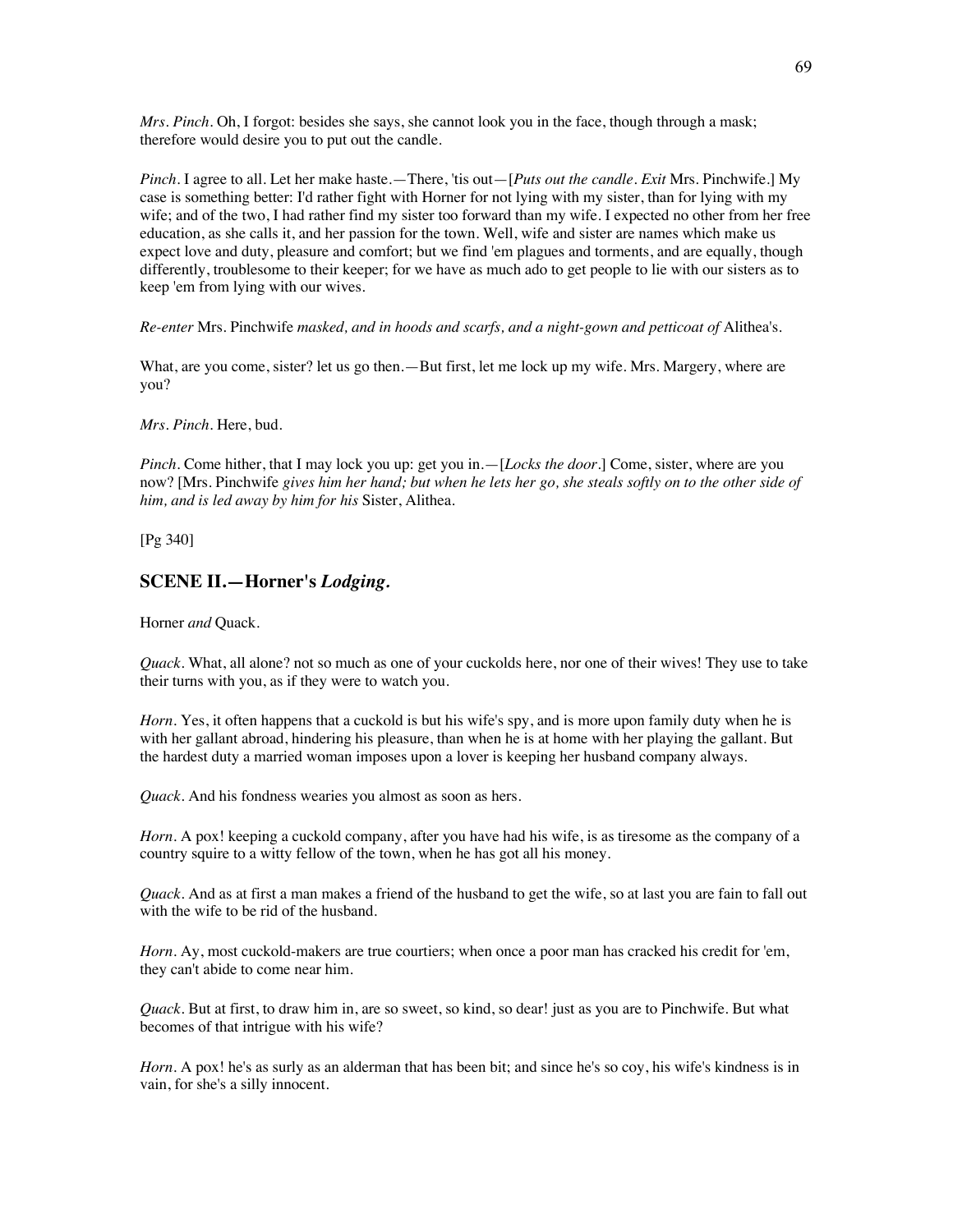*Quack.* Did she not send you a letter by him?

*Horn.* Yes; but that's a riddle I have not yet solved. Allow the poor creature to be willing, she is silly too, and he keeps her up so close—

*Quack.* Yes, so close, that he makes her but the more willing, and adds but revenge to her love; which two,[Pg 341] when met, seldom fail of satisfying each other one way or other.

*Horn.* What! here's the man we are talking of, I think.

*Enter* Pinchwife, *leading in his* Wife *masked, muffled, and in her* Sister's *gown.*

Pshaw!

*Quack.* Bringing his wife to you is the next thing to bringing a love-letter from her.

*Horn.* What means this?

*Pinch.* The last time, you know, sir, I brought you a love-letter; now, you see, a mistress; I think you'll say I am a civil man to you.

*Horn*. Ay, the devil take me, will I say thou art the civilest man I ever met with; and I have known some. I fancy I understand thee now better than I did the letter. But, hark thee, in thy ear—

*Pinch.* What?

*Horn.* Nothing but the usual question, man: is she sound, on thy word?

*Pinch.* What, you take her for a wench, and me for a pimp?

*Horn*. Pshaw! wench and pimp, paw[82] words; I know thou art an honest fellow, and hast a great acquaintance among the ladies, and perhaps hast made love for me, rather than let me make love to thy wife.

*Pinch.* Come, sir, in short, I am for no fooling.

*Horn*. Nor I neither: therefore prithee, let's see her face presently. Make her show, man: art thou sure I don't know her?

*Pinch.* I am sure you do know her.

*Horn*. A pox! why dost thou bring her to me then?

*Pinch.* Because she's a relation of mine—

*Horn.* Is she, faith, man? then thou art still more civil and obliging, dear rogue.

[Pg 342]

*Pinch.* Who desired me to bring her to you.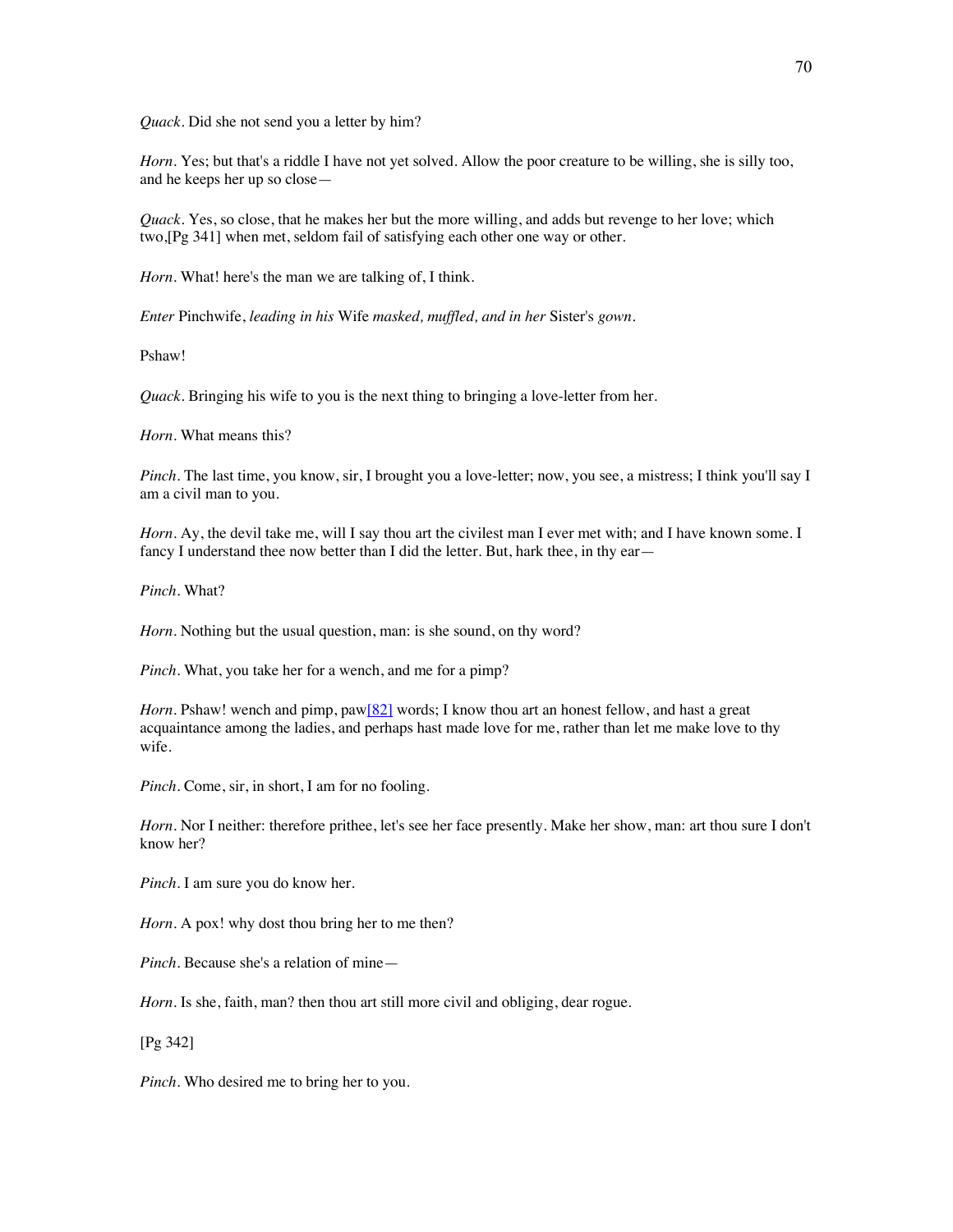*Horn.* Then she is obliging, dear rogue.

*Pinch.* You'll make her welcome for my sake, I hope.

*Horn.* I hope she is handsome enough to make herself welcome. Prithee let her unmask.

*Pinch.* Do you speak to her; she would never be ruled by me.

*Horn.* Madam—[Mrs. Pinchwife *whispers to* Horner.] She says she must speak with me in private. Withdraw, prithee.

*Pinch.* [*Aside.*] She's unwilling, it seems, I should know all her indecent conduct in this business—[*Aloud.*] Well then, I'll leave you together, and hope when I am gone, you'll agree; if not, you and I shan't agree, sir.

*Horn.* What means the fool? if she and I agree 'tis no matter what you and I do. [*Whispers to* Mrs. Pinchwife, *who makes signs with her hand for him to be gone.*

*Pinch.* In the mean time I'll fetch a parson, and find out Sparkish, and disabuse him. You would have me fetch a parson, would you not? Well then—now I think I am rid of her, and shall have no more trouble with her—our sisters and daughters, like usurers' money, are safest when put out; but our wives, like their writings, never safe, but in our closets under lock and key. [*Exit.*

*Enter* Boy.

*Boy.* Sir Jasper Fidget, sir, is coming up. [*Exit.*

*Horn*. Here's the trouble of a cuckold now we are talking of. A pox on him! has he not enough to do to hinder his wife's sport, but he must other women's too?—Step in here, madam. [*Exit* Mrs. Pinchwife.

*Enter* Sir Jasper Fidget.

*Sir Jasp.* My best and dearest friend.

*Horn.* [*Aside to* Quack.] The old style, doctor.—[*Aloud.*][Pg 343] Well, be short, for I am busy. What would your impertinent wife have now?

*Sir Jasp.* Well guessed, i'faith; for I do come from her.

*Horn*. To invite me to supper! Tell her, I can't come; go.

*Sir Jasp.* Nay, now you are out, faith; for my lady, and the whole knot of the virtuous gang, as they call themselves, are resolved upon a frolic of coming to you to-night in masquerade, and are all dressed already.

*Horn.* I shan't be at home.

*Sir Jasp.* [*Aside.*] Lord, how churlish he is to women!—[*Aloud.*] Nay, prithee don't disappoint 'em; they'll think 'tis my fault: prithee don't. I'll send in the banquet and the fiddles. But make no noise on't; for the poor virtuous rogues would not have it known, for the world, that they go a-masquerading; and they would come to no man's ball but yours.

*Horn*. Well, well—get you gone; and tell 'em, if they come, 'twill be at the peril of their honour and yours.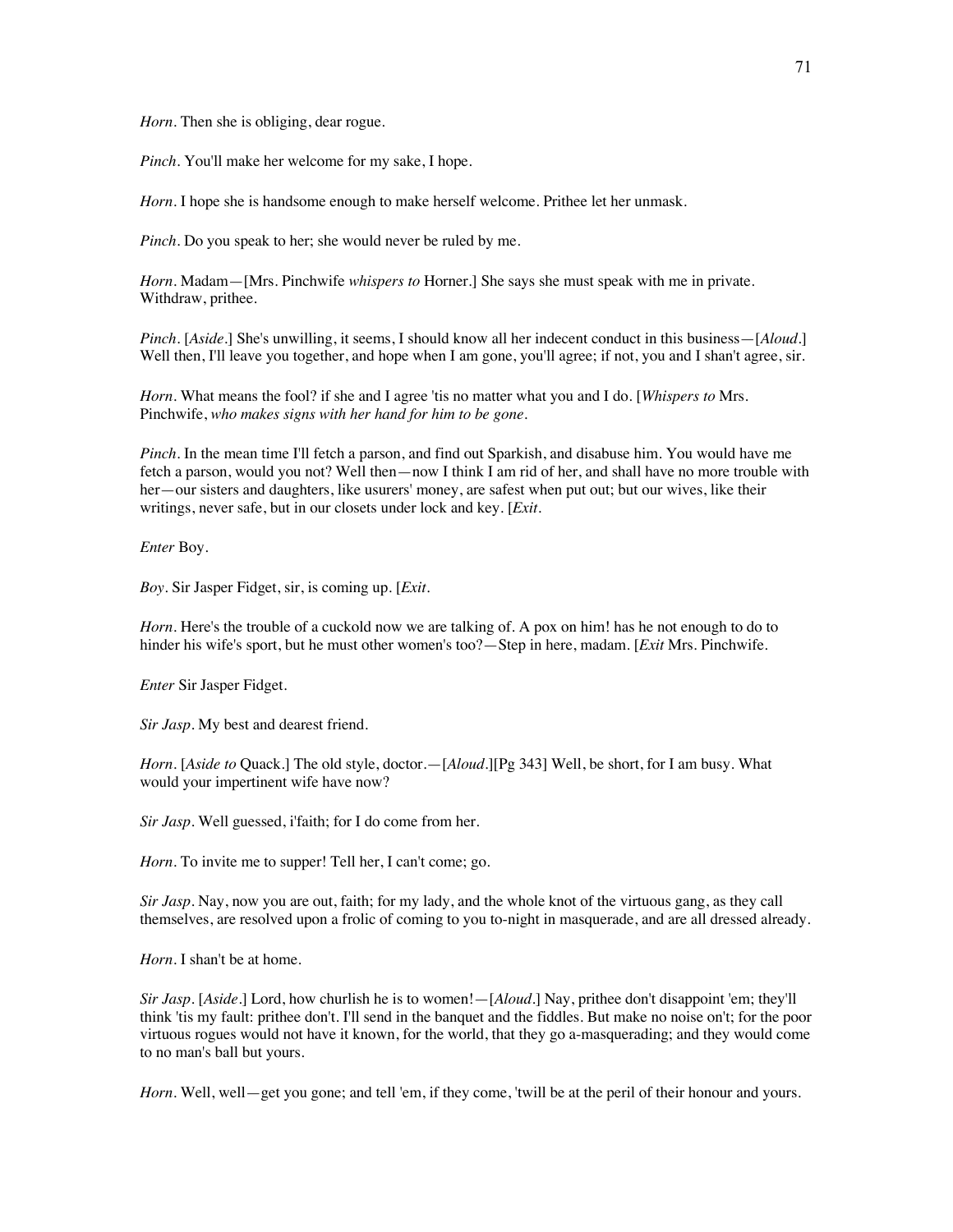*Sir Jasp.* He! he! he!—we'll trust you for that: farewell. [*Exit.*

*Horn.*

Doctor, anon you too shall be my guest, But now I'm going to a private feast.

[*Exeunt.*

# **SCENE III.—***The Piazza of Covent Garden.*

*Enter* Sparkish *with a letter in his hand,* Pinchwife *following.*

*Spark.* But who would have thought a woman could have been false to me? By the world, I could not have thought it.

*Pinch*. You were for giving and taking liberty: she has taken it only, sir, now you find in that letter. You are a frank person, and so is she, you see there.

*Spark.* Nay, if this be her hand—for I never saw it.

[Pg 344]

*Pinch*. Tis no matter whether that be her hand or no; I am sure this hand, at her desire, led her to Mr. Horner, with whom I left her just now, to go fetch a parson to 'em at their desire too, to deprive you of her for ever; for it seems yours was but a mock marriage.

*Spark.* Indeed, she would needs have it that 'twas Harcourt himself, in a parson's habit, that married us; but I'm sure he told me 'twas his brother Ned.

*Pinch*. O, there 'tis out; and you were deceived, not she: for you are such a frank person. But I must be gone.—You'll find her at Mr. Horner's. Go, and believe your eyes. [*Exit.*

*Spark.* Nay, I'll to her, and call her as many crocodiles, sirens, harpies, and other heathenish names, as a poet would do a mistress who had refused to hear his suit, nay more, his verses on her.—But stay, is not that she following a torch at t'other end of the Piazza? and from Horner's certainly—'tis so.

*Enter* Alithea *following a torch, and* Lucy *behind.*

You are well met, madam, though you don't think so. What, you have made a short visit to Mr. Horner? but I suppose you'll return to him presently, by that time the parson can be with him.

*Alith.* Mr. Horner and the parson, sir!

*Spark.* Come, madam, no more dissembling, no more jilting; for I am no more a frank person.

*Alith.* How's this?

*Lucy.* So, 'twill work, I see. [*Aside.*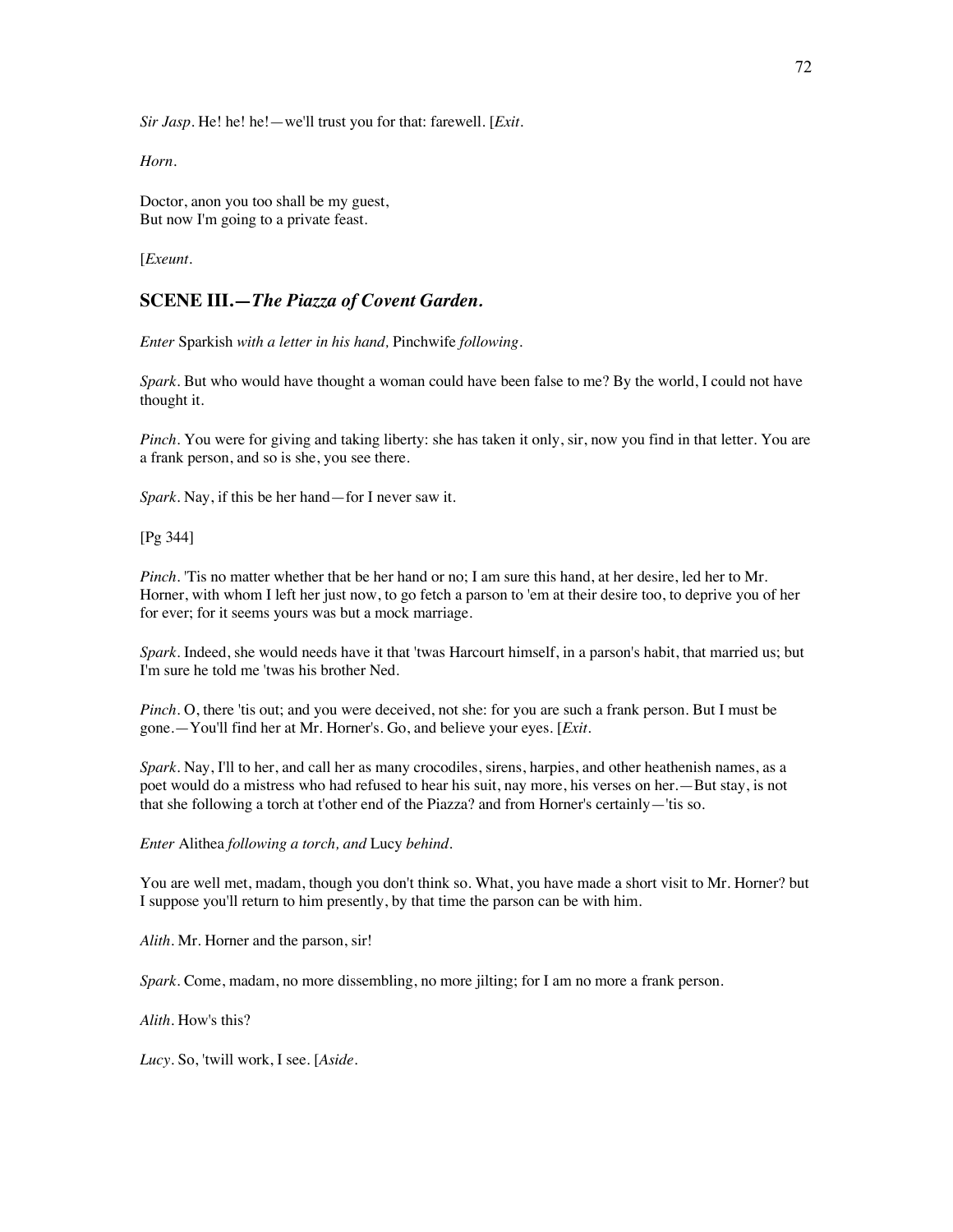*Spark.* Could you find out no easy country fool to abuse? none but me, a gentleman of wit and pleasure about the town? But it was your pride to be too hard for a man of parts, unworthy false woman! false as a friend that lends a man money to lose; false as dice, who undo those that trust all they have to 'em.

*Lucy.* He has been a great bubble, by his similes, as they say. [*Aside.*

[Pg 345]

*Alith.* You have been too merry, sir, at your wedding-dinner, sure.

*Spark.* What, d'ye mock me too?

*Alith.* Or you have been deluded.

*Spark.* By you.

*Alith.* Let me understand you.

*Spark.* Have you the confidence, (I should call it something else, since you know your guilt,) to stand my just reproaches? you did not write an impudent letter to Mr. Horner? who I find now has clubbed with you in deluding me with his aversion for women, that I might not, forsooth, suspect him for my rival.

*Lucy.* D'ye think the gentleman can be jealous now, madam? [*Aside.*

*Alith.* I write a letter to Mr. Horner!

*Spark.* Nay, madam, do not deny it. Your brother showed it me just now; and told me likewise, he left you at Horner's lodging to fetch a parson to marry you to him; and I wish you joy, madam, joy, joy; and to him too, much joy; and to myself more joy, for not marrying you.

*Alith.* [*Aside.*] So, I find my brother would break off the match; and I can consent to't, since I see this gentleman can be made jealous.—[*Aloud.*] O Lucy, by his rude usage and jealousy, he makes me almost afraid I am married to him. Art thou sure 'twas Harcourt himself, and no parson, that married us?

*Spark.* No, madam, I thank you. I suppose, that was a contrivance too of Mr. Horner's and yours, to make Harcourt play the parson; but I would as little as you have him one now, no, not for the world. For, shall I tell you another truth? I never had any passion for you till now, for now I hate you. 'Tis true, I might have married your portion, as other men of parts of the town do sometimes; and so, your servant. And to show my unconcernedness, I'll come to your wedding, and resign you with as much joy, as I would a stale wench to a new[Pg 346] cully; nay, with as much joy as I would after the first night, if I had been married to you. There's for you; and so your servant, servant. [*Exit.*

*Alith.* How was I deceived in a man!

*Lucy.* You'll believe then a fool may be made jealous now? for that easiness in him that suffers him to be led by a wife, will likewise permit him to be persuaded against her by others.

*Alith.* But marry Mr. Horner! my brother does not intend it, sure: if I thought he did, I would take thy advice, and Mr. Harcourt for my husband. And now I wish, that if there be any over-wise woman of the town, who, like me, would marry a fool for fortune, liberty, or title, first, that her husband may love play, and be a cully to all the town but her, and suffer none but Fortune to be mistress of his purse; then, if for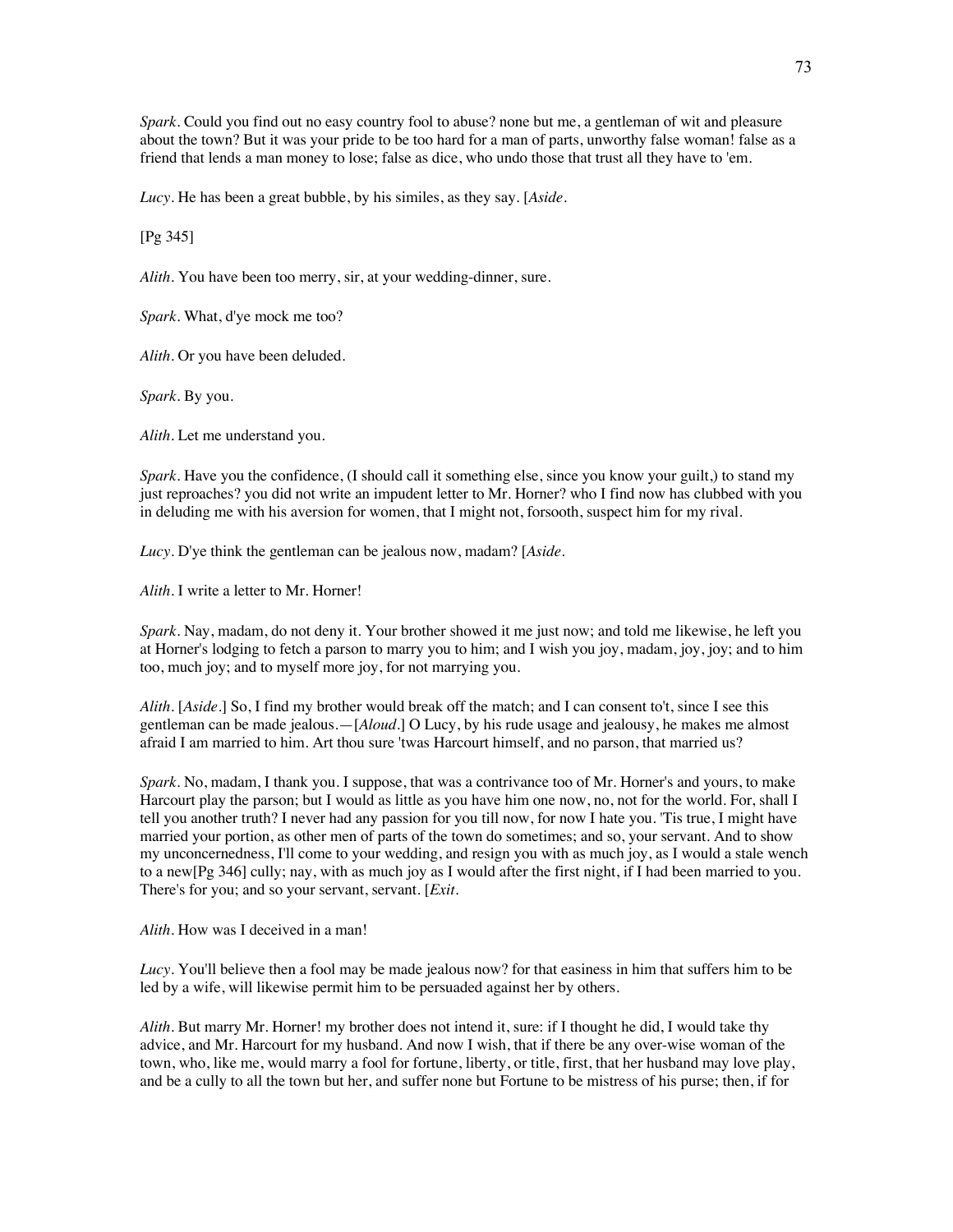liberty, that he may send her into the country, under the conduct of some huswifely mother-in-law; and if for title, may the world give 'em none but that of cuckold.

*Lucy.* And for her greater curse, madam, may he not deserve it.

Alith. Away, impertinent! Is not this my old Lady Lanterlu's?<sup>[83]</sup>

*Lucy.* Yes, madam.—[*Aside.*] And here I hope we shall find Mr. Harcourt. [*Exeunt.*

## **SCENE IV.—Horner's** *Lodging. A table, banquet, and bottles.*

*Enter* Horner, Lady Fidget, Mrs. Dainty Fidget, *and* Mrs. Squeamish.

*Horn*. A pox! they are come too soon—before I have sent back my new mistress. All that I have now to do is to lock her in, that they may not see her. [*Aside.*

[Pg 347]

*L. Fid.* That we may be sure of our welcome, we have brought our entertainment with us, and are resolved to treat thee, dear toad.

*Mrs. Dain.* And that we may be merry to purpose, have left Sir Jasper and my old Lady Squeamish, quarrelling at home at backgammon.

*Mrs. Squeam.* Therefore let us make use of our time, lest they should chance to interrupt us.

*L. Fid.* Let us sit then.

*Horn*. First, that you may be private, let me lock this door and that, and I'll wait upon you presently.

*L. Fid.* No, sir, shut 'em only, and your lips for ever; for we must trust you as much as our women.

*Horn.* You know all vanity's killed in me; I have no occasion for talking.

*L. Fid.* Now, ladies, supposing we had drank each of us our two bottles, let us speak the truth of our hearts.

*Mrs. Dain. and Mrs. Squeam.* Agreed.

*L. Fid.* By this brimmer, for truth is nowhere else to be found—[*Aside to* Horner.] not in thy heart, false man!

*Horn.* You have found me a true man, I'm sure. [*Aside to* Lady Fidget.

*L. Fid.* [*Aside to* Horner.] Not every way.—But let us sit and be merry. [*Sings.*

Why should our damned tyrants oblige us to live On the pittance of pleasure which they only give? We must not rejoice With wine and with noise: In vain we must wake in a dull bed alone, Whilst to our warm rival the bottle they're gone.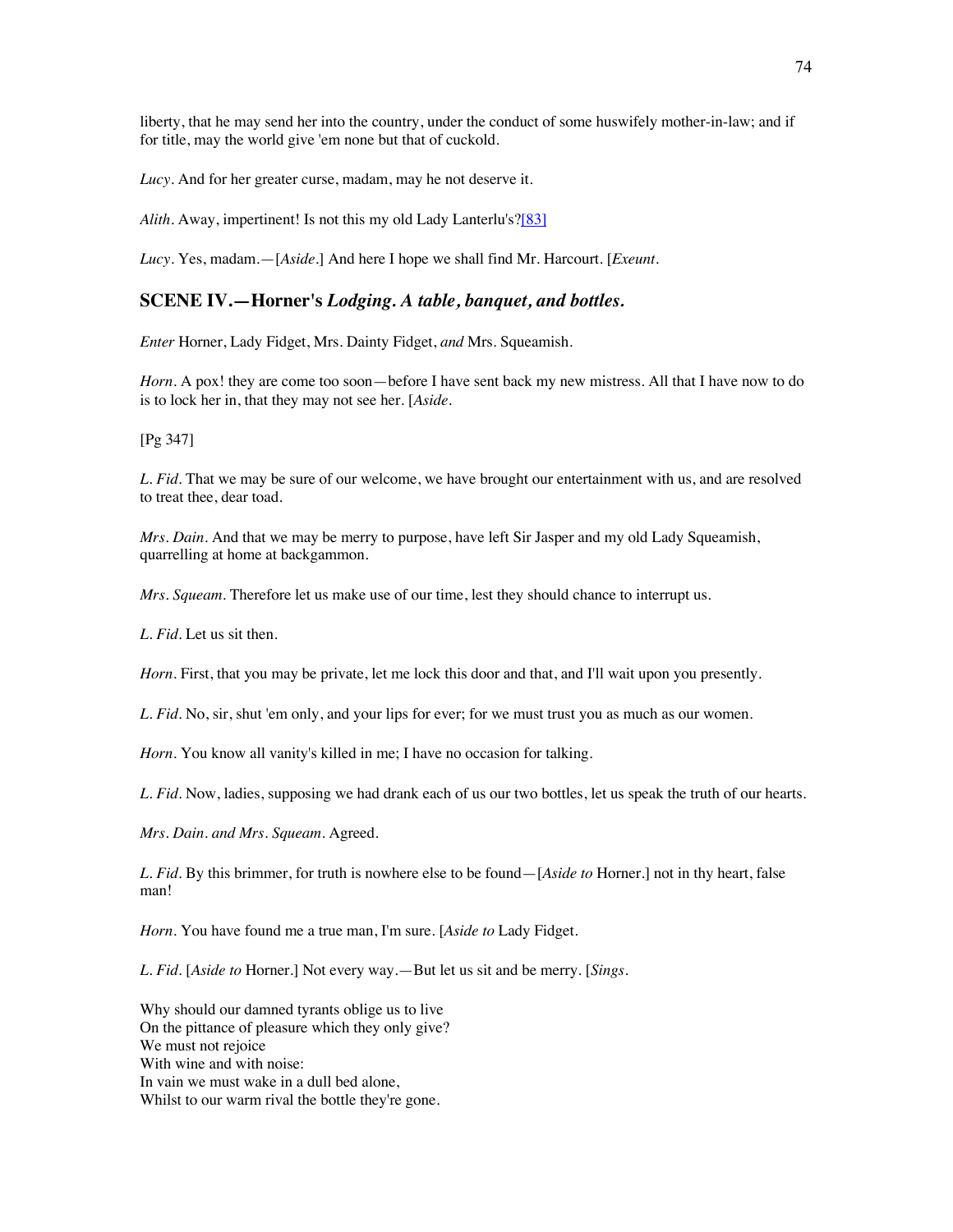Then lay aside charms, And take up these arms.[84] 'Tis wine only gives 'em their courage and wit; Because we live sober, to men we submit. If for beauties you'd pass, Take a lick of the glass, [Pg 348]'Twill mend your complexions, and when they are gone, The best red we have is the red of the grape: Then, sisters, lay't on, And damn a good shape.

*Mrs. Fain.* Dear brimmer! Well, in token of our openness and plain-dealing, let us throw our masks over our heads.

*Horn.* So, 'twill come to the glasses anon. [*Aside.*

*Mrs. Squeam.* Lovely brimmer! let me enjoy him first.

*L. Fid.* No, I never part with a gallant till I've tried him. Dear brimmer! that makest our husbands shortsighted.

*Mrs. Dain.* And our bashful gallants bold.

*Mrs. Squeam.* And, for want of a gallant, the butler lovely in our eyes.—Drink, eunuch.

*L. Fid.* Drink, thou representative of a husband.—Damn a husband!

*Mrs. Dain.* And, as it were a husband, an old keeper.

*Mrs. Squeam.* And an old grandmother.

*Horn.* And an English bawd, and a French surgeon.

*L. Fid.* Ay, we have all reason to curse 'em.

*Horn.* For my sake, ladies?

*L. Fid.* No, for our own; for the first spoils all young gallants' industry.

*Mrs. Dain.* And the other's art makes 'em bold only with common women.

*Mrs. Squeam.* And rather run the hazard of the vile distemper amongst them, than of a denial amongst us.

*Mrs. Dain.* The filthy toads choose mistresses now as they do stuffs, for having been fancied and worn by others.

*Mrs. Squeam.* For being common and cheap.

*L. Fid.* Whilst women of quality, like the richest stuffs, lie untumbled, and unasked for.

*Horn.* Ay, neat, and cheap, and new, often they think best.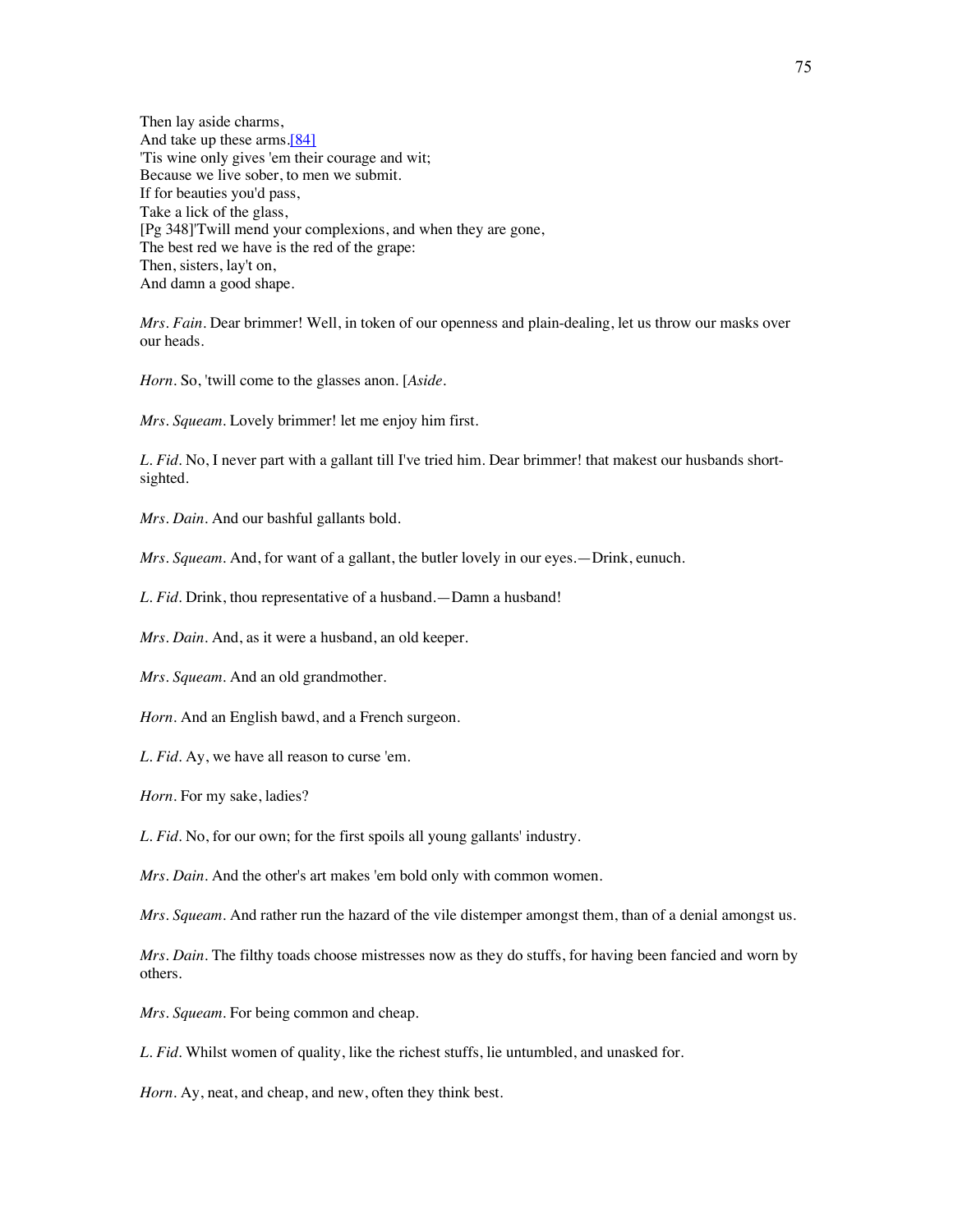[Pg 349]

*Mrs. Dain.* No, sir, the beasts will be known by a mistress longer than by a suit.

*Mrs. Squeam.* And 'tis not for cheapness neither.

*L. Fid.* No; for the vain fops will take up druggets, and embroider 'em. But I wonder at the depraved appetites of witty men; they use to be out of the common road, and hate imitation. Pray tell me, beast, when you were a man, why you rather chose to club with a multitude in a common house for an entertainment, than to be the only guest at a good table.

*Horn.* Why, faith, ceremony and expectation are unsufferable to those that are sharp bent. People always eat with the best stomach at an ordinary, where every man is snatching for the best bit.

*L. Fid.* Though he get a cut over the fingers.—But I have heard, that people eat most heartily of another man's meat, that is, what they do not pay for.

*Horn*. When they are sure of their welcome and freedom; for ceremony in love and eating is as ridiculous as in fighting: falling on briskly is all should be done on those occasions.

*L. Fid.* Well then, let me tell you, sir, there is nowhere more freedom than in our houses; and we take freedom from a young person as a sign of good breeding; and a person may be as free as he pleases with us, as frolic, as gamesome, as wild as he will.

*Horn.* Han't I heard you all declaim against wild men?

*L. Fid.* Yes; but for all that, we think wildness in a man as desirable a quality as in a duck or rabbit: a tame man! foh!

*Horn*. I know not, but your reputations frightened me as much as your faces invited me.

*L. Fid.* Our reputation! Lord, why should you not think that we women make use of our reputation, as you men of yours, only to deceive the world with less suspicion? Our virtue is like the statesman's religion, the[Pg 350] quaker's word, the gamester's oath, and the great man's honour; but to cheat those that trust us.

*Mrs. Squeam.* And that demureness, coyness, and modesty, that you see in our faces in the boxes at plays, is as much a sign of a kind woman, as a vizard-mask in the pit.

*Mrs. Dain.* For, I assure you, women are least masked when they have the velvet vizard on.

*L. Fid.* You would have found us modest women in our denials only.

*Mrs. Squeam.* Our bashfulness is only the reflection of the men's.

*Mrs. Dain.* We blush when they are shamefaced.

*Horn*. I beg your pardon, ladies, I was deceived in you devilishly. But why that mighty pretence to honour?

*L. Fid.* We have told you; but sometimes 'twas for the same reason you men pretend business often, to avoid ill company, to enjoy the better and more privately those you love.

*Horn.* But why would you ne'er give a friend a wink then?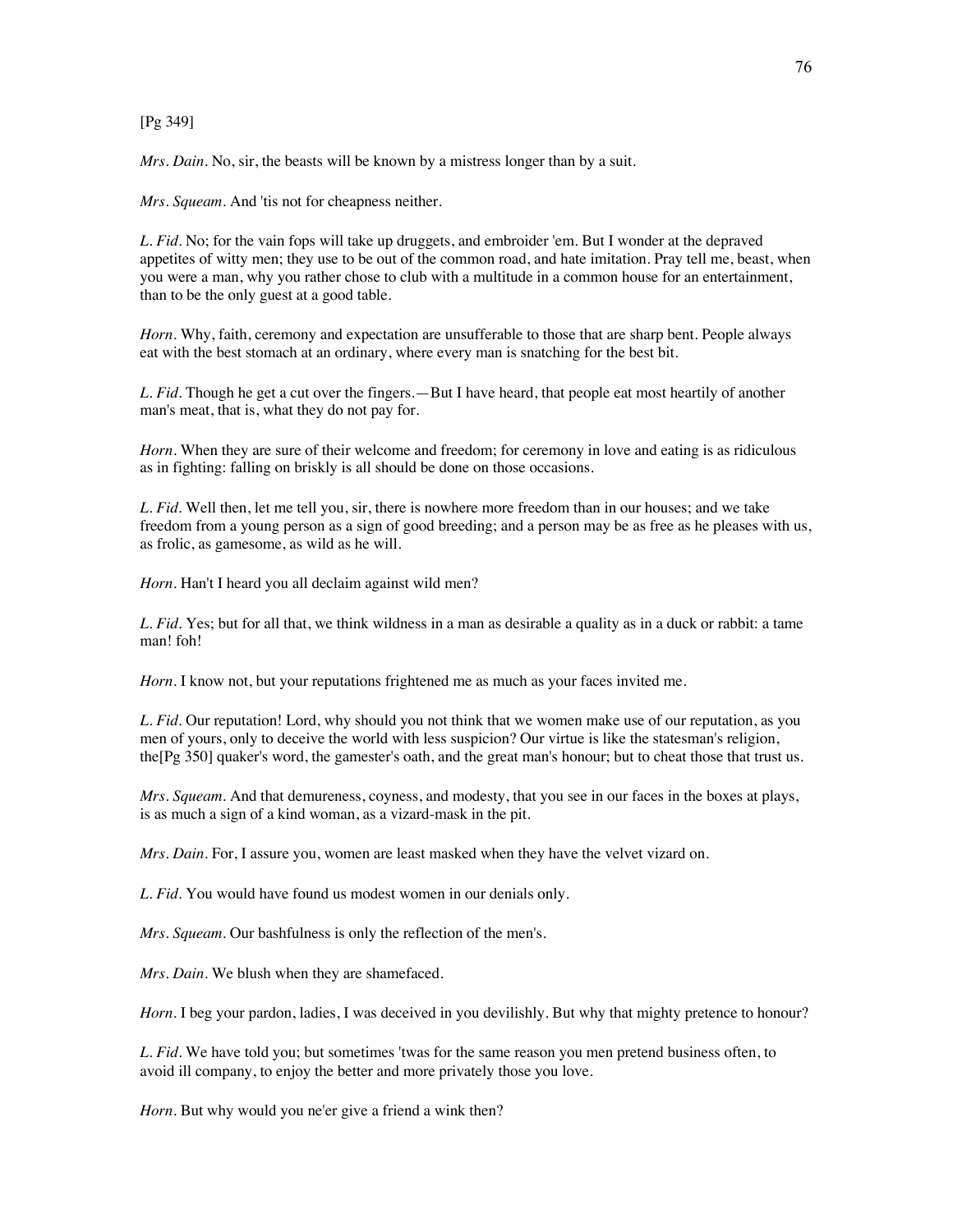*L. Fid.* Faith, your reputation frightened us, as much as ours did you, you were so notoriously lewd.

*Horn.* And you so seemingly honest.

*L. Fid.* Was that all that deterred you?

*Horn.* And so expensive—you allow freedom, you say.

*L. Fid.* Ay, ay.

*Horn*. That I was afraid of losing my little money, as well as my little time, both which my other pleasures required.

*L. Fid.* Money! foh! you talk like a little fellow now: do such as we expect money?

*Horn*. I beg your pardon, madam, I must confess, I have heard that great ladies, like great merchants, set but the higher prices upon what they have, because they are not in necessity of taking the first offer.

[Pg 351]

*Mrs. Dain.* Such as we make sale of our hearts?

*Mrs. Squeam.* We bribed for our love? foh!

*Horn*. With your pardon ladies, I know, like great men in offices, you seem to exact flattery and attendance only from your followers; but you have receivers about you, and such fees to pay, a man is afraid to pass your grants. Besides, we must let you win at cards, or we lose your hearts; and if you make an assignation, 'tis at a goldsmith's, jeweller's, or china-house; where for your honour you deposit to him, he must pawn his to the punctual cit, and so paying for what you take up, pays for what he takes up.

*Mrs. Dain.* Would you not have us assured of our gallants' love?

*Mrs. Squeam.* For love is better known by liberality than by jealousy.

*L. Fid.* For one may be dissembled, the other not.—[*Aside.*] But my jealousy can be no longer dissembled, and they are telling ripe.—[*Aloud.*]—Come, here's to our gallants in waiting, whom we must name, and I'll begin. This is my false rogue. [*Claps him on the back.*

*Mrs. Squeam.* How!

*Horn.* So, all will out now. [*Aside.*

*Mrs. Squeam.* Did you not tell me, 'twas for my sake only you reported yourself no man? [*Aside to* Horner.

*Mrs. Dain.* Oh, wretch! did you not swear to me, 'twas for my love and honour you passed for that thing you do? [*Aside to* Horner.

*Horn.* So, so.

*L. Fid.* Come, speak, ladies: this is my false villain.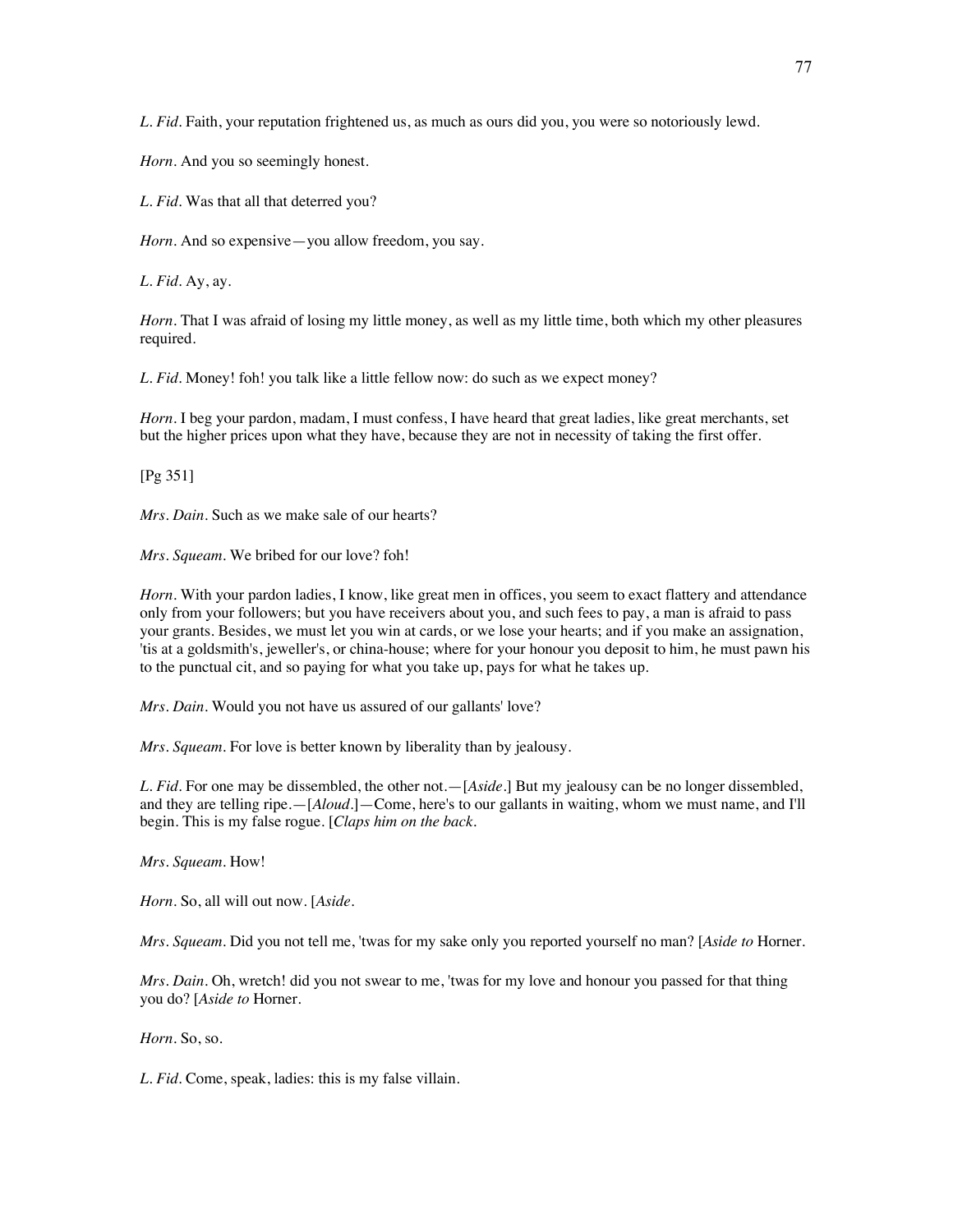*Mrs. Squeam.* And mine too.

*Mrs. Dain.* And mine.

*Horn*. Well then, you are all three my false rogues too, and there's an end on't.

*L. Fid.* Well then, there's no remedy; sister sharers, let us not fall out, but have a care of our honour. Though we get no presents, no jewels of him, we are[Pg 352] savers of our honour, the jewel of most value and use, which shines yet to the world unsuspected, though it be counterfeit.

*Horn*. Nay, and is e'en as good as if it were true, provided the world think so; for honour, like beauty now, only depends on the opinion of others.

*L. Fid.* Well, Harry Common, I hope you can be true to three. Swear; but 'tis to no purpose to require your oath, for you are as often forsworn as you swear to new women.

*Horn.* Come, faith, madam, let us e'en pardon one another; for all the difference I find betwixt we men and you women, we forswear ourselves at the beginning of an amour, you as long as it lasts.

*Enter* Sir Jasper Fidget, *and* Old Lady Squeamish.

*Sir Jasp.* Oh, my Lady Fidget, was this your cunning, to come to Mr. Horner without me? but you have been nowhere else, I hope.

*L. Fid.* No, Sir Jasper.

*L. Squeam.* And you came straight hither, Biddy?

*Mrs. Squeam.* Yes, indeed, lady grandmother.

*Sir Jasp.* 'Tis well, 'tis well; I knew when once they were thoroughly acquainted with poor Horner, they'd ne'er be from him: you may let her masquerade it with my wife and Horner, and I warrant her reputation safe.

*Enter* Boy.

*Boy.* O, sir, here's the gentleman come, whom you bid me not suffer to come up, without giving you notice, with a lady too, and other gentlemen.

*Horn*. Do you all go in there, whilst I send 'em away; and, boy, do you desire 'em to stay below till I come, which shall be immediately. [*Exeunt* Sir Jasper Fidget, Lady Fidget, Lady Squeamish, Mrs. Squeamish, *and* Mrs. Dainty Fidget.

[Pg 353]

*Boy.* Yes, sir. [*Exit.*

[*Exit* Horner *at the other door, and returns with* Mrs. Pinchwife.

*Horn*. You would not take my advice, to be gone home before your husband came back, he'll now discover all; yet pray, my dearest, be persuaded to go home, and leave the rest to my management; I'll let you down the back way.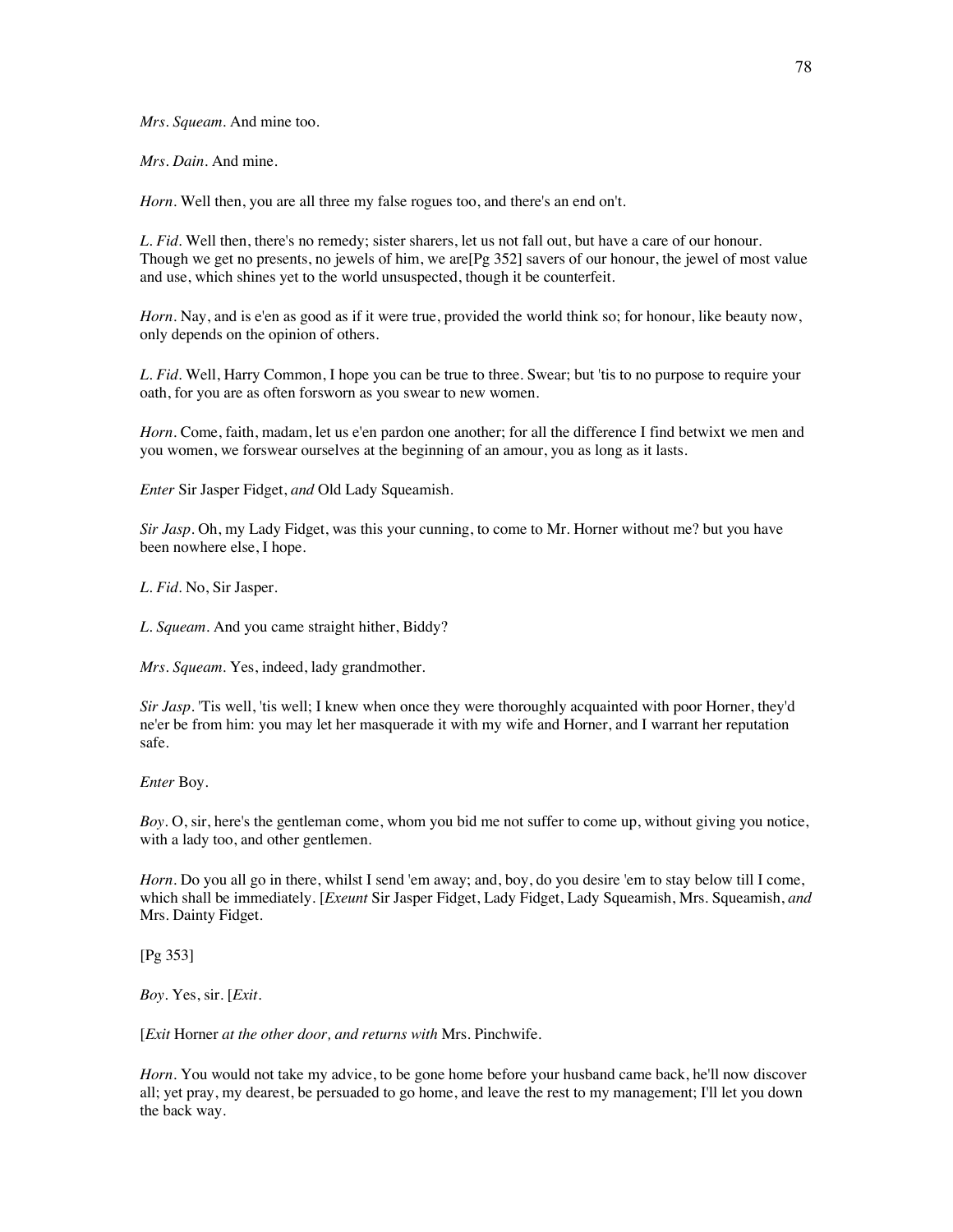*Mrs. Pinch.* I don't know the way home, so I don't.

*Horn.* My man shall wait upon you.

*Mrs. Pinch.* No, don't you believe that I'll go at all; what, are you weary of me already?

*Horn*. No, my life, 'tis that I may love you long, 'tis to secure my love, and your reputation with your husband; he'll never receive you again else.

*Mrs. Pinch.* What care I? d'ye think to frighten me with that? I don't intend to go to him again; you shall be my husband now.

*Horn.* I cannot be your husband, dearest, since you are married to him.

*Mrs. Pinch.* O, would you make me believe that? Don't I see every day at London here, women leave their first husbands, and go and live with other men as their wives? pish, pshaw! you'd make me angry, but that I love you so mainly.

*Horn.* So, they are coming up—In again, in, I hear 'em.—[*Exit* Mrs. Pinchwife.] Well, a silly mistress is like a weak place, soon got, soon lost, a man has scarce time for plunder; she betrays her husband first to her gallant, and then her gallant to her husband.

*Enter* Pinchwife, Alithea, Harcourt, Sparkish, Lucy, *and a* Parson.

*Pinch.* Come, madam, 'tis not the sudden change of your dress, the confidence of your asseverations, and your false witness there, shall persuade me I did not bring you hither just now; here's my witness, who cannot[Pg 354] deny it, since you must be confronted.—Mr. Horner, did not I bring this lady to you just now?

*Horn*. Now must I wrong one woman for another's sake,—but that's no new thing with me, for in these cases I am still on the criminal's side against the innocent. [*Aside.*

*Alith.* Pray speak, sir.

*Horn.* It must be so. I must be impudent, and try my luck; impudence uses to be too hard for truth. [*Aside.*

*Pinch.* What, you are studying an evasion or excuse for her! Speak, sir.

*Horn.* No, faith, I am something backward only to speak in women's affairs or disputes.

*Pinch.* She bids you speak.

*Alith.* Ay, pray, sir, do, pray satisfy him.

*Horn.* Then truly, you did bring that lady to me just now.

*Pinch.* O ho!

*Alith.* How, sir?

*Har.* How, Horner?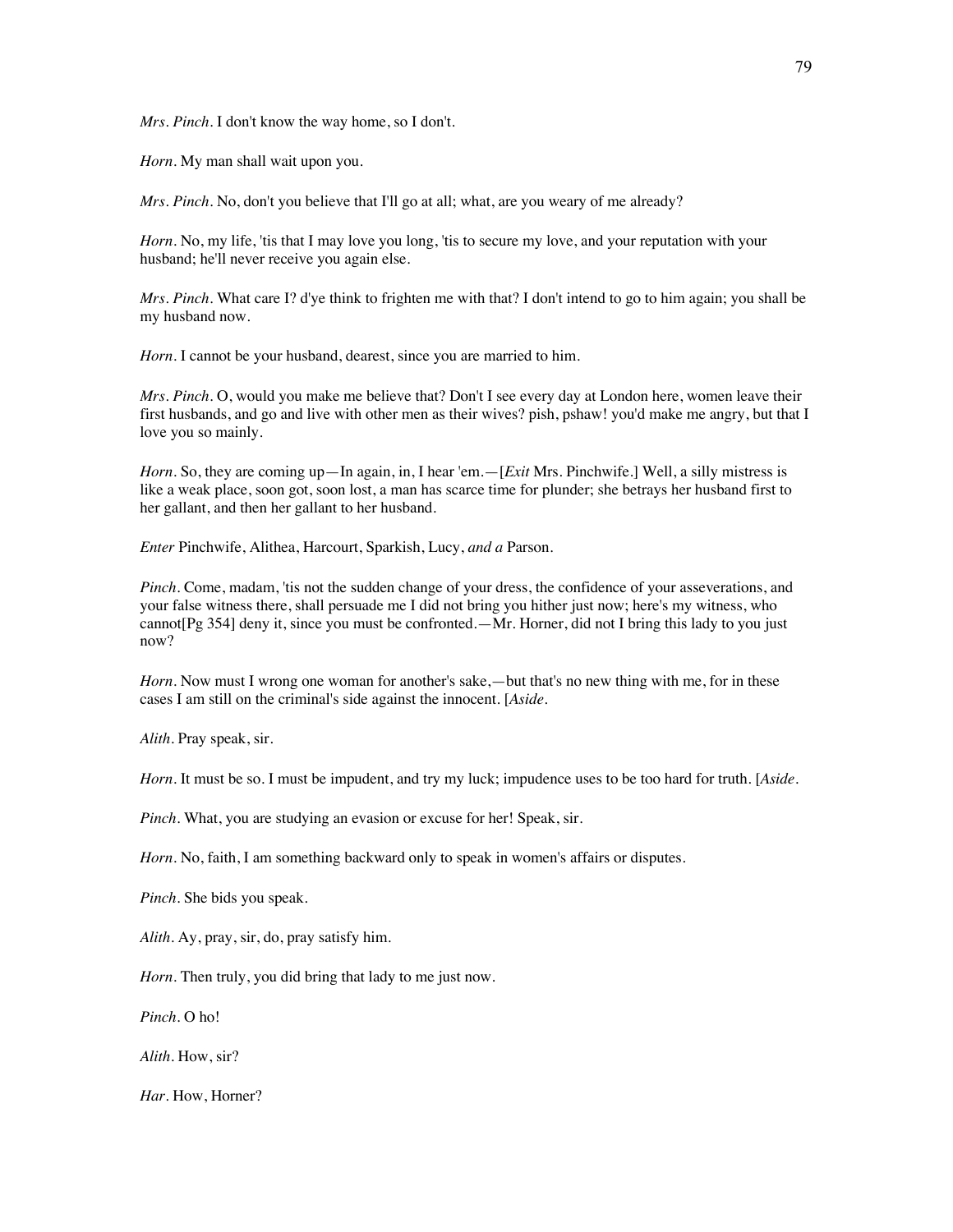*Alith.* What mean you, sir? I always took you for a man of honour.

*Horn.* Ay, so much a man of honour, that I must save my mistress, I thank you, come what will on't. [*Aside.*

*Spark.* So, if I had had her, she'd have made me believe the moon had been made of a Christmas pie.

*Lucy.* Now could I speak, if I durst, and solve the riddle, who am the author of it. [*Aside.*

*Alith.* O unfortunate woman! A combination against my honour! which most concerns me now, because you share in my disgrace, sir, and it is your censure, which I must now suffer, that troubles me, not theirs.

*Har.* Madam, then have no trouble, you shall now see 'tis possible for me to love too, without being jealous; I will not only believe your innocence myself,[Pg 355] but make all the world believe it.—[*Aside to* Horner.] Horner, I must now be concerned for this lady's honour.

*Horn.* And I must be concerned for a lady's honour too.

*Har.* This lady has her honour, and I will protect it.

*Horn.* My lady has not her honour, but has given it me to keep, and I will preserve it.

*Har.* I understand you not.

*Horn.* I would not have you.

*Mrs. Pinch.* What's the matter with 'em all? [*Peeping in behind.*

*Pinch*. Come, come, Mr. Horner, no more disputing; here's the parson, I brought him not in vain.

*Har.* No, sir, I'll employ him, if this lady please.

*Pinch.* How! what d'ye mean?

*Spark.* Ay, what does he mean?

*Horn.* Why, I have resigned your sister to him, he has my consent.

*Pinch.* But he has not mine, sir; a woman's injured honour, no more than a man's, can be repaired or satisfied by any but him that first wronged it; and you shall marry her presently, or—[*Lays his hand on his sword.*

*Re-enter* Mrs. Pinchwife.

*Mrs. Pinch.* O Lord, they'll kill poor Mr. Horner! besides, he shan't marry her whilst I stand by, and look on; I'll not lose my second husband so.

*Pinch.* What do I see?

*Alith.* My sister in my clothes!

*Spark.* Ha!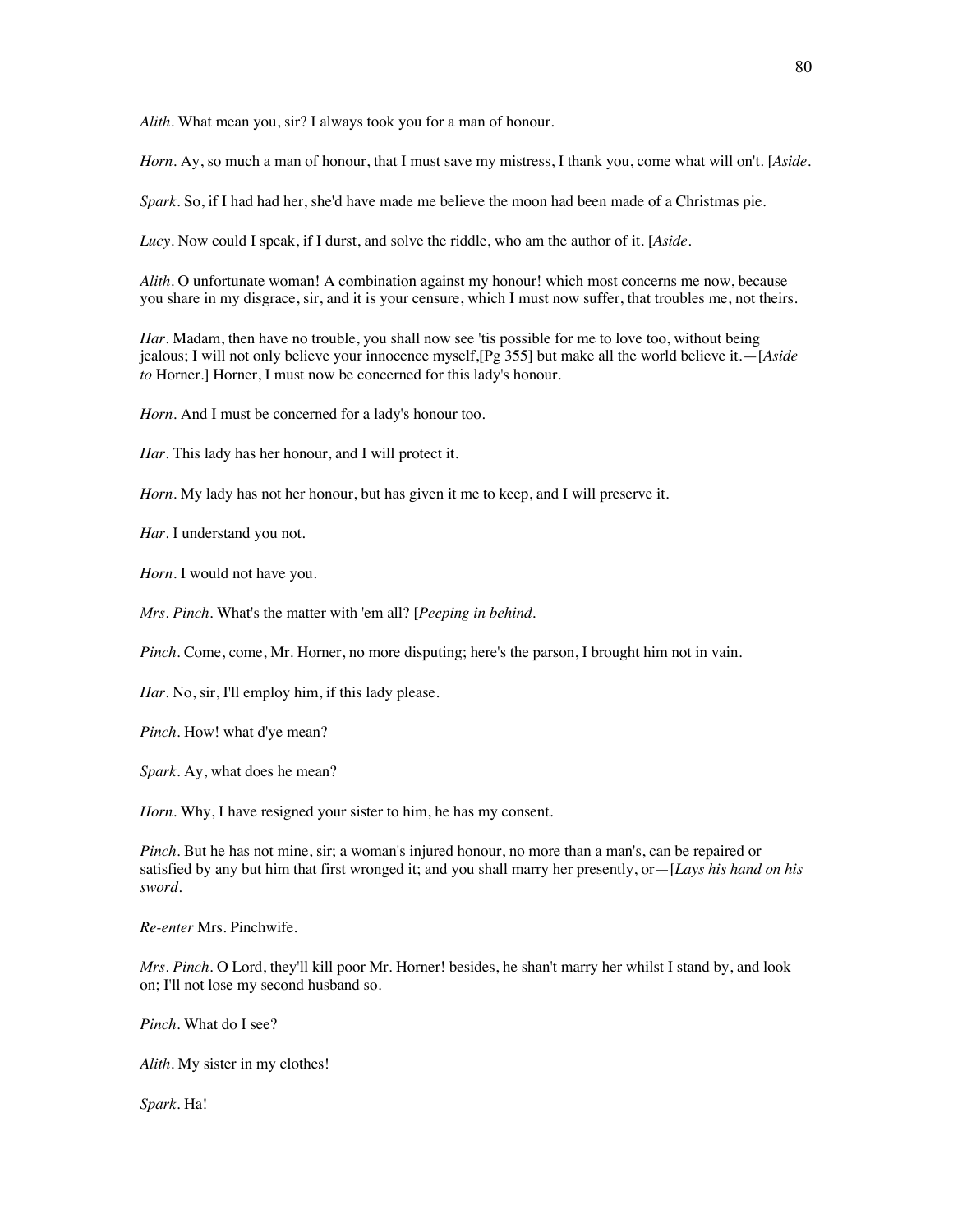*Mrs. Pinch.* Nay, pray now don't quarrel about finding work for the parson, he shall marry me to Mr. Horner; or now, I believe, you have enough of me. [*To* Pinchwife.

*Horn.* Damned, damned loving changeling! [*Aside.*

*Mrs. Pinch.* Pray, sister, pardon me for telling so many lies of you.

[Pg 356]

*Horn.* I suppose the riddle is plain now.

*Lucy.* No, that must be my work.—Good sir, hear me. [*Kneels to* Pinchwife, *who stands doggedly with his hat over his eyes.*

*Pinch.* I will never hear woman again, but make 'em all silent thus—[*Offers to draw upon his* Wife.

*Horn.* No, that must not be.

*Pinch.* You then shall go first, 'tis all one to me. [*Offers to draw on* Horner, *but is stopped by* Harcourt.

*Har.* Hold!

*Re-enter* Sir Jasper Fidget, Lady Fidget, Lady Squeamish, Mrs. Dainty Fidget, *and* Mrs. Squeamish.

*Sir Jasp.* What's the matter? what's the matter? pray, what's the matter, sir? I beseech you communicate, sir.

*Pinch*. Why, my wife has communicated, sir, as your wife may have done too, sir, if she knows him, sir.

*Sir Jasp.* Pshaw, with him! ha! ha! he!

*Pinch*. D'ye mock me, sir? a cuckold is a kind of a wild beast; have a care, sir.

*Sir Jasp.* No, sure, you mock me, sir. He cuckold you! it can't be, ha! ha! he! why, I'll tell you, sir—[*Offers to whisper.*

*Pinch*. I tell you again, he has whored my wife, and yours too, if he knows her, and all the women he comes near; 'tis not his dissembling, his hypocrisy, can wheedle me.

*Sir Jasp.* How! does he dissemble? is he a hypocrite? Nay, then—how—wife—sister, is he a hypocrite?

*L. Squeam.* A hypocrite! a dissembler! Speak, young harlotry, speak, how?

*Sir Jasp.* Nay, then—O my head too!—O thou libidinous lady!

*L. Squeam.* O thou harloting harlotry! hast thou done't then?

[Pg 357]

*Sir Jasp.* Speak, good Horner, art thou a dissembler, a rogue? hast thou—

*Horn.* So!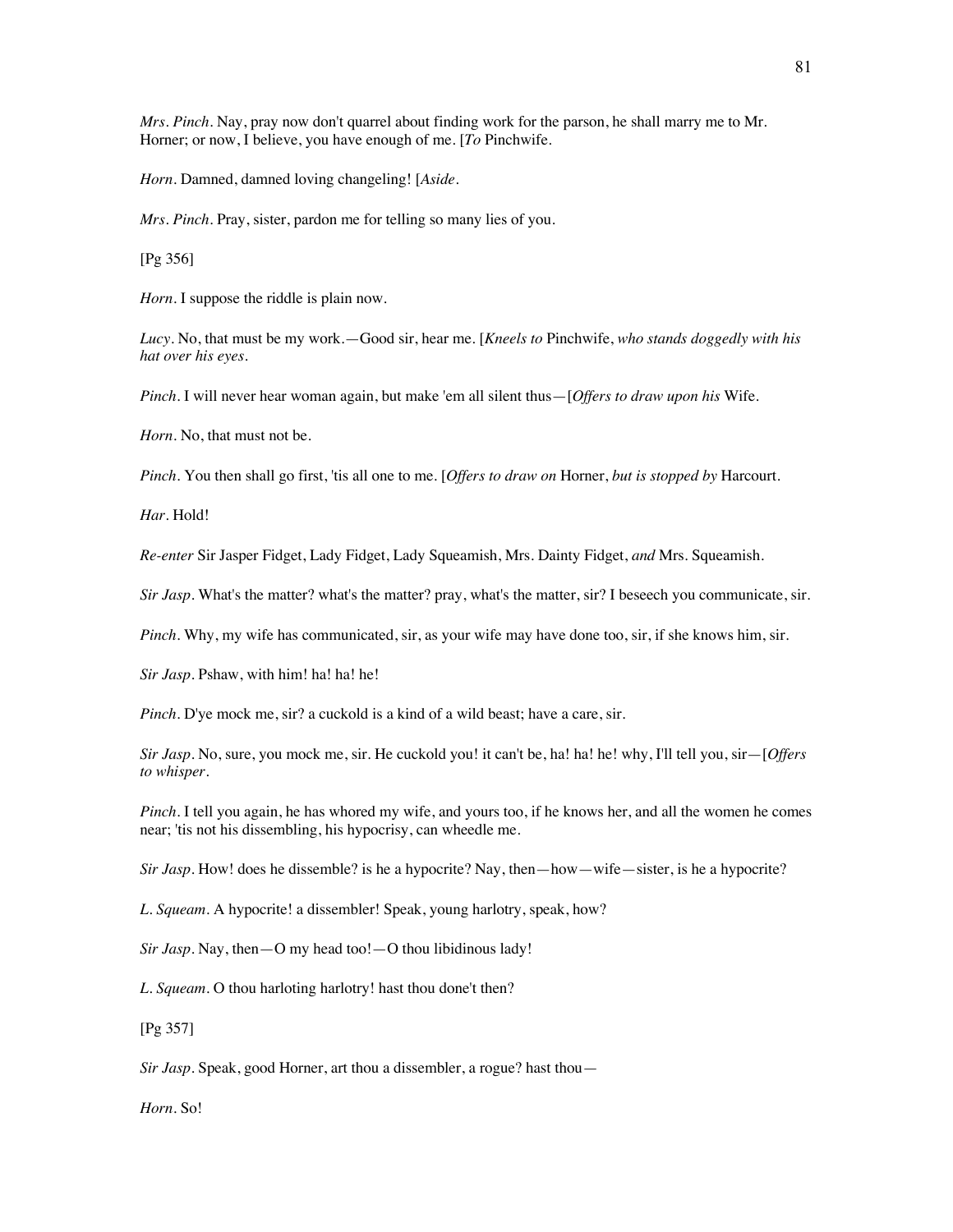*Lucy.* I'll fetch you off, and her too, if she will but hold her tongue. [*Apart to* Horner.

*Horn.* Canst thou? I'll give thee—[*Apart to* Lucy.

*Lucy. [To* Pinchwife.] Pray have but patience to hear me, sir, who am the unfortunate cause of all this confusion. Your wife is innocent, I only culpable; for I put her upon telling you all these lies concerning my mistress, in order to the breaking off the match between Mr. Sparkish and her, to make way for Mr. Harcourt.

*Spark.* Did you so, eternal rotten tooth? Then, it seems, my mistress was not false to me, I was only deceived by you. Brother, that should have been, now man of conduct, who is a frank person now, to bring your wife to her lover, ha?

*Lucy.* I assure you, sir, she came not to Mr. Horner out of love, for she loves him no more—

*Mrs. Pinch.* Hold, I told lies for you, but you shall tell none for me, for I do love Mr. Horner with all my soul, and nobody shall say me nay; pray, don't you go to make poor Mr. Horner believe to the contrary; 'tis spitefully done of you, I'm sure.

*Horn.* Peace, dear idiot. [*Aside to* Mrs. Pinchwife.

*Mrs. Pinch.* Nay, I will not peace.

*Pinch.* Not till I make you.

*Enter* Dorilant *and* Quack.

*Dor.* Horner, your servant; I am the doctor's guest, he must excuse our intrusion.

*Quack.* But what's the matter, gentlemen? for Heaven's sake, what's the matter?

*Horn*. Oh, 'tis well you are come. 'Tis a censorious world we live in; you may have brought me a reprieve, or else I had died for a crime I never committed, and these innocent ladies had suffered with me; therefore,[Pg 358] pray satisfy these worthy, honourable, jealous gentlemen—that—[*Whispers.*

*Quack.* O, I understand you, is that all?—Sir Jasper, by Heavens, and upon the word of a physician,  $\sin$ — [*Whispers to* Sir Jasper.

*Sir Jasp.* Nay, I do believe you truly.—Pardon me, my virtuous lady, and dear of honour.

*L. Squeam.* What, then all's right again?

*Sir Jasp.* Ay, ay, and now let us satisfy him too. [*They whisper with* Pinchwife.

*Pinch*. An eunuch! Pray, no fooling with me.

*Quack.* I'll bring half the chirurgeons in town to swear it.

*Pinch*. They!—they'll swear a man that bled to death through his wounds, died of an apoplexy.

*Quack.* Pray, hear me, sir—why, all the town has heard the report of him.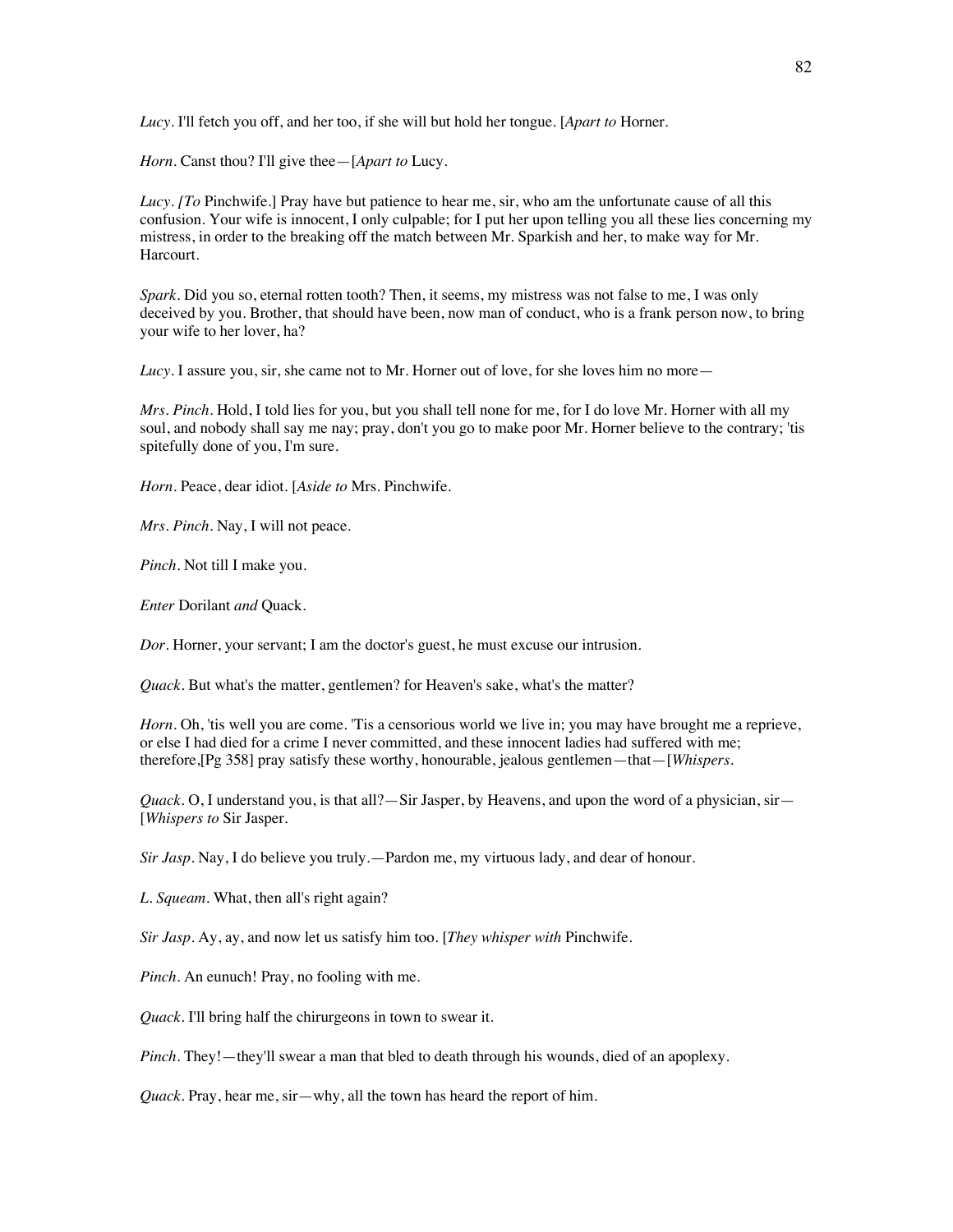*Pinch.* But does all the town believe it?

*Quack.* Pray, inquire a little, and first of all these.

*Pinch.* I'm sure when I left the town, he was the lewdest fellow in't.

*Quack.* I tell you, sir, he has been in France since; pray, ask but these ladies and gentlemen, your friend Mr. Dorilant. Gentlemen and ladies, han't you all heard the late sad report of poor Mr. Horner?

*All the Ladies.* Ay, ay, ay.

*Dor.* Why, thou jealous fool, dost thou doubt it? he's an arrant French capon.

*Mrs. Pinch.* 'Tis false, sir, you shall not disparage poor Mr. Horner, for to my certain knowledge—

*Lucy.* O, hold!

*Mrs. Squeam.* Stop her mouth! [*Aside to* Lucy.

*L. Fid.* Upon my honour, sir, 'tis as true—[*To* Pinchwife.

*Mrs. Dain.* D'ye think we would have been seen in his company?

*Mrs. Squeam.* Trust our unspotted reputations with him?

[Pg 359]

*L. Fid.* This you get, and we too, by trusting your secret to a fool. [*Aside to* Horner.

*Horn.* Peace, madam.—[*Aside to* Quack.] Well, doctor, is not this a good design, that carries a man on unsuspected, and brings him off safe?

*Pinch.* Well, if this were true—but my wife—[*Aside.*

[Dorilant *whispers with* Mrs. Pinchwife.

*Alith.* Come, brother, your wife is yet innocent, you see; but have a care of too strong an imagination, lest, like an over-concerned timorous gamester, by fancying an unlucky cast, it should come. Women and fortune are truest still to those that trust 'em.

*Lucy.* And any wild thing grows but the more fierce and hungry for being kept up, and more dangerous to the keeper.

*Alith.* There's doctrine for all husbands, Mr. Harcourt.

*Har.* I edify, madam, so much, that I am impatient till I am one.

*Dor.* And I edify so much by example, I will never be one.

*Spark.* And because I will not disparage my parts, I'll ne'er be one.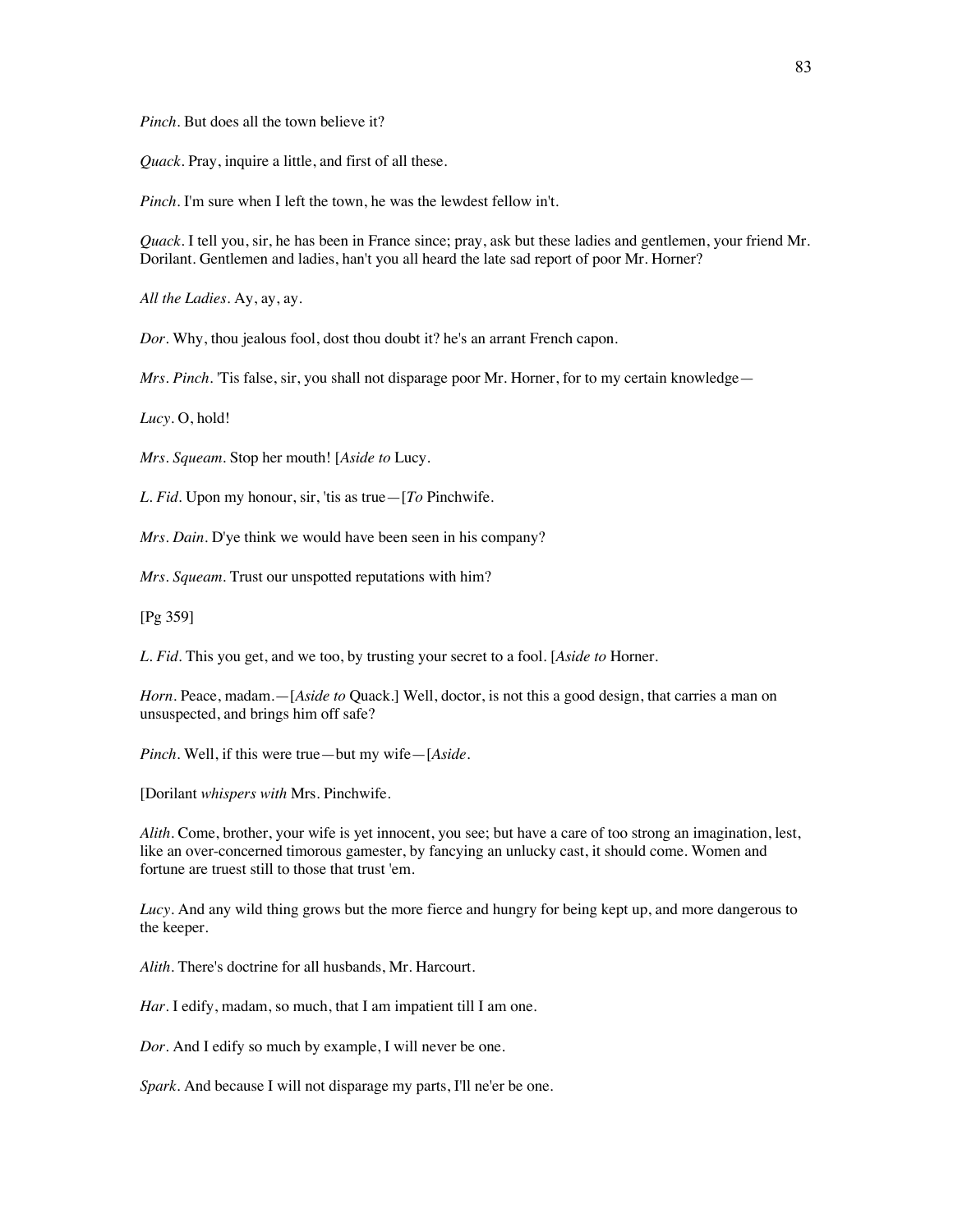Horn. And I, alas! can't be one.

*Pinch*. But I must be one—against my will to a country wife, with a country murrain to me!

*Mrs. Pinch.* And I must be a country wife still too, I find; for I can't, like a city one, be rid of my musty husband, and do what I list. [*Aside.*

*Horn*. Now, sir, I must pronounce your wife innocent, though I blush whilst I do it; and I am the only man by her now exposed to shame, which I will straight drown in wine, as you shall your suspicion; and the ladies' troubles we'll divert with a ballad.—Doctor, where are your maskers?

*Lucy.* Indeed, she's innocent, sir, I am her witness, and her end of coming out was but to see her sister's wedding; and what she has said to your face of her love to  $[Pg 360]$  Mr. Horner, was but the usual innocent revenge on a husband's jealousy;—was it not, madam, speak?

*Mrs. Pinch.* [*Aside to* Lucy *and* Horner.] Since you'll have me tell more lies—[*Aloud.*] Yes, indeed, bud.

*Pinch.*

For my own sake fain I would all believe; Cuckolds, like lovers, should themselves deceive. But—[*Sighs* His honour is least safe (too late I find) Who trusts it with a foolish wife or friend.

*A Dance of Cuckolds.*

*Horn.*

Vain fops but court and dress, and keep a pother, To pass for women's men with one another; But he who aims by women to be prized, First by the men, you see, must be despised.

[*Exeunt.*

## **EPILOGUE.**

## **SPOKEN BY MRS. KNEP.[85]**

Now you the vigorous, who daily here O'er vizard-mask in public domineer, And what you'd do to her, if in place where; Nay, have the confidence to cry, "Come out!" Yet when she says, "Lead on!" you are not stout; But to your well-dressed brother straight turn round, And cry "Pox on her, Ned, she can't be sound!" Then slink away, a fresh one to engage, With so much seeming heat and loving rage, [Pg 361]You'd frighten listening actress on the stage;